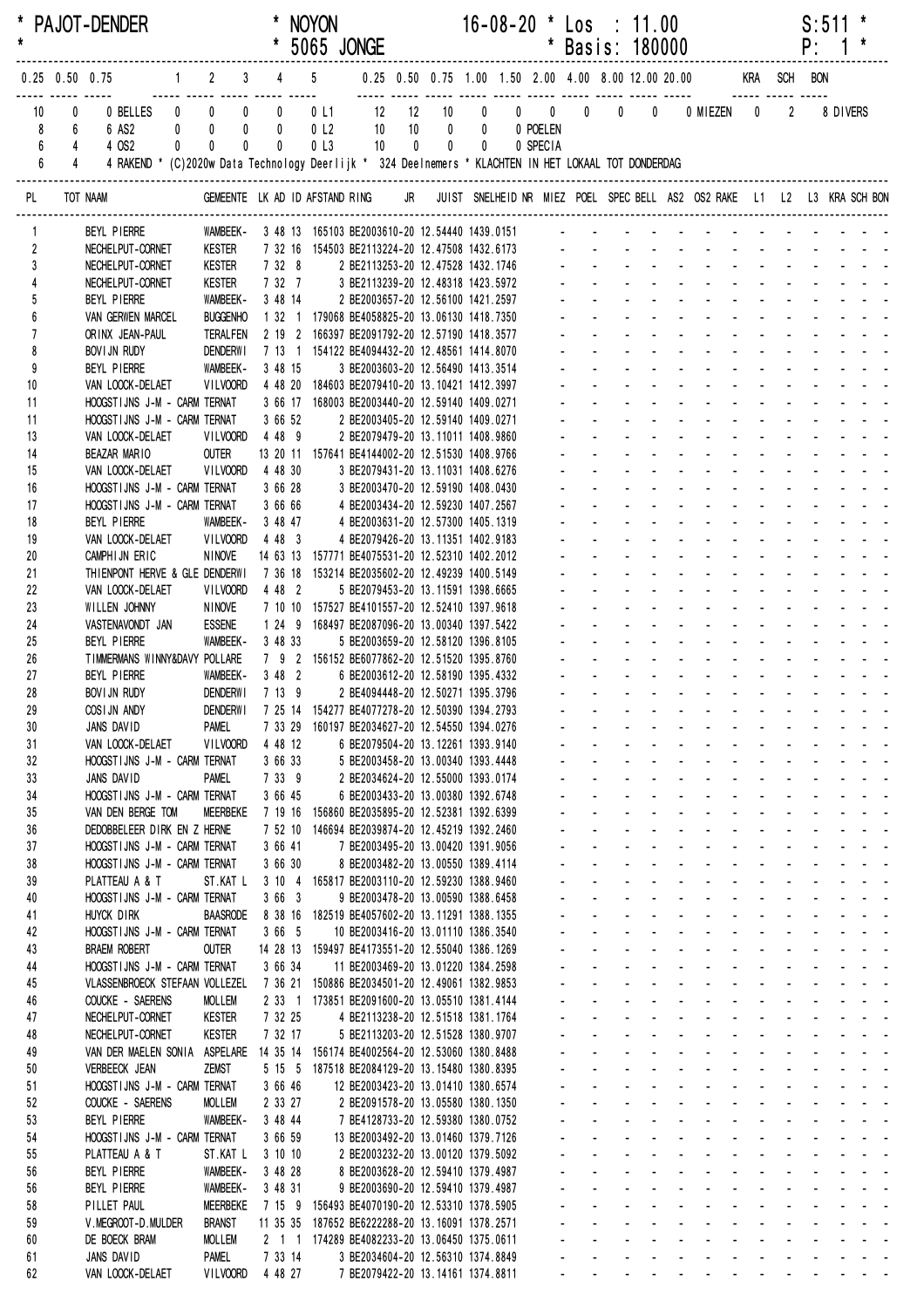\* PAJOT-DENDER \* NOYON 16-08-20 \* Los : 11.00 S:511 \* \* \* 5065 JONGE \* Basis: 180000 P: 2 \* ------------------------------------------------------------------------------------------------------------------------------------------------------------------ PL TOT NAAM GEMEENTE LK AD ID AFSTAND RING JR JUIST SNELHEID NR MIEZ POEL SPEC BELL AS2 OS2 RAKE L1 L2 L3 KRA SCH BON

131 BEYL PIERRE WAMBEEK- 3 48 22 14 BE2003650-20 13.02110 1351.2727

| 63         | JANS DAVID                                                                     | Pamel                          | 7 33 33           | 4 BE2034653-20 12.56340 1374.2951                                                   |  |        |        |  |                                   |  |                               |            |  |
|------------|--------------------------------------------------------------------------------|--------------------------------|-------------------|-------------------------------------------------------------------------------------|--|--------|--------|--|-----------------------------------|--|-------------------------------|------------|--|
| 64         | VAN LOOCK-DELAET                                                               | <b>VILVOORD</b>                | 4 48 36           | 8 BE2079488-20 13.14261 1373.1766                                                   |  |        |        |  |                                   |  |                               |            |  |
| 64         | VAN LOOCK-DELAET                                                               | VILVOORD                       | 4 48 47           | 9 BE2079516-20 13.14261 1373.1766                                                   |  |        |        |  |                                   |  |                               |            |  |
| 66         | FOSSELLE RUDY & STIJN VOORDE                                                   |                                |                   | 13 4 2 154398 BE4079909-20 12.52290 1372.6300                                       |  |        |        |  |                                   |  |                               |            |  |
| 67         | VAN DER MAELEN SONIA ASPELARE 14 35 6                                          |                                |                   | 2 BE4002574-20 12.53490 1372.1540                                                   |  |        |        |  |                                   |  |                               |            |  |
| 68         | CAMPHIJN ERIC                                                                  | <b>NINOVE</b>                  | 14 63 14          | 2 BE4075555-20 12.55000 1371.9217                                                   |  |        |        |  |                                   |  |                               |            |  |
| 69         | HOOGSTIJNS J-M - CARM TERNAT                                                   |                                | 3 66 13           | 14 BE2003481-20 13.02300 1371.4531                                                  |  |        |        |  |                                   |  |                               |            |  |
| 70         | LEEMANS JEAN                                                                   | <b>BRANST</b>                  |                   | 11 69 36 187777 BE6221729-20 13.16571 1371.1188                                     |  |        |        |  |                                   |  |                               |            |  |
| 71         | TUYPENS DANNY                                                                  |                                |                   | ZARLARDI 13 4 3 144903 BE4113870-20 12.45420 1370.8893                              |  |        |        |  |                                   |  |                               |            |  |
| 72<br>73   | DEDOBBELEER DIRK EN Z HERNE<br>THIERENS DANNY                                  | <b>MOERZEKE</b>                | 7 52 12           | 2 BE2035231-20 12.47009 1370.7798<br>8 42 3 185605 BE4043021-20 13.15270 1370.2842  |  |        |        |  |                                   |  |                               |            |  |
| 74         | SNEPPE ALBERT                                                                  | ASSE                           |                   | 2 37 16 171170 BE2090412-20 13.04570 1369.9080                                      |  |        |        |  |                                   |  |                               |            |  |
| 75         | VAN LOOCK-DELAET                                                               | VILVOORD                       | 4 48 29           | 10 BE2079428-20 13.14481 1369.4415                                                  |  |        |        |  |                                   |  |                               |            |  |
| 76         | DE BLANDER WILLIAM                                                             | <b>OUTER</b>                   |                   | 14 27 14 156253 BE4172194-20 12.54090 1368.8392                                     |  |        |        |  |                                   |  |                               |            |  |
| 77         | DEBEYS THIERRY                                                                 | <b>TERNAT</b>                  |                   | 3 29 14 167538 BE2036648-20 13.02250 1368.5882                                      |  |        |        |  |                                   |  |                               |            |  |
| 78         | REYGAERTS-DECOLFMAECK DENDERWI                                                 |                                |                   | 7 49 47 154142 BE4098802-20 12.52390 1368.3267                                      |  |        |        |  |                                   |  |                               |            |  |
| 79         | VAN HECKE PHILIP                                                               | <b>WOLVERTE</b>                |                   | 1 28 6 180830 BE2087237-20 13.12170 1366.9900                                       |  |        |        |  |                                   |  |                               |            |  |
| 80         | REYGAERTS-DECOLFMAECK DENDERWI                                                 |                                | 7 49 16           | 2 BE4098874-20 12.52480 1366.5071                                                   |  |        |        |  |                                   |  |                               |            |  |
| 81         | BEYL PIERRE                                                                    | WAMBEEK-                       | 3 48 35           | 10 BE2003635-20 13.00520 1365.9928                                                  |  |        |        |  |                                   |  |                               |            |  |
| 82         | HOOGSTIJNS J-M - CARM TERNAT                                                   |                                | 3 66 55           | 15 BE2003450-20 13.03000 1365.8780                                                  |  |        |        |  |                                   |  |                               |            |  |
| 83         | <b>VERSTAPPEN JOZEF</b>                                                        | <b>HAMME</b>                   |                   | 3 53 49 174271 BE2073006-20 13.07390 1365.2252                                      |  |        |        |  |                                   |  |                               |            |  |
| 84         | HUYCK DIRK                                                                     | <b>BAASRODE</b>                | 8 38 21           | 2 BE4057633-20 13.13441 1364.7811                                                   |  |        |        |  |                                   |  |                               |            |  |
| 85         | GAUCHEZ ROBERT                                                                 | <b>BUGGENHO</b>                |                   | 1 31 2 180582 BE4057977-20 13.12190 1364.7714                                       |  |        |        |  |                                   |  |                               |            |  |
| 86         | BEYL PIERRE                                                                    | WAMBEEK-                       | 3488              | 11 BE4172508-20 13.00590 1364.6756                                                  |  |        |        |  |                                   |  |                               |            |  |
| 87         | SCHAUKENS FREDDY                                                               | ASSE                           |                   | 1 17 5 171724 NL1722402-20 13.05510 1364.5133                                       |  |        |        |  |                                   |  |                               |            |  |
| 88<br>89   | VASTENAVONDT JAN<br>VASTENAVONDT JAN                                           | <b>ESSENE</b><br><b>ESSENE</b> | 1246<br>1243      | 2 BE2087100-20 13.03300 1364.3482<br>3 BE2087137-20 13.03310 1364.1641              |  |        |        |  |                                   |  |                               |            |  |
| 90         | POTVIN-DECOSTER                                                                | GALMAARD                       |                   | 7 17 14 147738 BE2034182-20 12.48180 1364.1551                                      |  |        |        |  |                                   |  |                               |            |  |
| 91         | VRIJDERS DANIEL                                                                | <b>MERCHTEM</b>                |                   | 1 14 1 179652 BE2087370-20 13.11420 1364.1002                                       |  |        |        |  |                                   |  |                               |            |  |
| 92         | PILLET PAUL                                                                    | MEERBEKE                       | 7 15 5            | 2 BE4077044-20 12.54490 1362.9816                                                   |  |        |        |  |                                   |  |                               |            |  |
| 93         | THIENPONT HERVE & GLE DENDERWI                                                 |                                | 7 36 6            | 2 BE6093454-20 12.52249 1362.9320                                                   |  |        |        |  |                                   |  |                               |            |  |
| 94         | BEYL PIERRE                                                                    | WAMBEEK-                       | 3 48 38           | 12 BE2003625-20 13.01110 1362.4233                                                  |  |        |        |  |                                   |  |                               |            |  |
| 95         | VAN LOOCK-DELAET                                                               | VILVOORD                       | 4 48 32           | 11 BE2079430-20 13.15321 1362.0319                                                  |  |        |        |  |                                   |  |                               |            |  |
| 96         | PILLET PAUL                                                                    | MEERBEKE                       | 7 15 13           | 3 BE4077037-20 12.54540 1361.9930                                                   |  |        |        |  |                                   |  |                               |            |  |
| 97         | VAN LOOCK-DELAET                                                               | VILVOORD                       | 4 48 11           | 12 BE2079423-20 13.15361 1361.3623                                                  |  |        |        |  |                                   |  |                               |            |  |
| 98         | VAN LOOCK-DELAET                                                               | <b>VILVOORD</b>                | 4 48 35           | 13 BE2079510-20 13.15411 1360.5262                                                  |  |        |        |  |                                   |  |                               |            |  |
| 99         | CLEEMPUT JEAN & FRANK BAASRODE                                                 |                                |                   | 8 9 9 181900 BE4058307-20 13.13430 1360.3390                                        |  |        |        |  |                                   |  |                               |            |  |
| 100        | VAN VAERENBERGH CHRIS HAALTERT 12 29 10 162921 BE4008567-20 12.59530 1358.9962 |                                |                   |                                                                                     |  |        |        |  |                                   |  |                               |            |  |
| 101        | BEYL PIERRE                                                                    | WAMBEEK-                       | 3 48 4            | 13 BE2003623-20 13.01300 1358.8724                                                  |  |        |        |  |                                   |  |                               |            |  |
| 102        | VAN LOOCK-DELAET                                                               | VILVOORD                       | 4 4 8 8           | 14 BE2079499-20 13.15511 1358.8571                                                  |  |        |        |  |                                   |  |                               |            |  |
| 103<br>104 | LEMAIRE LOUIS<br>VAN VAERENBERGH CHRIS HAALTERT                                | <b>BRUSSEGE</b>                | 12 29 24          | 1 31 13 177060 BE2006903-20 13.10190 1358.6904<br>2 BE4008519-20 12.59550 1358.6185 |  |        |        |  |                                   |  |                               |            |  |
| 105        | ELLAST PATRICK                                                                 | <b>LENNIK</b>                  |                   | 7 27 8 160561 BE2004782-20 12.58109 1358.5948                                       |  |        |        |  |                                   |  |                               |            |  |
| 106        | <b>BOVI JN RUDY</b>                                                            | <b>DENDERWI</b>                | 7 13 8            | 3 BE4094452-20 12.53301 1357.8831                                                   |  |        |        |  |                                   |  |                               |            |  |
| 107        | HOOGSTIJNS J-M - CARM TERNAT                                                   |                                | 3 66 32           | 16 BE2003421-20 13.03450 1357.6000                                                  |  |        |        |  |                                   |  |                               |            |  |
| 108        | HOOGSTIJNS J-M - CARM TERNAT                                                   |                                | 3 66 49           | 17 BE2003503-20 13.03470 1357.2344                                                  |  |        |        |  |                                   |  |                               |            |  |
| 109        | <b>BOVIJN RUDY</b>                                                             | <b>DENDERWI</b>                | 7 13 4            | 4 BE4094455-20 12.53341 1357.0860                                                   |  |        |        |  |                                   |  |                               |            |  |
| 110        | HOK IGOR VA                                                                    | WIEZE                          |                   | 6 26 11 175817 BE4081631-20 13.09360 1356.6127                                      |  |        |        |  |                                   |  |                               |            |  |
| 111        | VAN LOOCK-DELAET                                                               | <b>VILVOORD</b>                | 4 48 46           | 15 BE2079518-20 13.16061 1356.3611                                                  |  |        |        |  |                                   |  |                               |            |  |
| 112        | <b>HEYMANS DANNY</b>                                                           |                                |                   | NEDERHAS  14  27  21  158404  BE4143732-20  12.56500  1355.8117                     |  |        |        |  |                                   |  |                               |            |  |
| 113        | BOVI JN RUDY                                                                   | <b>DENDERWI</b>                | 7 13 10           | 5 BE4094458-20 12.53411 1355.6934                                                   |  |        |        |  |                                   |  |                               | $\sim 10$  |  |
| 114        | DE DEYN KEVIN                                                                  | <b>LIEDEKER</b>                | $2\quad 6\quad 1$ | 163307 BE2088728-20 13.00280 1355.6198                                              |  |        |        |  |                                   |  |                               | $\sim 100$ |  |
| 115        | REDANT GERARD                                                                  | Mere                           | 12 14 4           | 163716 BE4187469-20 13.00530 1354.3306                                              |  |        |        |  |                                   |  |                               |            |  |
| 116        | LEEMANS JEAN                                                                   | <b>BRANST</b>                  | 11 69 18          | 2 BE6221730-20 13.18411 1353.9820                                                   |  |        |        |  |                                   |  |                               |            |  |
| 117        | LEMAIRE LOUIS                                                                  | <b>BRUSSEGE</b>                | 1 31 17           | 2 BE2006922-20 13.10480 1353.6697                                                   |  |        |        |  |                                   |  |                               |            |  |
| 118<br>119 | DE HERTOGH FRANS<br><b>SCHAUKENS FREDDY</b>                                    | OPW I JK<br>ASSE               | 1 17 17           | 1 15 11 176508 BE2019169-20 13.10240 1353.5890<br>2 BE2090971-20 13.06530 1353.4008 |  |        |        |  |                                   |  |                               |            |  |
| 120        | VAN DER MAELEN SONIA                                                           | ASPELARE 14 35 2               |                   | 3 BE4002658-20 12.55240 1353.3276                                                   |  |        |        |  |                                   |  |                               |            |  |
| 121        | <b>TUYPENS DANNY</b>                                                           | ZARLARDI 13 4 1                |                   | 2 BE4114723-20 12.47070 1352.7587                                                   |  |        |        |  |                                   |  |                               |            |  |
| 122        | LEMAIRE LOUIS                                                                  | <b>BRUSSEGE</b>                | 1318              | 3 BE2006924-20 13.10540 1352.6356                                                   |  |        |        |  |                                   |  |                               |            |  |
| 123        | <b>BRAEM ROBERT</b>                                                            | <b>OUTER</b>                   | 14 28 15          | 2 BE4173541-20 12.57570 1352.2425                                                   |  |        |        |  |                                   |  |                               |            |  |
| 124        | VAN HECK HANS                                                                  | ST GILLI                       | 6 14 13           | 180088 BE4122073-20 13.13110 1352.1812                                              |  |        |        |  |                                   |  |                               |            |  |
| 125        | PARDAENS GEBROEDERS                                                            | DENDERHO                       | 12 14 5           | 161617 BE4187558-20 12.59320 1352.0664                                              |  |        |        |  |                                   |  |                               | $\sim 100$ |  |
| 126        | <b>BRAEM ROBERT</b>                                                            | <b>OUTER</b>                   | 14 28 1           | 3 BE4173558-20 12.57580 1352.0514                                                   |  |        |        |  |                                   |  |                               | $\sim 100$ |  |
| 127        | <b>VERSTAPPEN JOZEF</b>                                                        | <b>HAMME</b>                   | 3 53 14           | 2 BE2073012-20 13.08550 1351.8112                                                   |  |        |        |  |                                   |  |                               |            |  |
| 128        | HUYCK DIRK                                                                     | <b>BAASRODE</b>                | 8 38 35           | 3 BE4057676-20 13.15011 1351.8090                                                   |  |        |        |  |                                   |  |                               |            |  |
| 129        | BOVI JN RUDY                                                                   | <b>DENDERWI</b>                | 7 13 6            | 6 BE4094422-20 12.54011 1351.7300                                                   |  |        |        |  |                                   |  |                               |            |  |
| 130        | PLATTEAU NIEL&MATS                                                             | WAMBEEK                        |                   | 2 20 18 164179 BE2116193-20 13.01280 1351.6383                                      |  | $\sim$ | $\sim$ |  | the company of the company of the |  | and the company of the second |            |  |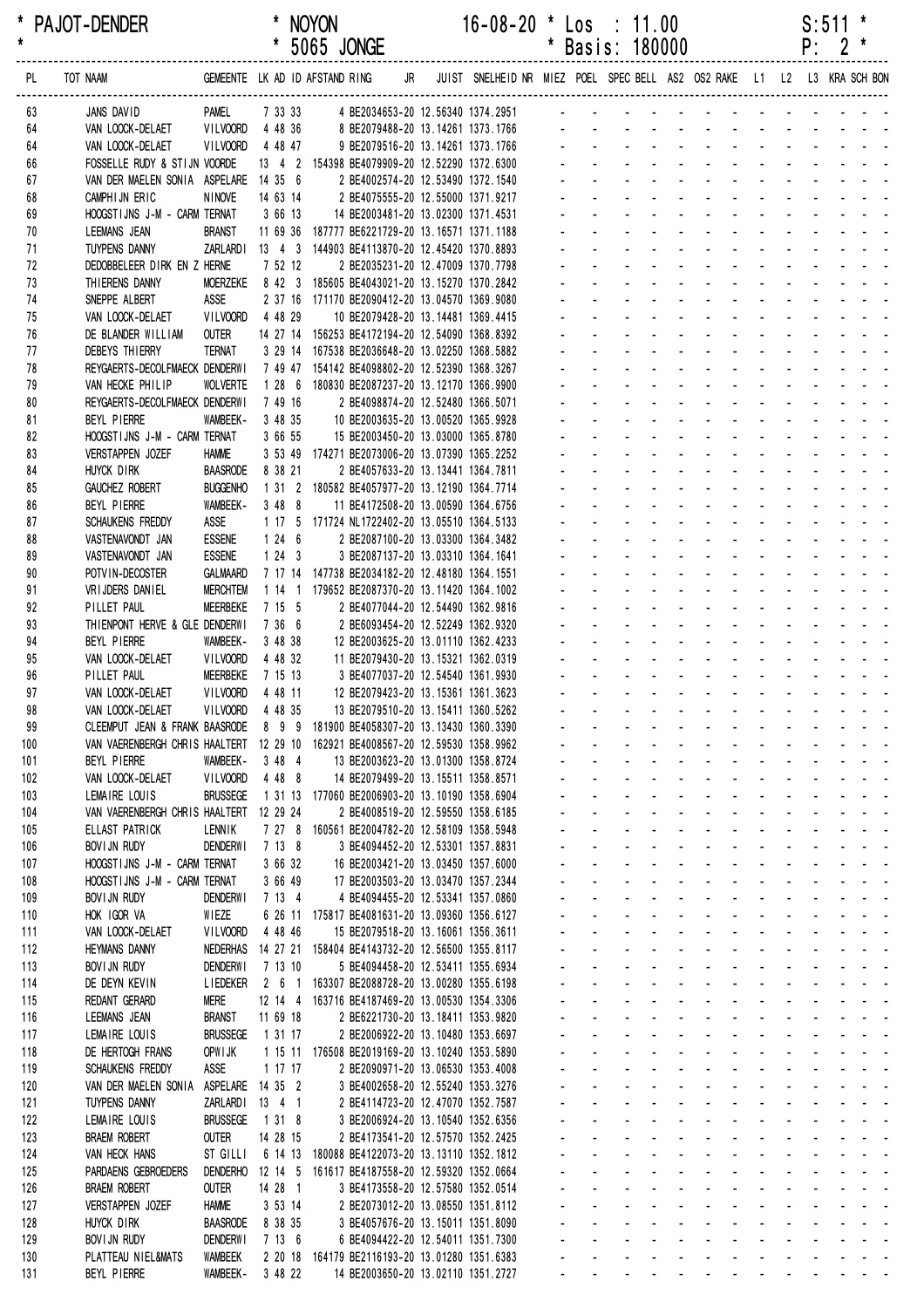| $\star$    | <b>PAJOI-DENDER</b>                                   |                                  |                           | <b>NUYUN</b><br>* 5065 JONGE                                                                                     | $16 - 08 - 20$ | * Los         |                             | . 11.00<br>* Basis: 180000                                                                                                                                                                                                    |                                                            |                                                         |                                     |                                                               |                                                                                 | S:511<br>$P: 3*$                                                 |                                                       |  |
|------------|-------------------------------------------------------|----------------------------------|---------------------------|------------------------------------------------------------------------------------------------------------------|----------------|---------------|-----------------------------|-------------------------------------------------------------------------------------------------------------------------------------------------------------------------------------------------------------------------------|------------------------------------------------------------|---------------------------------------------------------|-------------------------------------|---------------------------------------------------------------|---------------------------------------------------------------------------------|------------------------------------------------------------------|-------------------------------------------------------|--|
|            |                                                       |                                  |                           |                                                                                                                  |                |               |                             |                                                                                                                                                                                                                               |                                                            |                                                         |                                     |                                                               |                                                                                 |                                                                  |                                                       |  |
| 131        | BEYL PIERRE                                           |                                  |                           | WAMBEEK- 3 48 23 15 BE2003614-20 13.02110 1351.2727 - - - - - - - - - - - - - - - - -                            |                |               |                             |                                                                                                                                                                                                                               |                                                            |                                                         |                                     |                                                               |                                                                                 |                                                                  |                                                       |  |
| 133        | PLATTEAU A & T                                        | ST.KAT L 3 10 9                  |                           |                                                                                                                  |                |               |                             |                                                                                                                                                                                                                               |                                                            |                                                         |                                     |                                                               |                                                                                 |                                                                  |                                                       |  |
| 134        | THIERENS DANNY                                        | <b>MOERZEKE</b>                  | 8 42 19                   | 2 BE4043035-20 13.17250 1350.6731                                                                                |                |               |                             |                                                                                                                                                                                                                               |                                                            |                                                         |                                     |                                                               |                                                                                 |                                                                  |                                                       |  |
| 135        | MENSCHAERT-KIEKENS                                    |                                  |                           | STEENHUI 14 18 4 153843 BE4172861-20 12.53550 1350.4872                                                          |                |               |                             | والمتعاط المتعاط المتعاط المتعاط المتاريخ                                                                                                                                                                                     |                                                            |                                                         |                                     |                                                               |                                                                                 |                                                                  |                                                       |  |
| 136        | TIMMERMANS ANDRE                                      | VOLLEZEL                         |                           | 7 8 2 151506 BE2116520-20 12.52120 1350.3209                                                                     |                |               |                             | والمتعاط والمتعاط والمتعاط والمتعاط المتاري                                                                                                                                                                                   |                                                            |                                                         |                                     |                                                               |                                                                                 |                                                                  |                                                       |  |
| 137<br>138 | HOK IGOR VA<br>HOOGSTIJNS J-M - CARM TERNAT           | WIEZE                            | 6 26 2<br>3 66 64         | 2 BE4081632-20 13.10150 1349.8426<br>18 BE2003437-20 13.04280 1349.7831                                          |                |               |                             | and the contract of the contract of the<br>and a straightful and a straight and a                                                                                                                                             |                                                            |                                                         |                                     |                                                               |                                                                                 |                                                                  |                                                       |  |
| 139        | VERSTAPPEN JOZEF                                      | <b>HAMME</b>                     | 3 53 21                   | 3 BE2073075-20 13.09070 1349.7173                                                                                |                |               |                             | <u>.</u>                                                                                                                                                                                                                      |                                                            |                                                         |                                     |                                                               |                                                                                 |                                                                  |                                                       |  |
| 140        | DE SCHEPPER EMIEL                                     |                                  |                           | APPELTER 14 15 3 153507 BE4182941-20 12.53450 1349.5121                                                          |                |               |                             | and a straightful and a straight and                                                                                                                                                                                          |                                                            |                                                         |                                     |                                                               |                                                                                 |                                                                  |                                                       |  |
| 141        | JANS DAVID                                            | PAMEL                            | 7 33 11                   | 5 BE2034638-20 12.58430 1349.4061                                                                                |                |               |                             | and a series of the contract of the series of                                                                                                                                                                                 |                                                            |                                                         |                                     |                                                               |                                                                                 |                                                                  |                                                       |  |
| 142        | <b>SCHAUKENS FREDDY</b>                               | ASSE                             | 1171                      | 3 NL1722409-20 13.07180 1348.9709                                                                                |                |               |                             | والمتعاون والمتعاون والمتعاون والمتعاون والمتعاون                                                                                                                                                                             |                                                            |                                                         |                                     |                                                               |                                                                                 |                                                                  |                                                       |  |
| 143        | DE JONGHE LEO                                         | <b>BORNEM</b>                    |                           | 10 12 1 189574 BE6226211-20 13.20320 1348.9611                                                                   |                |               |                             | and a series and a series and a series<br>design and the state of the state of the state of                                                                                                                                   |                                                            |                                                         |                                     |                                                               |                                                                                 |                                                                  |                                                       |  |
| 144<br>145 | VANDEN BROECK ERNEST OUTER<br><b>BUYS JEAN-PIERRE</b> |                                  |                           | 14 10 3 156297 BE4172008-20 12.55520 1348.9384<br>BUGGENHO 10 16 14 180643 BE4059070-20 13.13560 1348.7531       |                |               |                             | and the state of the state of the state of the state of the state of the state of the state of the state of the                                                                                                               |                                                            |                                                         |                                     |                                                               |                                                                                 |                                                                  |                                                       |  |
| 146        | HOOGSTIJNS J-M - CARM TERNAT                          |                                  | 3 66 43                   | 19 BE2003438-20 13.04340 1348.6995                                                                               |                |               |                             | and a series of the contract of the series of                                                                                                                                                                                 |                                                            |                                                         |                                     |                                                               |                                                                                 |                                                                  |                                                       |  |
| 147        | DERIDDER-V.D.BRANDE                                   |                                  |                           | LIEDEKER 2 66 47 163098 BE4205207-20 13.00559 1348.6790                                                          |                |               |                             | and a series of the contract of the series of                                                                                                                                                                                 |                                                            |                                                         |                                     |                                                               |                                                                                 |                                                                  |                                                       |  |
| 148        | JANS DAVID                                            | PAMEL                            | 7 33 24                   | 6 BE2034637-20 12.58470 1348.6488                                                                                |                |               |                             | and a straightful and a straight and                                                                                                                                                                                          |                                                            |                                                         |                                     |                                                               |                                                                                 |                                                                  |                                                       |  |
| 149        | VAN CAUWENBERG CHRIST IDEGEM                          |                                  |                           | 13 29 14 151786 BE4078045-20 12.52330 1348.6095                                                                  |                |               |                             | and a construction of the construction of the construction of the construction of the construction of the construction of the construction of the construction of the construction of the construction of the construction of |                                                            |                                                         |                                     |                                                               |                                                                                 |                                                                  |                                                       |  |
| 150        | DE BLANDER WILLIAM                                    | <b>OUTER</b><br>ST.KAT L 3 10 7  | 14 27 11                  | 2 BE4172117-20 12.55520 1348.5587<br>4 BE2003296-20 13.02580 1348.4711                                           |                |               |                             | de la provincia de la provincia de la provincia de<br>design and a state of the state of the                                                                                                                                  |                                                            |                                                         |                                     |                                                               |                                                                                 |                                                                  |                                                       |  |
| 151<br>152 | PLATTEAU A & T<br>CAMPHIJN ERIC                       | <b>NINOVE</b>                    | 14 63 9                   | 3 BE4075542-20 12.57000 1348.4701                                                                                |                |               |                             | and a series of the series of the series of                                                                                                                                                                                   |                                                            |                                                         |                                     |                                                               |                                                                                 |                                                                  |                                                       |  |
| 153        | V.D. BERGH DANNY                                      | <b>IDEGEM</b>                    |                           | 13 11 2 151889 004075897-20 12.52400 1348.1272                                                                   |                |               |                             | والمناور والمناور والمناور والمناور والمناور                                                                                                                                                                                  |                                                            |                                                         |                                     |                                                               |                                                                                 |                                                                  |                                                       |  |
| 154        | VAN LOOCK-DELAET                                      | VILVOORD                         | 4 48 42                   | 16 BE2079506-20 13.16571 1347.9427                                                                               |                |               |                             | والمتعاط والمتابع المتابع المتابع المتابع المتابع                                                                                                                                                                             |                                                            |                                                         |                                     |                                                               |                                                                                 |                                                                  |                                                       |  |
| 155        | <b>BOEYKENS KRIS</b>                                  |                                  |                           | BUGGENHO 10 42 10 179138 BE4056427-20 13.12540 1347.9157                                                         |                |               |                             | and a series of the contract of the series of                                                                                                                                                                                 |                                                            |                                                         |                                     |                                                               |                                                                                 |                                                                  |                                                       |  |
| 156        | VRIJDERS DANIEL                                       | <b>MERCHTEM</b>                  | 1149                      | 2 BE2087351-20 13.13170 1347.8955                                                                                |                |               |                             | de la provincia de la provincia de la provincia de                                                                                                                                                                            |                                                            |                                                         |                                     |                                                               |                                                                                 |                                                                  |                                                       |  |
| 157        | LEEMANS JEAN                                          | <b>BRANST</b>                    | 11 69 60                  | 3 BE6221733-20 13.19201 1347.6657                                                                                |                |               |                             | design and the state of the state of the state of<br>and a series of the contract of the series of                                                                                                                            |                                                            |                                                         |                                     |                                                               |                                                                                 |                                                                  |                                                       |  |
| 158<br>159 | <b>GEEROMS ANDRE</b><br>DEGROVE-LISON                 | GALMAARD                         |                           | ZANDBERG  14  25  10  152998  BE4173231-20  12.53350  1347.0110<br>7 30 6 149085 BE2034321-20 12.50409 1346.9710 |                |               |                             | والمتعاون والمتعاون والمتعاون والمتعاون والمتعاونة                                                                                                                                                                            |                                                            |                                                         |                                     |                                                               |                                                                                 |                                                                  |                                                       |  |
| 160        | LEEMANS JEAN                                          | <b>BRANST</b>                    | 11 69 26                  | 4 BE6221772-20 13.19271 1346.5382                                                                                |                |               |                             | a construction of the construction of the construction of the construction of the construction of the construction of the construction of the construction of the construction of the construction of the construction of the |                                                            |                                                         |                                     |                                                               |                                                                                 |                                                                  |                                                       |  |
| 160        | LEEMANS JEAN                                          | <b>BRANST</b>                    | 11 69 27                  | 5 BE6240028-20 13.19271 1346.5382                                                                                |                |               |                             | a construction of the construction of the construction of the construction of the construction of the construction of the construction of the construction of the construction of the construction of the construction of the |                                                            |                                                         |                                     |                                                               |                                                                                 |                                                                  |                                                       |  |
| 160        | LEEMANS JEAN                                          | BRANST                           | 11 69 68                  | 6 BE6221800-20 13.19271 1346.5382                                                                                |                |               |                             | de la provincia de la provincia de la provincia de                                                                                                                                                                            |                                                            |                                                         |                                     |                                                               |                                                                                 |                                                                  |                                                       |  |
| 163        | DEMIL DANNY                                           | POLLARE                          |                           | 7 7 1 156654 BE4143922-20 12.56220 1346.2103                                                                     |                |               |                             | de la provincia de la provincia de la provincia de                                                                                                                                                                            |                                                            |                                                         |                                     |                                                               |                                                                                 |                                                                  |                                                       |  |
| 164        | TEMMERMAN LUC                                         | <b>HERFEL IN</b>                 |                           | 7 16 14 151072 BE6122940-20 12.52140 1346.0529                                                                   |                |               |                             | and a series of the contract of the series of<br>والمناور والمناور والمناور والمناور والمناور                                                                                                                                 |                                                            |                                                         |                                     |                                                               |                                                                                 |                                                                  |                                                       |  |
| 165<br>166 | <b>GAUCHEZ ROBERT</b><br>NECHELPUT-CORNET             | <b>BUGGENHO</b><br><b>KESTER</b> | 1 31 13<br>7 32 26        | 2 BE4057923-20 13.14100 1345.9528<br>6 BE2113240-20 12.54488 1345.6887                                           |                |               |                             | a construction of the construction of the construction of the construction of the construction of the construction of the construction of the construction of the construction of the construction of the construction of the |                                                            |                                                         |                                     |                                                               |                                                                                 |                                                                  |                                                       |  |
| 167        | <b>BRAEM ROBERT</b>                                   | <b>OUTER</b>                     | 14 28 21                  | 4 BE4172554-20 12.58360 1344.8314                                                                                |                |               |                             |                                                                                                                                                                                                                               |                                                            | and a straight and a straight                           |                                     |                                                               |                                                                                 |                                                                  |                                                       |  |
| 168        | VAN CAUWENBERG CHRIST IDEGEM                          |                                  | 13 29 12                  | 2 BE4078034-20 12.52520 1344.8258                                                                                |                |               |                             |                                                                                                                                                                                                                               | $\sim$                                                     | <b>Contract Contract</b>                                | <b>Contractor</b>                   | $\Delta \sim 100$<br>$\sim$                                   | <b>Contract Contract</b>                                                        |                                                                  |                                                       |  |
| 169        | VAN CAUWENBERG CHRIST IDEGEM                          |                                  | 13 29 11                  | 3 BE4078024-20 12.52560 1344.0319                                                                                |                |               |                             |                                                                                                                                                                                                                               | <b>Contractor</b>                                          | ÷.                                                      | $\Delta \sim 100$                   | $\Delta \sim 10^{-1}$                                         |                                                                                 |                                                                  |                                                       |  |
| 170        | VAN LAECKEN ALOIS                                     | <b>ASSE</b>                      |                           | 1 21 19 171693 BE2028512-20 13.07469 1343.6435                                                                   |                |               | $\mathbf{L}^{\text{max}}$   | $\omega_{\rm{max}}$<br>$\omega_{\rm{max}}$                                                                                                                                                                                    | and a state                                                | $\Delta \sim 100$                                       | $\Delta \sim 100$                   | $\mathcal{L}^{\text{max}}$                                    |                                                                                 | and a strain and a                                               |                                                       |  |
| 171        | LEMAIRE LOUIS                                         | <b>BRUSSEGE</b>                  | 1 31 18                   | 4 BE2006918-20 13.11470 1343.5690                                                                                |                |               | $\sim$                      | $\sim 100$                                                                                                                                                                                                                    | $\mathbf{r}$<br>$\sim$                                     | $\mathbf{r}$                                            | $\sim$                              |                                                               |                                                                                 | بالمستحدث والمستنبذ                                              |                                                       |  |
| 172<br>173 | <b>MERTENS-LOSTERMANS</b><br>NECHELPUT-CORNET         | <b>DENDERWI</b><br><b>KESTER</b> | 7 32 22                   | 7 4 1 153480 BE4098082-20 12.54150 1343.3698<br>7 BE2113214-20 12.55008 1343.3486                                |                |               |                             | $\mathcal{L}^{\text{max}}$                                                                                                                                                                                                    | $\mathbf{r}$<br>$\omega_{\rm{max}}$ , $\omega_{\rm{max}}$  | <b>Contract Contract</b><br>$\sim$                      |                                     | $\sim$                                                        |                                                                                 | <b>Contract</b>                                                  | $\omega_{\rm{max}}$                                   |  |
| 174        | DE WIN BENNY                                          | <b>ZEMST</b>                     |                           | 5 14 12 185798 BE2082364-20 13.18200 1343.1181                                                                   |                | $\mathbf{r}$  | $\sim$                      | $\Delta \sim 100$                                                                                                                                                                                                             | $\mathbf{r}$                                               | <b>Contract Contract</b>                                | $\sim 100$                          | <b>Contract Contract</b><br>$\mathcal{L}$                     |                                                                                 | and the contract of                                              |                                                       |  |
| 175        | <b>DUCHAU PASCAL</b>                                  | <b>MOERBEKE</b>                  |                           | 7 9 3 147068 BE4075670-20 12.49300 1343.0868                                                                     |                |               |                             | $\Delta \sim 10^{-1}$                                                                                                                                                                                                         |                                                            | and a straight and a straight                           |                                     | ÷.                                                            |                                                                                 |                                                                  |                                                       |  |
| 176        | NECHELPUT-CORNET                                      | <b>KESTER</b>                    | 7 32 30                   | 8 BE2113209-20 12.55038 1342.7649                                                                                |                |               | $\omega_{\rm{max}}$         | $\Delta \sim 100$<br>$\omega_{\rm{max}}$                                                                                                                                                                                      |                                                            | and a straight and a straight                           |                                     | $\mathcal{L}$                                                 |                                                                                 | $\sim 100$                                                       | $\omega_{\rm{max}}$ , and $\omega_{\rm{max}}$         |  |
| 177        | BAETEN - DE BOLLE                                     | DENDERHO                         |                           | 12 41 6 161237 BE4187935-20 13.00062 1342.4856                                                                   |                |               |                             | $\mathcal{L}^{(1)}$                                                                                                                                                                                                           |                                                            | and a straightful and state                             |                                     | $\sim$                                                        |                                                                                 |                                                                  | $\mathbf{z} = \mathbf{z} + \mathbf{z}$                |  |
| 178        | VAN HECKE PHILIP                                      | <b>WOLVERTE</b>                  | 1285                      | 2 BE2087223-20 13.14420 1342.4647                                                                                |                |               |                             | $\omega_{\rm{max}}$                                                                                                                                                                                                           | and a strategic and<br>$\Delta \phi = 0.01$                |                                                         | $\Delta\phi$ and $\Delta\phi$       |                                                               |                                                                                 | and the state of                                                 |                                                       |  |
| 179<br>180 | DEKEYSER GEBR.<br>MENSCHAERT-KIEKENS                  | <b>HEVER</b><br><b>STEENHUI</b>  | 14 18 17                  | 4 10 7 190895 BE2079020-20 13.22119 1342.4560<br>2 BE4172866-20 12.54360 1342.4346                               |                |               |                             | $\mathbf{L}$<br>$\Delta \sim 100$                                                                                                                                                                                             |                                                            | $\sim$<br>and a straightful contract and a straight and |                                     |                                                               |                                                                                 |                                                                  |                                                       |  |
| 181        | DE MAEYER JOZEF                                       | <b>OPDORP</b>                    |                           | 10 6 6 183486 BE4169244-20 13.16409 1342.4331                                                                    |                |               |                             |                                                                                                                                                                                                                               |                                                            | <b>Contract Contract</b>                                | <b>Contract Contract Contract</b>   |                                                               |                                                                                 | <b>Contract Contract Contract</b>                                |                                                       |  |
| 182        | VAN LAECKEN ALOIS                                     | ASSE                             | 1 21 11                   | 2 BE2028487-20 13.07539 1342.4178                                                                                |                |               | $\mathbf{r} = \mathbf{r}$   | $\mathbf{L}^{\text{max}}$<br>$\omega_{\rm{max}}$                                                                                                                                                                              | All Carolina                                               |                                                         | <b>Service Control</b>              | $\mathcal{L}^{\text{max}}$                                    |                                                                                 | and a straight and                                               |                                                       |  |
| 183        | TEUGELS JAN                                           | KAP.OD.B                         |                           | 5 7 2 186902 BE2082688-20 13.19139 1342.3814                                                                     |                |               |                             | $\Delta \sim 100$<br>$\mathbf{z}$ and $\mathbf{z}$                                                                                                                                                                            | $\Delta \phi = 0.01$                                       | $\blacksquare$                                          | $\Delta \sim 10^4$                  | $\mathcal{L}^{\pm}$                                           |                                                                                 | $\mathbf{a} = \mathbf{a} + \mathbf{a} + \mathbf{a} + \mathbf{a}$ |                                                       |  |
| 184        | V.D.S.-COPPENS EDDY                                   | <b>MOORSEL</b>                   | $2 \t12 \t3$              | 171805 BE4081084-20 13.08000 1342.2266                                                                           |                |               |                             |                                                                                                                                                                                                                               | $\mathbf{r}$<br>$\sim 100$                                 | $\omega$                                                |                                     |                                                               |                                                                                 | كالمستنقذ المستنقذ                                               |                                                       |  |
| 185        | VERSTAPPEN JOZEF                                      | <b>HAMME</b>                     | 3 53 41                   | 4 BE2073048-20 13.09510 1342.0947                                                                                |                |               |                             | $\omega_{\rm{max}}$<br>$\mathcal{L}^{\text{max}}$                                                                                                                                                                             | $\omega_{\rm{max}}$ and $\omega_{\rm{max}}$<br>and a state | $\mathcal{L}$                                           |                                     | $\sim$                                                        |                                                                                 |                                                                  | $\omega_{\rm{max}}$                                   |  |
| 186<br>187 | LAUWERS PATRICK<br>HOK L & N                          | <b>BEIGEM</b><br><b>MACHELEN</b> | 5 6 6<br>4 57 41          | 180820 BE2043937-20 13.14439 1342.0750<br>180658 BE4021236-20 13.14379 1341.8686                                 |                |               | $\mathbf{r}$ .<br>ä.        |                                                                                                                                                                                                                               | $\mathcal{L}^{\mathcal{A}}$                                | $\Delta \phi = 0.01$<br><b>Contract Contract</b>        | <b>Contract Contract</b>            | $\Delta \sim 100$<br>$\mathcal{L}$<br>$\Delta \sim 10^4$      |                                                                                 |                                                                  | $\omega_{\rm{max}}$                                   |  |
| 188        | VERSTAPPEN JOZEF                                      | <b>HAMME</b>                     | 3533                      | 5 BE2073023-20 13.09530 1341.7503                                                                                |                |               | $\mathbf{L}^{\text{max}}$   | $\mathcal{L}^{\text{max}}$<br>$\omega_{\rm{max}}$                                                                                                                                                                             | <b>All States</b>                                          | <b>All States</b>                                       |                                     | $\mathcal{L}^{\text{max}}$<br>$\blacksquare$                  |                                                                                 |                                                                  | $\omega_{\rm{max}}$                                   |  |
| 189        | DE LOECKER ERIC                                       | GOO IK                           | 7 33 9                    | 156128 BE2004896-20 12.56250 1341.1138                                                                           |                |               | $\mathcal{L}_{\mathcal{A}}$ | $\mathbf{L}^{\text{max}}$                                                                                                                                                                                                     | $\Delta\phi$ and $\Delta\phi$ and $\Delta\phi$             |                                                         | <b>All Cards</b>                    | $\sim$                                                        |                                                                                 |                                                                  | $\sim$ $ \sim$                                        |  |
| 190        | <b>GAUCHEZ ROBERT</b>                                 | <b>BUGGENHO</b>                  | 1316                      | 3 BE4057955-20 13.14400 1340.9554                                                                                |                |               |                             |                                                                                                                                                                                                                               | $\mathbf{r}$<br>$\sim 100$                                 | $\omega$                                                |                                     |                                                               |                                                                                 |                                                                  | $\omega_{\rm{eff}}=0.01$ and $\omega_{\rm{eff}}=0.01$ |  |
| 191        | <b>GAUCHEZ ROBERT</b>                                 | <b>BUGGENHO</b>                  | 1 31 29                   | 4 BE4057918-20 13.14410 1340.7895                                                                                |                |               |                             | $\mathbf{L}^{\text{max}}$                                                                                                                                                                                                     | $\sim$                                                     | $\omega$                                                |                                     | $\sim$                                                        |                                                                                 | $\sim 100$                                                       | $\omega_{\rm{max}}$                                   |  |
| 192        | VAN HECKE PHILIP                                      | <b>WOLVERTE</b>                  | 1 28 22                   | 3 BE2087236-20 13.14540 1340.4744                                                                                |                |               | $\sim$                      | $\omega_{\rm{max}}$                                                                                                                                                                                                           | and a state                                                | $\sim$                                                  | $\sim$                              | $\Delta \sim 100$                                             | and a state                                                                     |                                                                  | $\omega_{\rm{max}}$ and $\omega_{\rm{max}}$           |  |
| 193<br>194 | V.D.MOORTEL OCTAAF<br>3.25 V.D.S.-COPPENS EDDY        | LONDERZE<br><b>MOORSEL</b>       | $1\quad 6\quad 4$<br>2122 | 187186 BE2028445-20 13.19410 1340.0740<br>2 BE4081032-20 13.08130 1339.9584 4                                    |                | $\Box$<br>225 | ¥.<br>ä.                    | $\mathbf{L}^{\text{max}}$<br>$\omega_{\rm{max}}$                                                                                                                                                                              | ÷.<br><b>Contract</b><br>and a state                       | $\mathcal{L}$<br>$\Delta \sim 10^4$                     | $\sim$<br>$\mathbf{L}^{\text{max}}$ | $\Delta \sim 10^{-1}$<br>$\mathcal{L}$<br>$\omega_{\rm{max}}$ | $\sim$<br>$\mathbf{a}^{\prime}$ , $\mathbf{a}^{\prime}$ , $\mathbf{a}^{\prime}$ |                                                                  | $\omega_{\rm{max}}$<br>$-100 -$                       |  |
| 195        | <b>KEYMOLEN MARC</b>                                  | <b>GRIMBERG</b>                  | 5 19 14                   | 180678 BE2082574-20 13.14510 1339.8443                                                                           |                | $\omega$      | $\blacksquare$              | $\sim$                                                                                                                                                                                                                        | $\blacksquare$<br>$\sim$                                   | $\mathbf{r}$                                            | $\blacksquare$                      | $\mathcal{L}^{\pm}$<br>$\mathbf{r}$                           | $\sim$                                                                          |                                                                  | $\mathcal{L}^{\text{max}}$                            |  |
| 196        | <b>KEYMOLEN MARC</b>                                  | <b>GRIMBERG</b>                  | 5 19 7                    | 2 BE2082564-20 13.14540 1339.3477                                                                                |                |               |                             |                                                                                                                                                                                                                               | $\omega$<br>$\sim$                                         | $\omega$                                                |                                     |                                                               |                                                                                 |                                                                  | $\omega_{\rm{eff}}=0.01$ and $\omega_{\rm{eff}}=0.01$ |  |
| 197        | VAN HECKE PHILIP                                      | <b>WOLVERTE</b>                  | 1 28 26                   | 4 BE2087200-20 13.15030 1338.9856                                                                                |                |               |                             | $\mathcal{L}^{\text{max}}$                                                                                                                                                                                                    | $\sim 100$                                                 | $\omega$                                                |                                     | $\mathcal{L}^{\pm}$                                           |                                                                                 | $\Delta \sim 10^4$                                               | $\omega_{\rm{max}}$                                   |  |
| 198        | ELLAST PATRICK                                        | LENNIK                           | $7272$                    | 2 BE2004768-20 12.59549 1338.9568                                                                                |                | $\sim$        | $\sim$                      | $\mathbf{L}$                                                                                                                                                                                                                  | $\sim$<br>$\mathcal{L}^{\mathcal{A}}$                      | $\mathcal{L}$                                           | $\sim$                              | $\Delta \sim 10^{-1}$<br>$\mathcal{L}^{\mathcal{A}}$          |                                                                                 | $\Delta \sim 100$                                                | $\omega_{\rm{max}}$ and $\omega_{\rm{max}}$           |  |
| 199        | ELLAST PATRICK                                        | LENNIK                           | 7 27 26                   | 3 BE2004776-20 12.59579 1338.3987                                                                                |                |               |                             |                                                                                                                                                                                                                               | $\mathcal{L}^{\mathcal{A}}$                                | $\Delta \sim 100$<br>$\sim$                             | <b>Contract Contract</b>            | $\Delta \sim 10^{-1}$<br>÷.                                   |                                                                                 |                                                                  | $\omega_{\rm{max}}$ and $\omega_{\rm{max}}$           |  |
| 200        | HOOGSTIJNS J-M - CARM TERNAT                          |                                  | 3 66 1                    | 20 BE2003494-20 13.05320 1338.3139                                                                               |                |               | $\Delta \sim 100$           | $\omega_{\rm{max}}$                                                                                                                                                                                                           |                                                            | and a series of the contract of the                     |                                     |                                                               |                                                                                 |                                                                  |                                                       |  |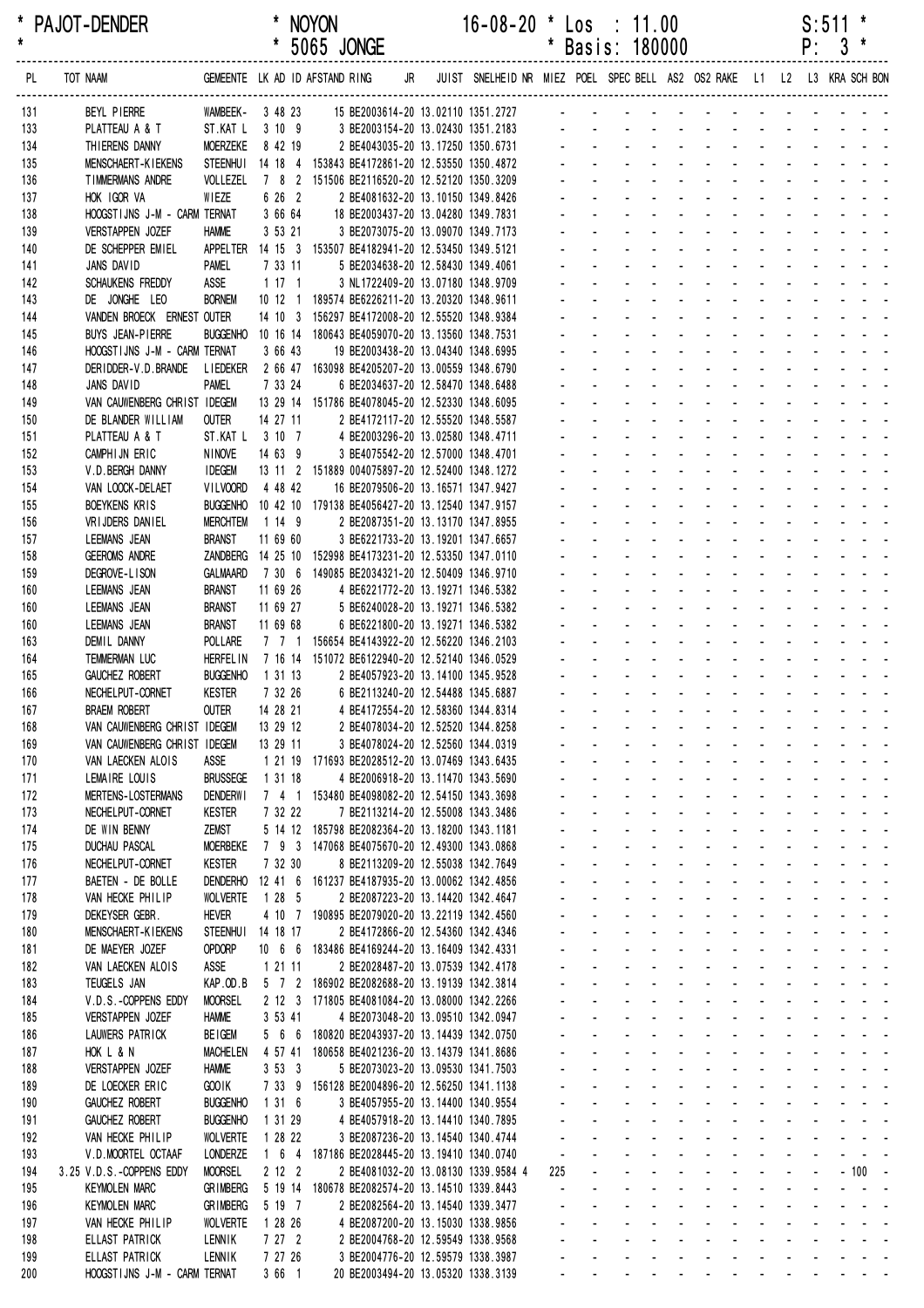| *<br>$\star$ | <b>PAJOT-DENDER</b>                             |                                    |          |                      | * NOYON | * 5065 JONGE                                                                                            | 16-08-20 * Los : 11.00 | * Basis: 180000                                                                                                                                                                                                                |                                                                 |                                             |             |                                                                                                                                                                                                                                |                                                           |                            |                      |                    | $S:511$ *<br>$P: 4$ *         |                               |  |
|--------------|-------------------------------------------------|------------------------------------|----------|----------------------|---------|---------------------------------------------------------------------------------------------------------|------------------------|--------------------------------------------------------------------------------------------------------------------------------------------------------------------------------------------------------------------------------|-----------------------------------------------------------------|---------------------------------------------|-------------|--------------------------------------------------------------------------------------------------------------------------------------------------------------------------------------------------------------------------------|-----------------------------------------------------------|----------------------------|----------------------|--------------------|-------------------------------|-------------------------------|--|
| PL           | TOT NAAM                                        |                                    |          |                      |         | GEMEENTE LK AD ID AFSTAND RING JR JUIST SNELHEID NR MIEZ POEL SPECBELL AS2 OS2 RAKE L1 L2 L3 KRA SCHBON |                        |                                                                                                                                                                                                                                |                                                                 |                                             |             |                                                                                                                                                                                                                                |                                                           |                            |                      |                    |                               |                               |  |
| 201          | HOOGSTIJNS J-M - CARM TERNAT                    |                                    |          |                      |         |                                                                                                         |                        |                                                                                                                                                                                                                                |                                                                 |                                             |             |                                                                                                                                                                                                                                |                                                           |                            |                      |                    |                               |                               |  |
| 202          | PLATTEAU NIEL&MATS                              | WAMBEEK                            |          |                      |         | 2 20 4 2 BE2116197-20 13.02460 1337.3255                                                                |                        |                                                                                                                                                                                                                                |                                                                 |                                             |             |                                                                                                                                                                                                                                |                                                           |                            |                      |                    |                               |                               |  |
| 203          | SEGERS AN                                       | WAMBEEK<br><b>NINOVE</b>           | 14 63 33 |                      |         | 3 31 21 164228 BE2115471-20 13.02501 1336.9805<br>4 BE4075594-20 12.58010 1336.8536                     |                        |                                                                                                                                                                                                                                |                                                                 |                                             |             |                                                                                                                                                                                                                                |                                                           |                            |                      |                    |                               |                               |  |
| 204<br>205   | CAMPHIJN ERIC<br>WILLAERT EDDY                  | <b>MOERZEKE</b>                    |          |                      |         | 8 16 5 183987 BE4134323-20 13.17400 1336.4673                                                           |                        |                                                                                                                                                                                                                                |                                                                 |                                             |             | and a straight and a straight and                                                                                                                                                                                              |                                                           |                            |                      |                    |                               |                               |  |
| 206          | <b>VERSTAPPEN JOZEF</b>                         | <b>HAMME</b>                       |          | $3\;53\;7$           |         | 6 BE2073011-20 13.10260 1336.0925                                                                       |                        |                                                                                                                                                                                                                                |                                                                 |                                             |             |                                                                                                                                                                                                                                |                                                           |                            |                      |                    |                               |                               |  |
| 207          | VAN CAUWENBERGH-WYNS                            | <b>VILVOORD</b>                    |          |                      |         | 4 12 1 184754 BE2078808-20 13.18170 1336.0540                                                           |                        |                                                                                                                                                                                                                                |                                                                 |                                             |             |                                                                                                                                                                                                                                |                                                           |                            |                      | $\Delta \sim 10^4$ |                               |                               |  |
| 208          | SNOECK JULIEN                                   | GOO IK                             |          |                      |         | 7 15 9 155894 BE2006502-20 12.56419 1335.8717                                                           |                        |                                                                                                                                                                                                                                |                                                                 |                                             |             |                                                                                                                                                                                                                                |                                                           |                            |                      |                    |                               |                               |  |
| 209          | NECHELPUT-CORNET                                | <b>KESTER</b>                      |          | 7 32 20              |         | 9 BE2113228-20 12.55398 1335.7993                                                                       |                        |                                                                                                                                                                                                                                |                                                                 |                                             |             |                                                                                                                                                                                                                                |                                                           |                            |                      |                    |                               |                               |  |
| 210          | MEERT RICHARD                                   | <b>WOLVERTE</b>                    | 8 38 10  |                      |         | 1 10 3 179764 BE2029654-20 13.14389 1335.0629                                                           |                        |                                                                                                                                                                                                                                |                                                                 |                                             |             | design and a state of the state of the state of the state of the state of the state of the state of the state of the state of the state of the state of the state of the state of the state of the state of the state of the s |                                                           |                            |                      |                    |                               |                               |  |
| 211<br>212   | HUYCK DIRK<br>LEEMANS JEAN                      | <b>BAASRODE</b><br><b>BRANST</b>   | 11 69 67 |                      |         | 4 BE4057658-20 13.16431 1335.0002<br>7 BE6221703-20 13.20411 1334.7336                                  |                        |                                                                                                                                                                                                                                |                                                                 |                                             |             |                                                                                                                                                                                                                                |                                                           |                            | and a strategies and |                    |                               |                               |  |
| 213          | SNEPPE ALBERT                                   | ASSE                               |          | 2376                 |         | 2 BE2090402-20 13.08150 1334.6589                                                                       |                        |                                                                                                                                                                                                                                |                                                                 |                                             |             |                                                                                                                                                                                                                                |                                                           |                            |                      |                    | an an ann an                  |                               |  |
| 214          | THIENPONT HERVE & GLE DENDERWI                  |                                    | 7 36 26  |                      |         | 3 BE2035605-20 12.54499 1334.2487                                                                       |                        |                                                                                                                                                                                                                                |                                                                 |                                             |             |                                                                                                                                                                                                                                |                                                           |                            |                      |                    |                               |                               |  |
| 215          | MEERT RICHARD                                   | <b>WOLVERTE</b>                    | 1 10 8   |                      |         | 2 BE2029661-20 13.14439 1334.2372                                                                       |                        |                                                                                                                                                                                                                                |                                                                 |                                             |             |                                                                                                                                                                                                                                |                                                           |                            |                      |                    |                               |                               |  |
| 216          | LEEMANS JEAN                                    | <b>BRANST</b>                      | 11 69 2  |                      |         | 8 BE6221716-20 13.20451 1334.1014                                                                       |                        |                                                                                                                                                                                                                                |                                                                 |                                             |             |                                                                                                                                                                                                                                |                                                           |                            |                      |                    |                               |                               |  |
| 217          | VAN ROSSOM FREDDY                               | <b>TOLLEMBE</b>                    |          |                      |         | 7 12 11 147788 BE2035133-20 12.50470 1334.0274                                                          |                        |                                                                                                                                                                                                                                |                                                                 |                                             |             |                                                                                                                                                                                                                                |                                                           |                            |                      |                    |                               |                               |  |
| 218          | HUYCK DIRK                                      | BAASRODE 8 38 25                   |          | 7 52 30              |         | 5 BE4057667-20 13.16491 1334.0244<br>3 BE2035261-20 12.49579 1334.0063                                  |                        |                                                                                                                                                                                                                                |                                                                 |                                             |             |                                                                                                                                                                                                                                |                                                           |                            |                      |                    |                               |                               |  |
| 219<br>220   | DEDOBBELEER DIRK EN Z HERNE<br>V. HECKE ROBERT  |                                    |          |                      |         | ESSENE (234 6 168032 BE2089161-20 13.05580 1333.9402                                                    |                        |                                                                                                                                                                                                                                |                                                                 |                                             |             |                                                                                                                                                                                                                                |                                                           | $\mathcal{L}^{\text{max}}$ |                      |                    |                               |                               |  |
| 221          | DE LOECKER ERIC                                 | <b>GOOIK</b>                       |          | 7 33 24              |         | 2 BE2004832-20 12.57040 1333.6674                                                                       |                        |                                                                                                                                                                                                                                |                                                                 |                                             |             |                                                                                                                                                                                                                                |                                                           |                            |                      |                    |                               |                               |  |
| 222          | VAN DER MAELEN SONIA                            | ASPELARE 14 35 12                  |          |                      |         | 4 BE4002597-20 12.57070 1333.4908                                                                       |                        |                                                                                                                                                                                                                                |                                                                 |                                             |             |                                                                                                                                                                                                                                |                                                           |                            |                      |                    |                               |                               |  |
| 223          | <b>LAUWERS ALFONS</b>                           | <b>MOLLEM</b>                      |          |                      |         | 1 47 2 173827 BE2087463-20 13.10220 1333.3700                                                           |                        |                                                                                                                                                                                                                                |                                                                 |                                             |             | design and a state of the state of the state of the state of the state of the state of the state of the state of the state of the state of the state of the state of the state of the state of the state of the state of the s |                                                           |                            |                      |                    |                               |                               |  |
| 224          | JANS DAVID                                      | Pamel                              |          | 7 33 18              |         | 7 BE2034644-20 13.00110 1332.9386                                                                       |                        |                                                                                                                                                                                                                                |                                                                 |                                             |             |                                                                                                                                                                                                                                |                                                           |                            |                      |                    |                               |                               |  |
| 225          | V. MEGROOT-D. MULDER                            | <b>BRANST</b>                      | 11 35 23 |                      |         | 2 BE6240051-20 13.20471 1332.8977                                                                       |                        |                                                                                                                                                                                                                                |                                                                 |                                             |             |                                                                                                                                                                                                                                |                                                           |                            |                      |                    |                               | and a straight and a          |  |
| 226          | VOS JOSEPH                                      | <b>BUGGENHO</b>                    |          |                      |         | 10 4 3 182431 BE4169539-20 13.16530 1332.7481                                                           |                        |                                                                                                                                                                                                                                |                                                                 |                                             |             |                                                                                                                                                                                                                                |                                                           |                            |                      |                    | and a straight and            |                               |  |
| 227<br>228   | <b>FRANSSENS GLEN</b><br>MENSCHAERT-KIEKENS     | <b>MERCHTEM</b><br><b>STEENHUI</b> | 14 18 6  |                      |         | 1 17 11 177390 BE2086841-20 13.13090 1332.2569<br>3 BE4172869-20 12.55300 1331.9740                     |                        |                                                                                                                                                                                                                                |                                                                 |                                             |             | and the contract of the contract of                                                                                                                                                                                            |                                                           |                            |                      |                    |                               |                               |  |
| 229          | NECHELPUT-CORNET                                | <b>KESTER</b>                      |          | 7 32 27              |         | 10 BE2113215-20 12.55598 1331.9607                                                                      |                        |                                                                                                                                                                                                                                |                                                                 |                                             |             |                                                                                                                                                                                                                                |                                                           |                            |                      |                    |                               | and a strain and a strain and |  |
| 230          | BOSCHMANS JONAS                                 | <b>ZEMST</b>                       |          |                      |         | 5 5 1 187517 BE2080881-20 13.20470 1331.9545                                                            |                        |                                                                                                                                                                                                                                |                                                                 |                                             |             |                                                                                                                                                                                                                                | $\sim 100$                                                |                            |                      |                    |                               |                               |  |
| 231          | V. MEGROOT-D. MULDER                            | <b>BRANST</b>                      | 11 35 28 |                      |         | 3 BE6222215-20 13.20541 1331.7940                                                                       |                        |                                                                                                                                                                                                                                |                                                                 |                                             | and a state |                                                                                                                                                                                                                                | $\mathbf{L}^{\text{max}}$ , and $\mathbf{L}^{\text{max}}$ |                            |                      |                    | and a straight and a straight |                               |  |
| 232          | HOOGSTIJNS J-M - CARM TERNAT                    |                                    |          | 3 66 38              |         | 22 BE2003409-20 13.06090 1331.7717                                                                      |                        |                                                                                                                                                                                                                                |                                                                 | and the company                             |             |                                                                                                                                                                                                                                | <b>All States</b>                                         | $\sim 100$                 |                      |                    |                               | and the company of the second |  |
| 233          | LEEMANS JEAN                                    | <b>BRANST</b>                      | 11 69 54 |                      |         | 9 BE6221798-20 13.21001 1331.7360                                                                       |                        |                                                                                                                                                                                                                                | and the contract of the contract of the contract of             |                                             |             |                                                                                                                                                                                                                                |                                                           |                            |                      |                    |                               |                               |  |
| 234          | <b>VERBEECK JEAN</b>                            | ZEMST                              |          | 5159                 |         | 2 BE2084153-20 13.20520 1331.1737                                                                       |                        |                                                                                                                                                                                                                                |                                                                 |                                             |             |                                                                                                                                                                                                                                |                                                           |                            |                      |                    |                               |                               |  |
| 235<br>236   | VAN DER STRAETEN JAN OPWIJK<br>COUCKE - SAERENS | <b>MOLLEM</b>                      |          |                      |         | 1 44 14 177078 BE2028943-20 13.13019 1331.0966<br>2 33 26 3 BE2091572-20 13.10370 1331.0017             |                        |                                                                                                                                                                                                                                |                                                                 |                                             |             |                                                                                                                                                                                                                                |                                                           |                            |                      |                    |                               |                               |  |
| 237          | V. HECKE ROBERT                                 | ESSENE (                           |          | $2 \quad 34 \quad 2$ |         | 2 BE2089153-20 13.06160 1330.7709                                                                       |                        | المناصر والمستنقل والمستنقل والمستنقل والمستنقل والمستنقل                                                                                                                                                                      |                                                                 |                                             |             |                                                                                                                                                                                                                                |                                                           |                            |                      |                    |                               |                               |  |
| 238          | <b>MERTENS HERMAN</b>                           | <b>MERCHTEM</b>                    |          |                      |         | 1 15 2 178332 BE2087794-20 13.14058 1329.8765                                                           |                        | the second contract of the second contract of the second contract of the second contract of the second contract of the second contract of the second contract of the second contract of the second contract of the second cont |                                                                 |                                             |             |                                                                                                                                                                                                                                |                                                           |                            |                      |                    |                               |                               |  |
| 239          | COUCKE - SAERENS                                | <b>MOLLEM</b>                      |          | 2 33 12              |         | 4 BE2091573-20 13.10440 1329.8139                                                                       |                        | والمناور والمناور والوالد المناور والمناور والمناور                                                                                                                                                                            |                                                                 |                                             |             |                                                                                                                                                                                                                                |                                                           |                            |                      |                    |                               |                               |  |
| 240          | STAELENS GERRIT                                 | <b>ESSENE</b>                      |          |                      |         | 2 18 1 169807 BE2090690-20 13.07420 1329.7338                                                           |                        | المنافذ والمنافر والمنافر والمنافر والمنافر والمنافر                                                                                                                                                                           |                                                                 |                                             |             |                                                                                                                                                                                                                                |                                                           |                            |                      |                    |                               |                               |  |
| 241          | <b>LAMBERTS FREDDY</b>                          | <b>MEISE</b>                       |          | 1 3 1                |         | 180031 BE2008591-20 13.15250 1329.4597                                                                  |                        | and a series of the contract of the series of                                                                                                                                                                                  |                                                                 |                                             |             |                                                                                                                                                                                                                                |                                                           |                            |                      |                    |                               |                               |  |
| 242<br>243   | WILLEN JOHNNY<br>VAN DEN BROECK LOTTE           | NINOVE<br><b>MERCHTEM</b>          |          | 7107                 |         | 2 BE4101555-20 12.58300 1329.3418<br>1 6 1 176719 BE2087312-20 13.12570 1329.2140                       |                        | and a series and a series and a series<br>and a series and a series and a series of                                                                                                                                            |                                                                 |                                             |             |                                                                                                                                                                                                                                |                                                           |                            |                      |                    |                               |                               |  |
| 244          | VAN LOOCK-DELAET                                | VILVOORD                           |          | 4 48 26              |         | 17 BE2079427-20 13.18531 1329.1788                                                                      |                        | and a series of the series of the series of the                                                                                                                                                                                |                                                                 |                                             |             |                                                                                                                                                                                                                                |                                                           |                            |                      |                    |                               |                               |  |
| 245          | <b>COOREMAN STEFAAN</b>                         | <b>BUGGENHO</b>                    |          |                      |         | 8 36 12 180436 BE4058122-20 13.15461 1328.9992                                                          |                        | and a state                                                                                                                                                                                                                    |                                                                 |                                             |             | and a series of the contract of the series                                                                                                                                                                                     |                                                           |                            |                      |                    |                               |                               |  |
| 246          | LEEMANS JEAN                                    | <b>BRANST</b>                      | 11 69 48 |                      |         | 10 BE6240023-20 13.21181 1328.9086                                                                      |                        | and a series and a series and a series                                                                                                                                                                                         |                                                                 |                                             |             |                                                                                                                                                                                                                                |                                                           |                            |                      |                    |                               |                               |  |
| 247          | THIERENS DANNY                                  | <b>MOERZEKE</b>                    |          | 8 42 33              |         | 3 BE4043033-20 13.19410 1328.7555                                                                       |                        | and a series of the contract of the series of                                                                                                                                                                                  |                                                                 |                                             |             |                                                                                                                                                                                                                                |                                                           |                            |                      |                    |                               |                               |  |
| 248          | VAN DER STRAETEN JAN OPWIJK                     |                                    |          | 1 44 25              |         | 2 BE2028857-20 13.13169 1328.5998                                                                       |                        | and a series of the contract of the series of                                                                                                                                                                                  |                                                                 |                                             |             |                                                                                                                                                                                                                                |                                                           |                            |                      |                    |                               |                               |  |
| 249          | DE DEYN KEVIN                                   | <b>LIEDEKER</b>                    | 2 6 5    |                      |         | 2 BE2088739-20 13.02560 1328.4192                                                                       |                        | and a series and a series and a series of                                                                                                                                                                                      |                                                                 |                                             |             |                                                                                                                                                                                                                                |                                                           |                            |                      |                    |                               |                               |  |
| 250<br>251   | DE TROYER JOHAN<br>HOK L & N                    | <b>MACHELEN</b>                    |          | 4 57 7               |         | HAALTERT 12 12 7 164367 BE4049643-20 13.03440 1328.3971<br>2 BE2079219-20 13.16019 1328.0584            |                        | and a series of the contract of the series of<br>فالقاط القارف القارف القارف القارف القاربة                                                                                                                                    |                                                                 |                                             |             |                                                                                                                                                                                                                                |                                                           |                            |                      |                    |                               |                               |  |
| 252          | LEMAIRE LOUIS                                   | <b>BRUSSEGE</b>                    | 1 31 10  |                      |         | 5 BE2006927-20 13.13230 1327.4522                                                                       |                        | المناطق والمتناط المناطق والمناطق والمناطق والمناطق                                                                                                                                                                            |                                                                 |                                             |             |                                                                                                                                                                                                                                |                                                           |                            |                      |                    |                               |                               |  |
| 253          | VAN LOOCK-DELAET                                | <b>VILVOORD</b>                    |          | 4 48 13              |         | 18 BE2079486-20 13.19041 1327.4266                                                                      |                        | and a series of the contract of the series of                                                                                                                                                                                  |                                                                 |                                             |             |                                                                                                                                                                                                                                |                                                           |                            |                      |                    |                               |                               |  |
| 254          | THIERENS DANNY                                  | <b>MOERZEKE</b>                    |          | 8 42 31              |         | 4 BE4043007-20 13.19500 1327.3302                                                                       |                        | and a series and a series and a series                                                                                                                                                                                         |                                                                 |                                             |             |                                                                                                                                                                                                                                |                                                           |                            |                      |                    |                               |                               |  |
| 255          | ROELANDT DANNY                                  |                                    |          |                      |         | DENDERHO 14 2 1 160293 004099055-20 13.00489 1326.7641                                                  |                        | and a series and a series and a series                                                                                                                                                                                         |                                                                 |                                             |             |                                                                                                                                                                                                                                |                                                           |                            |                      |                    |                               |                               |  |
| 256          | HUYCK DIRK                                      | <b>BAASRODE</b>                    |          | 8 38 28              |         | 6 BE4057607-20 13.17391 1325.9483                                                                       |                        | and a series of the series of the series of the                                                                                                                                                                                |                                                                 |                                             |             |                                                                                                                                                                                                                                |                                                           |                            |                      |                    |                               |                               |  |
| 257          | DE SCHEPPER EMIEL                               | APPELTER 14 15 11                  |          |                      |         | 2 BE4182935-20 12.55480 1325.6218                                                                       |                        | $\Delta \sim 100$                                                                                                                                                                                                              | $\Delta \sim 100$<br>and a series of the contract of the series |                                             |             | and a series of the contract of the                                                                                                                                                                                            |                                                           |                            |                      |                    |                               |                               |  |
| 258<br>259   | PLATTEAU NIEL&MATS<br>NECHELPUT-CORNET          | <b>WAMBEEK</b><br><b>KESTER</b>    |          | 2209<br>7 32 19      |         | 3 BE2116159-20 13.03530 1325.2711<br>11 BE2113207-20 12.56358 1325.1065                                 |                        | $\Delta \sim 100$                                                                                                                                                                                                              | $\Delta \sim 100$                                               |                                             |             | design and a state of the state of the                                                                                                                                                                                         |                                                           |                            |                      |                    |                               |                               |  |
| 260          | SEGERS AN                                       | WAMBEEK                            |          | 3312                 |         | 2 BE2115448-20 13.03581 1324.7577                                                                       |                        | a construction of the construction of the construction of the construction of the construction of the construction of the construction of the construction of the construction of the construction of the construction of the  |                                                                 |                                             |             |                                                                                                                                                                                                                                |                                                           |                            |                      |                    |                               |                               |  |
| 261          | VAN ASBROECK FRANKIE MALDEREN                   |                                    |          |                      |         | 1 20 1 182223 BE4168943-20 13.17340 1324.6159                                                           |                        | <b>Service</b> State                                                                                                                                                                                                           |                                                                 |                                             |             | and a state of the state of the state                                                                                                                                                                                          |                                                           |                            |                      |                    |                               |                               |  |
| 262          | CORNEL IS PIERRE                                | <b>MERCHTEM</b>                    |          |                      |         | 1 15 1 177113 BE2009202-20 13.13430 1324.5394                                                           |                        | and a series of the series of the series of the                                                                                                                                                                                |                                                                 |                                             |             |                                                                                                                                                                                                                                |                                                           |                            |                      |                    |                               |                               |  |
| 263          | NECHELPUT-CORNET                                | <b>KESTER</b>                      |          | 7 32 9               |         | 12 BE2113227-20 12.56388 1324.5385                                                                      |                        | $\omega_{\rm{eff}}=0.25\pm0.01$                                                                                                                                                                                                |                                                                 |                                             |             | and a series of the contract of the series                                                                                                                                                                                     |                                                           |                            |                      |                    |                               |                               |  |
| 264          | BEYL PIERRE                                     | WAMBEEK-                           |          | 3 48 9               |         | 16 BE2003642-20 13.04390 1324.5327                                                                      |                        | $\omega_{\rm{max}}$                                                                                                                                                                                                            | and a series of the contract of the series                      |                                             |             | design and a state of the state of the                                                                                                                                                                                         |                                                           |                            |                      |                    |                               |                               |  |
| 265<br>266   | CAMPHIJN ERIC<br>VEREECKEN ANTOINE              | <b>NINOVE</b><br><b>OUDEGEM</b>    | 14 63 18 |                      |         | 5 BE4075501-20 12.59070 1324.5082<br>6 24 3 177325 BE4043527-20 13.13529 1324.4905                      |                        | $\Delta \sim 100$<br>$\omega_{\rm{max}}$                                                                                                                                                                                       | $\Delta \sim 100$<br><b>Service</b>                             |                                             |             | design and a state of the state of                                                                                                                                                                                             |                                                           |                            |                      |                    |                               |                               |  |
| 267          | BEYL PIERRE                                     | WAMBEEK-                           |          | 3 48 26              |         | 17 BE2003700-20 13.04400 1324.3556                                                                      |                        | $\omega_{\rm{max}}$ , $\omega_{\rm{max}}$                                                                                                                                                                                      |                                                                 |                                             |             | and a straightful and a straight and                                                                                                                                                                                           |                                                           |                            |                      |                    |                               |                               |  |
| 268          | VAN VAERENBERGH CHRIS HAALTERT 12 29 26         |                                    |          |                      |         | 3 BE4008572-20 13.03020 1324.2021                                                                       |                        | $\Delta \sim 100$                                                                                                                                                                                                              | $\Delta \sim 100$                                               |                                             |             | and a state of the state of the state of                                                                                                                                                                                       |                                                           |                            |                      |                    |                               |                               |  |
| 269          | <b>BONNAERENS SAM</b>                           | <b>OKEGEM</b>                      |          |                      |         | 14 12 4 161117 BE4179138-20 13.01430 1323.7053                                                          |                        | $\mathcal{L}_{\rm{max}}$                                                                                                                                                                                                       | $\Delta \sim 100$                                               | $\omega_{\rm{max}}$ and $\omega_{\rm{max}}$ |             | $\omega_{\rm{max}}$                                                                                                                                                                                                            | $\mathbf{z} = \mathbf{z} + \mathbf{z}$ .                  |                            |                      |                    |                               | and a state of the state      |  |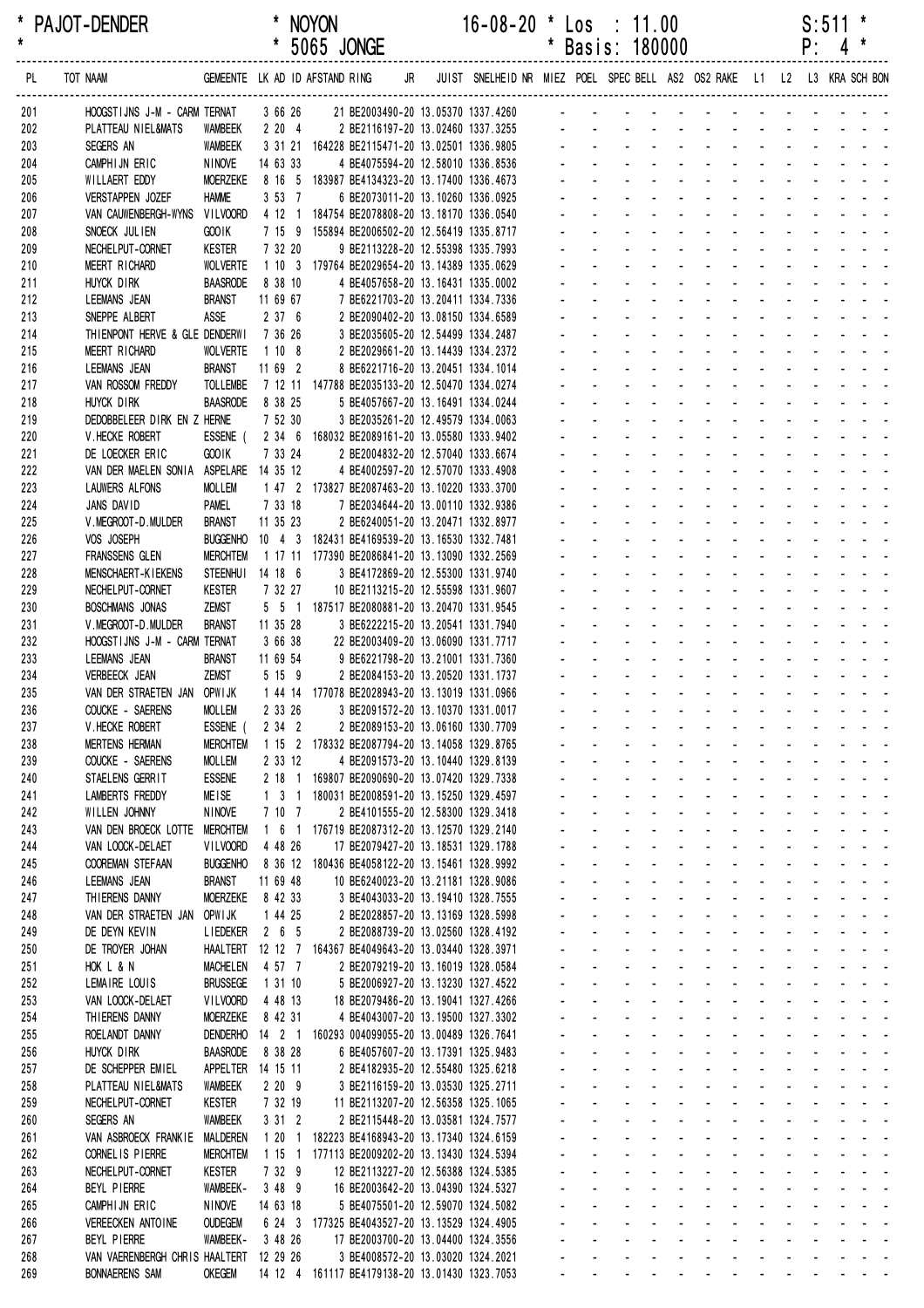| *<br>$\pmb{\star}$ | <b>PAJOT-DENDER</b>                                                           |                                    |                     | <b>NOYON</b><br>* 5065 JONGE |                                                                                             |  | $16 - 08 - 20$                                                             | $\ast$ | Los : 11.00<br>* Basis: 180000 |                   |  |  |  | S:511<br>$P: 5*$ | *                                                                                                                                                                                                                              |
|--------------------|-------------------------------------------------------------------------------|------------------------------------|---------------------|------------------------------|---------------------------------------------------------------------------------------------|--|----------------------------------------------------------------------------|--------|--------------------------------|-------------------|--|--|--|------------------|--------------------------------------------------------------------------------------------------------------------------------------------------------------------------------------------------------------------------------|
| PL                 | GEMEENTE LK AD ID AFSTAND RING<br>TOT NAAM                                    |                                    |                     |                              |                                                                                             |  | JR JUIST SNELHEID NR MIEZ POEL SPEC BELL AS2 OS2 RAKE L1 L2 L3 KRA SCH BON |        |                                |                   |  |  |  |                  |                                                                                                                                                                                                                                |
| 270                | DEDOBBELEER WIM                                                               |                                    |                     |                              |                                                                                             |  |                                                                            |        |                                |                   |  |  |  |                  |                                                                                                                                                                                                                                |
| 271                | ELLAST PATRICK                                                                |                                    |                     |                              |                                                                                             |  |                                                                            |        |                                |                   |  |  |  |                  |                                                                                                                                                                                                                                |
| 272                | VAN CUTSEM GEERT<br>REDANT GERARD                                             |                                    |                     |                              |                                                                                             |  |                                                                            |        |                                |                   |  |  |  |                  |                                                                                                                                                                                                                                |
| 273<br>274         | DE SWAEF GERT                                                                 |                                    |                     |                              | HOFSTADE  6  4  3  172211 BE4041105-20  13.10153  1322.1066                                 |  |                                                                            |        |                                |                   |  |  |  |                  | and the contract of the contract of the contract of the contract of the contract of the contract of the contract of the contract of the contract of the contract of the contract of the contract of the contract of the contra |
| 275                | V. MEGROOT-D. MULDER                                                          | <b>BRANST</b>                      | 11 35 8             |                              | 4 BE6222214-20 13.21561 1322.0981                                                           |  |                                                                            |        |                                |                   |  |  |  |                  | and a state of the state of the state of                                                                                                                                                                                       |
| 276                | VAN DEN BERGE TOM                                                             | MEERBEKE                           | 7 19 15             |                              | 2 BE4095469-20 12.58411 1321.6497                                                           |  |                                                                            |        |                                |                   |  |  |  |                  | and a state of the state of the state                                                                                                                                                                                          |
| 277                | VAN DER MAELEN SONIA ASPELARE 14 35 16                                        |                                    |                     |                              | 5 BE4002533-20 12.58100 1321.6417                                                           |  |                                                                            |        |                                |                   |  |  |  |                  | and a straightful and a straight and                                                                                                                                                                                           |
| 278                | WILLAERT EDDY                                                                 | <b>MOERZEKE</b>                    | 8 16 6              |                              | 2 BE4134331-20 13.19140 1321.4293                                                           |  |                                                                            |        |                                |                   |  |  |  |                  | and a straightful and a straight and a                                                                                                                                                                                         |
| 279                | VAN DEN BROECK LOTTE MERCHTEM                                                 |                                    | $1\quad 6\quad 3$   |                              | 2 BE2087317-20 13.13440 1321.4282                                                           |  |                                                                            |        |                                |                   |  |  |  |                  | and a straightful and a straight and                                                                                                                                                                                           |
| 280                | DE TROYER JOHAN                                                               | HAALTERT 12 12 4                   |                     |                              | 2 BE4049624-20 13.04250 1321.1011                                                           |  |                                                                            |        |                                |                   |  |  |  |                  | and a series of the contract of the series of                                                                                                                                                                                  |
| 281                | HOK L & N                                                                     | <b>MACHELEN</b>                    | 4 57 9              |                              | 3 BE2135855-20 13.16459 1320.9374                                                           |  |                                                                            |        |                                |                   |  |  |  |                  | design and a state of the state of the                                                                                                                                                                                         |
| 282                | PLATTEAUX HARRY                                                               |                                    |                     |                              | BUGGENHO 10 6 5 181764 BE4058684-20 13.17370 1320.7993<br>2 BE4122074-20 13.16210 1320.7774 |  |                                                                            |        |                                |                   |  |  |  |                  | and a series of the contract of the series<br>and a straightful and a straight and                                                                                                                                             |
| 283<br>284         | VAN HECK HANS<br>TEMMERMAN LUC                                                | ST GILLI<br><b>HERFEL IN</b>       | 6 14 14<br>7 16 16  |                              | 2 BE2034553-20 12.54240 1320.5594                                                           |  |                                                                            |        |                                |                   |  |  |  |                  | and a straightful and a straight and                                                                                                                                                                                           |
| 285                | VAN DER MAELEN SONIA ASPELARE 14 35 4                                         |                                    |                     |                              | 6 BE4002514-20 12.58160 1320.5242                                                           |  |                                                                            |        |                                |                   |  |  |  |                  | and a straightful and a straight and a                                                                                                                                                                                         |
| 286                | POTVIN-DECOSTER                                                               | GALMAARD                           | 7 17 11             |                              | 2 BE2034153-20 12.51530 1320.4648                                                           |  |                                                                            |        |                                |                   |  |  |  |                  | design and a state of the state of the                                                                                                                                                                                         |
| 287                | LUPPENS EDDY                                                                  | <b>MOLLEM</b>                      |                     |                              | 1 26 3 174849 BE2008615-20 13.12250 1320.4456                                               |  |                                                                            |        |                                |                   |  |  |  |                  | and a series of the contract of the series of                                                                                                                                                                                  |
| 288                | LEMAIRE LOUIS                                                                 | <b>BRUSSEGE</b>                    | 1 31 22             |                              | 6 BE2006919-20 13.14070 1320.1939                                                           |  |                                                                            |        |                                |                   |  |  |  |                  | and a series of the contract of the                                                                                                                                                                                            |
| 289                | DE PAUW FILIP                                                                 | DENDEHOU                           |                     |                              | 14 13 2 160862 BE4097101-20 13.01520 1319.9836                                              |  |                                                                            |        |                                |                   |  |  |  |                  |                                                                                                                                                                                                                                |
| 290                | VAN LOOCK-DELAET                                                              | VILVOORD                           | 4 48 14             |                              | 19 BE2079415-20 13.19521 1319.8341                                                          |  |                                                                            |        |                                |                   |  |  |  |                  | design and the state of the state of the                                                                                                                                                                                       |
| 291                | SNEPPE ALBERT                                                                 | ASSE                               | 2375                |                              | 3 BE2090448-20 13.09440 1319.3988                                                           |  |                                                                            |        |                                |                   |  |  |  |                  | and a straightful and a straight and a                                                                                                                                                                                         |
| 292                | V.HECKE ROBERT                                                                | ESSENE ( 2 34 1                    |                     |                              | 3 BE2089173-20 13.07220 1319.2777                                                           |  |                                                                            |        |                                |                   |  |  |  |                  | and a straightful and a straight and                                                                                                                                                                                           |
| 293                | LEEMANS JEAN                                                                  | <b>BRANST</b>                      | 11 69 47            |                              | 11 BE6240030-20 13.22201 1319.2609                                                          |  |                                                                            |        |                                |                   |  |  |  |                  | and a state of the state of the state of                                                                                                                                                                                       |
| 293                | LEEMANS JEAN                                                                  | <b>BRANST</b>                      | 11 69 64            |                              | 12 BE6221732-20 13.22201 1319.2609                                                          |  |                                                                            |        |                                |                   |  |  |  |                  | and a series of the contract of the<br>and a straightful and a straight and                                                                                                                                                    |
| 295                | BEYL PIERRE<br>LEEMANS JEAN                                                   | WAMBEEK-<br><b>BRANST</b>          | 3 48 19<br>11 69 28 |                              | 18 BE4172509-20 13.05100 1319.0652                                                          |  |                                                                            |        |                                |                   |  |  |  |                  | design and a state of the state of the state of the state of the state of the state of the state of the state of the state of the state of the state of the state of the state of the state of the state of the state of the s |
| 296<br>296         | LEEMANS JEAN                                                                  | <b>BRANST</b>                      | 11 69 53            |                              | 13 BE6240044-20 13.22221 1318.9520<br>14 BE6221788-20 13.22221 1318.9520                    |  |                                                                            |        |                                |                   |  |  |  |                  | and a state of the state of the state                                                                                                                                                                                          |
| 298                | <b>GEEROMS ANDRE</b>                                                          | ZANDBERG 14 25 21                  |                     |                              | 2 BE4173239-20 12.56000 1318.9483                                                           |  |                                                                            |        |                                |                   |  |  |  |                  | and a state of the state of the state                                                                                                                                                                                          |
| 299                | DE SCHEPPER EMIEL                                                             | APPELTER 14 15 1                   |                     |                              | 3 BE4173475-20 12.56240 1318.7887                                                           |  |                                                                            |        |                                |                   |  |  |  |                  | and a series of the series of the series of                                                                                                                                                                                    |
| 300                | THIENPONT HERVE & GLE DENDERWI                                                |                                    | 7 36 5              |                              | 4 BE2035626-20 12.56109 1318.7451                                                           |  |                                                                            |        |                                |                   |  |  |  |                  | and a series of the contract of the                                                                                                                                                                                            |
| 301                | SNEPPE ALBERT                                                                 | ASSE                               | 2 37 34             |                              | 4 BE2090457-20 13.09480 1318.7211                                                           |  |                                                                            |        |                                |                   |  |  |  |                  | والمتعاون والمتعاون والمتعاون والمتعاون والمناور                                                                                                                                                                               |
| 302                | <b>GEEROMS ANDRE</b>                                                          | ZANDBERG 14 25 6                   |                     |                              | 3 BE4173227-20 12.56020 1318.5694                                                           |  |                                                                            |        |                                |                   |  |  |  |                  | de la provincia de la provincia de la provincia de                                                                                                                                                                             |
| 303                | PLATTEAU NIEL&MATS                                                            | <b>WAMBEEK</b>                     | 2201                |                              | 4 BE2116161-20 13.04320 1318.3539                                                           |  |                                                                            |        | $\Delta \sim 10^{-11}$         |                   |  |  |  |                  | de la participat de la participat de                                                                                                                                                                                           |
| 304                | HOK IGOR VA                                                                   | WIEZE                              | 6 26 10             |                              | 3 BE4081625-20 13.13220 1318.2979                                                           |  |                                                                            |        | $\mathbf{L}^{\text{max}}$      |                   |  |  |  |                  | and a straightful and a straight and                                                                                                                                                                                           |
| 305                | HOOGSTIJNS J-M - CARM TERNAT                                                  |                                    | 3 66 37             |                              | 23 BE2003479-20 13.07270 1318.1875                                                          |  |                                                                            |        |                                |                   |  |  |  |                  | .                                                                                                                                                                                                                              |
| 306                | COUCKE - SAERENS                                                              | MOLLEM                             | 2 3 3 5             |                              | 5 BE2091594-20 13.11540 1318.0516                                                           |  |                                                                            |        |                                |                   |  |  |  |                  | والمناول والمتناول والمتناول والمتناول والمتناول والمناول<br>and a series of the contract of the series of                                                                                                                     |
| 307<br>308         | <b>BRAEM ROBERT</b><br>HOOGSTIJNS J-M - CARM TERNAT                           | OUTER                              | 14 28 3<br>3 66 44  |                              | 5 BE2093238-20 13.01020 1317.7940<br>24 BE2003493-20 13.07320 1317.3262                     |  |                                                                            |        |                                |                   |  |  |  |                  | and a series and a series and a series                                                                                                                                                                                         |
| 309                | REYGAERTS-DECOLFMAECK DENDERWI                                                |                                    | 7 49 3              |                              | 3 BE4098872-20 12.57010 1317.2653                                                           |  |                                                                            |        |                                |                   |  |  |  |                  | a construction of the construction of the construction of the construction of the construction of the construction of the construction of the construction of the construction of the construction of the construction of the  |
| 310                | VAN HECKE PHILIP                                                              | WOLVERTE                           | 1 28 21             |                              | 5 BE2087184-20 13.17170 1317.2029                                                           |  |                                                                            |        |                                |                   |  |  |  |                  | and a series and a series and a series of                                                                                                                                                                                      |
| 311                | BAETEN - DE BOLLE                                                             | DENDERHO 12 41 17                  |                     |                              | 2 BE4188009-20 13.02252 1317.0805                                                           |  |                                                                            |        | $\omega_{\rm{max}}$            | $\Delta \sim 100$ |  |  |  |                  | and a state of the state of the state of                                                                                                                                                                                       |
| 312                | DE CLUS PAUL                                                                  | OUTER                              |                     |                              | 14 29 6 157443 BE4172752-20 12.59340 1316.7800                                              |  |                                                                            |        | $\omega_{\rm{max}}$            |                   |  |  |  |                  | and a series of the contract of the series of                                                                                                                                                                                  |
| 313                | VAN DAMME JOZEF                                                               | SINT-GIL                           |                     |                              | 6 23 14 178536 BE4057413-20 13.15370 1316.4754                                              |  |                                                                            |        |                                |                   |  |  |  |                  | and a series of the contract of the series of                                                                                                                                                                                  |
| 314                | VAN LOOCK-DELAET                                                              | <b>VILVOORD</b>                    | 4 48 44             |                              | 20 BE2079501-20 13.20141 1316.3832                                                          |  |                                                                            |        |                                |                   |  |  |  |                  | فالمستحيل والمستحدث والمستحدث والمستحدث والمستحدث                                                                                                                                                                              |
| 315                | V.D.MOORTEL OCTAAF                                                            | LONDERZE                           | $1\quad 6\quad 5$   |                              | 2 BE2028395-20 13.22140 1316.0487                                                           |  |                                                                            |        |                                |                   |  |  |  |                  | and a series of the contract of the series of                                                                                                                                                                                  |
| 316                | PLATTEAU A & T                                                                | ST.KAT L                           | 3101                |                              | 5 BE2003200-20 13.06000 1316.0079                                                           |  |                                                                            |        |                                |                   |  |  |  |                  | and a series of the series of the series of                                                                                                                                                                                    |
| 317                | VAN LOOCK-DELAET                                                              | VILVOORD                           | 4 48 15             |                              | 21 BE2079513-20 13.20171 1315.9140                                                          |  |                                                                            |        |                                |                   |  |  |  |                  | and a series of the contract of the series of                                                                                                                                                                                  |
| 318                | VAN CROMBRUGGE H EN B SMEEREBB 14 15 5 153379 BE4006162-20 12.56340 1315.8050 |                                    |                     |                              |                                                                                             |  |                                                                            |        |                                |                   |  |  |  |                  | والمتعاون والمتعاون والمتعاون والمتعاونات<br>والمتعاط المتابع المتابع المتابع المتابع المتابع                                                                                                                                  |
| 319<br>320         | <b>VAN GERWEN MARCEL</b><br><b>MERTENS HERMAN</b>                             | <b>BUGGENHO</b><br><b>MERCHTEM</b> | 1324<br>$115$ 1     |                              | 2 BE4058836-20 13.16070 1315.5479<br>2 BE2087774-20 13.15358 1315.1651                      |  |                                                                            |        |                                |                   |  |  |  |                  | and a straightful and a straight and                                                                                                                                                                                           |
| 321                | DEBEYS THIERRY                                                                | Ternat                             | 3 29 10             |                              | 2 BE2036740-20 13.07240 1315.0549                                                           |  |                                                                            |        |                                |                   |  |  |  |                  | and a straightful and a straight and                                                                                                                                                                                           |
| 322                | CAUDRON SYLVAIN                                                               | <b>MERCHTEM</b>                    |                     |                              | 1 9 3 179218 BE2018938-20 13.16190 1314.7182                                                |  |                                                                            |        |                                |                   |  |  |  |                  | and a series and a series and a series of                                                                                                                                                                                      |
| 323                | <b>DENIL HERMAN</b>                                                           | <b>BRUSSEGE</b>                    |                     |                              | 1 19 14 175311 BE2009057-20 13.13210 1314.6682                                              |  |                                                                            |        |                                |                   |  |  |  |                  | and a series of the contract of the contract of                                                                                                                                                                                |
| 324                | <b>MERTENS HERMAN</b>                                                         | <b>MERCHTEM</b>                    | 1 15 9              |                              | 3 BE2087785-20 13.15398 1314.5188                                                           |  |                                                                            |        |                                |                   |  |  |  |                  | and a series of the contract of the series of                                                                                                                                                                                  |
| 325                | MEERT RICHARD                                                                 | <b>WOLVERTE</b>                    | 1 10 10             |                              | 3 BE2029660-20 13.16469 1314.2405                                                           |  |                                                                            |        |                                |                   |  |  |  |                  | والمتعاون والمتاوين والمتاوين والمتاوين والمتاوين                                                                                                                                                                              |
| 326                | VAN CRAENENBROECK ALB KAMPENHO                                                |                                    |                     |                              | 4 20 7 187826 BE2079720-20 13.22550 1314.2344                                               |  |                                                                            |        |                                |                   |  |  |  |                  | and a series of the contract of the series of                                                                                                                                                                                  |
| 327                | <b>OKERMAN JENS</b>                                                           |                                    |                     |                              | SINT-ANT 14 14 1 157535 BE4173156-20 12.59550 1313.7040                                     |  |                                                                            |        |                                |                   |  |  |  |                  | and a series of the contract of the series of                                                                                                                                                                                  |
| 328                | COUCKE - SAERENS                                                              | <b>MOLLEM</b>                      | 2 3 3 7             |                              | 6 BE2091595-20 13.12210 1313.5701                                                           |  |                                                                            |        |                                |                   |  |  |  |                  | and the contract of the contract of the contract of                                                                                                                                                                            |
| 329                | ELLAST PATRICK                                                                | LENNIK                             | 7 27 27             |                              | 5 BE2119241-20 13.02149 1313.4003                                                           |  |                                                                            |        |                                |                   |  |  |  |                  | and a series of the contract of the contract of                                                                                                                                                                                |
| 330                | BAEYENS JORDI                                                                 |                                    |                     |                              | DENDERHO 12 10 3 161912 BE4048992-20 13.03170 1313.3324                                     |  |                                                                            |        |                                |                   |  |  |  |                  | فالمنافذ والمنافر والمنافر والمنافر والمنافر                                                                                                                                                                                   |
| 331                | DEDOBBELEER WIM                                                               | VOLLEZEL                           | 7 24 4              |                              | 2 BE2035635-20 12.54459 1313.0135                                                           |  |                                                                            |        |                                |                   |  |  |  |                  | and a series of the contract of the series of<br>and a series and a series and a series of                                                                                                                                     |
| 332<br>333         | <b>SCHAUKENS FREDDY</b><br>VAN LOOCK-DELAET                                   | ASSE<br><b>VILVOORD</b>            | 11713<br>4 48 21    |                              | 4 NL1722413-20 13.10480 1312.8746<br>22 BE2079404-20 13.20371 1312.7947                     |  |                                                                            |        |                                |                   |  |  |  |                  | and a series of the contract of the series of                                                                                                                                                                                  |
| 334                | THIERENS DANNY                                                                | <b>MOERZEKE</b>                    | 8 42 35             |                              | 5 BE4043059-20 13.21230 1312.7785                                                           |  |                                                                            |        |                                |                   |  |  |  |                  | and a series and a series and a series                                                                                                                                                                                         |
| 335                | <b>DENIL HERMAN</b>                                                           | <b>BRUSSEGE</b>                    | 1 19 5              |                              | 2 BE2009051-20 13.13340 1312.5356                                                           |  |                                                                            |        |                                |                   |  |  |  |                  | and a series of the contract of the series of                                                                                                                                                                                  |
| 336                | HOOGSTIJNS J-M - CARM TERNAT                                                  |                                    | 3 66 2              |                              | 25 BE2003413-20 13.08000 1312.5234                                                          |  |                                                                            |        |                                |                   |  |  |  |                  | and a series of the contract of the series of                                                                                                                                                                                  |
| 337                | DE DONCKER JOERI                                                              | MERE                               |                     |                              | 12 21 1 163682 BE4188234-20 13.04430 1312.4308                                              |  |                                                                            |        |                                |                   |  |  |  |                  | فالقائم والمتابع والمتابع والمارية والمتابع والمتابع                                                                                                                                                                           |
| 338                | DE COCKER VICKTORIN HOFSTADE 6 5 4 170043 BE4040977-20 13.09340 1312.3977     |                                    |                     |                              |                                                                                             |  |                                                                            |        |                                |                   |  |  |  |                  | and a series of the contract of the series                                                                                                                                                                                     |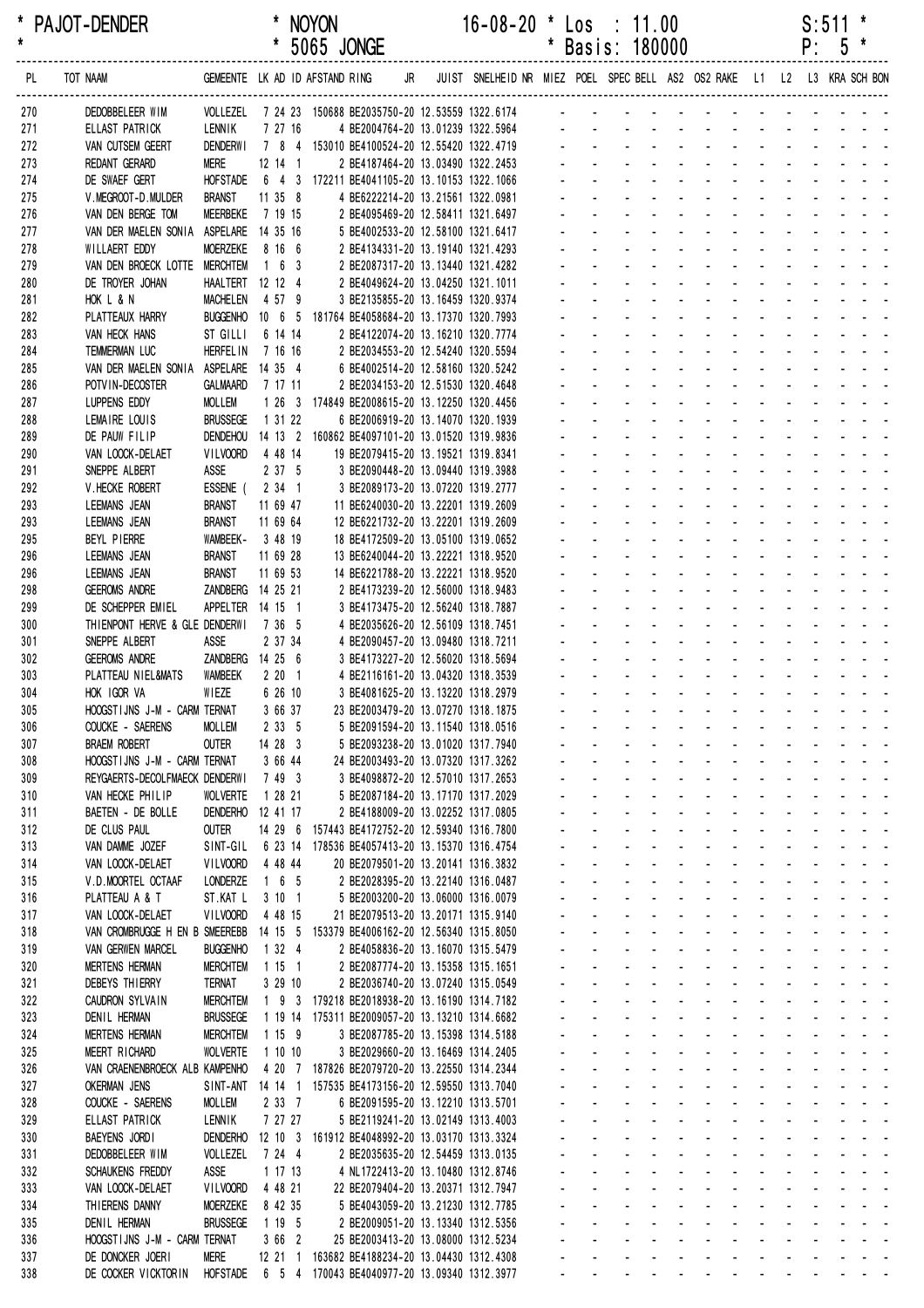|     | <b>PAJOT-DENDER</b>     |                                |         | <b>NOYON</b><br>5065 JONGE |     | $16 - 08 - 20$ *                                  | Los<br>* Basis: 180000 | $\therefore$ 11.00 |  |    |               | p٠              | $S:511$ *<br>6 * |  |
|-----|-------------------------|--------------------------------|---------|----------------------------|-----|---------------------------------------------------|------------------------|--------------------|--|----|---------------|-----------------|------------------|--|
| PL  | TOT NAAM                | GEMEENTE LK AD ID AFSTAND RING |         |                            | JR. | JUIST SNELHEID NR MIEZ POEL SPECBELL AS2 OS2 RAKE |                        |                    |  | L1 | $\frac{1}{2}$ | $\overline{13}$ | KRA SCH BON      |  |
| 339 | <b>KEYMOLEN MARC</b>    | <b>GRIMBERG</b>                | 5 19 9  |                            |     | 3 BE2082589-20 13.17430 1311.9545                 |                        |                    |  |    |               |                 |                  |  |
| 340 | GILLAERTS-BRONCKAERS    | Perk                           | 4 17 13 |                            |     | 185348 BE2079906-20 13.21179 1311.7494            |                        |                    |  |    |               |                 |                  |  |
| 341 | DE BLANDER WILLIAM      | <b>OUTER</b>                   | 14 27 5 |                            |     | 3 BE4172198-20 12.59080 1311.5809                 |                        |                    |  |    |               |                 |                  |  |
| 342 | <b>BOSMANS DANNY</b>    | WEERDE                         | 5 42 35 |                            |     | 187057 BE2080792-20 13.22390 1311.3004            |                        |                    |  |    |               |                 |                  |  |
| 343 | <b>COOREMAN STEFAAN</b> | <b>BUGGENHO</b>                | 8 36 29 |                            |     | 2 BE4058175-20 13.17361 1311.2923                 |                        |                    |  |    |               |                 |                  |  |

| 339 | <b>KEYMOLEN MARC</b>                   | <b>GRIMBERG</b>   |                     | 5 19 9   | 3 BE2082589-20 13.17430 1311.9545                            |  |                     |                           |                           |                   |                 |                             |                                                                                                               |                                                              |                                   |  |  |
|-----|----------------------------------------|-------------------|---------------------|----------|--------------------------------------------------------------|--|---------------------|---------------------------|---------------------------|-------------------|-----------------|-----------------------------|---------------------------------------------------------------------------------------------------------------|--------------------------------------------------------------|-----------------------------------|--|--|
|     |                                        |                   |                     |          |                                                              |  |                     |                           |                           |                   |                 |                             |                                                                                                               |                                                              |                                   |  |  |
| 340 | GILLAERTS-BRONCKAERS                   | <b>PERK</b>       |                     |          | 4 17 13 185348 BE2079906-20 13.21179 1311.7494               |  |                     |                           |                           |                   |                 |                             |                                                                                                               |                                                              |                                   |  |  |
| 341 | DE BLANDER WILLIAM                     | OUTER             | 14 27 5             |          | 3 BE4172198-20 12.59080 1311.5809                            |  |                     |                           |                           |                   |                 |                             |                                                                                                               |                                                              |                                   |  |  |
| 342 | <b>BOSMANS DANNY</b>                   | <b>WEERDE</b>     |                     |          | 5 42 35 187057 BE2080792-20 13.22390 1311.3004               |  |                     |                           |                           |                   |                 |                             | $\sim$                                                                                                        | $\sim$                                                       |                                   |  |  |
| 343 | <b>COOREMAN STEFAAN</b>                | <b>BUGGENHO</b>   |                     | 8 36 29  | 2 BE4058175-20 13.17361 1311.2923                            |  |                     |                           |                           |                   |                 |                             |                                                                                                               | $\blacksquare$                                               |                                   |  |  |
| 344 | BEYL PIERRE                            | WAMBEEK-          |                     | 3 48 32  | 19 BE2003630-20 13.05570 1310.8615                           |  |                     |                           |                           |                   |                 |                             |                                                                                                               |                                                              |                                   |  |  |
|     | VAN CAUWENBERG CHRIST IDEGEM           |                   |                     |          |                                                              |  |                     |                           |                           |                   |                 |                             |                                                                                                               |                                                              |                                   |  |  |
| 345 |                                        |                   |                     | 13 29 23 | 4 BE4078057-20 12.55480 1310.7599                            |  |                     |                           |                           |                   |                 |                             |                                                                                                               |                                                              |                                   |  |  |
| 346 | VAN CAUWENBERG CHRIST IDEGEM           |                   | 13 29 5             |          | 5 BE4078078-20 12.55490 1310.5713                            |  |                     |                           |                           |                   |                 |                             |                                                                                                               |                                                              |                                   |  |  |
| 347 | HOK L & N                              | <b>MACHELEN</b>   | 4 57 46             |          | 4 BE2079232-20 13.17509 1310.5563                            |  |                     |                           |                           |                   | $\mathbf{r}$    |                             |                                                                                                               |                                                              |                                   |  |  |
| 348 | VAN DAMME JOZEF                        | SINT-GIL          |                     | 6 23 11  | 2 BE4057421-20 13.16140 1310.5163                            |  |                     |                           |                           |                   |                 |                             |                                                                                                               |                                                              |                                   |  |  |
| 349 | SCHOCKAERT MARC                        | <b>WAMBEEK</b>    |                     |          | 3 3 1 164749 BE2116447-20 13.05481 1309.5931                 |  |                     |                           |                           |                   | $\mathbf{r}$    |                             |                                                                                                               |                                                              |                                   |  |  |
|     |                                        |                   |                     |          |                                                              |  |                     |                           |                           |                   |                 |                             |                                                                                                               |                                                              |                                   |  |  |
| 350 | VAN DEN BROECK LOTTE                   | <b>MERCHTEM</b>   | $1 \quad 6 \quad 2$ |          | 3 BE4000520-20 13.14570 1309.5146                            |  |                     |                           |                           |                   |                 |                             |                                                                                                               |                                                              |                                   |  |  |
| 351 | DE BISSCHOP MARLEEN                    | <b>ESSENE</b>     |                     |          | 3 6 5 167191 BE2071013-20 13.07410 1309.4191                 |  |                     |                           |                           |                   |                 |                             |                                                                                                               |                                                              |                                   |  |  |
| 352 | CAMPHIJN ERIC                          | <b>NINOVE</b>     | 14 63 16            |          | 6 BE4075515-20 13.00300 1309.3029                            |  |                     |                           |                           |                   |                 |                             |                                                                                                               |                                                              |                                   |  |  |
| 353 | SEGERS AN                              | <b>WAMBEEK</b>    |                     | 3 31 14  | 3 BE2115499-20 13.05261 1309.2677                            |  |                     |                           |                           |                   |                 |                             |                                                                                                               |                                                              |                                   |  |  |
| 354 | VAN GERWEN MARCEL                      | <b>BUGGENHO</b>   |                     | 1 32 9   | 3 BE4058867-20 13.16470 1309.1361                            |  |                     |                           |                           |                   |                 |                             |                                                                                                               |                                                              |                                   |  |  |
|     |                                        |                   |                     |          |                                                              |  |                     |                           |                           |                   |                 |                             |                                                                                                               |                                                              |                                   |  |  |
| 355 | TIMMERMANS ANDRE                       | VOLLEZEL          |                     | 7 8 5    | 2 BE2116511-20 12.55440 1309.0956                            |  |                     |                           |                           |                   |                 |                             |                                                                                                               |                                                              |                                   |  |  |
| 356 | HOOGSTIJNS J-M - CARM TERNAT           |                   |                     | 3669     | 26 BE2003417-20 13.08230 1308.6044                           |  |                     |                           |                           |                   |                 |                             |                                                                                                               |                                                              |                                   |  |  |
| 357 | HOOGSTIJNS J-M - CARM TERNAT           |                   |                     | 3 66 40  | 27 BE2003459-20 13.08240 1308.4346                           |  |                     |                           |                           |                   |                 |                             |                                                                                                               |                                                              |                                   |  |  |
| 358 | <b>VAN GERWEN MARCEL</b>               | <b>BUGGENHO</b>   |                     | 1 32 12  | 4 BE4058862-20 13.16520 1308.3390                            |  |                     |                           |                           |                   |                 |                             |                                                                                                               |                                                              |                                   |  |  |
| 359 | THIENPONT HERVE & GLE DENDERWI         |                   |                     | 7 36 1   | 5 BE4014520-20 12.57109 1307.4912                            |  |                     |                           |                           |                   |                 |                             |                                                                                                               |                                                              |                                   |  |  |
|     |                                        |                   |                     |          |                                                              |  |                     |                           |                           |                   |                 |                             |                                                                                                               |                                                              |                                   |  |  |
| 360 | PLATTEAU A & T                         | ST.KAT L          |                     | 3 10 5   | 6 BE2003210-20 13.06540 1306.6745                            |  |                     |                           |                           |                   |                 |                             |                                                                                                               |                                                              |                                   |  |  |
| 361 | DE VADDER MARC                         |                   |                     |          | HAALTERT 12 21 1 164219 BE4096617-20 13.05411 1306.5919      |  |                     |                           |                           |                   |                 |                             |                                                                                                               |                                                              |                                   |  |  |
| 362 | COUCKE - SAERENS                       | <b>MOLLEM</b>     |                     | 2 33 19  | 7 BE2091581-20 13.13050 1306.3319                            |  |                     |                           |                           |                   |                 |                             |                                                                                                               |                                                              |                                   |  |  |
| 363 | ORINX JEAN-PAUL                        | TERALFEN          |                     | 2 19 15  | 2 BE2090113-20 13.07250 1305.9281                            |  |                     |                           |                           |                   |                 |                             |                                                                                                               |                                                              |                                   |  |  |
| 364 | BAEYENS JORDI                          | DENDERHO 12 10 2  |                     |          | 2 BE4008322-20 13.03590 1305.9175                            |  |                     |                           |                           |                   |                 |                             |                                                                                                               |                                                              |                                   |  |  |
|     |                                        |                   |                     |          |                                                              |  |                     |                           |                           |                   |                 |                             |                                                                                                               |                                                              |                                   |  |  |
| 365 | HOOGSTIJNS J-M - CARM TERNAT           |                   |                     | 3 66 60  | 28 BE2003513-20 13.08400 1305.7228                           |  |                     |                           |                           |                   |                 |                             |                                                                                                               |                                                              |                                   |  |  |
| 366 | VAN OPDENBOSCH BENNY GIJZEGEM          |                   |                     |          | 6 11 11 174279 BE4042115-20 13.13290 1305.6237               |  |                     |                           |                           |                   |                 |                             |                                                                                                               |                                                              |                                   |  |  |
| 367 | VAN CROMBRUGGE H EN B SMEEREBB         |                   | 14 15 2             |          | 2 BE4006161-20 12.57300 1305.3532                            |  |                     |                           |                           |                   |                 |                             |                                                                                                               |                                                              |                                   |  |  |
| 368 | VERSTAPPEN JOZEF                       | <b>HAMME</b>      |                     | 3 53 47  | 7 BE2073079-20 13.13310 1305.2378                            |  |                     |                           |                           |                   |                 |                             |                                                                                                               |                                                              |                                   |  |  |
| 369 | VASTENAVONDT JAN                       | <b>ESSENE</b>     |                     | 1 24 20  | 4 BE2087132-20 13.09070 1304.9981                            |  |                     |                           |                           |                   |                 |                             |                                                                                                               |                                                              |                                   |  |  |
|     |                                        |                   |                     |          |                                                              |  |                     |                           |                           |                   |                 |                             |                                                                                                               |                                                              |                                   |  |  |
| 370 | VAN CROMBRUGGE H EN B SMEEREBB         |                   | 14 15 11            |          | 3 BE4006164-20 12.57320 1304.9830                            |  |                     |                           |                           |                   |                 |                             |                                                                                                               |                                                              |                                   |  |  |
| 371 | MEERT RICHARD                          | <b>WOLVERTE</b>   | 1104                |          | 4 BE2029675-20 13.17459 1304.8597                            |  |                     |                           |                           |                   |                 |                             |                                                                                                               |                                                              |                                   |  |  |
| 372 | VAN DER STRAETEN JAN OPWIJK            |                   |                     | 1 44 39  | 3 BE2028852-20 13.15449 1304.4580                            |  |                     |                           |                           |                   |                 |                             |                                                                                                               |                                                              |                                   |  |  |
| 373 | <b>GEEROMS ANDRE</b>                   | ZANDBERG 14 25 25 |                     |          | 4 004173223-20 12.57180 1304.3308                            |  |                     |                           |                           |                   |                 |                             |                                                                                                               |                                                              |                                   |  |  |
| 374 | VAN DEN BERGE TOM                      | <b>MEERBEKE</b>   | 7 19 19             |          | 3 BE4100600-20 13.00161 1304.2502                            |  |                     |                           |                           |                   |                 |                             |                                                                                                               |                                                              |                                   |  |  |
|     |                                        |                   |                     |          |                                                              |  |                     |                           |                           |                   |                 |                             |                                                                                                               |                                                              |                                   |  |  |
| 375 | PARDAENS GEBROEDERS                    | DENDERHO 12 14 9  |                     |          | 2 BE4187547-20 13.03560 1304.0640                            |  |                     |                           |                           |                   |                 |                             |                                                                                                               |                                                              |                                   |  |  |
| 376 | LEEMANS JEAN                           | <b>BRANST</b>     | 11 69 45            |          | 15 BE6221791-20 13.24001 1303.9919                           |  |                     |                           |                           |                   |                 |                             |                                                                                                               |                                                              |                                   |  |  |
| 377 | HUTSEBAUT ROMAIN                       | <b>IDEGEM</b>     |                     |          | 13 4 2 151540 BE4079264-20 12.56130 1303.9438                |  |                     |                           |                           |                   |                 |                             |                                                                                                               | $\mathbf{L} = \mathbf{L} \mathbf{L} + \mathbf{L} \mathbf{L}$ |                                   |  |  |
| 378 | VAN DAMME JOZEF                        | SINT-GIL 6 23 8   |                     |          | 3 BE4057450-20 13.16590 1303.3410                            |  |                     |                           |                           |                   |                 |                             |                                                                                                               |                                                              |                                   |  |  |
| 379 | HOOGSTIJNS J-M - CARM TERNAT           |                   |                     | 3 66 35  | 29 BE2003474-20 13.08550 1303.1907                           |  |                     |                           |                           |                   |                 |                             |                                                                                                               | $\sim$ $\sim$ $\sim$ $\sim$                                  |                                   |  |  |
|     |                                        |                   |                     |          |                                                              |  |                     |                           |                           |                   |                 |                             |                                                                                                               |                                                              |                                   |  |  |
| 380 | CAMPHIJN ERIC                          | <b>NINOVE</b>     | 14 63 20            |          | 7 BE4075623-20 13.01040 1303.1746                            |  |                     |                           |                           |                   |                 |                             |                                                                                                               |                                                              | and a state of the state of the   |  |  |
| 381 | VERSTAPPEN JOZEF                       | <b>HAMME</b>      |                     | 3 53 39  | 8 BE2073004-20 13.13440 1303.1231                            |  |                     |                           |                           |                   |                 |                             |                                                                                                               |                                                              |                                   |  |  |
| 382 | DE JONGHE LEO                          | <b>BORNEM</b>     | 10 12 8             |          | 2 BE6226227-20 13.25290 1303.0634                            |  |                     |                           |                           |                   |                 |                             | and a state of the state of the state                                                                         |                                                              |                                   |  |  |
| 383 | VAN DER MAELEN SONIA ASPELARE 14 35 10 |                   |                     |          | 7 BE4002708-20 12.59520 1302.8977                            |  |                     | $\Delta \sim 100$         |                           |                   |                 |                             | and a strain and a strain and a                                                                               |                                                              |                                   |  |  |
| 384 | VAN DER STRAETEN JAN OPWIJK            |                   |                     | 1 44 31  | 4 BE2028984-20 13.15549 1302.8584                            |  |                     |                           |                           |                   |                 |                             | and a state of the state of the state of                                                                      |                                                              |                                   |  |  |
|     |                                        |                   |                     |          |                                                              |  |                     |                           |                           |                   |                 |                             |                                                                                                               |                                                              |                                   |  |  |
| 385 | VERSTAPPEN JOZEF                       | <b>HAMME</b>      |                     | 3 53 31  | 9 BE2073076-20 13.13460 1302.7984                            |  |                     | $\Delta \sim 100$         | $\Delta \sim 10^{-1}$     |                   |                 |                             | and a straight and a straight                                                                                 |                                                              | and a strain and a                |  |  |
| 386 | MESKENS LEOPOLD                        | <b>BAASRODE</b>   |                     |          | 8 4 1 181651 BE4056915-20 13.19260 1302.7803                 |  |                     | $\omega_{\rm{max}}$       | $\mathbf{z} = \mathbf{z}$ | $\Delta \sim 100$ |                 | <b>All Carl Carl Co</b>     |                                                                                                               |                                                              | and a straight and                |  |  |
| 387 | VAN DER STAPPEN ETIEN MERCHTEM         |                   |                     |          | 1 12 2 178908 BE2087257-20 13.17220 1302.4120                |  |                     |                           |                           |                   |                 |                             | المنافذ والمستنقذ والمستنقذ والمستنقذ والمستنقذ والمستنقذ                                                     |                                                              |                                   |  |  |
| 388 | HOOGSTIJNS J-M - CARM TERNAT           |                   |                     | 3 66 54  | 30 BE2003407-20 13.09000 1302.3488                           |  |                     |                           |                           |                   | and the company |                             |                                                                                                               |                                                              |                                   |  |  |
| 389 | MEERT RICHARD                          | <b>WOLVERTE</b>   |                     | 1109     | 5 BE2029672-20 13.18019 1302.3388                            |  |                     | ÷.                        | $\Delta \sim 100$         |                   |                 |                             | and a series of the series of the series of                                                                   |                                                              |                                   |  |  |
|     |                                        |                   |                     |          |                                                              |  |                     |                           |                           |                   |                 |                             | and a straight and a straight                                                                                 |                                                              |                                   |  |  |
| 390 | DEBEYS THIERRY                         | TERNAT            |                     | 3 29 12  | 3 BE2036610-20 13.08390 1302.2775                            |  |                     | ÷.                        | $\omega_{\rm{max}}$       |                   |                 |                             |                                                                                                               | $\mathcal{L}$                                                | and the state of the state of     |  |  |
| 391 | DERIDDER-V.D. BRANDE                   | <b>LIEDEKER</b>   |                     | 2 66 20  | 2 BE4205227-20 13.05159 1302.0237                            |  | $\omega_{\rm{max}}$ | $\mathbf{L}^{\text{max}}$ | $\Delta \sim 10^{-1}$     |                   | and a straight  |                             | and a state                                                                                                   | ÷.                                                           |                                   |  |  |
| 392 | HOOGSTIJNS J-M - CARM TERNAT           |                   |                     | 3 66 57  | 31 BE2003457-20 13.09020 1302.0124                           |  |                     | $\Delta \sim 100$         | $\omega_{\rm{max}}$       |                   |                 | and a straight and state    |                                                                                                               |                                                              |                                   |  |  |
| 393 | CAMPHIJN ERIC                          | <b>NINOVE</b>     |                     | 14 63 26 | 8 BE4075644-20 13.01120 1301.7409                            |  |                     | $\omega_{\rm{max}}$       |                           |                   |                 |                             | المتواصل والمتواطن والمتواطن                                                                                  |                                                              | and a state of the state          |  |  |
| 394 | <b>GEEROMS MARC</b>                    | <b>MEISE</b>      |                     |          | 1 6 3 178610 BE2009692-20 13.17130 1301.6640                 |  |                     |                           |                           |                   |                 |                             | and a series of the series of the series of                                                                   |                                                              |                                   |  |  |
|     |                                        |                   |                     |          |                                                              |  |                     |                           |                           |                   |                 |                             |                                                                                                               |                                                              |                                   |  |  |
| 395 | THIERENS DANNY                         | <b>MOERZEKE</b>   |                     | 8 42 29  | 6 BE4043056-20 13.22370 1301.4257                            |  |                     | $\sim$                    | $\Delta \sim 100$         |                   |                 |                             | and a strain and a strain and a                                                                               |                                                              |                                   |  |  |
| 396 | VAN DE MAELE JOZEF                     |                   |                     |          | APPELTER  14  9  5  154794 BE4144534-20  12.58581  1301.1362 |  |                     | ÷.                        | $\Delta \sim 10^4$        |                   |                 |                             | and a state of the state of the state of                                                                      |                                                              |                                   |  |  |
| 397 | HOOGSTIJNS J-M - CARM TERNAT           |                   |                     | 3 66 15  | 32 BE2003401-20 13.09090 1300.8362                           |  | $\Delta \sim 100$   | $\Delta \sim 100$         | $\Delta \sim 10^4$        |                   |                 |                             | and a state of the state of the state of the state of the state of the state of the state of the state of the |                                                              |                                   |  |  |
| 398 | CALLEBAUT GEERT                        | <b>HERDERSE</b>   |                     |          | 6 14 9 172663 BE4044862-20 13.12440 1300.8262                |  |                     |                           |                           |                   |                 | and a straightful and state |                                                                                                               |                                                              | and a straight and                |  |  |
| 399 | VAN LOOCK-DELAET                       | <b>VILVOORD</b>   |                     | 4 48 28  | 23 BE2079508-20 13.21561 1300.6165                           |  |                     |                           |                           |                   |                 |                             | and a straightful and a straight and                                                                          |                                                              |                                   |  |  |
|     |                                        |                   |                     |          |                                                              |  |                     |                           |                           |                   |                 |                             |                                                                                                               |                                                              |                                   |  |  |
| 400 | SNEPPE ALBERT                          | ASSE              |                     | 2 37 31  | 5 BE2090458-20 13.11370 1300.5192                            |  |                     |                           |                           |                   |                 | الموارد والمتواطن والمتواطن |                                                                                                               |                                                              |                                   |  |  |
| 401 | HOOGSTIJNS J-M - CARM TERNAT           |                   |                     | 3 66 18  | 33 BE2003436-20 13.09110 1300.5006                           |  |                     | $\sim$                    | $\Delta \sim 100$         |                   |                 |                             | and a series of the series of the series                                                                      |                                                              |                                   |  |  |
| 402 | LEEMANS JEAN                           | <b>BRANST</b>     | 11 69 25            |          | 16 BE6240029-20 13.24251 1300.2297                           |  |                     | ÷.                        |                           |                   |                 |                             | and a straight and a straight                                                                                 | $\mathcal{L}$                                                | <b>Contract Contract Contract</b> |  |  |
| 403 | SNEPPE ALBERT                          | ASSE              |                     | 2 37 30  | 6 BE2090427-20 13.11410 1299.8608                            |  |                     | $\Delta \sim 100$         | $\omega_{\rm{max}}$       |                   |                 |                             | and a straight and a straight                                                                                 | $\mathbf{r}$                                                 |                                   |  |  |
| 404 | VAN HEREWEGEN LEO                      | OPW I JK          |                     |          | 1 6 5 174919 BE2062275-20 13.14349 1299.7238                 |  |                     | $\Delta \sim 100$         | $\omega_{\rm{max}}$       |                   |                 | and a straight and          | $\sim$                                                                                                        |                                                              |                                   |  |  |
|     |                                        |                   |                     |          |                                                              |  |                     |                           |                           |                   |                 |                             |                                                                                                               |                                                              |                                   |  |  |
| 405 | HOOGSTIJNS J-M - CARM TERNAT           |                   |                     | 3 66 14  | 34 BE2003448-20 13.09160 1299.6622                           |  |                     | $\mathbf{z} = \mathbf{z}$ |                           |                   |                 |                             | and a straightful and state the                                                                               | $\omega$                                                     | and a state of the state          |  |  |
| 406 | DEBEYS THIERRY                         | TERNAT            |                     | 3 29 7   | 4 BE2036688-20 13.08580 1299.0799                            |  |                     |                           |                           |                   | and a strategic |                             |                                                                                                               |                                                              |                                   |  |  |
| 407 | <b>OKERMAN JENS</b>                    | SINT-ANT 14 14 7  |                     |          | 2 BE4173162-20 13.01160 1299.0792                            |  | $\sim$              | $\mathbf{r}$ .            | $\omega_{\rm{max}}$       |                   |                 |                             | and a straightful contract and                                                                                |                                                              |                                   |  |  |
|     |                                        |                   |                     |          |                                                              |  |                     |                           |                           |                   |                 |                             |                                                                                                               |                                                              |                                   |  |  |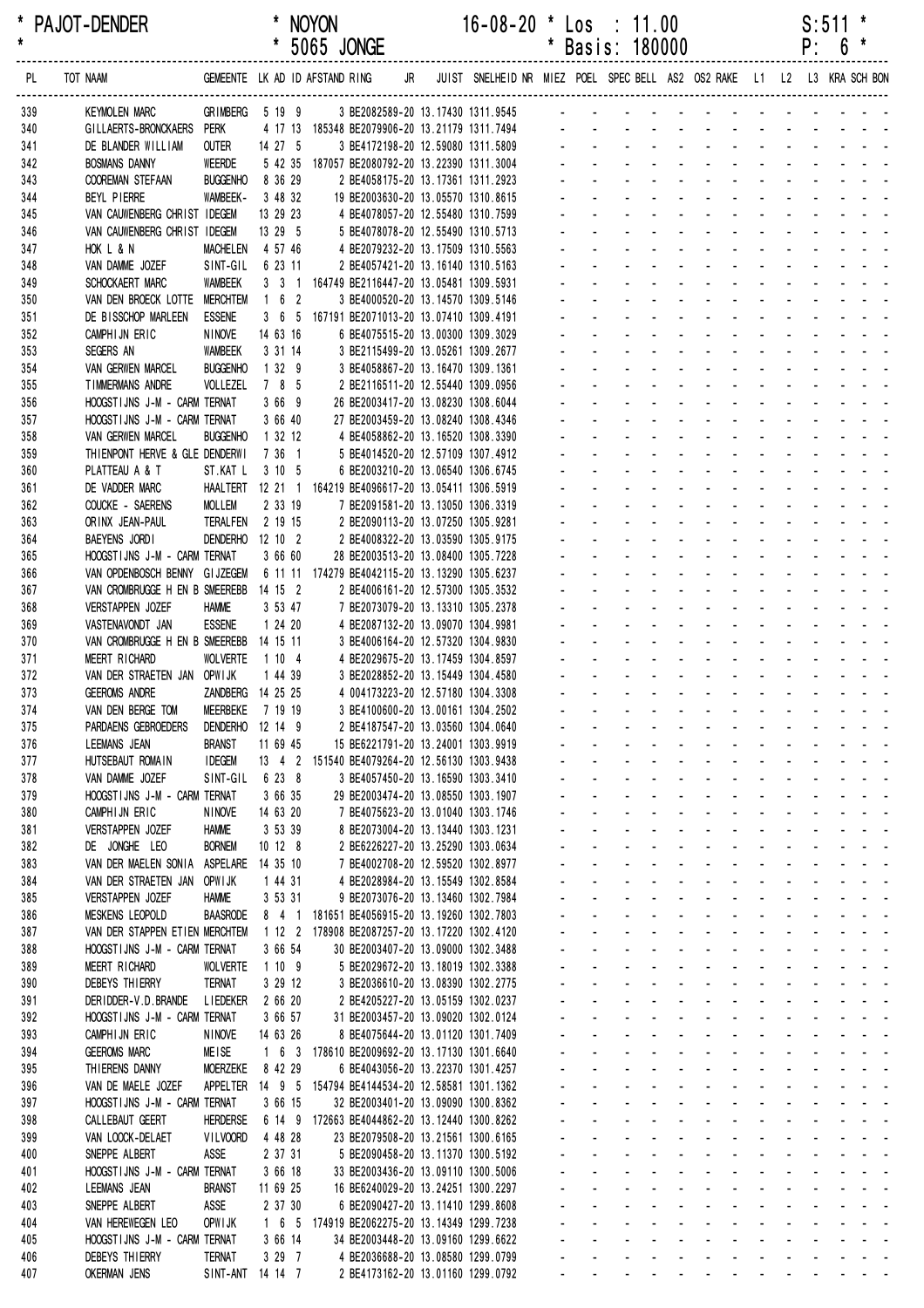| *<br>$\pmb{\star}$ | <b>PAJOT-DENDER</b>                                                                                                |                                       |                                | <b>NOYON</b>                                             |  | $16 - 08 - 20$<br>* 5065 JONGE                                                                               | $\star$ |                     | $\textsf{Los} \div 11.00$<br>* Basis: 180000                                                                                                                                                                                                                                                                                                                                                                                                                   |  |  |  | $S:511$ *<br>$P: 7$ * |  |
|--------------------|--------------------------------------------------------------------------------------------------------------------|---------------------------------------|--------------------------------|----------------------------------------------------------|--|--------------------------------------------------------------------------------------------------------------|---------|---------------------|----------------------------------------------------------------------------------------------------------------------------------------------------------------------------------------------------------------------------------------------------------------------------------------------------------------------------------------------------------------------------------------------------------------------------------------------------------------|--|--|--|-----------------------|--|
| PL                 | TOT NAAM GEMEENTE LK AD ID AFSTAND RING JR JUIST SNELHEID NR MIEZ POEL SPEC BELL AS2 OS2 RAKE L1 L2 L3 KRA SCH BON |                                       |                                |                                                          |  |                                                                                                              |         |                     |                                                                                                                                                                                                                                                                                                                                                                                                                                                                |  |  |  |                       |  |
| 408                | DE LOOSE WIM                                                                                                       |                                       |                                |                                                          |  | BORNEM 11 6 1 188415 BE6047651-20 13.25030 1298.9659 - - - - - - - - - - - - - - - -                         |         |                     |                                                                                                                                                                                                                                                                                                                                                                                                                                                                |  |  |  |                       |  |
| 409<br>410         | MENSCHAERT-KIEKENS<br><b>MERTENS HERMAN</b>                                                                        | STEENHUI 14 18 16<br>MERCHTEM 1 15 12 |                                |                                                          |  |                                                                                                              |         |                     |                                                                                                                                                                                                                                                                                                                                                                                                                                                                |  |  |  |                       |  |
| 411                | HOOGSTIJNS J-M - CARM TERNAT                                                                                       |                                       | 3 66 53                        |                                                          |  | 4 BE4172863-20 12.58290 1298.4358<br>4 002087771-20 13.17208 1298.4079<br>35 BE2003460-20 13.09240 1298.3230 |         |                     |                                                                                                                                                                                                                                                                                                                                                                                                                                                                |  |  |  |                       |  |
| 412                | REDANT GERARD                                                                                                      | <b>MERE</b>                           | 12 14 5                        | 3 BE4187475-20 13.06070 1298.1314                        |  |                                                                                                              |         |                     | and the company of the company of the company of                                                                                                                                                                                                                                                                                                                                                                                                               |  |  |  |                       |  |
| 413                | VLASSENBROECK STEFAAN VOLLEZEL 7 36 29                                                                             |                                       |                                |                                                          |  | 2 BE2034531-20 12.56141 1298.1116                                                                            |         |                     | and the contract of the contract of the con-                                                                                                                                                                                                                                                                                                                                                                                                                   |  |  |  |                       |  |
| 414                | HOOGSTIJNS J-M - CARM TERNAT                                                                                       |                                       | 3 66 63                        |                                                          |  | 36 BE2003451-20 13.09270 1297.8216                                                                           |         |                     | and a straightful and a straight and                                                                                                                                                                                                                                                                                                                                                                                                                           |  |  |  |                       |  |
| 415                | HOOGSTOEL ANTOINE                                                                                                  | SINT-GIL 6 23 3                       |                                | ONKERZEL 13 7 4 148304 BE4074480-20 12.54200 1297.1195   |  |                                                                                                              |         |                     | والمناور والمناور والمناور والمناور والمناور<br>and the state of the state of the state                                                                                                                                                                                                                                                                                                                                                                        |  |  |  |                       |  |
| 416<br>417         | VAN DAMME JOZEF<br>VAN HECKE PHILIP                                                                                | <b>WOLVERTE</b>                       | 1 28 23                        |                                                          |  | 4 BE4057409-20 13.17400 1296.8717<br>6 BE2087238-20 13.19290 1296.4273                                       |         |                     | and the state of the state of the state                                                                                                                                                                                                                                                                                                                                                                                                                        |  |  |  |                       |  |
| 418                | HOOGSTOEL ANTOINE                                                                                                  | ONKERZEL 13 7 5                       |                                |                                                          |  | 2 BE4074494-20 12.54240 1296.3636                                                                            |         |                     | and a state of the state of the state                                                                                                                                                                                                                                                                                                                                                                                                                          |  |  |  |                       |  |
| 419                | BAEYENS JORDI                                                                                                      | DENDERHO 12 10 7                      |                                |                                                          |  | 3 BE4048995-20 13.04550 1296.1601                                                                            |         |                     | and a series of the contract of the series of                                                                                                                                                                                                                                                                                                                                                                                                                  |  |  |  |                       |  |
| 420                | BEYL PIERRE                                                                                                        | WAMBEEK-                              | 3 48 46                        |                                                          |  | 20 BE4172527-20 13.07240 1295.9419                                                                           |         |                     | and a straightful and a straight and                                                                                                                                                                                                                                                                                                                                                                                                                           |  |  |  |                       |  |
| 421                | DEBEYS THIERRY<br><b>GAUCHEZ ROBERT</b>                                                                            | <b>TERNAT</b>                         | 3299                           |                                                          |  | 5 BE6043433-20 13.09180 1295.7309                                                                            |         |                     | and a state of the state of the state<br>and a straightful and a straight and a                                                                                                                                                                                                                                                                                                                                                                                |  |  |  |                       |  |
| 422<br>423         | COOREMAN STEFAAN                                                                                                   | <b>BUGGENHO</b><br><b>BUGGENHO</b>    | 1 31 10<br>8 36 36             |                                                          |  | 5 BE4057963-20 13.19240 1295.4232<br>3 BE4058191-20 13.19181 1295.2896                                       |         |                     | and a construction of the construction of the construction of the construction of the construction of the construction of the construction of the construction of the construction of the construction of the construction of                                                                                                                                                                                                                                  |  |  |  |                       |  |
| 424                | BEYL PIERRE                                                                                                        | WAMBEEK-                              | 3 48 43                        |                                                          |  | 21 BE4128716-20 13.07300 1294.9255                                                                           |         |                     | and the state of the state of the state of                                                                                                                                                                                                                                                                                                                                                                                                                     |  |  |  |                       |  |
| 425                | CAMPHIJN ERIC                                                                                                      | <b>NINOVE</b>                         | 14 63 25                       |                                                          |  | 9 BE4075602-20 13.01510 1294.7969                                                                            |         |                     | and a series of the contract of the series                                                                                                                                                                                                                                                                                                                                                                                                                     |  |  |  |                       |  |
| 426                | <b>BOSMANS DANNY</b>                                                                                               | WEERDE                                | 5 42 22                        |                                                          |  | 2 BE2080757-20 13.24290 1294.6614                                                                            |         |                     | and a straightful and a straight and                                                                                                                                                                                                                                                                                                                                                                                                                           |  |  |  |                       |  |
| 427                | SNEPPE ALBERT                                                                                                      | ASSE                                  | 2 37 24                        |                                                          |  | 7 BE2090410-20 13.12130 1294.6174                                                                            |         |                     | and the contract of the contract of the<br>a construction of the construction of the construction of the construction of the construction of the construction of the construction of the construction of the construction of the construction of the construction of the                                                                                                                                                                                       |  |  |  |                       |  |
| 428<br>429         | HUYCK DIRK<br>VAN LAECKEN ALOIS                                                                                    | BAASRODE 8 38 13<br>ASSE              | $1218$                         |                                                          |  | 7 BE4057648-20 13.20591 1294.5987<br>3 BE2028483-20 13.12379 1294.5099                                       |         |                     | and the state of the state of the state                                                                                                                                                                                                                                                                                                                                                                                                                        |  |  |  |                       |  |
| 430                | REYGAERTS-DECOLFMAECK DENDERWI                                                                                     |                                       | 7 49 20                        |                                                          |  | 4 BE4098801-20 12.59050 1294.4045                                                                            |         |                     | and a state of the state of the state                                                                                                                                                                                                                                                                                                                                                                                                                          |  |  |  |                       |  |
| 431                | VAN LAECKEN ALOIS                                                                                                  | ASSE                                  | 1 21 10                        |                                                          |  | 4 BE2028499-20 13.12389 1294.3472                                                                            |         |                     | and a series of the contract of the series of                                                                                                                                                                                                                                                                                                                                                                                                                  |  |  |  |                       |  |
| 432                | VAN HECK HANS                                                                                                      | ST GILLI                              | 6 14 4                         |                                                          |  | 3 BE4122090-20 13.19090 1294.2005                                                                            |         |                     | <u>.</u>                                                                                                                                                                                                                                                                                                                                                                                                                                                       |  |  |  |                       |  |
| 433                | JANSSENS DANNY                                                                                                     | <b>NINOVE</b>                         |                                | 7 7 1 157342 BE4183640-20 13.01351 1294.0906             |  |                                                                                                              |         |                     |                                                                                                                                                                                                                                                                                                                                                                                                                                                                |  |  |  |                       |  |
| 434<br>435         | HUYCK DIRK<br>DE PAUW NOEL                                                                                         | <b>BAASRODE</b>                       | 8 38 20                        | KERKSKEN 14 11 9 161007 BE4048284-20 13.04280 1293.5753  |  | 8 BE4057640-20 13.21041 1293.8340                                                                            |         | $\omega_{\rm{max}}$ | design and contract the contract of the<br>design and contract the contract of the                                                                                                                                                                                                                                                                                                                                                                             |  |  |  |                       |  |
| 436                | TIMMERMANS WINNY&DAVY POLLARE                                                                                      |                                       | 7 9 5                          |                                                          |  | 2 BE4099788-20 13.00430 1293.5414                                                                            |         |                     | and a state of the state of the state                                                                                                                                                                                                                                                                                                                                                                                                                          |  |  |  |                       |  |
| 437                | DE WIT MARIA                                                                                                       | <b>ELEWIJT</b>                        |                                | 4 4 3 188242 BE2079835-20 13.25340 1293.1669             |  |                                                                                                              |         |                     | and a series of the contract of the series of                                                                                                                                                                                                                                                                                                                                                                                                                  |  |  |  |                       |  |
| 438                | PLATTEAU NIEL&MATS                                                                                                 | WAMBEEK                               | $2 20 2$                       |                                                          |  | 5 BE2116135-20 13.06590 1292.9177                                                                            |         |                     | والمناور والمناور والمناور والمناور والمناور                                                                                                                                                                                                                                                                                                                                                                                                                   |  |  |  |                       |  |
| 439                | SCHAUKENS FREDDY                                                                                                   | ASSE                                  | 1178                           |                                                          |  | 5 NL1722408-20 13.12500 1292.7779                                                                            |         |                     | والمتعاط والمتعاط والمتعاط والمتعاط والمتعاط                                                                                                                                                                                                                                                                                                                                                                                                                   |  |  |  |                       |  |
| 440                | DE LOECKER ERIC                                                                                                    | GOO IK                                | 7 33 25                        |                                                          |  | 3 BE2004891-20 13.00470 1292.6287                                                                            |         |                     | and a straightful and a straight and a<br>a construction of the construction of the construction of the construction of the construction of the construction of the construction of the construction of the construction of the construction of the construction of the                                                                                                                                                                                        |  |  |  |                       |  |
| 441<br>442         | DEDOBBELEER WIM<br><b>BOEYKENS KRIS</b>                                                                            | VOLLEZEL<br>BUGGENHO 10 42 21         | 7 24 14                        |                                                          |  | 3 BE2035716-20 12.56349 1292.5531<br>2 BE4056429-20 13.18360 1292.4820                                       |         |                     |                                                                                                                                                                                                                                                                                                                                                                                                                                                                |  |  |  |                       |  |
| 443                | DE BLANDER WILLIAM                                                                                                 | OUTER 14 27 7                         |                                |                                                          |  | 4 BE4172101-20 13.00540 1292.4152                                                                            |         |                     | state of the state of the state of the state of the state of the state of the state of the state of the state of the                                                                                                                                                                                                                                                                                                                                           |  |  |  |                       |  |
| 444                | COUCKE - SAERENS                                                                                                   | MOLLEM                                | 2 33 16                        |                                                          |  | 8 BE2091584-20 13.14320 1292.2522                                                                            |         |                     | والمناول والمتناول والمتناول والمتناول والمتناول والمناور                                                                                                                                                                                                                                                                                                                                                                                                      |  |  |  |                       |  |
| 445                | THIERENS DANNY                                                                                                     | MOERZEKE 8 42 22                      |                                |                                                          |  | 7 BE4043027-20 13.23400 1291.9142                                                                            |         |                     | المناطق والمتناط المناطق والمناطق والمناطق والمناطق                                                                                                                                                                                                                                                                                                                                                                                                            |  |  |  |                       |  |
| 446                | <b>HERMANS FRANS</b>                                                                                               |                                       |                                | MALDEREN 10 33 11 182173 BE4168604-20 13.21010 1291.8544 |  |                                                                                                              |         |                     | a construction of the construction of the construction of the construction of the construction of the construction of the construction of the construction of the construction of the construction of the construction of the<br>a construction of the construction of the construction of the construction of the construction of the construction of the construction of the construction of the construction of the construction of the construction of the |  |  |  |                       |  |
| 447<br>448         | MEERT RICHARD<br>DE DONCKER JOERI                                                                                  | <b>WOLVERTE</b><br><b>MERE</b>        | 1107<br>12 21 12               |                                                          |  | 6 BE2029673-20 13.19109 1291.5782<br>2 BE4188254-20 13.06440 1291.5466                                       |         |                     | and a series and a series and a series of                                                                                                                                                                                                                                                                                                                                                                                                                      |  |  |  |                       |  |
| 449                | VASTENAVONDT JAN                                                                                                   | <b>ESSENE</b>                         | 1 24 14                        |                                                          |  | 5 BE2087133-20 13.10290 1291.3297                                                                            |         |                     | المناصب والمتناول والمتناول والمتناول والمتناول والمتناول                                                                                                                                                                                                                                                                                                                                                                                                      |  |  |  |                       |  |
| 450                | SCHAUKENS FREDDY                                                                                                   | ASSE                                  | 1173                           |                                                          |  | 6 BE2090970-20 13.12590 1291.3197                                                                            |         |                     | والمتعاط المتابعات والمتابعات والمتابعات والمتابع                                                                                                                                                                                                                                                                                                                                                                                                              |  |  |  |                       |  |
| 451                | BEAZAR MARIO                                                                                                       | <b>OUTER</b>                          | 13 20 15                       |                                                          |  | 2 BE4144045-20 13.02050 1291.2573                                                                            |         |                     | والمتعادل والمتابع المتابع المتابع المتابعات                                                                                                                                                                                                                                                                                                                                                                                                                   |  |  |  |                       |  |
| 452                | V.HECKE ROBERT                                                                                                     | ESSENE (                              | 2 34 29                        |                                                          |  | 4 BE2089177-20 13.10080 1291.2295                                                                            |         |                     | and a series and a series and a series of<br>the contract of the contract of the contract of                                                                                                                                                                                                                                                                                                                                                                   |  |  |  |                       |  |
| 453<br>454         | DE VINCK HUBERT<br>HOOGSTIJNS J-M - CARM TERNAT                                                                    | <b>GRIMBERG</b>                       | 3 66 11                        | 5 12 9 179319 BE2082323-20 13.18539 1291.0090            |  | 37 BE2003426-20 13.10090 1290.8413                                                                           |         |                     | and the contract of the contract of the contract of                                                                                                                                                                                                                                                                                                                                                                                                            |  |  |  |                       |  |
| 455                | <b>SCHAUKENS FREDDY</b>                                                                                            | ASSE                                  | 11714                          |                                                          |  | 7 NL1722412-20 13.13030 1290.6727                                                                            |         |                     | and a series of the contract of the series of                                                                                                                                                                                                                                                                                                                                                                                                                  |  |  |  |                       |  |
| 456                | <b>BOEYKENS KRIS</b>                                                                                               | BUGGENHO 10 42 39                     |                                |                                                          |  | 3 BE4056408-20 13.18490 1290.4646                                                                            |         |                     | والمتعاط والمتابع المتابع المتابع المتابع المتابع                                                                                                                                                                                                                                                                                                                                                                                                              |  |  |  |                       |  |
| 457                | CALLEBAUT YMKE                                                                                                     | HERDERSE                              |                                | 6 12 1 172663 BE4044586-20 13.13480 1290.4559            |  |                                                                                                              |         |                     | and a series of the contract of the series of                                                                                                                                                                                                                                                                                                                                                                                                                  |  |  |  |                       |  |
| 458                | VAN HEREWEGEN LEO                                                                                                  | OPW I JK                              | $1 \quad 6 \quad 4$            |                                                          |  | 2 BE2062274-20 13.15339 1290.2962                                                                            |         |                     | and a straightful and a straight and<br>and a straightful and a straight and                                                                                                                                                                                                                                                                                                                                                                                   |  |  |  |                       |  |
| 459<br>460         | DEDOBBELEER WIM<br><b>DUCHAU PASCAL</b>                                                                            | VOLLEZEL<br><b>MOERBEKE</b>           | 7 24 9<br>7 9 5                |                                                          |  | 4 BE2035706-20 12.56479 1290.1554<br>2 BE4075664-20 12.54000 1290.0702                                       |         |                     | and a series and a series and a series                                                                                                                                                                                                                                                                                                                                                                                                                         |  |  |  |                       |  |
| 461                | ARNO AGNES                                                                                                         |                                       |                                | GERAARDS 13 8 5 147502 BE4079134-20 12.54220 1289.7289   |  |                                                                                                              |         |                     | المناطق والمناطق والمناطق والمناطق والمناطق والمناطق                                                                                                                                                                                                                                                                                                                                                                                                           |  |  |  |                       |  |
| 462                | VAN LOOCK-DELAET                                                                                                   | VILVOORD                              | 4 48 37                        |                                                          |  | 24 BE2079401-20 13.23091 1289.5624                                                                           |         |                     | والمتعاط المتناول والمتناول والمتناول والمتناول                                                                                                                                                                                                                                                                                                                                                                                                                |  |  |  |                       |  |
| 463                | DEDOBBELEER DIRK EN Z HERNE                                                                                        |                                       | 7 52 3                         |                                                          |  | 4 BE2035214-20 12.53469 1289.2587                                                                            |         |                     | and a series of the contract of the series of                                                                                                                                                                                                                                                                                                                                                                                                                  |  |  |  |                       |  |
| 464                | VAN DEN BERGE TOM                                                                                                  | <b>MEERBEKE</b>                       | 7 19 6                         |                                                          |  | 4 BE4095462-20 13.01411 1289.0660                                                                            |         |                     | and a series of the contract of the series of                                                                                                                                                                                                                                                                                                                                                                                                                  |  |  |  |                       |  |
| 465                | HOK L & N                                                                                                          | <b>MACHELEN</b>                       | 4 57 10<br>1 47 19             |                                                          |  | 5 BE2135804-20 13.20089 1289.0485                                                                            |         |                     | the contract of the contract of the contract of<br>and the contract of the contract of the contract of the contract of the contract of the contract of the contract of the contract of the contract of the contract of the contract of the contract of the contract of the contra                                                                                                                                                                              |  |  |  |                       |  |
| 466<br>467         | LAUWERS ALFONS<br>HOK L & N                                                                                        | <b>MOLLEM</b><br>MACHELEN             | 4 57 55                        |                                                          |  | 2 BE2087443-20 13.14520 1288.8804<br>6 BE2079235-20 13.20129 1288.4356                                       |         |                     | and a series of the contract of the series of                                                                                                                                                                                                                                                                                                                                                                                                                  |  |  |  |                       |  |
| 468                | <b>MERTENS HERMAN</b>                                                                                              | <b>MERCHTEM</b>                       | 1 15 14                        |                                                          |  | 5 BE2087772-20 13.18268 1288.0917                                                                            |         |                     | فالمنافذ والمنافر والمنافر والمنافر المرابط                                                                                                                                                                                                                                                                                                                                                                                                                    |  |  |  |                       |  |
| 469                | MEERT RICHARD                                                                                                      | <b>WOLVERTE</b>                       | 1101                           |                                                          |  | 7 BE2029653-20 13.19339 1288.0307                                                                            |         |                     | and a series of the contract of the series of                                                                                                                                                                                                                                                                                                                                                                                                                  |  |  |  |                       |  |
| 470                | DE BLANDER WILLIAM                                                                                                 | <b>OUTER</b>                          | 14 27 24                       |                                                          |  | 5 BE4172103-20 13.01200 1287.7995                                                                            |         |                     | and a series and a series and a series                                                                                                                                                                                                                                                                                                                                                                                                                         |  |  |  |                       |  |
| 471                | VAN DER STRAETEN JAN                                                                                               | OPW I JK<br><b>MEISE</b>              | 1 44 20<br>$1 \quad 3 \quad 3$ |                                                          |  | 5 BE2028935-20 13.17309 1287.6995                                                                            |         |                     | and a straightful and a straight and<br>and a series and a series and a series of                                                                                                                                                                                                                                                                                                                                                                              |  |  |  |                       |  |
| 472<br>473         | LAMBERTS FREDDY<br>V.D.BERGH DANNY                                                                                 | <b>IDEGEM</b>                         | $13$ 11 3                      |                                                          |  | 2 BE2008576-20 13.19490 1287.6219<br>2 BE4075864-20 12.57580 1287.5586                                       |         |                     | فالمستحيل والمستحدث والمستحدث والمستحدث والمستحدث                                                                                                                                                                                                                                                                                                                                                                                                              |  |  |  |                       |  |
| 474                | THIENPONT HERVE & GLE DENDERWI                                                                                     |                                       | 7 36 34                        |                                                          |  | 6 BE4098990-20 12.58599 1287.5306                                                                            |         |                     | والمناور والمناور والمناور والمناور والمناور                                                                                                                                                                                                                                                                                                                                                                                                                   |  |  |  |                       |  |
| 475                | SNEPPE ALBERT                                                                                                      | ASSE                                  | 2373                           |                                                          |  | 8 BE2090431-20 13.12580 1287.3151                                                                            |         |                     | والمتعاط والمتعاط والمتعاط والمتعاط والمتار                                                                                                                                                                                                                                                                                                                                                                                                                    |  |  |  |                       |  |
| 476                | BEAZAR MARIO                                                                                                       | OUTER                                 | 13 20 7                        |                                                          |  | 3 BE4144004-20 13.02280 1287.2156                                                                            |         |                     | and the contract of the contract of the contract of                                                                                                                                                                                                                                                                                                                                                                                                            |  |  |  |                       |  |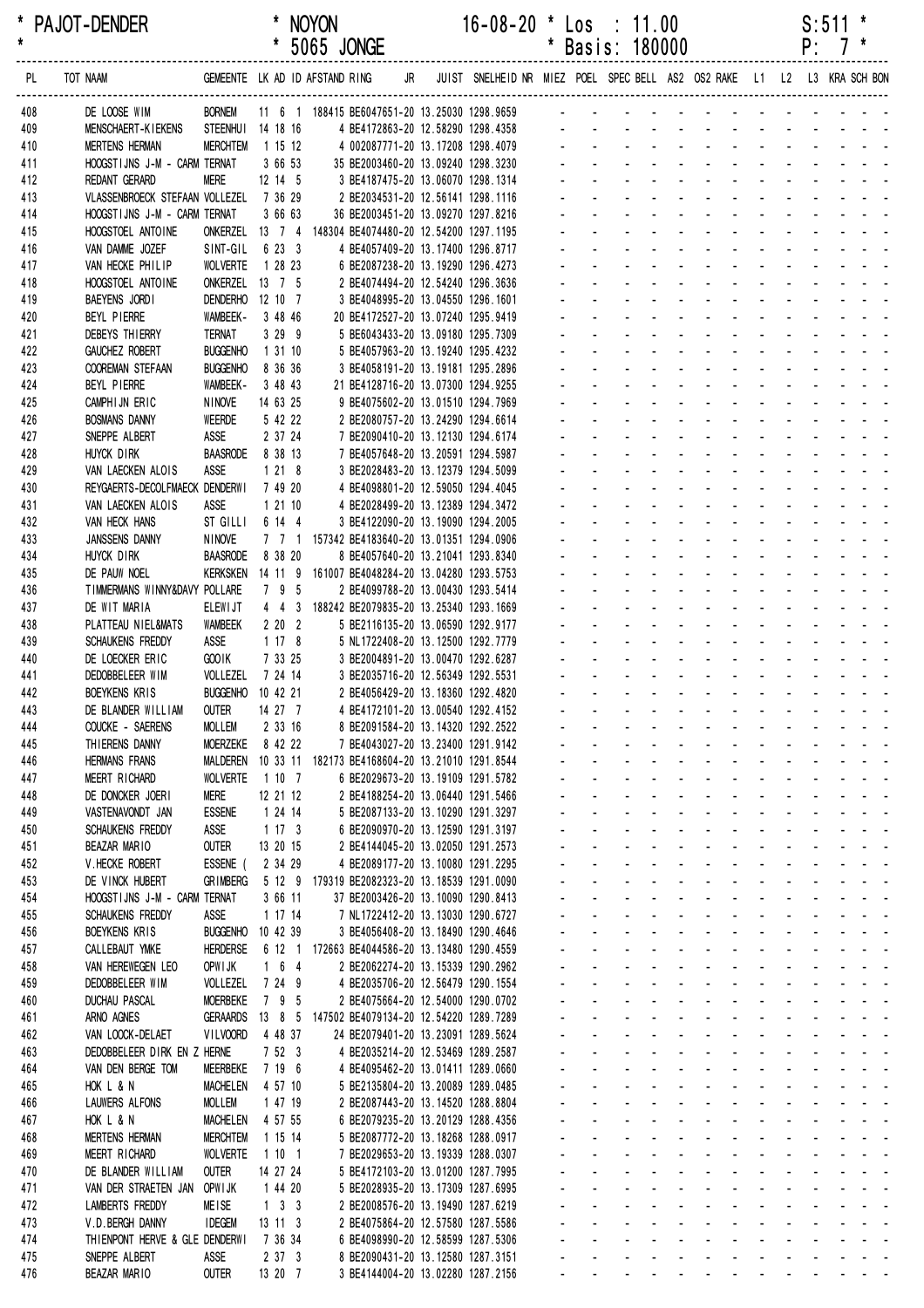| *<br>$\star$ | <b>PAJOT-DENDER</b>                                  |                                  | $\star$             |         | <b>NOYON</b><br>5065 JONGE                                    |    | $16 - 08 - 20$                                                           | $\cdot$<br>*   |                                                          | Los : 11.00<br>Basis: 180000                                             |                                                              |                                                                             |                             |                                            |                              | P:                       | S:511<br>8                 | *<br>*                                                                                                       |
|--------------|------------------------------------------------------|----------------------------------|---------------------|---------|---------------------------------------------------------------|----|--------------------------------------------------------------------------|----------------|----------------------------------------------------------|--------------------------------------------------------------------------|--------------------------------------------------------------|-----------------------------------------------------------------------------|-----------------------------|--------------------------------------------|------------------------------|--------------------------|----------------------------|--------------------------------------------------------------------------------------------------------------|
| PL.          | TOT NAAM                                             |                                  |                     |         | GEMEENTE LK AD ID AFSTAND RING                                | JR | JUIST SNELHEID NR MIEZ POEL SPEC BELL AS2 OS2 RAKE L1 L2 L3 KRA SCH BON  |                |                                                          |                                                                          |                                                              |                                                                             |                             |                                            |                              |                          |                            |                                                                                                              |
| 477          | MEERT RICHARD                                        | <b>WOLVERTE</b>                  | 1102                |         |                                                               |    | 8 BE2029666-20 13.19399 1287.1084                                        |                |                                                          |                                                                          |                                                              |                                                                             |                             |                                            |                              |                          |                            |                                                                                                              |
| 478          | GILLAERTS-BRONCKAERS                                 | Perk                             | 4 17 7              |         |                                                               |    | 2 BE2079925-20 13.24009 1287.0048                                        |                |                                                          |                                                                          |                                                              |                                                                             |                             |                                            |                              |                          |                            |                                                                                                              |
| 479          | VAN LAER STEFAAN<br><b>DEBEYS THIERRY</b>            | <b>BORNEM</b><br><b>TERNAT</b>   | $3\quad 29\quad 2$  |         | 11 17 16 187477 BE6221813-20 13.25421 1286.7183               |    | 6 BE4060213-20 13.10130 1286.6095                                        |                |                                                          |                                                                          |                                                              |                                                                             |                             |                                            |                              |                          |                            |                                                                                                              |
| 480<br>481   | VAN ROSSOM FREDDY                                    | <b>TOLLEMBE</b>                  | 7122                |         |                                                               |    | 2 BE2035142-20 12.54520 1286.6048                                        |                |                                                          |                                                                          |                                                              |                                                                             |                             |                                            |                              |                          |                            |                                                                                                              |
| 482          | GILLAERTS-BRONCKAERS                                 | PERK                             | 4 17 3              |         |                                                               |    | 3 BE2079903-20 13.24039 1286.5582                                        |                |                                                          |                                                                          |                                                              |                                                                             |                             |                                            |                              |                          |                            |                                                                                                              |
| 483          | <b>VERSTAPPEN JOZEF</b>                              | <b>HAMME</b>                     | 3 53 11             |         |                                                               |    | 10 BE2073007-20 13.15280 1286.4493                                       |                |                                                          |                                                                          |                                                              |                                                                             |                             |                                            |                              |                          |                            |                                                                                                              |
| 484          | STAELENS GERRIT                                      | <b>ESSENE</b>                    | 2 18 13             |         |                                                               |    | 2 BE2090671-20 13.12000 1286.4167                                        |                |                                                          |                                                                          |                                                              |                                                                             |                             |                                            |                              |                          |                            |                                                                                                              |
| 485          | HOOGSTIJNS J-M - CARM TERNAT                         |                                  | 3 66 12             |         |                                                               |    | 38 BE2003487-20 13.10360 1286.3936                                       |                |                                                          |                                                                          |                                                              |                                                                             |                             |                                            |                              |                          |                            |                                                                                                              |
| 486          | DE HERTOGH FRANS<br>V.D.S.-COPPENS EDDY              | OPW I JK<br><b>MOORSEL</b>       | 1153<br>2128        |         |                                                               |    | 2 BE2019181-20 13.17130 1286.3452<br>3 BE4081039-20 13.13400 1285.3242   |                |                                                          |                                                                          |                                                              |                                                                             |                             |                                            |                              |                          |                            |                                                                                                              |
| 487<br>488   | SCHEERL INCK HERMAN                                  | <b>HAALTERT</b>                  | 12 10 6             |         | 164688 BE4187656-20 13.08090 1285.1190                        |    |                                                                          |                |                                                          |                                                                          |                                                              |                                                                             |                             |                                            |                              |                          |                            |                                                                                                              |
| 489          | VERSTAPPEN JOZEF                                     | <b>HAMME</b>                     | 3 53 45             |         |                                                               |    | 11 BE2073049-20 13.15370 1285.0264                                       |                |                                                          |                                                                          |                                                              |                                                                             |                             |                                            |                              |                          |                            |                                                                                                              |
| 490          | <b>FAES ANDRE</b>                                    | <b>HOFSTADE</b>                  |                     |         | 4 5 1 190259 BE2078457-20 13.28070 1284.5212                  |    |                                                                          |                |                                                          |                                                                          |                                                              |                                                                             |                             |                                            |                              |                          |                            |                                                                                                              |
| 491          | DEGROVE-LISON                                        | <b>GALMAARD</b>                  | 7 30 3              |         |                                                               |    | 2 BE2034317-20 12.56049 1284.3113                                        |                |                                                          |                                                                          |                                                              |                                                                             |                             |                                            |                              |                          |                            |                                                                                                              |
| 492          | COUCKE - SAERENS                                     | <b>MOLLEM</b>                    | 2 33 22             |         |                                                               |    | 9 BE2091574-20 13.15230 1284.1389                                        |                |                                                          |                                                                          |                                                              |                                                                             |                             |                                            |                              |                          |                            |                                                                                                              |
| 493<br>494   | PLATTEAU NIEL&MATS<br>VAN VAERENBERGH CHRIS HAALTERT | <b>WAMBEEK</b>                   | 2205<br>12 29 16    |         |                                                               |    | 6 BE2116138-20 13.07530 1283.8186<br>4 BE4008592-20 13.06550 1283.6848   |                |                                                          |                                                                          |                                                              |                                                                             |                             |                                            |                              |                          |                            |                                                                                                              |
| 495          | CAMPHIJN ERIC                                        | <b>NINOVE</b>                    | 14 63 57            |         |                                                               |    | 10 BE4075628-20 13.02550 1283.5607                                       |                |                                                          |                                                                          |                                                              |                                                                             |                             |                                            |                              |                          |                            |                                                                                                              |
| 496          | THIERENS DANNY                                       | MOERZEKE                         | 8 42 28             |         |                                                               |    | 8 BE4043034-20 13.24370 1283.4275                                        |                |                                                          |                                                                          |                                                              |                                                                             |                             |                                            |                              |                          |                            |                                                                                                              |
| 497          | CAMPHIJN ERIC                                        | <b>NINOVE</b>                    | 14 63 41            |         |                                                               |    | 11 BE4075576-20 13.02570 1283.2127                                       |                |                                                          |                                                                          |                                                              |                                                                             |                             |                                            |                              |                          |                            |                                                                                                              |
| 498          | VAN VAERENBERGH CHRIS HAALTERT 12 29 8               |                                  |                     |         |                                                               |    | 5 BE4008578-20 13.06580 1283.1793                                        |                |                                                          |                                                                          |                                                              |                                                                             |                             |                                            |                              |                          |                            |                                                                                                              |
| 499<br>500   | BEYL PIERRE<br>THIERENS DANNY                        | WAMBEEK-<br><b>MOERZEKE</b>      | 3 48 27<br>8 42 27  |         |                                                               |    | 22 BE2003629-20 13.08430 1282.6855<br>9 BE4043046-20 13.24440 1282.3929  |                |                                                          |                                                                          |                                                              |                                                                             |                             |                                            |                              |                          |                            |                                                                                                              |
| 501          | HOK L & N                                            | <b>MACHELEN</b>                  | 4 57 3              |         |                                                               |    | 7 BE1052135-20 13.20579 1281.5805                                        |                |                                                          |                                                                          |                                                              |                                                                             |                             |                                            |                              |                          |                            |                                                                                                              |
| 502          | HUYCK DIRK                                           | <b>BAASRODE</b>                  | 8 38 14             |         |                                                               |    | 9 BE4057674-20 13.22271 1281.2697                                        |                |                                                          |                                                                          |                                                              |                                                                             |                             |                                            |                              |                          |                            |                                                                                                              |
| 503          | HOK IGOR VA                                          | WIEZE                            | 6 26 9              |         |                                                               |    | 4 BE4081630-20 13.17140 1281.1538                                        |                |                                                          |                                                                          |                                                              |                                                                             |                             |                                            |                              |                          |                            |                                                                                                              |
| 504          | <b>WALCKIERS DANIEL</b>                              | <b>GALMAARD</b>                  |                     | 7142    | 148516 BE2034811-20 12.55569 1280.8809                        |    |                                                                          |                |                                                          |                                                                          |                                                              |                                                                             |                             |                                            |                              |                          |                            |                                                                                                              |
| 505          | V. HECKE ROBERT                                      | ESSENE (                         | 2 34 5              |         |                                                               |    | 5 BE2089157-20 13.11120 1280.7317                                        |                |                                                          |                                                                          |                                                              |                                                                             |                             |                                            |                              |                          |                            |                                                                                                              |
| 506<br>507   | LEEMANS JEAN<br><b>HUYCK DIRK</b>                    | <b>BRANST</b><br><b>BAASRODE</b> | 11 69 12<br>8 38 27 |         |                                                               |    | 17 BE6240026-20 13.26371 1280.7198<br>10 BE4057622-20 13.22311 1280.6703 |                |                                                          |                                                                          |                                                              |                                                                             |                             |                                            |                              |                          |                            |                                                                                                              |
| 508          | MERTENS-LOSTERMANS                                   | <b>DENDERWI</b>                  | 744                 |         |                                                               |    | 2 BE4098081-20 12.59530 1280.2447                                        |                |                                                          |                                                                          |                                                              |                                                                             |                             |                                            |                              |                          |                            |                                                                                                              |
| 509          | DE HERTOGH FRANS                                     | OPWI JK                          | 1 15 10             |         |                                                               |    | 3 BE2019196-20 13.17530 1280.1257                                        |                |                                                          |                                                                          |                                                              |                                                                             |                             |                                            |                              |                          |                            |                                                                                                              |
| 510          | HUYCK DIRK                                           | <b>BAASRODE</b>                  | 8 38 12             |         |                                                               |    | 11 BE4057612-20 13.22351 1280.0715                                       |                |                                                          |                                                                          |                                                              |                                                                             |                             |                                            |                              |                          |                            |                                                                                                              |
| 511          | SICHIN PATRICK                                       | <b>BERLARE</b>                   |                     |         | 6 12 4 176371 BE4170324-20 13.17472 1280.0295                 |    |                                                                          |                |                                                          |                                                                          |                                                              |                                                                             |                             |                                            |                              |                          |                            |                                                                                                              |
| 512<br>513   | LEEMANS JEAN<br>VERLEYZEN JULIEN                     | <b>BRANST</b><br><b>TERNAT</b>   | 11 69 5             |         | 3 10 9 165938 BE2072973-20 13.09390 1279.8920                 |    | 18 BE6221752-20 13.26421 1279.9923                                       |                |                                                          |                                                                          |                                                              | and a straight and a straight<br>and a straight and a straight              |                             |                                            |                              |                          |                            | $\sigma_{\rm{eff}}=0.01$ and $\sigma_{\rm{eff}}=0.01$                                                        |
| 514          | <b>BOEYKENS KRIS</b>                                 | <b>BUGGENHO</b>                  | 10 42 23            |         |                                                               |    | 4 BE4056413-20 13.19580 1279.8619                                        |                | $\mathbf{r}$                                             | $\Delta \sim 100$                                                        | $\mathbf{r}$                                                 | <b>Contract Contract</b>                                                    | <b>Contractor</b>           | $\sim 100$                                 | $\omega$                     | <b>Contractor</b>        |                            | $\omega_{\rm{eff}}=0.01$ and $\omega_{\rm{eff}}=0.01$                                                        |
| 515          | LEEMANS JEAN                                         | <b>BRANST</b>                    | 11 69 20            |         |                                                               |    | 19 BE6240047-20 13.26431 1279.8469                                       |                |                                                          | $\mathcal{L}^{\text{max}}$<br>$\omega_{\rm{max}}$                        | <b>All Cards</b>                                             |                                                                             | <b>Service Control</b>      | $\mathcal{L}^{\text{max}}$                 | $\omega$ .                   | $\Delta \sim 100$        |                            |                                                                                                              |
| 516          | POTVIN-DECOSTER                                      | GALMAARD                         | 7 17 1              |         |                                                               |    | 3 BE2034161-20 12.55280 1279.4861                                        |                | $\sim$                                                   | $\mathbf{L}^{\text{max}}$                                                | $\omega_{\rm{max}}$                                          | $\Delta \sim 10^4$<br>$\Delta \sim 100$                                     | $\sim$                      |                                            |                              |                          |                            | $\sim$ $ \sim$                                                                                               |
| 517          | VRIJDERS DANIEL                                      | <b>MERCHTEM</b>                  | 1 14 7              |         |                                                               |    | 3 BE2087367-20 13.20250 1279.4208                                        |                | $\sim$                                                   | $\omega_{\rm{max}}$                                                      | $\mathbf{r}$<br>$\sim 100$ km s $^{-1}$                      | $\mathcal{L}_{\mathcal{A}}$                                                 | $\sim 100$                  | $\blacksquare$                             |                              |                          |                            |                                                                                                              |
| 518          | LEEMANS JEAN                                         | <b>BRANST</b>                    | 11 69 49            |         |                                                               |    | 20 BE6221779-20 13.26461 1279.4109<br>2 BE4172760-20 13.03040 1279.3310  |                | $\sim$                                                   | $\Delta \sim 100$<br>$\Delta \sim 100$                                   | $\mathbf{L}^{\text{max}}$<br>$\sim 100$<br>$\sim$            | $\omega$<br>$\mathcal{L}$                                                   | $\sim$                      | $\sim$<br>$\Delta \sim 100$                | ÷.                           | $\Delta \sim 100$        |                            | $\omega_{\rm{max}}$                                                                                          |
| 519<br>520   | DE CLUS PAUL<br>DE VINCK HUBERT                      | <b>OUTER</b><br><b>GRIMBERG</b>  | 14 29 22<br>5 12 2  |         |                                                               |    | 2 BE2082301-20 13.20109 1279.1901                                        | ÷.             | ¥.                                                       | $\omega_{\rm{max}}$                                                      | <b>Contract</b><br>$\mathcal{L}^{\mathcal{A}}$               | $\mathcal{L}$                                                               | $\sim 100$                  | $\mathbf{L}^{\text{max}}$                  | $\mathbf{r}$                 | <b>Contractor</b>        | $\Delta \sim 10^4$         | $\omega_{\rm{max}}$                                                                                          |
| 521          | HOOGSTIJNS J-M - CARM TERNAT                         |                                  | 3 66 16             |         |                                                               |    | 39 BE2003501-20 13.11220 1278.8861                                       | $\blacksquare$ | $\mathbf{r}$                                             | $\omega_{\rm{max}}$                                                      | $\mathbf{L}^{\text{max}}$                                    | $\Delta \sim 10^4$<br>$\mathbf{r}$                                          | $\mathbf{L}^{\text{max}}$   | $\omega_{\rm{max}}$                        | $\omega_{\rm{max}}$          | $\Delta \sim 10^4$       | $\mathcal{L}^{\text{max}}$ | $\mathbf{u} = \mathbf{u} \cdot \mathbf{u}$                                                                   |
| 522          | DEDOBBELEER DIRK EN Z HERNE                          |                                  | 7 52 17             |         |                                                               |    | 5 BE2035245-20 12.54459 1278.2120                                        |                | $\sim$                                                   | $\sim$                                                                   | $\omega_{\rm{max}}$<br>$\sim$                                | $\blacksquare$                                                              | $\mathbb{Z}^+$              | $\sim$                                     | $\mathbf{r}$                 | $\Delta \sim 10^4$       | $\mathbf{r}$               | $\sim 100$ km s $^{-1}$                                                                                      |
| 523          | VAN DER MAELEN SONIA ASPELARE 14 35 13               |                                  |                     |         |                                                               |    | 8 BE4002575-20 13.02110 1278.1940                                        |                | $\mathbf{r}$                                             | $\sim 100$                                                               | $\mathbf{r}$<br>$\sim$                                       | $\mathcal{L}_{\mathcal{A}}$                                                 | $\sim$                      | $\blacksquare$                             |                              | <b>Contractor</b>        |                            | $\omega_{\rm{eff}}=0.01$ and $\omega_{\rm{eff}}=0.01$                                                        |
| 524          | VAN DER MAELEN SONIA ASPELARE 14 35 11               |                                  |                     |         |                                                               |    | 9 BE4002525-20 13.02130 1277.8454                                        |                |                                                          | $\mathcal{L}^{\text{max}}$                                               | $\sim$<br>$\mathbf{r}$                                       | $\mathbf{r}$                                                                |                             | $\mathbf{r}$                               |                              |                          | $\sim$                     | $\mathbf{r} = \mathbf{r}$                                                                                    |
| 525<br>526   | DE DONCKER JOERI<br>VAN CROMBRUGGE H EN B SMEEREBB   | <b>MERE</b>                      | 12 21 7<br>14 15 8  |         |                                                               |    | 3 BE4188235-20 13.08060 1277.7674<br>4 BE4006177-20 13.00030 1277.6260   |                | $\mathbf{r}$                                             | $\omega_{\rm{max}}$<br>$\Delta \sim 100$                                 | $\sim 100$ km s $^{-1}$<br><b>Contractor</b><br>$\mathbf{r}$ | $\sim$<br>$\mathcal{L}$                                                     | $\mathcal{L}_{\mathcal{A}}$ | $\sim$<br>$\mathbf{L}^{\text{max}}$        | $\mathcal{L}$                | $\sim$<br>$\sim$         | $\mathbf{r}$               | $\omega_{\rm{max}}$<br>$\omega_{\rm{max}}$                                                                   |
| 527          | BEYL PIERRE                                          | WAMBEEK-                         | 3 48 20             |         |                                                               |    | 23 BE4172517-20 13.09140 1277.5574                                       |                | $\mathbf{r} = \mathbf{r}$                                | $\Delta \sim 100$<br>$\Delta \sim 100$                                   | and a state                                                  |                                                                             | <b>All States</b>           | $\mathcal{L}^{\text{max}}$                 | $\mathcal{L}^{\mathcal{A}}$  |                          |                            | $\omega_{\rm{max}}$                                                                                          |
| 528          | COSIJN ANDY                                          | <b>DENDERWI</b>                  | 7 25 24             |         |                                                               |    | 2 BE4077285-20 13.00460 1277.4800                                        |                |                                                          | $\omega_{\rm{max}}$<br>$\mathbf{z} = \mathbf{z}$                         | <b>All Service</b>                                           |                                                                             | $\Delta \phi = 0.000$ .     | $\sim$                                     |                              |                          |                            | $\sim 100$ km s $^{-1}$                                                                                      |
| 529          | VERBEECK JEAN                                        | ZEMST                            | 5 15 4              |         |                                                               |    | 3 BE2084156-20 13.26480 1277.3706                                        |                | $\sim$                                                   | $\omega_{\rm{max}}$                                                      | <b>All Cards</b>                                             |                                                                             | <b>Service Control</b>      | $\sim$                                     |                              |                          |                            | $\omega_{\rm{eff}}=0.01$ and $\omega_{\rm{eff}}=0.01$                                                        |
| 530          | DE VINCK HUBERT                                      | <b>GRIMBERG</b>                  | 5 12 4              |         |                                                               |    | 3 BE2082319-20 13.20229 1277.3677                                        |                |                                                          | $\mathcal{L}^{\text{max}}$<br>$\Delta \sim 100$                          | $\Delta \phi = 0.01$                                         | $\sim$                                                                      |                             | $\sim$                                     |                              |                          |                            | and the second second                                                                                        |
| 531          | <b>LAUWERS ALFONS</b>                                | <b>MOLLEM</b>                    | 1 47 21             |         |                                                               |    | 3 BE2087404-20 13.16060 1277.2006                                        |                |                                                          | $\Delta \sim 10^{-1}$<br>$\Delta \sim 100$                               | and a strategies                                             |                                                                             | <b>Service</b> State        |                                            |                              |                          |                            | and the second control of the second                                                                         |
| 532<br>533   | <b>BOVI JN RUDY</b><br>ELLAST PATRICK                | <b>DENDERWI</b><br>LENNIK        | 7137<br>7 27 14     |         |                                                               |    | 7 BE4094441-20 13.00411 1277.0601<br>6 BE2004775-20 13.05459 1276.6748   | $\blacksquare$ | $\mathcal{L}_{\mathcal{A}}$<br>$\mathbf{r} = \mathbf{r}$ | $\Delta \sim 100$<br>$\Delta \sim 10^{-1}$<br>$\mathcal{L}^{\text{max}}$ | <b>Contractor</b><br>$\mathbf{r}$                            | $\sim$<br>and a straight and a straight                                     | <b>Contract Contract</b>    | $\Delta \sim 10^{-1}$                      | $\mathcal{L}$<br>and a state | <b>Contract Contract</b> |                            | $\omega_{\rm{eff}}$ , $\omega_{\rm{eff}}$ , $\omega_{\rm{eff}}$<br>$\Delta \phi = \Delta \phi = \Delta \phi$ |
| 534          | DE WINNE JOZEF                                       | <b>OUTER</b>                     |                     | 2 29 22 | 158298 BE4187865-20 13.04019 1276.2708                        |    |                                                                          |                | $\mathbf{r} = \mathbf{r}$                                | $\Delta \sim 100$                                                        |                                                              | and a straightful and straight                                              |                             | $\mathcal{L}^{\text{max}}$                 | All Card Co                  |                          |                            | $\omega_{\rm{max}}$ and $\omega_{\rm{max}}$                                                                  |
| 535          | THIENPONT HERVE & GLE DENDERWI                       |                                  | 7 36 7              |         |                                                               |    | 7 BE2035603-20 13.00039 1276.0921                                        |                | $\sim$                                                   | $\mathbf{z}$ and $\mathbf{z}$                                            | <b>All Cards</b>                                             | $\sim$                                                                      | $\sim 100$                  | $\blacksquare$                             |                              |                          |                            | $\mathcal{L}^{\text{max}}$ , and $\mathcal{L}^{\text{max}}$                                                  |
| 536          | DE DONCKER JOERI                                     | <b>MERE</b>                      | 12 21 8             |         |                                                               |    | 4 BE4188250-20 13.08170 1275.9413                                        |                |                                                          | $\Delta \sim 100$                                                        |                                                              | and a straight and                                                          |                             | $\sim$                                     |                              |                          |                            | <b>Contract Contract</b>                                                                                     |
| 537          | <b>HUYCK DIRK</b>                                    | <b>BAASRODE</b>                  | 8 38 17             |         |                                                               |    | 12 BE4057665-20 13.23031 1275.8957                                       | $\mathbf{r}$   |                                                          | $\Delta \sim 100$<br>$\omega_{\rm{max}}$                                 | and a strategies                                             |                                                                             |                             | $\sim$                                     |                              |                          |                            | $\omega_{\rm{max}}$ and $\omega_{\rm{max}}$                                                                  |
| 538          | HENDRICKX MARC                                       | AALST                            |                     |         | 6 11 1 169731 BE4044172-20 13.13019 1275.8692                 |    |                                                                          | $\mathbf{r}$   | $\sim$                                                   | $\Delta \sim 100$<br>$\Delta \sim 100$<br>$\Delta \sim 100$              | $\mathbf{r}$                                                 | <b>Contractor</b><br>and a straight and a                                   | <b>Contractor</b>           | $\mathbf{L}^{\text{max}}$                  | $\mathcal{L}^{\mathcal{A}}$  |                          |                            | $\omega_{\rm{max}}$ and $\omega_{\rm{max}}$                                                                  |
| 539<br>540   | DE CLUS PAUL<br>SEGERS AN                            | <b>OUTER</b><br>WAMBEEK          | 14 29 23<br>3 31 31 |         |                                                               |    | 3 BE4172739-20 13.03250 1275.7029<br>4 BE2115489-20 13.08451 1275.5408   |                | $\mathbf{r} = \mathbf{r}$<br>$\omega_{\rm{max}}$         | $\Delta \sim 100$<br>$\mathbf{z} = \mathbf{z}$                           |                                                              | and the company of the com-                                                 |                             | $\mathcal{L}^{\text{max}}$<br>$\mathbf{r}$ |                              |                          |                            | $\omega_{\rm{max}}$<br>$\sim$ $ \sim$                                                                        |
| 541          | VAN DE MAELE JOZEF                                   | APPELTER                         | 14 9 2              |         |                                                               |    | 2 BE4144535-20 13.01220 1275.4243                                        |                |                                                          | $\mathbf{z} = \mathbf{z}$                                                | and a straight of                                            |                                                                             | <b>Service Control</b>      | $\blacksquare$                             |                              |                          |                            |                                                                                                              |
| 542          | DE DONCKER JOERI                                     | <b>MERE</b>                      | 12 21 10            |         |                                                               |    | 5 BE4188321-20 13.08210 1275.2785                                        |                |                                                          | $\mathcal{L}^{\text{max}}$<br>$\Delta \sim 100$                          | $\Delta \phi = 0.01$                                         | $\sim$                                                                      |                             |                                            |                              |                          |                            |                                                                                                              |
| 543          | <b>DEMIL DANNY</b>                                   | <b>POLLARE</b>                   | 7 7 4               |         |                                                               |    | 2 BE4143924-20 13.02510 1275.1648                                        | $\mathbf{r}$   |                                                          | $\Delta \sim 100$<br>$\Delta \sim 100$                                   | <b>Contract</b>                                              | $\mathcal{L}$                                                               | $\sim 100$                  | $\mathcal{L}^{\text{max}}$                 |                              |                          |                            | $\mathbf{u} = \mathbf{u} + \mathbf{u}$ .                                                                     |
| 544          | <b>MERTENS PIERRE</b>                                |                                  |                     |         | HAALTERT  14  27  7  164997 BE4098173-20  13.09250  1274.9285 |    |                                                                          | a.             |                                                          | $\Delta \sim 100$<br>$\mathbf{r} = \mathbf{r}$                           | $\mathbf{r}$                                                 | $\Delta \sim 100$<br>$\mathcal{L}$<br>and a state of the state of the state | <b>Contractor</b>           | $\Delta \sim 100$                          | $\sim$                       | <b>Contractor</b>        |                            | $\omega_{\rm{max}}$ and $\omega_{\rm{max}}$                                                                  |
| 545          | HOOGSTIJNS J-M - CARM TERNAT                         |                                  | 3 66 22             |         |                                                               |    | 40 BE2003403-20 13.11470 1274.8425                                       |                | $\mathbf{L}^{\text{max}}$                                | $\omega_{\rm{max}}$<br>$\mathbf{L}^{\text{max}}$                         |                                                              |                                                                             |                             |                                            |                              |                          |                            |                                                                                                              |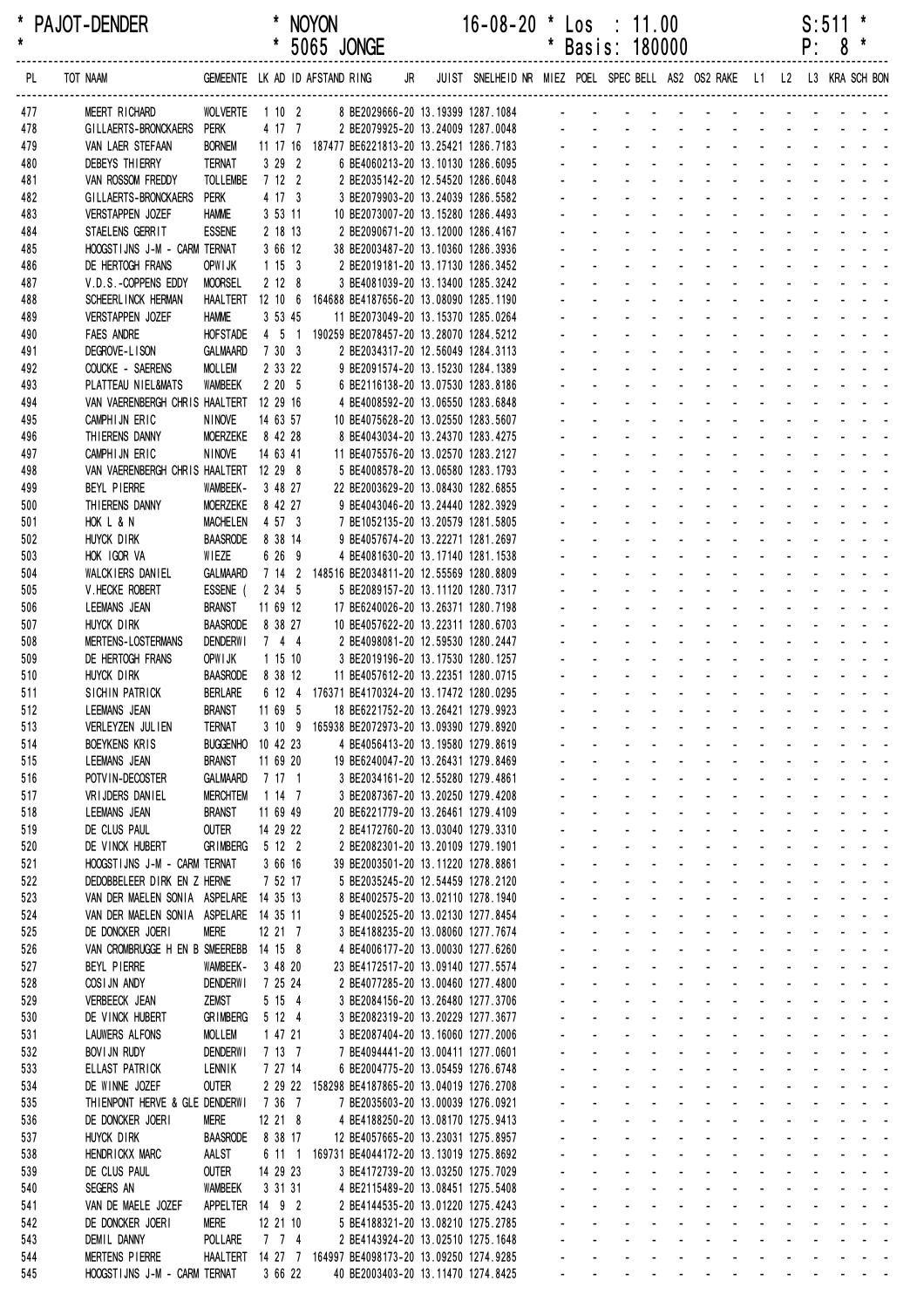| $\star$    | PAJOT-DENDER                                                                                                       |                                     |                     | <b>NOYON</b><br>* 5065 JONGE                                                        |  | $16 - 08 - 20$                                                          |                      |                                            | $\cdot$ Los : 11.00<br>* Basis: 180000                                                  |                                                 |                  |                                                                            |                                  |                                  |                                           |                             | S:511<br>$P: 9$ * |                                                       |  |
|------------|--------------------------------------------------------------------------------------------------------------------|-------------------------------------|---------------------|-------------------------------------------------------------------------------------|--|-------------------------------------------------------------------------|----------------------|--------------------------------------------|-----------------------------------------------------------------------------------------|-------------------------------------------------|------------------|----------------------------------------------------------------------------|----------------------------------|----------------------------------|-------------------------------------------|-----------------------------|-------------------|-------------------------------------------------------|--|
| PL         | TOT NAAM GEMEENTE LK AD ID AFSTAND RING JR JUIST SNELHEID NR MIEZ POEL SPEC BELL AS2 OS2 RAKE L1 L2 L3 KRA SCH BON |                                     |                     |                                                                                     |  |                                                                         |                      |                                            |                                                                                         |                                                 |                  |                                                                            |                                  |                                  |                                           |                             |                   |                                                       |  |
| 546        | <b>OKERMAN JENS</b>                                                                                                |                                     |                     | SINT-ANT 14 14 14 3 BE4173159-20 13.03350 1274.7269 - - - - - - - - - - - - - - - - |  |                                                                         |                      |                                            |                                                                                         |                                                 |                  |                                                                            |                                  |                                  |                                           |                             |                   |                                                       |  |
| 547        | VAN GERWEN MARCEL                                                                                                  | BUGGENHO 1 32 14                    |                     |                                                                                     |  |                                                                         |                      |                                            |                                                                                         |                                                 |                  |                                                                            |                                  |                                  |                                           |                             |                   |                                                       |  |
| 548        | <b>BRAEM ROBERT</b>                                                                                                | OUTER                               | 14 28 19            |                                                                                     |  |                                                                         |                      |                                            |                                                                                         |                                                 |                  |                                                                            |                                  |                                  |                                           |                             |                   |                                                       |  |
| 549        | DENIL HERMAN                                                                                                       | BRUSSEGE 1 19 13                    |                     |                                                                                     |  |                                                                         |                      |                                            | and the second contract of the second                                                   |                                                 |                  |                                                                            |                                  |                                  |                                           |                             |                   |                                                       |  |
| 550        | THIENPONT HERVE & GLE DENDERWI                                                                                     |                                     | 7 36 27             |                                                                                     |  | 8 BE4098978-20 13.00189 1273.4406<br>4 BE2019182-20 13.18370 1273.3534  |                      |                                            | والمتعاط والمتعاط والمتعاط والمتالين                                                    |                                                 |                  |                                                                            |                                  |                                  |                                           |                             |                   |                                                       |  |
| 551<br>552 | DE HERTOGH FRANS<br><b>DENIL HERMAN</b>                                                                            | OPW I JK<br><b>BRUSSEGE</b>         | 1154<br>1 19 10     |                                                                                     |  | 4 BE2009069-20 13.17410 1273.2914                                       |                      |                                            | and the second contract of the second con-                                              |                                                 |                  |                                                                            |                                  |                                  |                                           |                             |                   |                                                       |  |
| 553        | POTVIN-DECOSTER                                                                                                    | GALMAARD                            | 7 17 3              |                                                                                     |  | 4 BE2034196-20 12.56020 1273.2376                                       |                      |                                            | and the state of the state of the state                                                 |                                                 |                  |                                                                            |                                  |                                  |                                           |                             |                   |                                                       |  |
| 554        | VAN CAUWENBERG CHRIST IDEGEM                                                                                       |                                     | 13 29 28            |                                                                                     |  | 6 BE4078113-20 12.59150 1272.8386                                       |                      |                                            | and the second contract of the second                                                   |                                                 |                  |                                                                            |                                  |                                  |                                           |                             |                   |                                                       |  |
| 555        | HOK IGOR VA                                                                                                        | WIEZE                               | 6 26 19             |                                                                                     |  | 5 BE4081626-20 13.18090 1272.6529                                       |                      |                                            | and a series of the contract of the series                                              |                                                 |                  |                                                                            |                                  |                                  |                                           |                             |                   |                                                       |  |
| 556        | <b>MERTENS HERMAN</b>                                                                                              | <b>MERCHTEM</b>                     | 1156                |                                                                                     |  | 6 BE2087770-20 13.20078 1272.6183                                       |                      |                                            | and a series of the contract of the series                                              |                                                 |                  |                                                                            |                                  |                                  |                                           |                             |                   |                                                       |  |
| 557        | WILLEN JOHNNY                                                                                                      | <b>NINOVE</b>                       | 7103                |                                                                                     |  | 3 BE4101574-20 13.03480 1272.4313                                       |                      |                                            | and a series of the contract of the series                                              |                                                 |                  |                                                                            |                                  |                                  |                                           |                             |                   |                                                       |  |
| 558        | VAN LAER STEFAAN                                                                                                   | <b>BORNEM</b>                       | 11 17 7             |                                                                                     |  | 2 BE6222252-20 13.27231 1272.0223                                       |                      |                                            | and a straightful and a straight and<br>and the state of the state of the state         |                                                 |                  |                                                                            |                                  |                                  |                                           |                             |                   |                                                       |  |
| 559<br>560 | REGRAGUI MOSTAFA                                                                                                   | ASSE<br>VILVOORD                    | 4 48 23             | 1 10 2 171199 BE2082290-20 13.14370 1271.7519                                       |  |                                                                         |                      |                                            | design and a state of the state of the                                                  |                                                 |                  |                                                                            |                                  |                                  |                                           |                             |                   |                                                       |  |
| 561        | VAN LOOCK-DELAET<br>LUPPENS EDDY                                                                                   | <b>MOLLEM</b>                       | $1267$              |                                                                                     |  | 25 BE2079406-20 13.25101 1271.6479<br>2 BE2008677-20 13.17310 1271.4750 |                      |                                            | and a series of the contract of the series                                              |                                                 |                  |                                                                            |                                  |                                  |                                           |                             |                   |                                                       |  |
| 562        | TEUGELS JAN                                                                                                        | KAP.OD.B 5 7 4                      |                     |                                                                                     |  | 2 BE2082663-20 13.27009 1271.3125                                       |                      |                                            | and a series of the contract of the series                                              |                                                 |                  |                                                                            |                                  |                                  |                                           |                             |                   |                                                       |  |
| 563        | <b>BRAEM ROBERT</b>                                                                                                | <b>OUTER</b>                        | 14 28 18            |                                                                                     |  | 7 BE4172557-20 13.05300 1270.8924                                       |                      |                                            | and a series and a series and a series                                                  |                                                 |                  |                                                                            |                                  |                                  |                                           |                             |                   |                                                       |  |
| 564        | HOK L & N                                                                                                          | MACHELEN 4 57 38                    |                     |                                                                                     |  | 8 BE2135828-20 13.22099 1270.7628                                       |                      |                                            | and a state of the contract of the state                                                |                                                 |                  |                                                                            |                                  |                                  |                                           |                             |                   |                                                       |  |
| 565        | VANDEN BROECK ERNEST OUTER                                                                                         |                                     | 14 10 1             |                                                                                     |  | 2 BE4172014-20 13.03000 1270.7073                                       |                      |                                            | and the state of the state of the state                                                 |                                                 |                  |                                                                            |                                  |                                  |                                           |                             |                   |                                                       |  |
| 566        | <b>BOSMANS DANNY</b>                                                                                               | WEERDE                              | 5 42 9              |                                                                                     |  | 3 BE2080800-20 13.27130 1270.6238                                       |                      |                                            | and a straightful and a straight and a                                                  |                                                 |                  |                                                                            |                                  |                                  |                                           |                             |                   |                                                       |  |
| 567        | LUPPENS EDDY                                                                                                       | <b>MOLLEM</b>                       | 1 26 16             |                                                                                     |  | 3 BE2008614-20 13.17370 1270.5510                                       |                      |                                            | and a straightful and a straight and                                                    |                                                 |                  |                                                                            |                                  |                                  |                                           |                             |                   |                                                       |  |
| 568        | HOK L & N                                                                                                          | <b>MACHELEN</b>                     | 4 57 57             |                                                                                     |  | 9 BE2135826-20 13.22149 1270.0184                                       |                      |                                            | and a series of the contract of the series<br>a construction of the construction of the |                                                 |                  |                                                                            |                                  |                                  |                                           |                             |                   |                                                       |  |
| 569<br>570 | DE WINNE JOZEF<br>VERBEECK JEAN                                                                                    | <b>OUTER</b><br><b>ZEMST</b>        | 2 29 23<br>5 15 2   |                                                                                     |  | 2 BE4187878-20 13.04389 1269.9568<br>4 BE2084143-20 13.27400 1269.8736  |                      |                                            | and a state of the contract of the state                                                |                                                 |                  |                                                                            |                                  |                                  |                                           |                             |                   |                                                       |  |
| 571        | HOK L & N                                                                                                          | <b>MACHELEN</b>                     | 4 57 42             |                                                                                     |  | 10 BE2079233-20 13.22159 1269.8696                                      |                      |                                            | and the state of the state of the state                                                 |                                                 |                  |                                                                            |                                  |                                  |                                           |                             |                   |                                                       |  |
| 572        | <b>BLOMMAERT GEERT</b>                                                                                             | <b>BAASRODE</b>                     |                     | 8 5 5 182839 BE4057873-20 13.23590 1269.8623                                        |  |                                                                         |                      |                                            | and a complete the second contract of the                                               |                                                 |                  |                                                                            |                                  |                                  |                                           |                             |                   |                                                       |  |
| 573        | VAN DER STRAETEN JAN OPWIJK                                                                                        |                                     | 1 44 11             |                                                                                     |  | 6 BE2028308-20 13.19269 1269.8467                                       |                      |                                            | and a straightful and a straight and                                                    |                                                 |                  |                                                                            |                                  |                                  |                                           |                             |                   |                                                       |  |
| 574        | DE SMEDT ROM.                                                                                                      |                                     |                     | LIEDEKER 2 12 12 163478 BE2089989-20 13.08450 1269.7320                             |  |                                                                         |                      |                                            | and a series of the contract of the series                                              |                                                 |                  |                                                                            |                                  |                                  |                                           |                             |                   |                                                       |  |
| 575        | VAN DER STRAETEN JAN OPWIJK                                                                                        |                                     | 1 44 24             |                                                                                     |  | 7 BE2028975-20 13.19279 1269.6949                                       |                      |                                            | and a state of the state of the state                                                   |                                                 |                  |                                                                            |                                  |                                  |                                           |                             |                   |                                                       |  |
| 576        | SCHEERL INCK HERMAN                                                                                                | HAALTERT 12 10 8                    |                     |                                                                                     |  | 2 BE4187649-20 13.09430 1269.5978                                       |                      |                                            | and a straightful and a straight and<br>and the state of the state of the state         |                                                 |                  |                                                                            |                                  |                                  |                                           |                             |                   |                                                       |  |
| 577        | BEYL PIERRE                                                                                                        | WAMBEEK-                            | 3 48 5              |                                                                                     |  | 24 BE2003620-20 13.10030 1269.5348                                      |                      |                                            | design and a state of the state of the                                                  |                                                 |                  |                                                                            |                                  |                                  |                                           |                             |                   |                                                       |  |
| 578<br>579 | TEMMERMAN LUC<br><b>KEYMOLEN MARC</b>                                                                              | <b>HERFEL IN</b><br><b>GRIMBERG</b> | 7 16 2<br>5 19 13   |                                                                                     |  | 3 BE2034583-20 12.59000 1269.5126<br>4 BE2082571-20 13.22210 1269.2518  |                      |                                            | and a straightful and a straight and                                                    |                                                 |                  |                                                                            |                                  |                                  |                                           |                             |                   |                                                       |  |
| 580        | DE WIN BENNY                                                                                                       | <b>ZEMST</b>                        | 5 14 1              |                                                                                     |  | 2 BE2082379-20 13.26240 1269.1120                                       |                      |                                            |                                                                                         |                                                 |                  |                                                                            |                                  |                                  |                                           |                             |                   |                                                       |  |
| 581        | VAN CAUWENBERG CHRIST IDEGEM                                                                                       |                                     | 13 29 4             |                                                                                     |  | 7 BE4078051-20 12.59370 1268.9369                                       |                      |                                            |                                                                                         |                                                 |                  |                                                                            |                                  |                                  |                                           |                             |                   |                                                       |  |
| 582        | HOK L & N                                                                                                          | <b>MACHELEN</b>                     | 4 57 52             |                                                                                     |  | 11 BE2079205-20 13.22249 1268.5321                                      |                      |                                            |                                                                                         |                                                 |                  | $\Delta \phi = 0.01$                                                       | <b>Contractor</b>                |                                  |                                           |                             |                   |                                                       |  |
| 583        | SNOECK JULIEN                                                                                                      | GOO IK                              | 7 15 13             |                                                                                     |  | 2 BE2006539-20 13.02539 1268.4794                                       |                      |                                            |                                                                                         |                                                 | $\sim$           |                                                                            |                                  |                                  |                                           |                             |                   |                                                       |  |
| 584        | VAN LAER STEFAAN                                                                                                   | <b>BORNEM</b>                       | 11 17 12            |                                                                                     |  | 3 BE6221812-20 13.27481 1268.4363                                       | ä,                   |                                            |                                                                                         |                                                 |                  | $\Delta \sim 10^4$<br>$\mathbf{r}$                                         | $\Delta \sim 100$                | $\omega_{\rm{max}}$              | $\Delta \sim 100$                         | $\mathcal{L}^{\text{max}}$  |                   |                                                       |  |
| 585        | HOK L & N                                                                                                          | <b>MACHELEN</b>                     | 4 57 8              |                                                                                     |  | 12 BE2079249-20 13.22269 1268.2353                                      | $\blacksquare$       |                                            |                                                                                         |                                                 | $\sim$           | $\blacksquare$                                                             |                                  |                                  |                                           |                             |                   |                                                       |  |
| 586        | THIERENS DANNY                                                                                                     | <b>MOERZEKE</b>                     | 8 42 21             |                                                                                     |  | 10 BE4043023-20 13.26210 1268.2269                                      |                      |                                            |                                                                                         | $\sim$                                          | $\mathbf{r}$     |                                                                            |                                  |                                  |                                           |                             |                   |                                                       |  |
| 587<br>588 | LEEMANS JEAN<br><b>BOSMANS DANNY</b>                                                                               | <b>BRANST</b><br>WEERDE             | 11 69 21<br>5 42 29 |                                                                                     |  | 21 BE6221755-20 13.28041 1268.1780<br>4 BE2080713-20 13.27310 1268.0398 | ÷.                   |                                            |                                                                                         |                                                 |                  |                                                                            |                                  |                                  |                                           |                             |                   |                                                       |  |
| 589        | DEBEYS THIERRY                                                                                                     | TERNAT                              | 3 29 11             |                                                                                     |  | 7 BE2036611-20 13.12090 1267.7866                                       | $\mathbf{r}$         | $\sim$                                     | ÷.                                                                                      | $\mathbf{r}$                                    |                  | $\omega_{\rm{max}}$ , $\omega_{\rm{max}}$                                  | $\sim$                           |                                  | $\omega_{\rm{max}}$ , $\omega_{\rm{max}}$ | $\sim$                      |                   |                                                       |  |
| 590        | VAN ROSSOM FREDDY                                                                                                  | <b>TOLLEMBE</b>                     | 7 12 4              |                                                                                     |  | 3 BE2035149-20 12.56350 1267.6598                                       | $\mathbf{r}$         |                                            |                                                                                         |                                                 |                  | $\Delta \sim 10^4$<br>$\Delta \sim 10^4$                                   | $\Delta \sim 10^4$               | $\omega_{\rm{max}}$              | $\mathbf{r}$                              | $\mathbf{r}$                |                   |                                                       |  |
| 591        | COSIJN ANDY                                                                                                        | <b>DENDERWI</b>                     | 7 25 21             |                                                                                     |  | 3 BE4077286-20 13.01430 1267.5092                                       |                      | $\omega_{\rm{max}}$                        | $\Delta \sim 10^{-11}$<br>$\mathcal{L}^{\text{max}}$                                    | $\mathbf{L}^{\text{max}}$                       |                  | $\Delta \sim 100$                                                          | <b>All Cards</b>                 | $\mathcal{L}^{\text{max}}$       |                                           |                             |                   |                                                       |  |
| 592        | THIERENS DANNY                                                                                                     | <b>MOERZEKE</b>                     | 8 42 13             |                                                                                     |  | 11 BE4043043-20 13.26260 1267.5051                                      |                      | $\sim$                                     |                                                                                         | $\omega_{\rm{max}}$ and $\omega_{\rm{max}}$     | $\sim$ $-$       |                                                                            | $\sim 100$                       |                                  |                                           |                             |                   |                                                       |  |
| 593        | VAN ASBROECK FRANKIE                                                                                               | MALDEREN                            | 1207                |                                                                                     |  | 2 BE6048067-20 13.23490 1267.0506                                       |                      |                                            |                                                                                         |                                                 |                  |                                                                            |                                  |                                  |                                           |                             |                   |                                                       |  |
| 594        | <b>WALCKIERS DANIEL</b>                                                                                            | <b>GALMAARD</b>                     | 7 14 12             |                                                                                     |  | 2 BE2034845-20 12.57159 1266.4990                                       |                      |                                            | $\mathcal{L}^{\text{max}}$                                                              |                                                 | $\sim$           |                                                                            |                                  | $\mathcal{L}^{\mathcal{L}}$      |                                           |                             |                   | <b>Carl Carl Carl Carl</b>                            |  |
| 595        | DE VRIEZE ROGER                                                                                                    | <b>LIEDEKER</b>                     |                     | 2 38 28 162644 BE2088521-20 13.08322 1265.3510                                      |  |                                                                         | $\blacksquare$       | $\sim$                                     | $\overline{a}$                                                                          | $\sim$                                          | $\sim$           | $\mathbf{r}$                                                               | $\sim$                           | ÷.                               | $\sim$                                    |                             |                   | and the state of the state of                         |  |
| 596        | DEBEYS THIERRY                                                                                                     | <b>TERNAT</b>                       | 3 29 18             |                                                                                     |  | 8 BE2036618-20 13.12260 1265.0743                                       | L.                   | $\mathcal{L}^{\pm}$<br>$\omega_{\rm{max}}$ | $\omega_{\rm{max}}$<br>$\mathcal{L}^{\text{max}}$                                       | $\mathcal{L}^{\text{max}}$<br>$\Delta \sim 100$ |                  | $\Delta \sim 10^4$<br>$\sim$<br>$\omega_{\rm{max}}$<br>$\omega_{\rm{max}}$ | $\Delta \sim 10^4$<br>$\sim 100$ | $\omega_{\rm{max}}$              |                                           |                             |                   | and a strain and a<br>and a strain and a              |  |
| 597<br>598 | VAN VAERENBERGH CHRIS HAALTERT 12 29 28<br><b>VRANCKAERT REMY</b>                                                  | <b>BRUSSEGE</b>                     |                     | 3 6 2 175292 BE2071079-20 13.18359 1264.7483                                        |  | 6 BE4008574-20 13.08480 1264.9146                                       | ä,                   | $\Delta$                                   |                                                                                         | $\sim$                                          | $\mathbf{r}$     |                                                                            | $\sim$                           |                                  |                                           |                             |                   | $\omega_{\rm{eff}}=0.01$ and $\omega_{\rm{eff}}=0.01$ |  |
| 599        | DEDOBBELEER WIM                                                                                                    | VOLLEZEL                            | 7 24 12             |                                                                                     |  | 5 BE2034593-20 12.59089 1264.7093                                       |                      |                                            |                                                                                         |                                                 |                  |                                                                            |                                  |                                  |                                           |                             |                   |                                                       |  |
| 600        | LEMAIRE LOUIS                                                                                                      | <b>BRUSSEGE</b>                     | 1316                |                                                                                     |  | 7 BE2006905-20 13.20030 1264.2628                                       | ä,                   |                                            |                                                                                         |                                                 | $\sim$           |                                                                            |                                  | ÷.                               |                                           |                             |                   | and the state of                                      |  |
| 601        | V. MEGROOT-D. MULDER                                                                                               | <b>BRANST</b>                       | 11 35 4             |                                                                                     |  | 5 BE6222249-20 13.28261 1264.2032                                       | $\mathbf{r}$         | $\sim$                                     | L.                                                                                      | $\sim$                                          |                  | $\Delta \sim 100$<br>$\mathcal{L}$                                         | $\sim$                           |                                  | $\omega_{\rm{max}}=0.1$                   |                             |                   |                                                       |  |
| 602        | HUYCK DIRK                                                                                                         | <b>BAASRODE</b>                     | 8 38 9              |                                                                                     |  | 13 BE4057634-20 13.24231 1264.1133                                      | $\mathbf{r}$         |                                            | $\Delta \sim 10^{-1}$                                                                   | $\Delta \sim 100$                               |                  | $\Delta \sim 100$<br>$\Delta \sim 10^4$                                    | $\Delta \sim 10^4$               | $\omega_{\rm{max}}$              | $\sim$                                    | $\mathbf{L}^{\text{max}}$   |                   |                                                       |  |
| 603        | <b>VERBEECK JEAN</b>                                                                                               | <b>ZEMST</b>                        | 5 15 12             |                                                                                     |  | 5 BE6146946-20 13.28210 1264.0243                                       |                      | $\omega_{\rm{max}}$                        | $\sim 100$<br>$\mathbf{L}^{\text{max}}$                                                 | $\mathbf{L}^{\text{max}}$                       |                  | $\Delta \sim 10^{-1}$                                                      | <b>All Cards</b>                 | $\omega_{\rm{max}}$              |                                           | $\mathcal{L}^{\text{max}}$  |                   |                                                       |  |
| 604        | THIERENS DANNY                                                                                                     | <b>MOERZEKE</b>                     | 8 42 17             |                                                                                     |  | 12 BE4043052-20 13.26510 1263.9088                                      | ä,                   | $\sim$                                     |                                                                                         | $\omega_{\rm{max}}$ , $\omega_{\rm{max}}$       | $\sim$           | $\omega$                                                                   | $\sim 100$                       | $\mathbf{r}$                     |                                           |                             |                   |                                                       |  |
| 605        | DE BLANDER WILLIAM                                                                                                 | <b>OUTER</b>                        | 14 27 10            |                                                                                     |  | 6 BE4172119-20 13.03380 1263.8420                                       |                      |                                            | ä.                                                                                      |                                                 |                  |                                                                            |                                  |                                  |                                           |                             |                   |                                                       |  |
| 606<br>607 | PLATTEAU A & T<br>HUYCK DIRK                                                                                       | ST.KAT L<br><b>BAASRODE</b>         | 3106<br>8 38 29     |                                                                                     |  | 7 BE2003128-20 13.11160 1263.2072<br>14 BE4057613-20 13.24301 1263.0927 | ä,<br>$\blacksquare$ | $\sim$                                     | $\overline{a}$                                                                          | $\sim$                                          | $\sim$<br>$\sim$ | $\mathbf{r}$                                                               | $\sim$                           | $\mathcal{L}^{\text{max}}$<br>÷. | $\sim$                                    | $\sim$                      |                   | and the state of the state of<br><b>Carl Street</b>   |  |
| 608        | HOK IGOR VA                                                                                                        | WIEZE                               | 6 26 18             |                                                                                     |  | 6 BE4081606-20 13.19130 1262.9020                                       | L.                   |                                            | $\Delta \sim 10^{-1}$                                                                   |                                                 |                  | $\Delta \sim 10^{-1}$<br>$\mathcal{L}^{\mathcal{A}}$                       | $\Delta \sim 10^4$               |                                  |                                           |                             |                   | and a strain and a                                    |  |
| 609        | <b>HERMANS FRANS</b>                                                                                               | MALDEREN                            | 10333               |                                                                                     |  | 2 BE4168640-20 13.24160 1262.7518                                       | ä,                   | $\sim$                                     | $\mathcal{L}^{\text{max}}$                                                              | $\Delta \sim 100$                               | $\Delta \sim 10$ | $\Delta \sim 10^{-11}$                                                     | $\Delta \sim 10^4$               | $\mathbf{L}^{\text{max}}$        | $\Delta \sim 100$                         | $\Delta \sim 100$           |                   | $\Delta \phi = \Delta \phi = 0.1$                     |  |
| 610        | DE GREEF LOUIS                                                                                                     | LONDERZE                            | 1 6 4               | 186136 BE2028372-20 13.27250 1262.6523                                              |  |                                                                         | ä,                   | $\Delta$                                   |                                                                                         | $\mathbf{r}$                                    | $\mathcal{L}$    |                                                                            | $\sim$                           |                                  |                                           |                             |                   |                                                       |  |
| 611        | TAS EDDY                                                                                                           |                                     |                     | HAALTERT 12 19 18 162082 BE4187125-20 13.08230 1262.4847                            |  |                                                                         |                      |                                            |                                                                                         |                                                 | ÷.               |                                                                            |                                  |                                  |                                           |                             |                   |                                                       |  |
| 612        | BUYS JEAN-PIERRE                                                                                                   | <b>BUGGENHO</b>                     | 10 16 4             |                                                                                     |  | 2 BE4059068-20 13.23070 1262.2080                                       | ä,                   |                                            |                                                                                         |                                                 | $\mathbf{r}$     |                                                                            |                                  | ä,                               | $\sim$                                    | $\mathcal{L}_{\mathcal{A}}$ |                   | $\omega_{\rm{max}}$ and $\omega_{\rm{max}}$           |  |
| 613        | DEGROVE-LISON                                                                                                      | GALMAARD                            | 7 30 24             |                                                                                     |  | 3 BE2034322-20 12.58069 1262.2021                                       | $\blacksquare$       | $\sim$                                     | $\mathbf{r}$                                                                            | $\mathbf{r}$                                    | $\sim$           | $\mathcal{L}$                                                              | $\sim$                           | $\mathbf{r}$                     | <b>Contractor</b>                         | $\sim$                      |                   |                                                       |  |
| 614        | DE HERTOGH FRANS                                                                                                   | OPWI JK                             | 1 15 12             |                                                                                     |  | 5 BE2019165-20 13.19540 1261.6726                                       |                      |                                            | المناطر المناطر المناطر المناطر المناطر المناطر                                         |                                                 |                  |                                                                            |                                  |                                  |                                           |                             |                   |                                                       |  |

 $\mathbf{r}$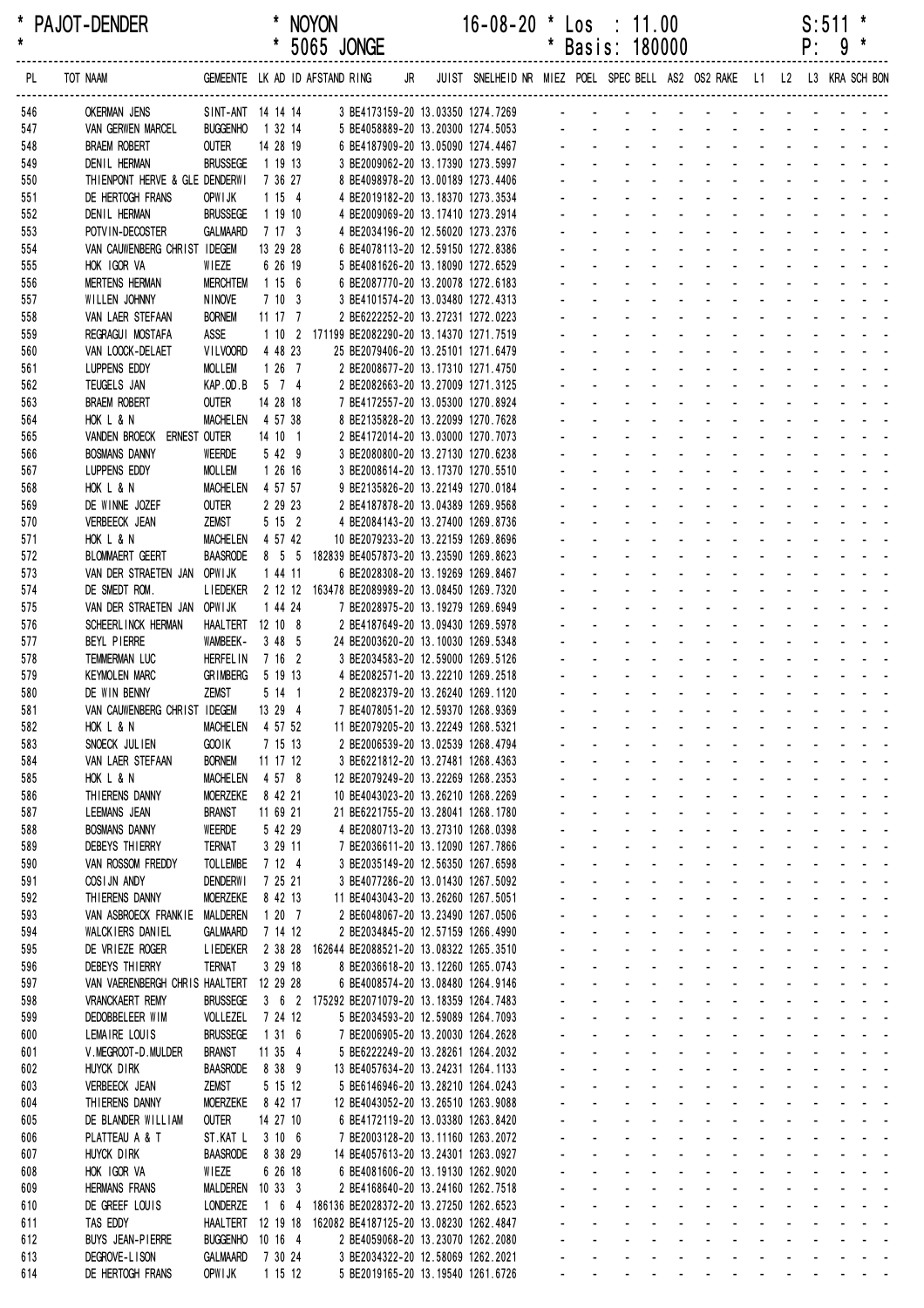| *<br>$\pmb{\ast}$ | PAJOT-DENDER                                              |                                     |                    |                      | <b>NOYON</b><br>* 5065 JONGE                                                                                                         |           | $16 - 08 - 20$                                                          | $\star$<br>$\star$ |                                                            | $\textsf{Los} \div 11.00$<br>Basis: 180000                                                                                                                                                                                    |                                                                                                               |             |  | S:511<br>$P: 10 *$              | *                                                                                                                                                                                                                                                                            |
|-------------------|-----------------------------------------------------------|-------------------------------------|--------------------|----------------------|--------------------------------------------------------------------------------------------------------------------------------------|-----------|-------------------------------------------------------------------------|--------------------|------------------------------------------------------------|-------------------------------------------------------------------------------------------------------------------------------------------------------------------------------------------------------------------------------|---------------------------------------------------------------------------------------------------------------|-------------|--|---------------------------------|------------------------------------------------------------------------------------------------------------------------------------------------------------------------------------------------------------------------------------------------------------------------------|
|                   |                                                           |                                     |                    |                      |                                                                                                                                      |           |                                                                         |                    |                                                            |                                                                                                                                                                                                                               |                                                                                                               |             |  |                                 |                                                                                                                                                                                                                                                                              |
| PL                | TOT NAAM                                                  |                                     |                    |                      | GEMEENTE LK AD ID AFSTAND RING                                                                                                       | <b>JR</b> | JUIST SNELHEID NR MIEZ POEL SPEC BELL AS2 OS2 RAKE L1 L2 L3 KRA SCH BON |                    |                                                            |                                                                                                                                                                                                                               |                                                                                                               |             |  |                                 |                                                                                                                                                                                                                                                                              |
| 615               | DERIDDER-V.D.BRANDE LIEDEKER 2 66 33                      |                                     |                    |                      |                                                                                                                                      |           | 3 BE4205148-20 13.09169 1261.5710                                       |                    |                                                            | and the contract of the contract of the                                                                                                                                                                                       |                                                                                                               |             |  |                                 |                                                                                                                                                                                                                                                                              |
| 616<br>617        | <b>VERHASSELT PAUL</b><br>DE BLANDER WILLIAM              |                                     |                    |                      | BUGGENHO 10 8 3 183794 BE4169264-20 13.25440 1261.1665<br>OUTER 14 27 2 7 BE4172196-20 13.03540 1261.1219 -------------------------- |           |                                                                         |                    |                                                            |                                                                                                                                                                                                                               |                                                                                                               |             |  |                                 |                                                                                                                                                                                                                                                                              |
| 618               | SEGERS AN                                                 | WAMBEEK                             | 3 31 25            |                      |                                                                                                                                      |           | 5 BE2115469-20 13.10141 1261.0128                                       |                    |                                                            | a construction of the construction of the construction of the construction of the construction of the construction of the construction of the construction of the construction of the construction of the construction of the |                                                                                                               |             |  |                                 |                                                                                                                                                                                                                                                                              |
| 619               | COUCKE - SAERENS                                          | <b>MOLLEM</b>                       |                    | $2 \quad 33 \quad 2$ |                                                                                                                                      |           | 10 BE2091576-20 13.17520 1261.0082                                      |                    |                                                            |                                                                                                                                                                                                                               | and a state of the state of the state of                                                                      |             |  |                                 | and a strain and a                                                                                                                                                                                                                                                           |
| 620               | STAELENS GERRIT                                           | <b>ESSENE</b>                       |                    | 2 18 18              |                                                                                                                                      |           | 3 BE2090678-20 13.14400 1260.9431                                       |                    |                                                            | a construction of the construction of the construction of the construction of the construction of the construction of the construction of the construction of the construction of the construction of the construction of the |                                                                                                               |             |  |                                 |                                                                                                                                                                                                                                                                              |
| 621               | DE HERTOGH FRANS                                          | OPWI JK                             | 1159               |                      |                                                                                                                                      |           | 6 BE2019168-20 13.20000 1260.7714                                       |                    |                                                            | a construction of the construction of the construction of the construction of the construction of the construction of the construction of the construction of the construction of the construction of the construction of the |                                                                                                               |             |  |                                 |                                                                                                                                                                                                                                                                              |
| 622               | COUCKE - SAERENS                                          | <b>MOLLEM</b>                       |                    | 2 33 14              |                                                                                                                                      |           | 11 BE2091561-20 13.17540 1260.7034                                      |                    |                                                            | والمناور والمناور والوالو الوالو الوالي<br>de la provincia de la provincia de la                                                                                                                                              |                                                                                                               |             |  |                                 |                                                                                                                                                                                                                                                                              |
| 623<br>624        | STAELENS GERRIT<br>VAN HEREWEGEN LEO                      | <b>ESSENE</b><br>OPW I JK           | 166                | $2 18 2$             |                                                                                                                                      |           | 4 BE2090668-20 13.14430 1260.4751<br>3 BE2062277-20 13.18479 1260.2385  |                    |                                                            | $\mathbf{L}^{\text{max}}$<br>and a state                                                                                                                                                                                      |                                                                                                               |             |  | and a state of the state of the |                                                                                                                                                                                                                                                                              |
| 625               | HOOGSTIJNS J-M - CARM TERNAT                              |                                     | 3 66 65            |                      |                                                                                                                                      |           | 41 BE2003432-20 13.13190 1260.1800                                      |                    |                                                            |                                                                                                                                                                                                                               | and a state of the state of the state of the state of the state of the state of the state of the state of the |             |  |                                 |                                                                                                                                                                                                                                                                              |
| 626               | <b>VERSTAPPEN ANDRE</b>                                   | OPDORP                              |                    |                      | 10 25 11 183278 BE4059429-20 13.25270 1260.0756                                                                                      |           |                                                                         |                    |                                                            |                                                                                                                                                                                                                               |                                                                                                               | and a state |  |                                 | and a straight and a                                                                                                                                                                                                                                                         |
| 627               | VAN LOOCK-DELAET                                          | <b>VILVOORD</b>                     | 4 48 19            |                      |                                                                                                                                      |           | 26 BE2079469-20 13.26301 1260.0744                                      |                    |                                                            |                                                                                                                                                                                                                               |                                                                                                               |             |  |                                 |                                                                                                                                                                                                                                                                              |
| 628               | DEBEYS THIERRY                                            | <b>TERNAT</b>                       |                    | $3291$               |                                                                                                                                      |           | 9 BE2036617-20 13.12590 1259.8421                                       |                    |                                                            | <u>. Kanadana na manana na kanada</u>                                                                                                                                                                                         |                                                                                                               |             |  |                                 |                                                                                                                                                                                                                                                                              |
| 629               | LEEMANS JEAN                                              | <b>BRANST</b>                       | 11 69 44           |                      |                                                                                                                                      |           | 22 BE6221718-20 13.29031 1259.8115                                      |                    |                                                            |                                                                                                                                                                                                                               | and a state of the state of the state of the<br>and a strain and a strain and a                               |             |  |                                 |                                                                                                                                                                                                                                                                              |
| 630<br>631        | HUYCK DIRK<br>TIMMERMANS ETTIENE                          | <b>BAASRODE</b><br><b>LIEDEKER</b>  | 8 38 2             |                      | 2 13 6 164741 BE2090878-20 13.10470 1259.6483                                                                                        |           | 15 BE4057639-20 13.24531 1259.7508                                      |                    |                                                            |                                                                                                                                                                                                                               |                                                                                                               |             |  |                                 | and a strain and a strain and a                                                                                                                                                                                                                                              |
| 632               | VAN DER STRAETEN JAN OPWIJK                               |                                     | 1 44 29            |                      |                                                                                                                                      |           | 8 BE2028977-20 13.20359 1259.4602                                       |                    |                                                            | and a series of the contract of the series of                                                                                                                                                                                 |                                                                                                               |             |  |                                 |                                                                                                                                                                                                                                                                              |
| 633               | CRISTIAENS FRANS                                          | ZEMST                               |                    |                      | 5 21 12 187026 BE2084619-20 13.28300 1259.4343                                                                                       |           |                                                                         |                    |                                                            | a construction of the construction of the construction of the construction of the construction of the construction of the construction of the construction of the construction of the construction of the construction of the |                                                                                                               |             |  |                                 |                                                                                                                                                                                                                                                                              |
| 634               | VAN GERWEN MARCEL                                         | <b>BUGGENHO</b>                     | 1 32 20            |                      |                                                                                                                                      |           | 6 002018967-20 13.22120 1259.2686                                       |                    |                                                            | a construction of the construction of the construction of the construction of the construction of the construction of the construction of the construction of the construction of the construction of the construction of the |                                                                                                               |             |  |                                 |                                                                                                                                                                                                                                                                              |
| 635               | MENSCHAERT-KIEKENS                                        | STEENHUI 14 18 14                   |                    |                      |                                                                                                                                      |           | 5 BE4172874-20 13.02120 1258.9444                                       |                    |                                                            | <u>.</u>                                                                                                                                                                                                                      |                                                                                                               |             |  |                                 |                                                                                                                                                                                                                                                                              |
| 636               | VAN LAER STEFAAN                                          | <b>BORNEM</b>                       | $11 \t17 \t3$      |                      |                                                                                                                                      |           | 4 BE6221827-20 13.28561 1258.7840                                       |                    |                                                            |                                                                                                                                                                                                                               |                                                                                                               |             |  |                                 | and a state of the state of the state                                                                                                                                                                                                                                        |
| 637               | <b>VERBEECK JEAN</b>                                      | ZEMST                               |                    | 5 15 10              |                                                                                                                                      |           | 6 BE2084134-20 13.28590 1258.6509                                       |                    |                                                            | .                                                                                                                                                                                                                             |                                                                                                               |             |  |                                 |                                                                                                                                                                                                                                                                              |
| 638<br>639        | PARDAENS GEBROEDERS<br>DE VINCK HUBERT                    | DENDERHO 12 14 2<br><b>GRIMBERG</b> | 5 12 8             |                      |                                                                                                                                      |           | 3 004187548-20 13.08250 1258.5360<br>4 BE2082307-20 13.22329 1257.9523  |                    |                                                            | and a series of the contract of the                                                                                                                                                                                           |                                                                                                               |             |  |                                 | and a series of the series of the series of                                                                                                                                                                                                                                  |
| 640               | VANDERMINNEN ROLAND                                       | LONDERZE                            |                    |                      | 1 34 2 186279 BE2029062-20 13.28110 1257.0847                                                                                        |           |                                                                         |                    |                                                            | a construction of the construction of the construction of the construction of the construction of the construction of the construction of the construction of the construction of the construction of the construction of the |                                                                                                               |             |  |                                 |                                                                                                                                                                                                                                                                              |
| 641               | HUYCK DIRK                                                | <b>BAASRODE</b>                     | 8 38 8             |                      |                                                                                                                                      |           | 16 BE4057673-20 13.25121 1257.0035                                      |                    |                                                            |                                                                                                                                                                                                                               |                                                                                                               |             |  |                                 | and a state of the state of the state of the state of the state of the state of the state of the state of the                                                                                                                                                                |
| 642               | CAMPHIJN ERIC                                             | <b>NINOVE</b>                       | 14 63 59           |                      |                                                                                                                                      |           | 12 BE4075577-20 13.05310 1256.9725                                      |                    |                                                            |                                                                                                                                                                                                                               |                                                                                                               |             |  |                                 | a construction of the construction of the construction of the construction of the construction of the construction of the construction of the construction of the construction of the construction of the construction of the                                                |
| 643               | HOK L & N                                                 | MACHELEN 4 57 5                     |                    |                      |                                                                                                                                      |           | 13 BE1052190-20 13.23459 1256.6202                                      |                    |                                                            | <u>.</u>                                                                                                                                                                                                                      |                                                                                                               |             |  |                                 |                                                                                                                                                                                                                                                                              |
| 644               | VANDERMINNEN ROLAND                                       | LONDERZE                            | 1 34 16            |                      |                                                                                                                                      |           | 2 BE2029096-20 13.28150 1256.5194                                       |                    |                                                            | والمتعاون والمتعاون والمتعاون والمتعاون والمتعاونة<br>.                                                                                                                                                                       |                                                                                                               |             |  |                                 |                                                                                                                                                                                                                                                                              |
| 645<br>646        | <b>VERLEYSEN DANNY</b><br><b>VERLEYSEN DANNY</b>          | EREMBODE 12 11 8                    |                    |                      | EREMBODE 12 11 5 165916 BE4101643-20 13.12030 1256.4635                                                                              |           | 2 BE4101622-20 13.12040 1256.3049                                       |                    |                                                            | والمناول والمناول والمناول والمناول والمناول                                                                                                                                                                                  |                                                                                                               |             |  |                                 |                                                                                                                                                                                                                                                                              |
| 647               | VAN OPDENBOSCH BENNY GIJZEGEM 6 11 9                      |                                     |                    |                      |                                                                                                                                      |           | 2 BE2079207-20 13.18490 1255.4616                                       |                    | $\omega_{\rm{max}}$ and $\omega_{\rm{max}}$                |                                                                                                                                                                                                                               |                                                                                                               |             |  |                                 | .                                                                                                                                                                                                                                                                            |
| 648               | DE WITTE BART                                             |                                     |                    |                      | DENDERLE 14 18 14 164425 004178563-20 13.10589 1255.3284                                                                             |           |                                                                         |                    |                                                            |                                                                                                                                                                                                                               | <u>a da a da a da a da a</u>                                                                                  |             |  |                                 |                                                                                                                                                                                                                                                                              |
| 649               | WALCKIERS DANIEL                                          | GALMAARD                            | 7144               |                      |                                                                                                                                      |           | 3 BE2034839-20 12.58199 1255.0825                                       |                    |                                                            |                                                                                                                                                                                                                               | and a state of the state of the                                                                               |             |  | $\mathcal{L}^{\text{max}}$      |                                                                                                                                                                                                                                                                              |
| 650               | LUPPENS EDDY                                              | <b>MOLLEM</b>                       |                    |                      | 1 26 12 4 BE2008633-20 13.19190 1255.0473                                                                                            |           |                                                                         |                    |                                                            |                                                                                                                                                                                                                               |                                                                                                               |             |  |                                 |                                                                                                                                                                                                                                                                              |
| 651               | SCHAUKENS FREDDY                                          | ASSE                                | 1 17 11            |                      |                                                                                                                                      |           | 8 NL1722416-20 13.16500 1254.9866                                       |                    |                                                            | المناسب والمستنقل والمستنقل والمستنقل والمستنقل والمستنقل والمستنقل                                                                                                                                                           |                                                                                                               |             |  |                                 |                                                                                                                                                                                                                                                                              |
| 652<br>653        | SEGERS AN<br>VERSTAPPEN JOZEF                             | WAMBEEK<br><b>HAMME</b>             | 3 31 22            | 3 53 12              |                                                                                                                                      |           | 6 BE2115482-20 13.10521 1254.9102<br>12 BE2073030-20 13.18530 1254.8014 |                    | and a state                                                |                                                                                                                                                                                                                               |                                                                                                               |             |  |                                 | المناطق والمناطق والمناطق والمناطق والمناطق<br>a construction of the construction of the construction of the construction of the construction of the construction of the construction of the construction of the construction of the construction of the construction of the |
| 654               | LEMAIRE LOUIS                                             | <b>BRUSSEGE</b>                     | 1 31 19            |                      |                                                                                                                                      |           | 8 BE2006921-20 13.21070 1254.7065                                       |                    | and a state                                                |                                                                                                                                                                                                                               |                                                                                                               |             |  |                                 | and the second contract of the second                                                                                                                                                                                                                                        |
| 655               | VAN DER MAELEN SONIA                                      | ASPELARE 14 35 29                   |                    |                      |                                                                                                                                      |           | 10 BE4002617-20 13.04290 1254.5776                                      |                    | $\mathbf{L}^{\text{max}}$                                  | $\omega_{\rm{max}}$                                                                                                                                                                                                           |                                                                                                               |             |  |                                 | and a state of the state of the state of                                                                                                                                                                                                                                     |
| 656               | <b>BOEYKENS KRIS</b>                                      | BUGGENHO 10 42 30                   |                    |                      |                                                                                                                                      |           | 5 BE4056505-20 13.22480 1254.4678                                       |                    |                                                            | $\Delta \sim 100$                                                                                                                                                                                                             |                                                                                                               |             |  |                                 | and a series of the series of the series of                                                                                                                                                                                                                                  |
| 657               | VANDERMINNEN ROLAND                                       | LONDERZE                            | 1345               |                      |                                                                                                                                      |           | 3 BE2029058-20 13.28300 1254.4040                                       |                    |                                                            | $\mathbf{L}^{\text{max}}$                                                                                                                                                                                                     |                                                                                                               |             |  |                                 | المناصر المناصر المناصر المناصر المناصرات                                                                                                                                                                                                                                    |
| 658               | <b>BRAEM ROBERT</b>                                       | <b>OUTER</b>                        | 14 28 23           |                      |                                                                                                                                      |           | 8 004172524-20 13.07090 1254.4003                                       |                    |                                                            | $\Delta \sim 100$                                                                                                                                                                                                             |                                                                                                               |             |  |                                 | المناطق والمناطق والمناطق والمناطق والمناطق                                                                                                                                                                                                                                  |
| 659<br>660        | VAN DAMME JOZEF<br>VAN DER MAELEN SONIA ASPELARE 14 35 19 | SINT-GIL                            | 6 23 13            |                      |                                                                                                                                      |           | 5 BE4057404-20 13.22200 1254.3513<br>11 BE4002563-20 13.04310 1254.2417 |                    | and a con-<br>and a state                                  |                                                                                                                                                                                                                               |                                                                                                               |             |  |                                 | and a series of the series of the series of<br>and a state of the state of the state                                                                                                                                                                                         |
| 661               | <b>BRAEM ROBERT</b>                                       | OUTER                               | 14 28 2            |                      |                                                                                                                                      |           | 9 BE4172511-20 13.07110 1254.0716                                       |                    |                                                            | a construction of the construction of the construction of the construction of the construction of the construction of the construction of the construction of the construction of the construction of the construction of the |                                                                                                               |             |  |                                 |                                                                                                                                                                                                                                                                              |
| 662               | HOOGSTIJNS J-M - CARM TERNAT                              |                                     | 3 66 23            |                      |                                                                                                                                      |           | 42 BE2003420-20 13.14000 1253.7537                                      |                    | and a state                                                |                                                                                                                                                                                                                               |                                                                                                               |             |  |                                 | and a series of the series of the series of                                                                                                                                                                                                                                  |
| 663               | <b>VERBEECK JEAN</b>                                      | ZEMST                               | 5 15 13            |                      |                                                                                                                                      |           | 7 BE2084137-20 13.29340 1253.7419                                       |                    |                                                            | a construction of the construction of the construction of the construction of the construction of the construction of the construction of the construction of the construction of the construction of the construction of the |                                                                                                               |             |  |                                 |                                                                                                                                                                                                                                                                              |
| 664               | STAELENS GERRIT                                           | <b>ESSENE</b>                       |                    | 2187                 |                                                                                                                                      |           | 5 BE2090664-20 13.15270 1253.6508                                       |                    |                                                            | a construction of the construction of the construction of the construction of the construction of the construction of the construction of the construction of the construction of the construction of the construction of the |                                                                                                               |             |  |                                 |                                                                                                                                                                                                                                                                              |
| 665               | <b>HERMANS FRANS</b>                                      | MALDEREN 10 33 24                   |                    |                      |                                                                                                                                      |           | 3 BE4168665-20 13.25190 1253.6277                                       |                    |                                                            | <u>.</u>                                                                                                                                                                                                                      |                                                                                                               |             |  |                                 |                                                                                                                                                                                                                                                                              |
| 666               | SEGERS AN                                                 | <b>WAMBEEK</b>                      | 3 31 27            |                      |                                                                                                                                      |           | 7 BE2115474-20 13.11011 1253.4734                                       |                    |                                                            | <u>.</u><br><u>.</u>                                                                                                                                                                                                          |                                                                                                               |             |  |                                 |                                                                                                                                                                                                                                                                              |
| 667<br>668        | STAELENS GERRIT<br>VLASSENBROECK STEFAAN VOLLEZEL         | <b>ESSENE</b>                       | 2 18 11<br>7 36 6  |                      |                                                                                                                                      |           | 6 BE2090672-20 13.15290 1253.3424<br>3 BE2034527-20 13.00271 1252.6684  |                    | and the con-                                               |                                                                                                                                                                                                                               |                                                                                                               |             |  |                                 | and a series of the series of the series of                                                                                                                                                                                                                                  |
| 669               | DE LOOSE WIM                                              | <b>BORNEM</b>                       | $11$ 6 5           |                      |                                                                                                                                      |           | 2 BE6047685-20 13.30260 1252.4817                                       |                    |                                                            | المنافذ والمستنقل والمستنقل والمستنقل والمستنقل والمستنقل                                                                                                                                                                     |                                                                                                               |             |  |                                 |                                                                                                                                                                                                                                                                              |
| 670               | VAN VAERENBERGH CHRIS HAALTERT 12 29 14                   |                                     |                    |                      |                                                                                                                                      |           | 7 BE4008509-20 13.10070 1252.1148                                       |                    |                                                            | المنافذ والمنافر والمنافر والمنافر والمنافر والمنافر                                                                                                                                                                          |                                                                                                               |             |  |                                 |                                                                                                                                                                                                                                                                              |
| 671               | <b>VRANCKAERT REMY</b>                                    | <b>BRUSSEGE</b>                     | 363                |                      |                                                                                                                                      |           | 2 BE2071074-20 13.20019 1251.8026                                       |                    |                                                            | a construction of the construction of the construction of the construction of the construction of the construction of the construction of the construction of the construction of the construction of the construction of the |                                                                                                               |             |  |                                 |                                                                                                                                                                                                                                                                              |
| 672               | VAN DEN BROECK J&L                                        |                                     |                    |                      | HELDERGE  12  5  5  160303 BE4198402-20  13.08041  1251.6990                                                                         |           |                                                                         |                    | and a state                                                |                                                                                                                                                                                                                               |                                                                                                               |             |  |                                 | and a state of the state of the state                                                                                                                                                                                                                                        |
| 673               | DE WIN BENNY                                              | ZEMST                               |                    | 5 14 2               |                                                                                                                                      |           | 3 BE2082384-20 13.28270 1251.5864                                       |                    |                                                            | a construction of the construction of the construction of the construction of the construction of the construction of the construction of the construction of the construction of the construction of the construction of the |                                                                                                               |             |  |                                 |                                                                                                                                                                                                                                                                              |
| 674<br>675        | BEYL PIERRE<br><b>REDANT GERARD</b>                       | <b>WAMBEEK-</b><br><b>MERE</b>      | 3 48 36<br>12 14 2 |                      |                                                                                                                                      |           | 25 BE2003613-20 13.11570 1251.2543<br>4 BE4187452-20 13.10530 1250.8545 |                    | and a state<br>$\omega_{\rm{max}}$ and $\omega_{\rm{max}}$ |                                                                                                                                                                                                                               | and a straightful and state of                                                                                |             |  |                                 | and a straight and<br>and a series of the contract of the series of                                                                                                                                                                                                          |
| 676               | <b>GAUCHEZ ROBERT</b>                                     | <b>BUGGENHO</b>                     | 1 31 5             |                      |                                                                                                                                      |           | 6 BE4057920-20 13.24250 1250.4235                                       |                    |                                                            | a construction of the construction of the construction of the construction of the construction of the construction of the construction of the construction of the construction of the construction of the construction of the |                                                                                                               |             |  |                                 |                                                                                                                                                                                                                                                                              |
| 677               | MANNAERT JAN                                              | OPDORP                              |                    |                      | 10 3 1 183748 BE4168540-20 13.26570 1250.4117                                                                                        |           |                                                                         |                    | and a state                                                |                                                                                                                                                                                                                               |                                                                                                               |             |  |                                 | and a state of the state of the state of                                                                                                                                                                                                                                     |
| 678               | <b>VERSTAPPEN ANDRE</b>                                   | OPDORP                              | 10 25 18           |                      |                                                                                                                                      |           | 2 BE4169040-20 13.26370 1250.0489                                       |                    | and a con-                                                 |                                                                                                                                                                                                                               |                                                                                                               |             |  |                                 | and a state of the state of the state                                                                                                                                                                                                                                        |
| 679               | ORINX JEAN-PAUL                                           | Teralfen                            | 2 19 11            |                      |                                                                                                                                      |           | 3 BE2090118-20 13.13080 1249.8523                                       |                    | $\omega_{\rm{max}}$                                        | $\Delta \sim 100$                                                                                                                                                                                                             |                                                                                                               |             |  |                                 | and a series of the contract of the                                                                                                                                                                                                                                          |
| 680               | <b>VERSTAPPEN JOZEF</b>                                   | <b>HAMME</b>                        |                    | 3536                 |                                                                                                                                      |           | 13 BE2073009-20 13.19260 1249.8518                                      |                    | and a state                                                | $\Delta \sim 100$                                                                                                                                                                                                             |                                                                                                               |             |  |                                 | المناطق والمتناط والمتناط والمتناط والمتناط<br>and a series of the contract of the                                                                                                                                                                                           |
| 681<br>682        | PARDAENS GEBROEDERS<br>WILLAERT EDDY                      | DENDERHO 12 14 8<br>MOERZEKE        | 8 16 2             |                      |                                                                                                                                      |           | 4 BE4187546-20 13.09190 1249.7770<br>3 BE4134325-20 13.27130 1249.7702  |                    |                                                            | $\Delta \sim 100$                                                                                                                                                                                                             |                                                                                                               |             |  |                                 | المناطق والمتناطق والمتناطق والمناطق والمتناطق                                                                                                                                                                                                                               |
| 683               | VAN ROSSOM FREDDY                                         | TOLLEMBE 7 12 6                     |                    |                      |                                                                                                                                      |           | 4 BE2035153-20 12.58160 1249.6167                                       |                    | and a state                                                |                                                                                                                                                                                                                               |                                                                                                               |             |  |                                 | and the second contract of the second                                                                                                                                                                                                                                        |
|                   |                                                           |                                     |                    |                      |                                                                                                                                      |           |                                                                         |                    |                                                            |                                                                                                                                                                                                                               |                                                                                                               |             |  |                                 |                                                                                                                                                                                                                                                                              |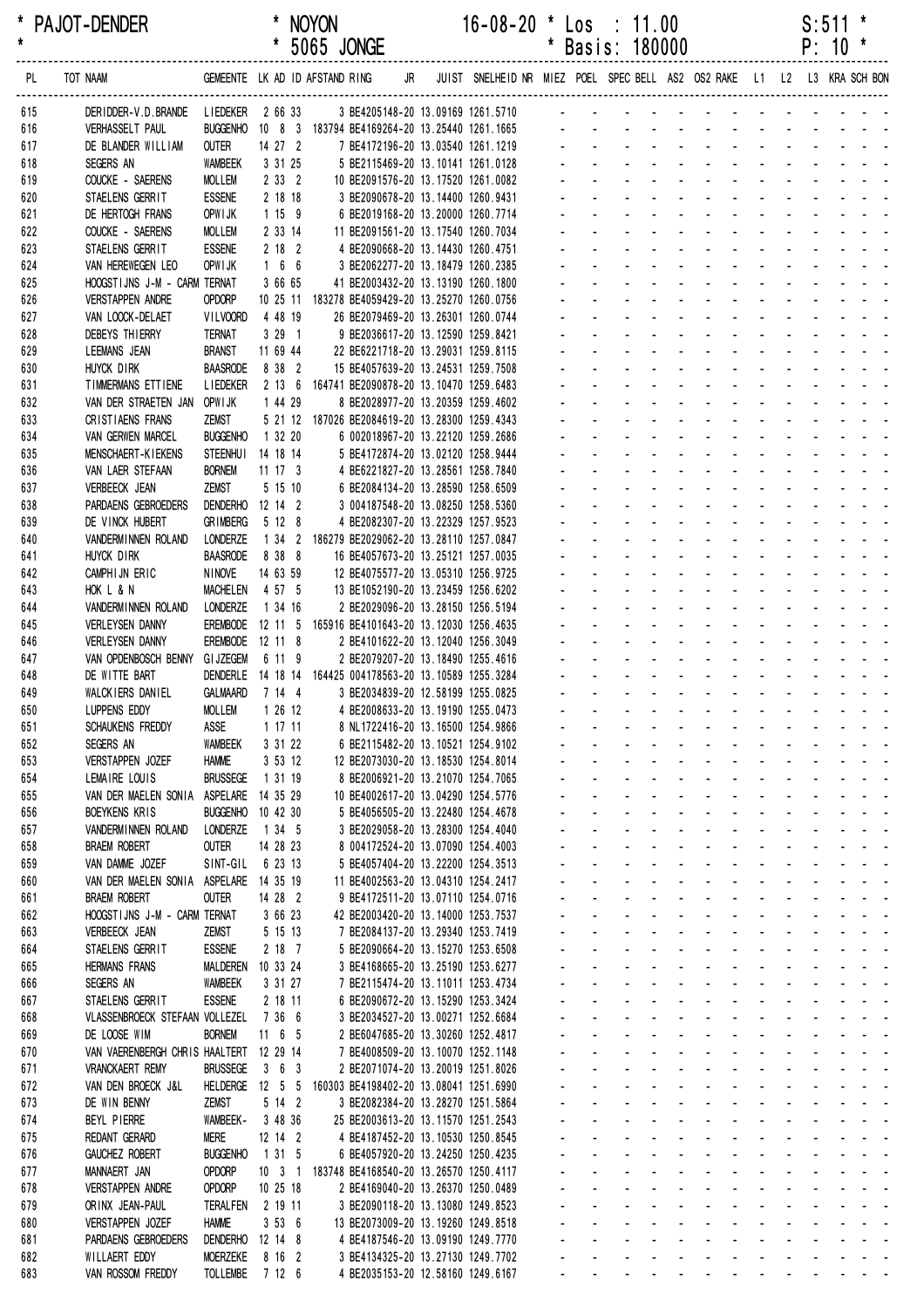| $\star$    | PAJOT-DENDER                                           |                                   |                              | <b>NOYON</b>                                                                            |  | $16 - 08 - 20$                                                             | $\mathbf{x}$   |                                                             | $\textsf{Los} : 11.00$           |                                               |                                                                                                                                                                                                                                                                                |                      |                            | $S:511$ *                 |  |
|------------|--------------------------------------------------------|-----------------------------------|------------------------------|-----------------------------------------------------------------------------------------|--|----------------------------------------------------------------------------|----------------|-------------------------------------------------------------|----------------------------------|-----------------------------------------------|--------------------------------------------------------------------------------------------------------------------------------------------------------------------------------------------------------------------------------------------------------------------------------|----------------------|----------------------------|---------------------------|--|
|            |                                                        |                                   |                              | * 5065 JONGE                                                                            |  |                                                                            |                |                                                             | * Basis: 180000                  |                                               |                                                                                                                                                                                                                                                                                |                      |                            | $P: 11 *$                 |  |
| PL         | TOT NAAM GEMEENTE LK AD ID AFSTAND RING                |                                   |                              |                                                                                         |  | JR JUIST SNELHEID NR MIEZ POEL SPEC BELL AS2 OS2 RAKE L1 L2 L3 KRA SCH BON |                |                                                             |                                  |                                               |                                                                                                                                                                                                                                                                                |                      |                            |                           |  |
| 684        | VANDEMOORTEL LUC                                       |                                   |                              |                                                                                         |  |                                                                            |                |                                                             |                                  |                                               |                                                                                                                                                                                                                                                                                |                      |                            |                           |  |
| 685<br>686 | JANS DAVID<br><b>KEYMOLEN MARC</b>                     | PAMEL<br><b>GRIMBERG</b>          | 7333<br>5 19 4               |                                                                                         |  | 8 BE2034642-20 13.08150 1249.0994<br>5 BE2082597-20 13.24400 1248.9263     |                |                                                             |                                  |                                               |                                                                                                                                                                                                                                                                                |                      |                            |                           |  |
| 687        | V.D.MOORTEL OCTAAF                                     | LONDERZE                          | $1\quad 6\quad 6$            | 3 BE2028364-20 13.29550 1248.6003                                                       |  |                                                                            |                |                                                             |                                  |                                               | and the contract of the contract of the contract of the contract of the contract of the contract of the contract of the contract of the contract of the contract of the contract of the contract of the contract of the contra                                                 |                      |                            |                           |  |
| 688        | VRIJDERS DANIEL                                        | <b>MERCHTEM</b>                   | 1142                         | 4 BE2087358-20 13.23530 1248.5949                                                       |  |                                                                            |                |                                                             |                                  |                                               | and a straightful and a straight and                                                                                                                                                                                                                                           |                      |                            |                           |  |
| 689        | REYGAERTS-DECOLFMAECK DENDERWI                         |                                   | 7 49 12                      | 5 BE4098827-20 13.03290 1248.2818                                                       |  |                                                                            |                |                                                             |                                  |                                               | and the series of the series of the series                                                                                                                                                                                                                                     |                      |                            |                           |  |
| 690        | SEGERS AN                                              | <b>WAMBEEK</b>                    | 3 31 23                      | 8 BE2113254-20 13.11371 1247.7593                                                       |  |                                                                            |                |                                                             |                                  |                                               | and a state of the state of the state of                                                                                                                                                                                                                                       |                      |                            |                           |  |
| 691        | LEEMANS JEAN                                           | <b>BRANST</b>                     | 11 69 59                     | 23 BE6221713-20 13.30311 1247.5357                                                      |  |                                                                            |                |                                                             |                                  |                                               | and a straightful and a straight and                                                                                                                                                                                                                                           |                      |                            |                           |  |
| 692<br>693 | <b>HEYMANS DANNY</b><br>SNEPPE ALBERT                  | ASSE                              | NEDERHAS 14 27 1<br>2 37 35  | 2 BE4143733-20 13.06590 1247.4393<br>9 BE2090452-20 13.17150 1247.1403                  |  |                                                                            |                |                                                             |                                  |                                               | and a series and a series and a series<br>and a state of the state of the state of                                                                                                                                                                                             |                      |                            |                           |  |
| 694        | THIERENS DANNY                                         | <b>MOERZEKE</b>                   | 8 42 16                      | 13 BE4043051-20 13.28520 1246.7868                                                      |  |                                                                            |                |                                                             |                                  |                                               | and a state of the state of the state of                                                                                                                                                                                                                                       |                      |                            |                           |  |
| 695        | SPOLSPOEL JEAN                                         | <b>EPPEGEM</b>                    |                              | 5 22 3 185727 BE2084522-20 13.28580 1246.7689                                           |  |                                                                            |                |                                                             |                                  |                                               | and a series of the contract of the                                                                                                                                                                                                                                            |                      |                            |                           |  |
| 696        | <b>BONNAERENS SAM</b>                                  | <b>OKEGEM</b>                     | 14 12 6                      | 2 BE4179124-20 13.09140 1246.7140                                                       |  |                                                                            |                |                                                             |                                  |                                               | and a series of the contract of the series of                                                                                                                                                                                                                                  |                      |                            |                           |  |
| 697        | VASTENAVONDT JAN                                       | <b>ESSENE</b>                     | $1247$                       | 6 BE2087085-20 13.15100 1246.5869                                                       |  |                                                                            |                |                                                             |                                  |                                               | and a straightful and a straight and a                                                                                                                                                                                                                                         |                      |                            |                           |  |
| 698        | <b>VERBEECK JEAN</b>                                   | <b>ZEMST</b>                      | 5 15 15                      | 8 BE2084157-20 13.30260 1246.5189                                                       |  |                                                                            |                | $\Delta \sim 10^4$                                          | $\Delta \sim 100$                |                                               | design and a state of the state of the state of the state of the state of the state of the state of the state of the state of the state of the state of the state of the state of the state of the state of the state of the s                                                 |                      |                            |                           |  |
| 699        | LEMAIRE LOUIS<br>DEBEYS THIERRY                        | <b>BRUSSEGE</b><br><b>TERNAT</b>  | 1 31 14<br>3 29 19           | 9 BE2006926-20 13.22030 1246.4625<br>10 BE2036623-20 13.14260 1246.2534                 |  |                                                                            |                |                                                             |                                  |                                               | a construction of the construction of the construction of the construction of the construction of the construction of the construction of the construction of the construction of the construction of the construction of the<br>and a series of the contract of the series of |                      |                            |                           |  |
| 700<br>701 | CALLEBAUT YMKE                                         | <b>HERDERSE</b>                   | 6 12 2                       | 2 BE4080497-20 13.18330 1246.2144                                                       |  |                                                                            |                |                                                             |                                  |                                               | والمناور والمناور والوالو الوالو الواليو                                                                                                                                                                                                                                       |                      |                            |                           |  |
| 702        | BEYL PIERRE                                            | WAMBEEK-                          | 3 48 24                      | 26 BE2003626-20 13.12300 1246.0604                                                      |  |                                                                            |                |                                                             |                                  |                                               | والمتعاون والمتعاون والمتعاون والمتعاون والمناور                                                                                                                                                                                                                               |                      |                            |                           |  |
| 703        | DEBEYS THIERRY                                         | <b>TERNAT</b>                     | 3 29 6                       | 11 BE2036654-20 13.14280 1245.9445                                                      |  |                                                                            |                |                                                             |                                  |                                               | a construction of the construction of the construction of the construction of the construction of the construction of the construction of the construction of the construction of the construction of the construction of the                                                  |                      |                            |                           |  |
| 704        | <b>DEBEYS THIERRY</b>                                  | <b>TERNAT</b>                     | 3 29 27                      | 12 BE2036680-20 13.14300 1245.6357                                                      |  |                                                                            |                |                                                             |                                  |                                               | and a state of the state of the state                                                                                                                                                                                                                                          |                      |                            |                           |  |
| 705        | VAN DAMME JOHAN                                        | ST.GILLI                          |                              | 6 25 19 180269 BE4092460-20 13.24450 1245.3817                                          |  |                                                                            |                |                                                             |                                  |                                               | and a series of the contract of the series of                                                                                                                                                                                                                                  |                      |                            |                           |  |
| 706        | DE WINNE JOZEF                                         | <b>OUTER</b>                      | 2 29 18                      | 3 BE4187842-20 13.07099 1244.8237                                                       |  |                                                                            |                |                                                             |                                  |                                               | design and a state of the state of the state<br>and a series of the contract of the series                                                                                                                                                                                     |                      |                            |                           |  |
| 707<br>708 | VAN DAMME JOZEF<br><b>VERBEECK JEAN</b>                | SINT-GIL<br>ZEMST                 | 6 23 9<br>5153               | 6 BE4057434-20 13.23260 1244.7316<br>9 BE2084130-20 13.30390 1244.7262                  |  |                                                                            |                |                                                             |                                  |                                               | and a series of the contract of the series                                                                                                                                                                                                                                     |                      |                            |                           |  |
| 709        | <b>HERMANS FRANS</b>                                   |                                   | MALDEREN 10 33 4             | 4 BE4168638-20 13.26220 1244.6345                                                       |  |                                                                            |                |                                                             |                                  |                                               | de la participat de la participat de                                                                                                                                                                                                                                           |                      |                            |                           |  |
| 710        | <b>HERMANS FRANS</b>                                   |                                   | MALDEREN 10 33 10            | 5 BE4168632-20 13.26230 1244.4928                                                       |  |                                                                            |                |                                                             |                                  |                                               | and a series of the contract of the series of                                                                                                                                                                                                                                  |                      |                            |                           |  |
| 711        | <b>MERTENS HERMAN</b>                                  | <b>MERCHTEM</b>                   | 1154                         | 7 BE2087773-20 13.23179 1244.4806                                                       |  |                                                                            |                |                                                             |                                  |                                               | and a series and a series and a series                                                                                                                                                                                                                                         |                      |                            |                           |  |
| 712        | VAN LAECKEN ALOIS                                      | ASSE                              | 1212                         | 5 BE2028486-20 13.17579 1244.4678                                                       |  |                                                                            |                |                                                             |                                  |                                               | and a series of the contract of the series of                                                                                                                                                                                                                                  |                      |                            |                           |  |
| 713        | VAN DER WILDT LUC                                      | LONDERZE                          |                              | 1 18 6 183516 BE2087816-20 13.27280 1244.4575                                           |  |                                                                            |                |                                                             |                                  |                                               | والمناور والمناور والوالو الوالو الواليو<br>and a series of the contract of the series                                                                                                                                                                                         |                      |                            |                           |  |
| 714<br>715 | WYBO DIDIER<br><b>LAUWERS ALFONS</b>                   | AFFLIGEM<br><b>MOLLEM</b>         | 1 47 22                      | 2 25 18 168600 BE2089784-20 13.15289 1244.4488<br>4 BE2087388-20 13.19410 1244.4362     |  |                                                                            |                |                                                             |                                  |                                               | de la provincia de la provincia de la provincia de                                                                                                                                                                                                                             |                      |                            |                           |  |
| 716        | SCHAUKENS FREDDY                                       | ASSE                              | 1177                         | 9 NL1722407-20 13.18000 1244.3768                                                       |  |                                                                            |                |                                                             |                                  |                                               | and a straightful and a straight and                                                                                                                                                                                                                                           |                      |                            |                           |  |
| 717        | HUYCK DIRK                                             | <b>BAASRODE</b>                   | 8 38 22                      | 17 BE4057626-20 13.26421 1244.1508                                                      |  |                                                                            |                |                                                             |                                  |                                               | a construction of the construction of the construction of the construction of the construction of the construction of the construction of the construction of the construction of the construction of the construction of the                                                  |                      |                            |                           |  |
| 718        | DE HERTOGH FRANS                                       | OPWI JK                           | 1157                         | 7 BE2019655-20 13.21530 1244.0362                                                       |  |                                                                            |                | $\omega_{\rm{max}}$                                         |                                  | $\Delta \phi = \Delta \phi$ and $\Delta \phi$ | and a state of the state of the state of the                                                                                                                                                                                                                                   |                      |                            |                           |  |
| 719        | VAN DER WILDT LUC                                      | LONDERZE                          | 1 18 5                       | 2 BE2087803-20 13.27320 1243.8952                                                       |  |                                                                            |                |                                                             |                                  |                                               |                                                                                                                                                                                                                                                                                |                      |                            |                           |  |
| 720        | VAN HAUWERMEIREN LEON VILVOORD                         |                                   | 4 5 5                        | 182136 BE2079155-20 13.26270 1243.6736                                                  |  |                                                                            |                |                                                             |                                  |                                               | $\Delta \sim 100$                                                                                                                                                                                                                                                              |                      |                            |                           |  |
| 721<br>722 | <b>LAUWERS ALFONS</b><br>SNEPPE ALBERT                 | <b>MOLLEM</b><br>ASSE             | 1 47 25<br>2 37 27           | 5 BE2087441-20 13.19470 1243.5460<br>10 BE2090437-20 13.17390 1243.5162                 |  |                                                                            | ä,             |                                                             |                                  |                                               |                                                                                                                                                                                                                                                                                |                      |                            |                           |  |
| 723        | LEEMANS JEAN                                           | <b>BRANST</b>                     | 11 69 10                     | 24 BE6221780-20 13.31031 1243.1309                                                      |  |                                                                            | ÷.             |                                                             | $\blacksquare$                   |                                               | $\sim 100$<br>$\mathbf{r}$                                                                                                                                                                                                                                                     | $\mathbf{r}$         |                            | $\omega_{\rm{max}}$       |  |
| 724        | DEDOBBELEER DIRK EN Z HERNE                            |                                   | 7521                         | 6 BE2035211-20 12.58009 1243.0115                                                       |  |                                                                            | $\blacksquare$ | $\blacksquare$                                              |                                  |                                               |                                                                                                                                                                                                                                                                                |                      |                            |                           |  |
| 725        | VAN HECKE PHILIP                                       | <b>WOLVERTE</b>                   | 1 28 17                      | 7 BE2087218-20 13.25310 1242.6755                                                       |  |                                                                            |                |                                                             |                                  |                                               |                                                                                                                                                                                                                                                                                |                      |                            |                           |  |
| 726        | VAN CAUWENBERG CHRIST IDEGEM                           |                                   | 13 29 20                     | 8 BE4078042-20 13.02090 1242.6197                                                       |  |                                                                            |                |                                                             |                                  |                                               |                                                                                                                                                                                                                                                                                |                      |                            |                           |  |
| 727        | <b>COOREMAN STEFAAN</b>                                | <b>BUGGENHO</b>                   | 8 36 8                       | 4 BE4058111-20 13.25131 1242.5153                                                       |  |                                                                            | $\mathbf{r}$   |                                                             |                                  |                                               | $\mathbf{r}$<br>$\omega_{\rm{max}}$                                                                                                                                                                                                                                            |                      | $\sim$                     | $\mathbf{L} = \mathbf{L}$ |  |
| 728        | ELLAST PATRICK                                         | <b>LENNIK</b>                     | 7 27 13                      | 7 BE2119250-20 13.09149 1242.2675                                                       |  |                                                                            | $\omega$       | $\mathcal{L}^{\mathcal{A}}$                                 |                                  |                                               | $\Delta \sim 100$<br>$\sim$                                                                                                                                                                                                                                                    | $\mathcal{L}$        |                            |                           |  |
| 729<br>730 | SCHOUKENS FRANKY<br>HOOGSTIJNS J-M - CARM TERNAT       | <b>PAMEL</b>                      | 7 12 9<br>3 66 42            | 158794 BE2115336-20 13.07500 1242.1956<br>43 BE2003471-20 13.15150 1242.1664            |  |                                                                            | $\blacksquare$ | $\mathcal{L}^{\pm}$<br>$\mathcal{L}^{\text{max}}$<br>$\sim$ | $\blacksquare$<br>$\blacksquare$ | $\blacksquare$                                | $\mathbf{L}^{\text{max}}$<br>$\Delta \sim 100$<br>$\sim$                                                                                                                                                                                                                       | $\sim 100$<br>$\sim$ | $\omega$<br>$\blacksquare$ | $\sim 100$                |  |
| 731        | GILLAERTS-BRONCKAERS                                   | Perk                              | 4 17 9                       | 4 BE2079927-20 13.29129 1242.1539                                                       |  |                                                                            |                |                                                             |                                  |                                               |                                                                                                                                                                                                                                                                                |                      |                            |                           |  |
| 732        | <b>BOSMANS DANNY</b>                                   | WEERDE                            | 5 42 14                      | 5 BE2080769-20 13.30360 1242.0784                                                       |  |                                                                            |                |                                                             |                                  |                                               |                                                                                                                                                                                                                                                                                |                      |                            |                           |  |
| 733        | <b>BOSMANS DANNY</b>                                   | <b>WEERDE</b>                     | 5 42 41                      | 6 BE2080748-20 13.30370 1241.9409                                                       |  |                                                                            |                |                                                             |                                  | ÷.                                            | ÷.                                                                                                                                                                                                                                                                             |                      | $\sim$                     | $\mathbf{L} = \mathbf{L}$ |  |
| 734        | <b>GAUCHEZ ROBERT</b>                                  | <b>BUGGENHO</b>                   | 1 31 27                      | 7 BE4057946-20 13.25250 1241.8246                                                       |  |                                                                            | $\blacksquare$ |                                                             |                                  |                                               |                                                                                                                                                                                                                                                                                |                      |                            |                           |  |
| 735        | BULTE PH & JEFF                                        | <b>HEKELGEM</b>                   | $2\quad 5\quad 3$            | 168612 BE2088284-20 13.15469 1241.7877                                                  |  |                                                                            | ä,             |                                                             | ä,                               |                                               | $\mathcal{L}^{\text{max}}$<br>$\mathcal{L}^{\mathcal{A}}$                                                                                                                                                                                                                      | $\Delta \sim 100$    | $\omega_{\rm{max}}$        | $\Delta \sim 100$         |  |
| 736<br>737 | <b>BOVIJN RUDY</b><br>V.D.S.-COPPENS EDDY              | <b>DENDERWI</b><br><b>MOORSEL</b> | 7 13 11<br>2 12 10           | 8 BE4094450-20 13.04101 1241.2343<br>4 BE4081022-20 13.18250 1241.2161                  |  |                                                                            | $\blacksquare$ | $\mathbf{r}$                                                | $\blacksquare$                   |                                               |                                                                                                                                                                                                                                                                                | $\mathbf{r}$         |                            |                           |  |
| 738        | SNOECK JULIEN                                          | GOO IK                            | 7 15 5                       | 3 BE2006528-20 13.05359 1241.2107                                                       |  |                                                                            |                |                                                             |                                  |                                               |                                                                                                                                                                                                                                                                                |                      |                            |                           |  |
| 739        | VAN DEN BROECK J&L                                     | HELDERGE                          | $12 \quad 5 \quad 4$         | 2 BE4094383-20 13.09091 1241.1996                                                       |  |                                                                            | ä,             |                                                             |                                  |                                               | $\sim$                                                                                                                                                                                                                                                                         |                      | $\sim$                     | $\Delta \sim 10^{-1}$     |  |
| 740        | PILLET PAUL                                            | <b>MEERBEKE</b>                   | 7 15 12                      | 4 BE4077030-20 13.06050 1241.1870                                                       |  |                                                                            | $\blacksquare$ | $\blacksquare$                                              |                                  |                                               | $\mathbf{r}$                                                                                                                                                                                                                                                                   | $\mathbf{r}$         |                            |                           |  |
| 741        | HOOGSTIJNS J-M - CARM TERNAT                           |                                   | 3 66 62                      | 44 BE2003510-20 13.15230 1240.9430                                                      |  |                                                                            |                |                                                             | ä,                               |                                               | $\mathcal{L}^{\mathcal{A}}$                                                                                                                                                                                                                                                    | ÷.                   |                            |                           |  |
| 742        | COUCKE - SAERENS                                       | <b>MOLLEM</b>                     | 2338                         | 12 BE2091563-20 13.20070 1240.7589                                                      |  |                                                                            | ä,             | $\blacksquare$                                              | $\blacksquare$                   |                                               |                                                                                                                                                                                                                                                                                | $\blacksquare$       | $\blacksquare$             |                           |  |
| 743        | <b>KEYMOLEN MARC</b>                                   | <b>GRIMBERG</b>                   | 5 19 2                       | 6 BE2082556-20 13.25410 1240.2105                                                       |  |                                                                            |                |                                                             |                                  |                                               |                                                                                                                                                                                                                                                                                |                      |                            |                           |  |
| 744<br>745 | VAN DAMME MARC<br><b>VERGEYLEN GILBERT</b>             | Kerksken<br><b>BERLARE</b>        | 12 10 4                      | 161741 BE4187676-20 13.10250 1240.1866<br>6 16 1 176546 BE4043680-20 13.22222 1240.0506 |  |                                                                            |                |                                                             |                                  |                                               |                                                                                                                                                                                                                                                                                |                      | $\sim$                     | $\mathbf{L}^{\text{max}}$ |  |
| 746        | HOOGSTIJNS J-M - CARM TERNAT                           |                                   | 3 66 56                      | 45 BE2003422-20 13.15290 1240.0271                                                      |  |                                                                            | ä,             |                                                             |                                  |                                               | $\mathbf{r}$                                                                                                                                                                                                                                                                   |                      |                            |                           |  |
| 747        | TIMMERMANS WINNY&DAVY POLLARE                          |                                   | 798                          | 3 BE4099780-20 13.05590 1239.4655                                                       |  |                                                                            | ÷.             |                                                             | ä,                               |                                               | $\mathcal{L}^{\mathcal{A}}$                                                                                                                                                                                                                                                    |                      | ÷.                         | $\Delta \sim 10^4$        |  |
| 748        | <b>GAUCHEZ ROBERT</b>                                  | <b>BUGGENHO</b>                   | 1 31 28                      | 8 BE4057934-20 13.25420 1239.4097                                                       |  |                                                                            | $\blacksquare$ | $\blacksquare$                                              | $\blacksquare$                   |                                               |                                                                                                                                                                                                                                                                                | $\blacksquare$       | $\blacksquare$             |                           |  |
| 749        | ROBIJN WILLY                                           | KAP. OD                           | 5 14 4                       | 187544 BE2082922-20 13.31210 1239.1411                                                  |  |                                                                            |                |                                                             |                                  |                                               |                                                                                                                                                                                                                                                                                |                      |                            |                           |  |
| 750        | V. HECKE ROBERT                                        | ESSENE (                          | 2 34 12                      | 6 BE2089140-20 13.15380 1238.8695                                                       |  |                                                                            |                |                                                             |                                  |                                               |                                                                                                                                                                                                                                                                                |                      |                            |                           |  |
| 751<br>752 | <b>BOEYKENS KRIS</b><br>VAN CRAENENBROECK ALB KAMPENHO |                                   | BUGGENHO 10 42 36<br>4 20 20 | 6 BE4056479-20 13.24360 1238.8520<br>2 BE2079705-20 13.31380 1238.6854                  |  |                                                                            |                |                                                             |                                  |                                               | والمناور والمناور والمناور والمناور والمناور والمناور                                                                                                                                                                                                                          |                      |                            |                           |  |
|            |                                                        |                                   |                              |                                                                                         |  |                                                                            |                |                                                             |                                  |                                               |                                                                                                                                                                                                                                                                                |                      |                            |                           |  |

 $\mathbf{r}$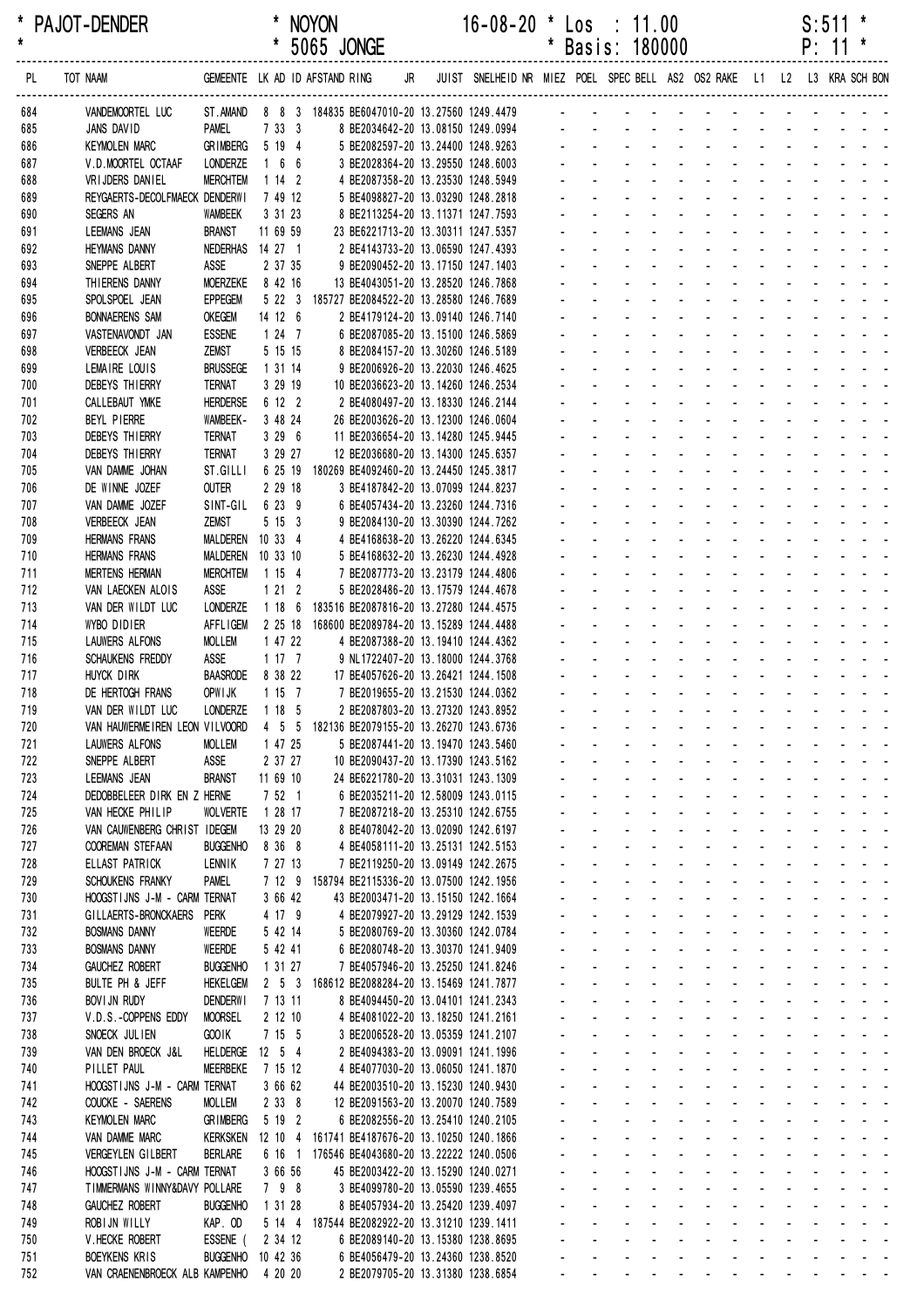| *<br>$\star$ | <b>PAJOT-DENDER</b>                        |                                    |                     |                    | <b>NOYON</b><br>* 5065 JONGE                                                        |    | $16 - 08 - 20$ *                                                        | $\star$        |                                 | Los : 11.00<br>Basis: 180000                                                                                    |                                                                   |                                                         |                                                 |                                                     |                         |                                           | S:511<br>$P: 12$ *          |                                                                                            |
|--------------|--------------------------------------------|------------------------------------|---------------------|--------------------|-------------------------------------------------------------------------------------|----|-------------------------------------------------------------------------|----------------|---------------------------------|-----------------------------------------------------------------------------------------------------------------|-------------------------------------------------------------------|---------------------------------------------------------|-------------------------------------------------|-----------------------------------------------------|-------------------------|-------------------------------------------|-----------------------------|--------------------------------------------------------------------------------------------|
| PL           | TOT NAAM                                   |                                    |                     |                    | GEMEENTE LK AD ID AFSTAND RING                                                      | JR | JUIST SNELHEID NR MIEZ POEL SPEC BELL AS2 OS2 RAKE L1 L2 L3 KRA SCH BON |                |                                 |                                                                                                                 |                                                                   |                                                         |                                                 |                                                     |                         |                                           |                             |                                                                                            |
| 753          | THIENPONT HERVE & GLE DENDERWI 7 36 25     |                                    |                     |                    |                                                                                     |    | 9 BE2035640-20 13.03419 1238.6101                                       |                |                                 | and a strong control of the strong strong and                                                                   |                                                                   |                                                         |                                                 |                                                     |                         |                                           |                             |                                                                                            |
| 754          | TEUGELS JAN                                | KAP.OD.B                           | 5 7 7               |                    |                                                                                     |    | 3 BE2082684-20 13.30539 1238.5955                                       |                |                                 |                                                                                                                 |                                                                   |                                                         |                                                 |                                                     |                         |                                           |                             |                                                                                            |
| 755          | BOEYKENS KRIS                              | BUGGENHO 10 42 27                  |                     |                    |                                                                                     |    | 7 BE4056503-20 13.24380 1238.5665                                       |                |                                 |                                                                                                                 |                                                                   |                                                         |                                                 |                                                     |                         |                                           |                             |                                                                                            |
| 756<br>757   | DE GREEF LOUIS<br>VAN ROSSEM JAN           | LONDERZE<br>MU I ZEN               | 161                 |                    | 4 15 11 191704 BE6219438-20 13.34500 1238.1313                                      |    | 2 BE2028390-20 13.30200 1238.1552                                       |                |                                 |                                                                                                                 |                                                                   |                                                         |                                                 |                                                     |                         |                                           |                             |                                                                                            |
| 758          | VAN ASSCHE GLENN                           | <b>MERCHTEM</b>                    |                     |                    | 1 6 6 179189 BE2087018-20 13.24470 1237.6355                                        |    |                                                                         |                |                                 |                                                                                                                 |                                                                   |                                                         |                                                 |                                                     |                         |                                           |                             |                                                                                            |
| 759          | VLASSENBROECK STEFAAN VOLLEZEL             |                                    | 7 36 14             |                    |                                                                                     |    | 4 BE2034523-20 13.01561 1237.4298                                       |                |                                 |                                                                                                                 |                                                                   |                                                         |                                                 |                                                     |                         |                                           |                             |                                                                                            |
| 760          | V. HECKE ROBERT                            | ESSENE (                           |                     | 2 34 4             |                                                                                     |    | 7 BE2089154-20 13.15480 1237.3490                                       |                |                                 |                                                                                                                 |                                                                   |                                                         |                                                 |                                                     |                         |                                           |                             |                                                                                            |
| 761          | HEREMANS ALBERT                            | MELDERT                            |                     |                    | 2 3 3 170022 BE4082997-20 13.17260 1237.1235                                        |    |                                                                         |                |                                 |                                                                                                                 |                                                                   |                                                         |                                                 |                                                     |                         |                                           |                             |                                                                                            |
| 762          | <b>BUYS JEAN-PIERRE</b>                    | BUGGENHO 10 16 1                   |                     |                    |                                                                                     |    | 3 BE4059069-20 13.26020 1236.9984                                       |                |                                 |                                                                                                                 |                                                                   |                                                         |                                                 |                                                     |                         |                                           |                             |                                                                                            |
| 763<br>764   | DER I DDER-V.D. BRANDE<br>WYBO DIDIER      | <b>LIEDEKER</b><br><b>AFFLIGEM</b> |                     | 2 66 5<br>2 25 25  |                                                                                     |    | 4 BE4205131-20 13.11529 1236.6996<br>2 BE2093262-20 13.16199 1236.6899  |                |                                 |                                                                                                                 |                                                                   |                                                         |                                                 |                                                     |                         |                                           |                             |                                                                                            |
| 765          | VASTENAVONDT JAN                           | <b>ESSENE</b>                      |                     | 1 24 17            |                                                                                     |    | 7 BE1098115-20 13.16160 1236.5240                                       |                |                                 |                                                                                                                 |                                                                   |                                                         |                                                 |                                                     |                         |                                           |                             |                                                                                            |
| 766          | TEMMERMAN LUC                              | <b>HERFEL IN</b>                   | 7 16 13             |                    |                                                                                     |    | 4 BE2034555-20 13.02120 1236.2684                                       |                |                                 |                                                                                                                 |                                                                   |                                                         |                                                 |                                                     |                         |                                           |                             |                                                                                            |
| 767          | LUYPAERT TOM                               | <b>MERCHTEM</b>                    |                     | 1 15 15            | 179561 BE2087563-20 13.25150 1236.2203                                              |    |                                                                         |                |                                 |                                                                                                                 |                                                                   |                                                         |                                                 |                                                     |                         |                                           |                             |                                                                                            |
| 768          | VAN DER MAELEN SONIA                       | ASPELARE 14 35 9                   |                     |                    | 12 BE4002650-20 13.06220 1235.8797                                                  |    |                                                                         |                |                                 |                                                                                                                 |                                                                   |                                                         |                                                 |                                                     |                         |                                           |                             |                                                                                            |
| 769<br>770   | POTVIN-DECOSTER<br>DENIL HERMAN            | GALMAARD<br><b>BRUSSEGE</b>        | 7 17 7<br>1 19 15   |                    |                                                                                     |    | 5 BE2035678-20 12.59350 1235.4397<br>5 BE2009067-20 13.21550 1235.3095  |                |                                 |                                                                                                                 |                                                                   |                                                         |                                                 |                                                     |                         |                                           |                             |                                                                                            |
| 771          | VAN DEN BERGE TOM                          | MEERBEKE                           | 7 19 5              |                    |                                                                                     |    | 5 BE4100596-20 13.06591 1235.2640                                       |                |                                 |                                                                                                                 |                                                                   |                                                         |                                                 |                                                     |                         |                                           |                             |                                                                                            |
| 772          | DEBEYS THIERRY                             | <b>TERNAT</b>                      |                     | 3 29 17            | 13 BE2036602-20 13.15420 1234.6205                                                  |    |                                                                         |                |                                 |                                                                                                                 |                                                                   |                                                         |                                                 |                                                     |                         |                                           |                             |                                                                                            |
| 773          | <b>BUYS JEAN-PIERRE</b>                    | BUGGENHO 10 16 7                   |                     |                    |                                                                                     |    | 4 BE4059074-20 13.26220 1234.1813                                       |                |                                 |                                                                                                                 |                                                                   |                                                         |                                                 |                                                     |                         |                                           |                             |                                                                                            |
| 774          | VAN VAERENBERGH CHRIS HAALTERT 12 29 1     |                                    |                     |                    |                                                                                     |    | 8 BE4008568-20 13.12010 1234.0942                                       |                |                                 |                                                                                                                 |                                                                   |                                                         |                                                 |                                                     |                         |                                           |                             |                                                                                            |
| 775          | PLATTEAUX HARRY                            | BUGGENHO 10 6 1                    |                     |                    |                                                                                     |    | 2 BE4058693-20 13.27180 1233.9715                                       |                |                                 |                                                                                                                 |                                                                   |                                                         |                                                 |                                                     |                         |                                           |                             |                                                                                            |
| 776<br>777   | VERSTAPPEN JOZEF<br>PLATTEAU A & T         | <b>HAMME</b><br>ST.KAT L           |                     | 3 53 24<br>3103    | 14 BE2073077-20 13.21160 1233.6314                                                  |    | 8 BE2003185-20 13.14260 1233.4515                                       |                |                                 |                                                                                                                 |                                                                   |                                                         |                                                 |                                                     |                         |                                           |                             |                                                                                            |
| 778          | <b>HEYVAERT MARC</b>                       | <b>WOLVERTE</b>                    |                     |                    | 1 3 2 180196 BE2087045-20 13.26070 1233.2337                                        |    |                                                                         |                |                                 |                                                                                                                 |                                                                   |                                                         |                                                 |                                                     |                         |                                           |                             |                                                                                            |
| 779          | HUTSEBAUT ROMAIN                           | <b>IDEGEM</b>                      | 13 4 4              |                    |                                                                                     |    | 2 BE4079281-20 13.02530 1233.2022                                       |                |                                 |                                                                                                                 |                                                                   |                                                         |                                                 |                                                     |                         |                                           |                             |                                                                                            |
| 780          | <b>KEYMOLEN MARC</b>                       | <b>GRIMBERG</b>                    |                     | 5 19 17            |                                                                                     |    | 7 BE2082595-20 13.26340 1232.7360                                       |                |                                 |                                                                                                                 |                                                                   |                                                         |                                                 |                                                     |                         |                                           |                             |                                                                                            |
| 781          | <b>VERDONCK ROBERT</b>                     | <b>BUGGENHO</b>                    |                     | 1 18 13            | 180252 BE4056306-20 13.26180 1232.0711                                              |    |                                                                         |                |                                 |                                                                                                                 |                                                                   |                                                         |                                                 |                                                     |                         |                                           |                             |                                                                                            |
| 782          | MEERT RICHARD                              | <b>WOLVERTE</b><br>DENDERHO        | 1105                |                    | 14 20 1 160481 BE4098022-20 13.10200 1231.3120                                      |    | 9 BE2029674-20 13.25589 1231.4149                                       |                |                                 |                                                                                                                 |                                                                   |                                                         |                                                 |                                                     |                         |                                           |                             |                                                                                            |
| 783<br>784   | KIEKENS JOZEF<br><b>VAN GERWEN MARCEL</b>  | <b>BUGGENHO</b>                    | 1 32 16             |                    | 7 BE4058830-20 13.25260 1231.2721                                                   |    |                                                                         |                |                                 |                                                                                                                 |                                                                   |                                                         |                                                 |                                                     |                         |                                           |                             |                                                                                            |
| 785          | <b>BOEYKENS KRIS</b>                       | <b>BUGGENHO</b>                    | 10 42 22            |                    |                                                                                     |    | 8 BE4056442-20 13.25300 1231.1890                                       |                |                                 |                                                                                                                 |                                                                   |                                                         |                                                 |                                                     |                         |                                           |                             |                                                                                            |
| 786          | <b>BOEYKENS KRIS</b>                       | BUGGENHO 10 42 34                  |                     |                    |                                                                                     |    | 9 BE4056481-20 13.25330 1230.7661                                       |                |                                 |                                                                                                                 |                                                                   |                                                         |                                                 |                                                     |                         |                                           |                             |                                                                                            |
| 787          | VAN DER WILDT LUC                          | LONDERZE                           | 1 18 9              |                    |                                                                                     |    | 3 BE2087795-20 13.29070 1230.6874                                       |                |                                 |                                                                                                                 |                                                                   |                                                         |                                                 |                                                     |                         |                                           |                             |                                                                                            |
| 788          | THIERENS DANNY                             | MOERZEKE 8 42 14                   |                     |                    | 14 BE4043050-20 13.30510 1230.3944                                                  |    |                                                                         |                |                                 |                                                                                                                 | $\sim 100$                                                        | $\sim$ $-$                                              | <b>Contract Contract</b>                        |                                                     |                         |                                           |                             |                                                                                            |
| 789<br>790   | LORIES VEERLE<br><b>BRAEM ROBERT</b>       | <b>MERCHTEM</b><br><b>OUTER</b>    | 14 28 6             |                    | 1 15 4 179189 BE2087968-20 13.25400 1230.1304<br>10 BE4172540-20 13.09410 1229.8959 |    |                                                                         |                |                                 |                                                                                                                 | $\mathbf{r}$<br>and a strategies                                  | <b>Contract Contract</b>                                | <b>Contractor</b><br><b>Contractor</b>          | $\Delta \sim 100$<br>$\Delta \sim 10^{-1}$          | $\sim$<br>$\mathcal{L}$ | <b>Contractor</b><br>$\Delta \sim 100$    |                             | $\omega_{\rm{max}}$ , and $\omega_{\rm{max}}$<br>$\omega_{\rm{max}}$                       |
| 791          | HOK L & N                                  | <b>MACHELEN</b>                    | 4 57 14             |                    | 14 BE6146732-20 13.26539 1229.8165                                                  |    |                                                                         |                |                                 | $\mathcal{L}^{\text{max}}$<br>$\omega_{\rm{max}}$                                                               | $\Delta \phi = 0.000$ and $\Delta \phi = 0.000$                   |                                                         | <b>All Service</b>                              | $\mathcal{L}^{\mathcal{L}}$                         | ÷.                      | $\Delta \sim 10^4$                        | $\mathcal{L}^{\mathcal{L}}$ | $\sim 100$ km s $^{-1}$                                                                    |
| 792          | DEBEYS THIERRY                             | <b>TERNAT</b>                      |                     | 3 29 26            | 14 BE2036670-20 13.16150 1229.6367                                                  |    |                                                                         |                | $\sim$                          | $\sim 100$                                                                                                      | <b>All States</b>                                                 |                                                         | $\omega_{\rm{max}}=0.1$                         |                                                     |                         |                                           |                             | $\sim 100$                                                                                 |
| 793          | TAS EDDY                                   | HAALTERT 12 19 6                   |                     |                    |                                                                                     |    | 2 BE4187130-20 13.11490 1229.6017                                       |                |                                 |                                                                                                                 | $\Delta \phi = 0.000$ and $\Delta \phi = 0.000$                   | $\mathcal{L}_{\mathcal{A}}$                             |                                                 |                                                     |                         |                                           |                             | $\sim 100$ km s $^{-1}$                                                                    |
| 794          | VERLEYZEN JUL IEN                          | <b>TERNAT</b>                      |                     | 3103               |                                                                                     |    | 2 BE2072982-20 13.14580 1229.4739                                       |                | $\mathcal{L}^{\mathcal{A}}$     | $\omega_{\rm{max}}$                                                                                             | $\sim$<br>$\mathbf{z}$ and $\mathbf{z}$                           | $\omega$                                                |                                                 | $\mathcal{L}^{\pm}$                                 |                         |                                           | $\mathcal{L}^{\text{max}}$  | $\omega_{\rm{max}}$                                                                        |
| 795<br>796   | HUYCK DIRK<br><b>LAUWERS ALFONS</b>        | <b>BAASRODE</b>                    | 8 38 37             | 1 47 31            | 18 BE4057659-20 13.28281 1229.3463                                                  |    | 6 BE2087440-20 13.21250 1229.1833                                       | ÷,             | $\sim$<br>a.                    | $\Delta \sim 100$<br>$\Delta \sim 10^{-1}$                                                                      | $\sim 100$<br>$\mathbf{r}$<br>and a strategies                    | $\mathcal{L}$                                           | $\sim 100$<br><b>Contract Contract Contract</b> | $\Delta \sim 100$                                   | $\sim$                  |                                           |                             | <b>Carl America</b><br>and a strain and                                                    |
| 797          | VAN SINAEY WESLEY                          | <b>MOLLEM</b><br>PARIKE            | 13 19 3             |                    | 146614 BE4072960-20 12.59169 1229.1411                                              |    |                                                                         |                | $\mathbf{r} = \mathbf{r}$       | $\mathcal{L}^{\text{max}}$<br>$\omega_{\rm{max}}$                                                               | $\Delta \sim 100$<br>$\Delta \sim 10^4$                           | $\Delta \sim 10^{-11}$                                  | $\Delta \sim 100$                               | $\mathcal{L}^{\text{max}}$                          |                         | $\omega_{\rm{max}}$ , $\omega_{\rm{max}}$ | $\sim 100$                  | $\mathbf{z} = \mathbf{z}$                                                                  |
| 798          | SNEPPE ALBERT                              | ASSE                               |                     | $237 - 1$          | 11 BE2090430-20 13.19160 1229.0809                                                  |    |                                                                         |                | $\sim$                          | $\sim 100$                                                                                                      | $\mathbf{r}$<br>$\sim$                                            | $\mathbf{r}$                                            | $\sim$                                          | $\mathbf{r}$                                        |                         | <b>Contractor</b>                         |                             | $\mathcal{L}^{\text{max}}$ , and $\mathcal{L}^{\text{max}}$                                |
| 798          | SNEPPE ALBERT                              | ASSE                               |                     | 2 37 33            | 12 BE2090418-20 13.19160 1229.0809                                                  |    |                                                                         |                |                                 |                                                                                                                 | $\mathbf{r}$<br><b>Contact Contact</b>                            | $\mathcal{L}_{\mathcal{A}}$                             |                                                 |                                                     |                         |                                           |                             | and the state of the                                                                       |
| 800          | DEBEYS THIERRY                             | TERNAT                             |                     | 3 29 25            | 15 BE2036629-20 13.16210 1228.7349                                                  |    |                                                                         |                | $\sim$                          | $\mathcal{L}^{\text{max}}$                                                                                      | $\Delta \phi = 0.01$                                              | $\mathcal{L}_{\mathcal{A}}$                             |                                                 | $\sim$                                              |                         |                                           | $\sim$ 10 $\pm$             | $\omega_{\rm{max}}$                                                                        |
| 801          | VAN WEZEMAEL ACHIEL                        | OPW I JK                           |                     | $1\quad6\quad1$    | 176869 BE2019512-20 13.23570 1228.6836                                              |    |                                                                         |                | $\sim$                          | $\omega_{\rm{max}}$                                                                                             | and a strategies                                                  |                                                         | $\sim 100$ km s $^{-1}$                         | $\Delta \sim 100$                                   | ÷.                      | $\Delta \sim 100$                         |                             | $\omega_{\rm{max}}$ and $\omega_{\rm{max}}$                                                |
| 802<br>803   | LEMAIRE LOUIS<br><b>VERSTAPPEN ANDRE</b>   | <b>BRUSSEGE</b><br><b>OPDORP</b>   | 1 31 26<br>10 25 13 |                    | 10 BE2006940-20 13.24080 1228.4459                                                  |    | 3 BE4169041-20 13.29120 1228.4048                                       |                | ä.<br>$\mathbf{L}^{\text{max}}$ | $\omega_{\rm{max}}$<br>$\Delta \sim 100$<br>$\omega_{\rm{max}}$                                                 | ÷.                                                                | <b>Contract Contract</b><br>and a straight and straight | $\sim 100$                                      | $\Delta \sim 10^{-1}$<br>$\mathcal{L}^{\text{max}}$ |                         |                                           |                             | $\sim$ $ \sim$<br>$\mathcal{L}^{\text{max}}$                                               |
| 804          | VAN ASBROECK FRANKIE                       | MALDEREN                           | 1 20 11             |                    |                                                                                     |    | 3 BE4059467-20 13.28240 1227.9178                                       |                |                                 | $\Delta \sim 100$<br>$\mathbf{z}$ and $\mathbf{z}$                                                              | $\Delta \phi = 0.000$ and $\Delta \phi = 0.000$                   |                                                         | <b>All States</b>                               |                                                     |                         |                                           |                             | $\sim 100$ km s $^{-1}$                                                                    |
| 805          | DE CLERCQ MICHEL                           | <b>VILVOORD</b>                    |                     |                    | 4 2 1 181620 BE2033180-20 13.27591 1227.2865                                        |    |                                                                         |                | $\mathbf{r}$                    |                                                                                                                 | and a straight and                                                |                                                         | $\sim 100$                                      |                                                     |                         |                                           |                             | $\mathcal{L}^{\text{max}}$ , and $\mathcal{L}^{\text{max}}$                                |
| 806          | <b>BEAZAR MARIO</b>                        | <b>OUTER</b>                       | 13 20 19            |                    |                                                                                     |    | 4 BE4144057-20 13.08290 1226.9373                                       |                |                                 | $\omega_{\rm{max}}$<br>$\omega_{\rm{max}}$                                                                      | <b>All States</b>                                                 | $\sim$                                                  |                                                 | $\sim$                                              |                         |                                           |                             | and the state of the                                                                       |
| 807          | REYGAERTS-DECOLFMAECK DENDERWI             |                                    | 7 49 7              |                    |                                                                                     |    | 6 BE4098808-20 13.05380 1226.9196                                       | ÷.             |                                 | $\omega_{\rm{max}}$<br>$\mathbf{L}$                                                                             | and a strategies                                                  |                                                         | <b>Contract Contract</b>                        | $\Delta \sim 100$                                   |                         |                                           |                             | and a straight and                                                                         |
| 808          | TIMMERMANS ANDRE                           | VOLLEZEL                           |                     | 7 8 7              |                                                                                     |    | 3 BE2116491-20 13.03300 1226.7692                                       |                | $\mathcal{L}^{\pm}$             | $\Delta \sim 10^{-1}$                                                                                           | ÷.<br><b>Contract Contract</b>                                    |                                                         | <b>Contractor</b>                               | $\Delta \sim 100$                                   |                         |                                           |                             | <b>Carl America</b>                                                                        |
| 809<br>810   | <b>GEEROMS ANDRE</b><br>LICHTERT-BELLEMANS | ZANDBERG 14 25 17<br>GOO IK        |                     | 7 7 4              | 155915 BE2038188-20 13.07080 1226.3896                                              |    | 5 BE4173210-20 13.04430 1226.7647                                       |                | $\mathbf{r} = \mathbf{r}$       | $\mathbf{L}^{\text{max}}$<br>$\omega_{\rm{max}}$<br>$\mathcal{L}^{\text{max}}$<br>$\mathbf{z}$ and $\mathbf{z}$ | <b>All States</b><br>$\Delta \phi = 0.000$ .                      | $\Delta \sim 100$<br>$\omega$                           | $\sim 100$<br>$\sim$                            | $\mathcal{L}^{\text{max}}$                          |                         | <b>All Cards</b><br>$\sim$                |                             | $\omega_{\rm{max}}$ and $\omega_{\rm{max}}$<br>$\omega_{\rm{max}}$ and $\omega_{\rm{max}}$ |
| 811          | <b>DEBEYS THIERRY</b>                      | <b>TERNAT</b>                      |                     | 3293               | 16 BE2036624-20 13.16400 1225.8878                                                  |    |                                                                         |                |                                 |                                                                                                                 | $\mathbf{u}$<br><b>Contractor</b>                                 | $\mathcal{L}_{\mathcal{A}}$                             |                                                 |                                                     |                         |                                           |                             | $\mathcal{L}^{\text{max}}$ , and $\mathcal{L}^{\text{max}}$                                |
| 812          | V.D.MOORTEL OCTAAF                         | <b>LONDERZE</b>                    | 163                 |                    |                                                                                     |    | 4 BE2028380-20 13.32450 1225.4403                                       |                | $\sim$                          | $\omega_{\rm{max}}$                                                                                             | and a strategies                                                  |                                                         |                                                 | ÷.                                                  |                         |                                           | $\sim 10^{-1}$              | $\omega_{\rm{max}}$                                                                        |
| 813          | WILLEN JOHNNY                              | <b>NINOVE</b>                      |                     | 7101               |                                                                                     |    | 4 BE4101552-20 13.08330 1225.4142                                       |                | $\mathbf{r}$ .                  | $\Delta \sim 100$                                                                                               |                                                                   | and a straight and                                      |                                                 | $\sim$                                              |                         |                                           |                             |                                                                                            |
| 814          | TIMMERMANS WINNY&DAVY POLLARE              |                                    |                     | 796                |                                                                                     |    | 4 BE4099796-20 13.07260 1225.3623                                       |                | $\mathcal{L}_{\mathcal{A}}$     | $\omega_{\rm{max}}$                                                                                             | $\mathcal{L}^{\mathcal{A}}$                                       | <b>Contract Contract</b>                                | <b>Contract Contract</b>                        | $\mathcal{L}^{\pm}$                                 |                         |                                           |                             | $\sim$ $ \sim$                                                                             |
| 815          | LUPPENS EDDY                               | <b>MOLLEM</b>                      |                     | 1266               |                                                                                     |    | 5 BE2008651-20 13.22420 1225.2908                                       |                | $\mathbf{r} = \mathbf{r}$       | $\omega_{\rm{max}}$<br>$\omega_{\rm{max}}$                                                                      | <b>All States</b>                                                 |                                                         | $\Delta\phi$ and $\Delta\phi$ and $\Delta\phi$  | $\mathcal{L}^{\pm}$                                 |                         |                                           |                             | $\sim 100$ km s $^{-1}$                                                                    |
| 816<br>817   | VASTENAVONDT JAN<br>COUCKE - SAERENS       | <b>ESSENE</b><br><b>MOLLEM</b>     |                     | 1 24 15<br>2 33 30 | 13 BE2091569-20 13.21590 1224.4465                                                  |    | 8 BE2087095-20 13.17340 1224.8389                                       |                | ¥.                              | $\sim 100$<br>$\sim 100$                                                                                        | $\Delta \sim 100$<br>$\Delta \sim 10^4$<br>$\mathbf{u}$<br>$\sim$ | $\Delta \sim 100$<br>$\omega$                           | $\sim$<br>$\sim$                                |                                                     |                         |                                           |                             | $\sim$ $ \sim$<br>$\sim 100$ km s $^{-1}$                                                  |
| 818          | <b>MERTENS HERMAN</b>                      | <b>MERCHTEM</b>                    | 1 15 10             |                    |                                                                                     |    | 8 BE2087793-20 13.25389 1224.4012                                       |                |                                 | $\omega_{\rm{max}}$<br>$\omega_{\rm{max}}$                                                                      | $\mathbf{r}$<br>$\sim$                                            | $\omega$                                                |                                                 | $\mathcal{L}^{\pm}$                                 |                         |                                           | $\sim 100$                  | $\omega_{\rm{max}}$                                                                        |
| 819          | SNOECK JULIEN                              | GOO IK                             |                     | 7 15 2             |                                                                                     |    | 4 BE2006513-20 13.07209 1224.1542                                       | $\mathbf{r}$   | $\mathbf{r}$ .                  | $\Delta \sim 100$                                                                                               | $\mathbf{r}$<br>$\sim$                                            | $\mathcal{L}^{\mathcal{A}}$                             | a.                                              | $\Delta \sim 100$                                   | $\mathbf{r}$            | $\sim$                                    |                             |                                                                                            |
| 820          | SNEPPE ALBERT                              | ASSE                               |                     | 2 37 13            | 13 BE2090408-20 13.19510 1223.9542                                                  |    |                                                                         | $\blacksquare$ | $\mathcal{L}_{\mathcal{A}}$     |                                                                                                                 |                                                                   | $\Delta \sim 100$<br>$\mathbf{r}$                       | <b>Contract Contract</b>                        | $\Delta \sim 10^{-1}$                               | ÷.                      | <b>Contract Contract</b>                  |                             | $\omega_{\rm{max}}$ and $\omega_{\rm{max}}$                                                |
| 821          | DE SCHOUWER-CAO-LIU                        | <b>WOLVERTE</b>                    |                     |                    | 5 5 3 182093 BE2081047-20 13.28490 1223.6062                                        |    |                                                                         |                | $\omega_{\rm{max}}$             | $\omega_{\rm{max}}$                                                                                             | $\omega_{\rm{max}}$                                               | and a straight                                          |                                                 | $\sim 100$                                          |                         | $\Delta \phi = 0.001$                     |                             | $\omega_{\rm{eff}}$ , $\omega_{\rm{eff}}$ , $\omega_{\rm{eff}}$                            |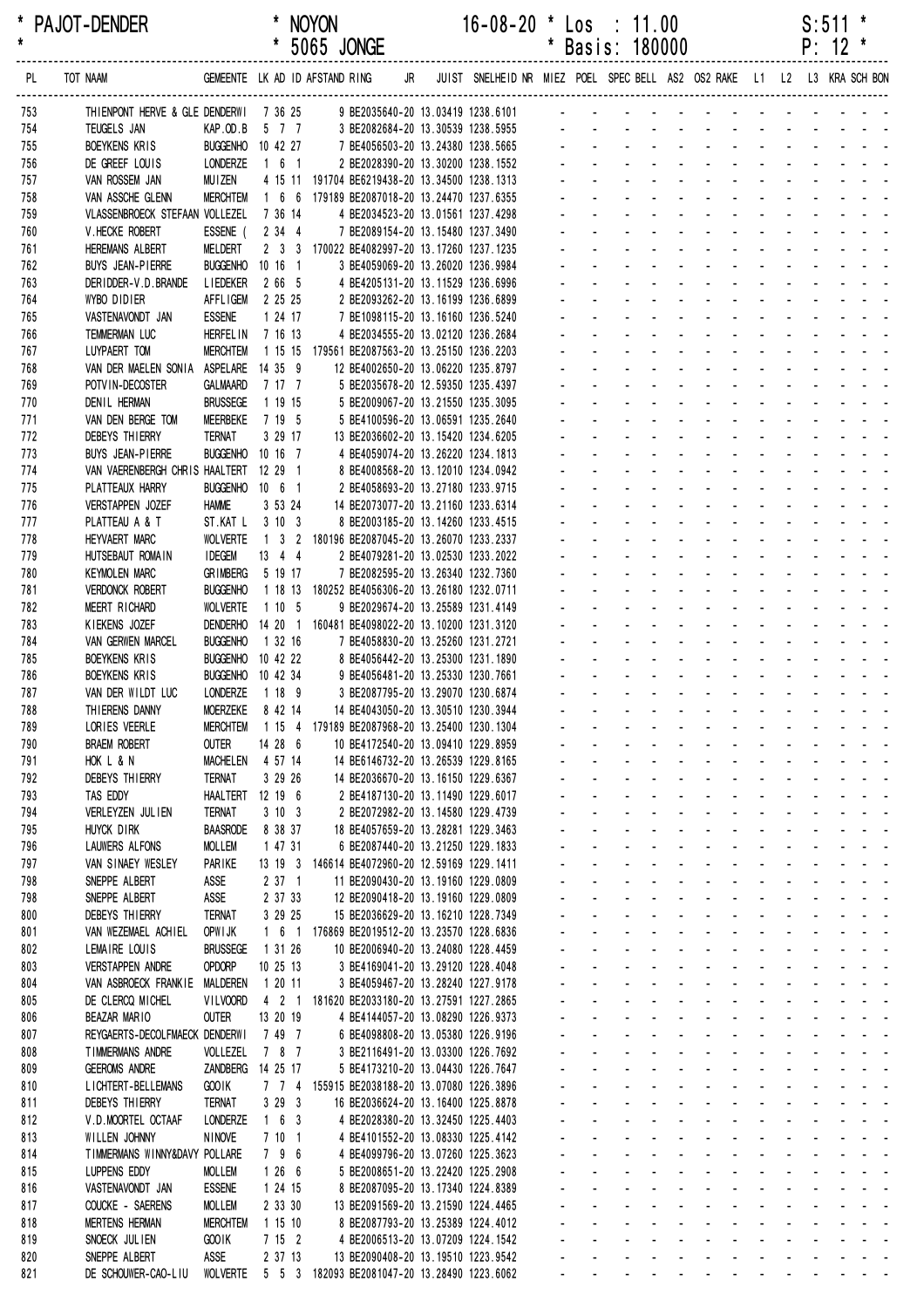| *<br>$\pmb{\star}$ | <b>PAJOT-DENDER</b>                                 |                                       |                    | <b>NOYON</b><br>* 5065 JONGE                                                                              |  | $16 - 08 - 20$                                                                                               | $\star$ |                        | $\textsf{Los} : 11.00$<br>* Basis: 180000                                                                                                                                                                                                                                      |                                             |  |  | S:511<br>$P: 13$ * | * |
|--------------------|-----------------------------------------------------|---------------------------------------|--------------------|-----------------------------------------------------------------------------------------------------------|--|--------------------------------------------------------------------------------------------------------------|---------|------------------------|--------------------------------------------------------------------------------------------------------------------------------------------------------------------------------------------------------------------------------------------------------------------------------|---------------------------------------------|--|--|--------------------|---|
| PL                 | TOT NAAM                                            |                                       |                    | GEMEENTE LK AD ID AFSTAND RING                                                                            |  | JR JUIST SNELHEID NR MIEZ POEL SPEC BELL AS2 OS2 RAKE L1 L2 L3 KRA SCH BON                                   |         |                        |                                                                                                                                                                                                                                                                                |                                             |  |  |                    |   |
| 822                | THIENPONT HERVE & GLE DENDERWI 7 36 13              |                                       |                    |                                                                                                           |  |                                                                                                              |         |                        |                                                                                                                                                                                                                                                                                |                                             |  |  |                    |   |
| 823                | LEEMANS JEAN                                        | BRANST<br><b>BUGGENHO</b>             | 11 69 6<br>8 36 17 |                                                                                                           |  |                                                                                                              |         |                        |                                                                                                                                                                                                                                                                                |                                             |  |  |                    |   |
| 824<br>825         | <b>COOREMAN STEFAAN</b><br><b>COOREMAN STEFAAN</b>  | <b>BUGGENHO</b>                       | 8 36 11            |                                                                                                           |  | 25 BE6221799-20 13.33291 1223.4225<br>5 BE4058210-20 13.27291 1223.4193<br>6 BE4058123-20 13.27301 1223.2811 |         |                        |                                                                                                                                                                                                                                                                                |                                             |  |  |                    |   |
| 826                | DEBEYS THIERRY                                      | TERNAT                                | 3 29 21            |                                                                                                           |  | 17 BE2036700-20 13.16580 1223.2027                                                                           |         |                        | and the contract of the contract of the contract of the contract of the contract of the contract of the contract of the contract of the contract of the contract of the contract of the contract of the contract of the contra                                                 |                                             |  |  |                    |   |
| 827                | DE WINTER JEROEN                                    |                                       |                    | DENDERHO 12 6 2 162742 BE4217722-20 13.13029 1223.1795                                                    |  |                                                                                                              |         |                        | and the contract of the contract of the contract of                                                                                                                                                                                                                            |                                             |  |  |                    |   |
| 828                | LEEMANS JEAN                                        | <b>BRANST</b>                         | 11 69 14           | 26 BE6221715-20 13.33311 1223.1568                                                                        |  |                                                                                                              |         |                        | and a straightful and a straight and                                                                                                                                                                                                                                           |                                             |  |  |                    |   |
| 829                | VAN HAUWERMEIREN LEON VILVOORD                      |                                       | 4 5 1              | 2 BE2079140-20 13.28550 1223.0733                                                                         |  |                                                                                                              |         |                        | and the contract of the contract of the<br>a construction of the construction of the construction of the construction of the construction of the construction of the construction of the construction of the construction of the construction of the construction of the       |                                             |  |  |                    |   |
| 830                | <b>LEEMANS JEAN</b>                                 | <b>BRANST</b>                         | 11 69 17           | 27 BE6221701-20 13.33321 1223.0241                                                                        |  |                                                                                                              |         |                        | and a straightful and a straight and a                                                                                                                                                                                                                                         |                                             |  |  |                    |   |
| 831<br>832         | PARDAENS PAUL<br>VANDENABBEEL GILBERT BUGGENHO      |                                       |                    | HAALTERT 12 13 6 161861 BE4047406-20 13.12210 1222.9770<br>1 18 12 179319 BE4057334-20 13.26380 1222.9075 |  |                                                                                                              |         |                        | and a state of the state of the state                                                                                                                                                                                                                                          |                                             |  |  |                    |   |
| 833                | REYGAERTS-DECOLFMAECK DENDERWI                      |                                       | 7 49 18            |                                                                                                           |  | 7 BE4098810-20 13.06030 1222.8639                                                                            |         |                        |                                                                                                                                                                                                                                                                                | design and a state of the state of the      |  |  |                    |   |
| 834                | VANDERROOST ANDRE                                   |                                       |                    | APPELTER  14  6  4  154660 BE4173199-20  13.06320  1222.2866                                              |  |                                                                                                              |         |                        | and a series of the contract of the                                                                                                                                                                                                                                            |                                             |  |  |                    |   |
| 835                | DEBEYS THIERRY                                      | <b>TERNAT</b>                         | 3 29 23            | 18 BE2036673-20 13.17050 1222.1617                                                                        |  |                                                                                                              |         |                        | de la provincia de la provincia de la                                                                                                                                                                                                                                          |                                             |  |  |                    |   |
| 836                | VAN SINAEY WESLEY                                   | PARIKE                                | 13 19 2            | 2 BE4221258-20 12.59579 1222.1398                                                                         |  |                                                                                                              |         |                        | design and contract the contract of the                                                                                                                                                                                                                                        |                                             |  |  |                    |   |
| 837                | SCHAUKENS FREDDY<br>THIERENS DANNY                  | ASSE<br><b>MOERZEKE</b>               | 1176<br>8 42 6     | 10 BE2090963-20 13.20310 1222.0899<br>15 BE4043016-20 13.31530 1222.0235                                  |  |                                                                                                              |         |                        | design and contract the contract of the<br>and a series and a series and a series                                                                                                                                                                                              |                                             |  |  |                    |   |
| 838<br>839         | VAN DEN BRANDE HANS                                 | OPWI JK                               |                    | 1 24 10 177674 BE2107860-20 13.25270 1221.5469                                                            |  |                                                                                                              |         |                        | and a series of the contract of the series of                                                                                                                                                                                                                                  |                                             |  |  |                    |   |
| 840                | <b>VERSTAPPEN JOZEF</b>                             | <b>HAMME</b>                          | 3 53 40            | 15 BE2073065-20 13.22420 1221.2404                                                                        |  |                                                                                                              |         |                        |                                                                                                                                                                                                                                                                                |                                             |  |  |                    |   |
| 841                | VAN LAECKEN ALOIS                                   | ASSE                                  | 1 21 12            |                                                                                                           |  | 6 BE2028517-20 13.20379 1220.8701                                                                            |         |                        |                                                                                                                                                                                                                                                                                |                                             |  |  |                    |   |
| 842                | VERGEYLEN GILBERT                                   | <b>BERLARE</b>                        | 6 16 16            |                                                                                                           |  | 2 BE4043662-20 13.24372 1220.7578                                                                            |         |                        | a construction of the construction of the construction of the construction of the construction of the construction of the construction of the construction of the construction of the construction of the construction of the                                                  |                                             |  |  |                    |   |
| 843                | WYBO DIDIER                                         | <b>AFFLIGEM</b>                       | 2 25 24            |                                                                                                           |  | 3 BE2090535-20 13.18069 1220.7219                                                                            |         |                        | a construction of the construction of the construction of the construction of the construction of the construction of the construction of the construction of the construction of the construction of the construction of the                                                  |                                             |  |  |                    |   |
| 844                | DE HERTOGH FRANS                                    | OPW I JK                              | 1151               |                                                                                                           |  | 8 BE2019172-20 13.24360 1220.6639                                                                            |         |                        | design and contract the contract of the                                                                                                                                                                                                                                        | and a state of the state of the state of    |  |  |                    |   |
| 845<br>846         | DE CLUS PAUL<br>MANNAERT ROBERT                     | <b>OUTER</b><br>OPDORP                | 14 29 28           | 10 10 4 184506 BE4168173-20 13.31119 1220.2912                                                            |  | 4 BE4172735-20 13.09010 1220.3307                                                                            |         |                        | والمناور والمناور والوالد المناور والمناور                                                                                                                                                                                                                                     |                                             |  |  |                    |   |
| 847                | BEAZAR MARIO                                        | <b>OUTER</b>                          | 13 20 2            |                                                                                                           |  | 5 BE4144031-20 13.09120 1220.1316                                                                            |         |                        | and a straightful and a straight and                                                                                                                                                                                                                                           |                                             |  |  |                    |   |
| 848                | DE VADDER MARC                                      | <b>HAALTERT</b>                       | 12 21 18           |                                                                                                           |  | 2 BE4096640-20 13.14381 1219.7348                                                                            |         |                        | and a state of the state of the state of                                                                                                                                                                                                                                       |                                             |  |  |                    |   |
| 849                | BUYS JEAN-PIERRE                                    | BUGGENHO 10 16 9                      |                    |                                                                                                           |  | 5 BE4059061-20 13.28080 1219.4622                                                                            |         |                        |                                                                                                                                                                                                                                                                                | design and a state of the state of          |  |  |                    |   |
| 850                | V.D.S.-COPPENS EDDY                                 | <b>MOORSEL</b>                        | 2 12 12            |                                                                                                           |  | 5 BE4081069-20 13.20550 1219.1957                                                                            |         |                        | design and a state of the state of                                                                                                                                                                                                                                             |                                             |  |  |                    |   |
| 851                | BULTE PH & JEFF                                     | HEKELGEM 2 5 2                        |                    |                                                                                                           |  | 2 BE2088288-20 13.18179 1219.1904                                                                            |         |                        | and a series of the contract of the series of<br>a construction of the construction of the construction of the construction of the construction of the construction of the construction of the construction of the construction of the construction of the construction of the |                                             |  |  |                    |   |
| 852<br>853         | VANDENELSEN DANNY<br>VAN DER WILDT LUC              | <b>BAASRODE</b><br>LONDERZE           | 1183               | 8 21 10 181444 BE4058623-20 13.28510 1218.9721                                                            |  | 4 BE2087836-20 13.30340 1218.8355                                                                            |         |                        |                                                                                                                                                                                                                                                                                |                                             |  |  |                    |   |
| 854                | <b>LEEMANS JEAN</b>                                 | <b>BRANST</b>                         | 11 69 46           | 28 BE6221794-20 13.34041 1218.7904                                                                        |  |                                                                                                              |         |                        | de la provincia de la provincia de la provincia de                                                                                                                                                                                                                             |                                             |  |  |                    |   |
| 855                | LOOMANS ANDRE                                       | ASSE                                  |                    | 2 24 11 171543 BE2004733-20 13.20450 1218.7780                                                            |  |                                                                                                              |         |                        |                                                                                                                                                                                                                                                                                |                                             |  |  |                    |   |
| 856                | VRIJDERS DANIEL                                     | <b>MERCHTEM</b>                       | 1 14 5             |                                                                                                           |  | 5 BE2087340-20 13.27250 1218.6682                                                                            |         | $\Delta \sim 10^{-11}$ | and a straightful and a straight and                                                                                                                                                                                                                                           |                                             |  |  |                    |   |
| 857                | COSIJN ANDY                                         |                                       |                    | DENDERWI 7 25 3 4 BE4077240-20 13.06390 1218.1366                                                         |  |                                                                                                              |         |                        | .                                                                                                                                                                                                                                                                              |                                             |  |  |                    |   |
| 858                | <b>VERLEYSEN DANNY</b>                              | EREMBODE 12 11 6                      |                    |                                                                                                           |  | 3 BE4101642-20 13.16130 1218.0301                                                                            |         |                        | والمناور والمناور والمناور والمناور والمناور والمناور                                                                                                                                                                                                                          |                                             |  |  |                    |   |
| 859<br>860         | VAN DAMME MARC<br>ORINX JEAN-PAUL                   | KERKSKEN 12 10 6<br>TERALFEN          | 2 19 18            |                                                                                                           |  | 2 BE4212274-20 13.12520 1217.3181<br>4 BE2091782-20 13.16420 1217.2421                                       |         |                        | المناطق والمناطق والمناطق والمناطق والمناطق<br>a construction of the construction of the construction of the construction of the construction of the construction of the construction of the construction of the construction of the construction of the construction of the   |                                             |  |  |                    |   |
| 861                | VAN HAUWERMEIREN LEON VILVOORD                      |                                       | 4 5 3              |                                                                                                           |  | 3 BE2079147-20 13.29400 1216.9443                                                                            |         |                        | a construction of the construction of the construction of the construction of the construction of the construction of the construction of the construction of the construction of the construction of the construction of the                                                  |                                             |  |  |                    |   |
| 862                | VAN ROSSOM FREDDY                                   | <b>TOLLEMBE</b>                       | 7 12 9             |                                                                                                           |  | 5 BE2035127-20 13.01270 1216.8629                                                                            |         |                        | a construction of the construction of the construction of the construction of the construction of the construction of the construction of the construction of the construction of the construction of the construction of the                                                  |                                             |  |  |                    |   |
| 863                | VAN LAER STEFAAN                                    | <b>BORNEM</b>                         | 11 17 5            |                                                                                                           |  | 5 BE6221811-20 13.34041 1216.8432                                                                            |         | and a state            |                                                                                                                                                                                                                                                                                | and a series of the series of the series of |  |  |                    |   |
| 864                | THIENPONT HERVE & GLE DENDERWI                      |                                       | 7 36 33            | 11 BE4098984-20 13.05549 1216.8050                                                                        |  |                                                                                                              |         | $\omega_{\rm{max}}$    | and a series of the contract of the series of                                                                                                                                                                                                                                  |                                             |  |  |                    |   |
| 865                | VASTENAVONDT JAN                                    | <b>ESSENE</b>                         | 1 24 10            |                                                                                                           |  | 9 BE2087097-20 13.18290 1216.7313                                                                            |         |                        | والمتعاد والمتعاون والمتعاون والمتعاون والمناو                                                                                                                                                                                                                                 |                                             |  |  |                    |   |
| 866<br>867         | DE SCHEPPER EMIEL                                   | APPELTER 14 15 4                      |                    |                                                                                                           |  | 4 BE4182939-20 13.06100 1216.7001                                                                            |         |                        | a construction of the construction of the construction of the construction of the construction of the construction of the construction of the construction of the construction of the construction of the construction of the<br>and a straightful and a straight and          |                                             |  |  |                    |   |
| 868                | DE TROYER JOHAN<br><b>VERLEYSEN DANNY</b>           | HAALTERT 12 12 12<br>EREMBODE 12 11 2 |                    |                                                                                                           |  | 3 BE4210954-20 13.15060 1216.6321<br>4 BE4210077-20 13.16230 1216.5416                                       |         |                        | and a series of the contract of the series of                                                                                                                                                                                                                                  |                                             |  |  |                    |   |
| 869                | VERLEYZEN JUL IEN                                   | <b>TERNAT</b>                         | 3104               |                                                                                                           |  | 3 BE2072968-20 13.16280 1215.9599                                                                            |         |                        | and a series of the contract of the series of                                                                                                                                                                                                                                  |                                             |  |  |                    |   |
| 870                | LEEMANS JEAN                                        | <b>BRANST</b>                         | 11 69 37           | 29 BE6221727-20 13.34291 1215.5031                                                                        |  |                                                                                                              |         |                        | والمتعاون والمتعاون والمتعاون والمتعاونات                                                                                                                                                                                                                                      |                                             |  |  |                    |   |
| 871                | DEBEYS THIERRY                                      | TERNAT                                | 3 29 20            | 19 BE2036641-20 13.17540 1214.9239                                                                        |  |                                                                                                              |         |                        | and a series of the contract of the series of                                                                                                                                                                                                                                  |                                             |  |  |                    |   |
| 872                | FRANSSENS GLEN                                      | <b>MERCHTEM</b>                       | 1 17 5             |                                                                                                           |  | 2 BE2086807-20 13.26010 1214.8613                                                                            |         |                        | and a series and a series and a series                                                                                                                                                                                                                                         |                                             |  |  |                    |   |
| 873                | DEBEYS THIERRY                                      | TERNAT                                | 3298               |                                                                                                           |  | 20 BE2036679-20 13.17550 1214.7770                                                                           |         |                        | and a complete the second complete the<br>and a series and a series and a series of                                                                                                                                                                                            |                                             |  |  |                    |   |
| 874<br>875         | APPELMANS - JACOBS<br>ARNO AGNES                    | <b>DENDERWI</b><br>GERAARDS 13 8 8    |                    | 7 4 1 153279 BE4079416-20 13.06119 1214.5881                                                              |  | 2 BE4079140-20 13.01290 1214.1748                                                                            |         |                        | المناطق والمتناط والمتناط والمتناط والمتناط والمتناط                                                                                                                                                                                                                           |                                             |  |  |                    |   |
| 876                | <b>VERSTAPPEN ANDRE</b>                             | <b>OPDORP</b>                         | 10 25 4            |                                                                                                           |  | 4 BE4059436-20 13.30570 1214.1636                                                                            |         |                        | فالقاط القارف القارف القارف القارف القاربية                                                                                                                                                                                                                                    |                                             |  |  |                    |   |
| 877                | VAN LOOCK-DELAET                                    | VILVOORD                              | 4 48 1             | 27 BE2079483-20 13.32070 1213.5620                                                                        |  |                                                                                                              |         |                        | المنافذ والمنافر والمنافر والمنافر والمنافر والمنافر                                                                                                                                                                                                                           |                                             |  |  |                    |   |
| 878                | GILLAERTS-BRONCKAERS                                | Perk                                  | 4 17 14            |                                                                                                           |  | 5 BE2079929-20 13.32449 1213.4208                                                                            |         |                        | and a series of the contract of the series of                                                                                                                                                                                                                                  |                                             |  |  |                    |   |
| 879                | KIEKENS JOZEF                                       | DENDERHO 14 20 15                     |                    |                                                                                                           |  | 2 BE4098047-20 13.12170 1213.1611                                                                            |         |                        | and a series of the contract of the series of                                                                                                                                                                                                                                  |                                             |  |  |                    |   |
| 880                | BAETEN - DE BOLLE                                   | DENDERHO 12 41 34                     |                    |                                                                                                           |  | 3 BE4188001-20 13.12582 1212.5818                                                                            |         |                        | and a series and a series and a series of                                                                                                                                                                                                                                      |                                             |  |  |                    |   |
| 881<br>882         | BAETEN - DE BOLLE<br>VAN HOEYMISSEN DANIEL LONDERZE | DENDERHO 12 41 38                     |                    | 1 5 4 184448 BE2009359-20 13.32080 1212.4102                                                              |  | 4 BE5002995-20 13.12592 1212.4298                                                                            |         |                        | المناطق والمناطق والمناطق والمناطق والمناطق والمناطق<br>والمتعاون والمتعاون والمتعاون والمتعاونات                                                                                                                                                                              |                                             |  |  |                    |   |
| 883                | VASTENAVONDT JAN                                    | <b>ESSENE</b>                         | 1 24 11            |                                                                                                           |  | 10 BE2087081-20 13.18590 1212.3540                                                                           |         |                        | المنافذ والمنافر والمنافر والمنافر والمنافر والمنافر                                                                                                                                                                                                                           |                                             |  |  |                    |   |
| 884                | <b>KEYMOLEN MARC</b>                                | <b>GRIMBERG</b>                       | 5 19 12            |                                                                                                           |  | 8 BE2082554-20 13.29020 1212.3328                                                                            |         |                        | and a series and a series and a series of                                                                                                                                                                                                                                      |                                             |  |  |                    |   |
| 885                | VANDENABBEEL GILBERT                                | <b>BUGGENHO</b>                       | 1 18 18            |                                                                                                           |  | 2 BE4057301-20 13.27560 1212.1609                                                                            |         |                        | and a series of the contract of the series of                                                                                                                                                                                                                                  |                                             |  |  |                    |   |
| 886                | DE DEYN KEVIN                                       | <b>LIEDEKER</b>                       | $2\quad 6\quad 3$  |                                                                                                           |  | 3 BE2088741-20 13.14470 1211.6261                                                                            |         |                        | and a series and a series and a series of                                                                                                                                                                                                                                      |                                             |  |  |                    |   |
| 887                | UYTTERSPROT FREDDY                                  | <b>DENDERHO</b>                       |                    | 14 30 22 161418 BE4172466-20 13.13170 1211.0892                                                           |  |                                                                                                              |         |                        | المنافذ والمستنقذ والمستنقذ والمستنقذ والمستنقذ والمستنقذ                                                                                                                                                                                                                      |                                             |  |  |                    |   |
| 888<br>889         | VANDEN BROECK ERNEST OUTER<br>DE DONCKER JOERI      | MERE                                  | 14 10 5<br>12 21 2 |                                                                                                           |  | 3 BE4172012-20 13.09040 1210.9788<br>6 BE4188308-20 13.15100 1210.9642                                       |         |                        | والمتعاون والمتعاون والمتعاون والمتعاون والمتعاونة<br>المناطق والمتناط والمتناط والمتناط والمتناط والمتناط                                                                                                                                                                     |                                             |  |  |                    |   |
| 890                | PILLET PAUL                                         | <b>MEERBEKE</b>                       | 7 15 10            |                                                                                                           |  | 5 BE2035613-20 13.09140 1210.9337                                                                            |         |                        | and a series of the contract of the series                                                                                                                                                                                                                                     |                                             |  |  |                    |   |
|                    |                                                     |                                       |                    |                                                                                                           |  |                                                                                                              |         |                        |                                                                                                                                                                                                                                                                                |                                             |  |  |                    |   |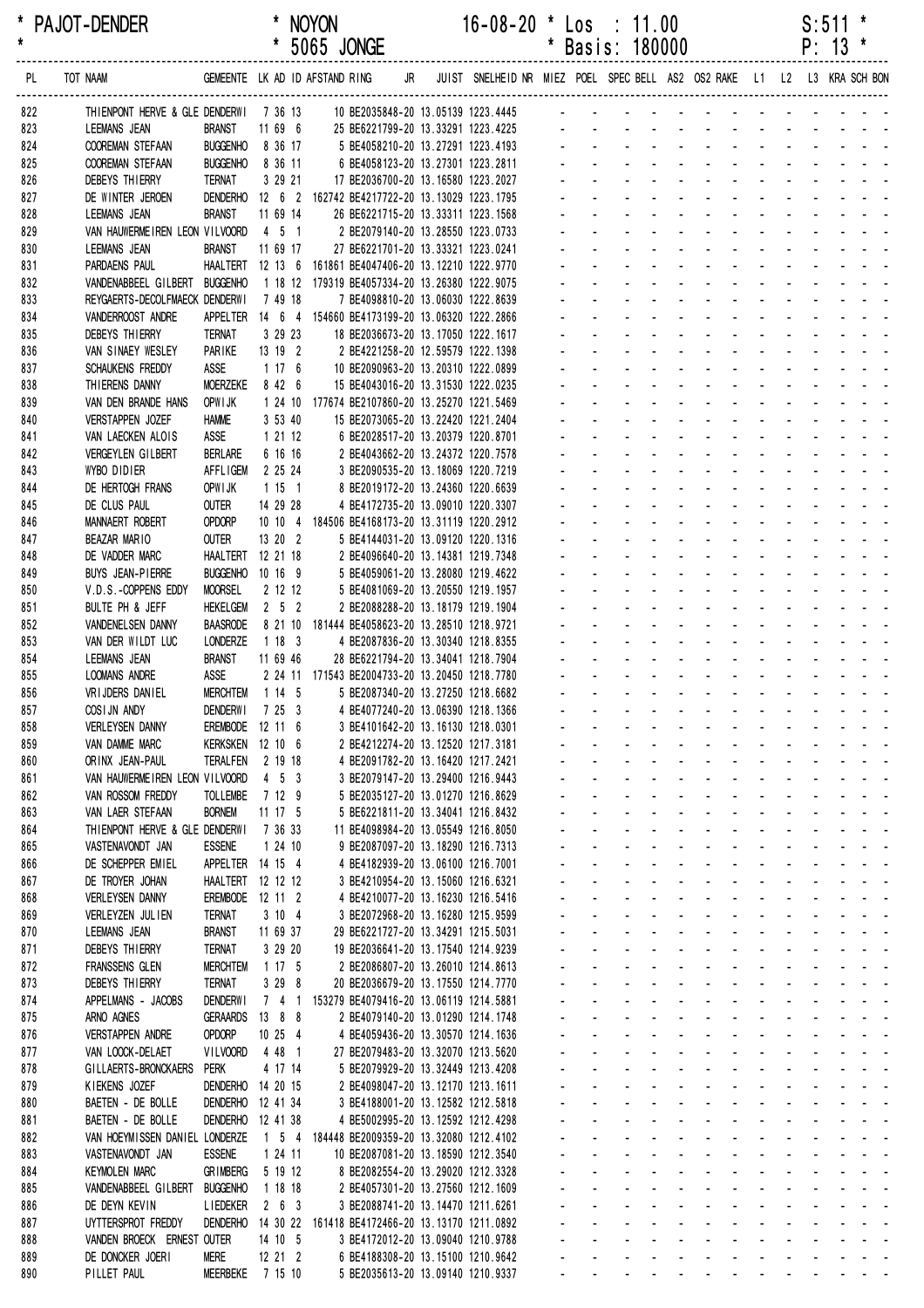| *<br>$\pmb{\ast}$ | PAJOT-DENDER                                                                                                       |                                    |                      | * NOYON            |                                                                                      | $16 - 08 - 20$ *<br>* 5065 JONGE                                                                             |                           | $\textsf{Los} : 11.00$<br>* Basis: 180000 |                                                |  |                               |  |  | S:511<br>$P: 14$ * | $\star$                                                                                                                                                                                                                        |
|-------------------|--------------------------------------------------------------------------------------------------------------------|------------------------------------|----------------------|--------------------|--------------------------------------------------------------------------------------|--------------------------------------------------------------------------------------------------------------|---------------------------|-------------------------------------------|------------------------------------------------|--|-------------------------------|--|--|--------------------|--------------------------------------------------------------------------------------------------------------------------------------------------------------------------------------------------------------------------------|
| PL                | TOT NAAM GEMEENTE LK AD ID AFSTAND RING JR JUIST SNELHEID NR MIEZ POEL SPEC BELL AS2 OS2 RAKE L1 L2 L3 KRA SCH BON |                                    |                      |                    |                                                                                      |                                                                                                              |                           |                                           |                                                |  |                               |  |  |                    |                                                                                                                                                                                                                                |
| 891               | <b>TAS EDDY</b>                                                                                                    | HAALTERT 12 19 11                  |                      |                    |                                                                                      | 3 BE4187129-20 13.13530 1210.6212                                                                            |                           |                                           |                                                |  |                               |  |  |                    |                                                                                                                                                                                                                                |
| 892               | LEMAIRE LOUIS                                                                                                      | BRUSSEGE 1 31 12                   |                      |                    |                                                                                      | 11 BE2006941-20 13.26160 1210.5287<br>2 BE6219441-20 13.38220 1210.5073<br>3 BE6226246-20 13.36390 1210.1756 |                           |                                           |                                                |  |                               |  |  |                    |                                                                                                                                                                                                                                |
| 893               | VAN ROSSEM JAN                                                                                                     | <b>MUIZEN</b>                      |                      | 4 15 6             |                                                                                      |                                                                                                              |                           |                                           |                                                |  |                               |  |  |                    |                                                                                                                                                                                                                                |
| 894<br>895        | DE JONGHE LEO<br><b>VAN GERWEN MARCEL</b>                                                                          | <b>BORNEM</b><br><b>BUGGENHO</b>   | 10 12 10<br>1 32 22  |                    | 8 BE4058888-20 13.28020 1209.6465                                                    |                                                                                                              |                           |                                           |                                                |  |                               |  |  |                    | and the contract of the contract of the contract of the contract of the contract of the contract of the contract of the contract of the contract of the contract of the contract of the contract of the contract of the contra |
| 896               | LUYPAERT TOM                                                                                                       | <b>MERCHTEM</b>                    | 1 15 10              |                    | 2 BE2087590-20 13.28280 1209.4365                                                    |                                                                                                              |                           |                                           |                                                |  |                               |  |  |                    | والمتعاط والمتعاط والمتعاط والمتعاط والمتعاط                                                                                                                                                                                   |
| 897               | V. MEGROOT-D. MULDER                                                                                               | <b>BRANST</b>                      | 11 35 16             |                    | 6 BE6222268-20 13.35101 1209.3447                                                    |                                                                                                              |                           |                                           |                                                |  |                               |  |  |                    | and the contract of the contract of the                                                                                                                                                                                        |
| 898               | VAN ASBROECK FRANKIE                                                                                               | MALDEREN                           | 1 20 16              |                    | 4 BE4168963-20 13.30410 1209.3109                                                    |                                                                                                              |                           |                                           |                                                |  |                               |  |  |                    | the contract of the contract of the contract of                                                                                                                                                                                |
| 899               | CRISTIAENS FRANS                                                                                                   | <b>ZEMST</b>                       |                      | 5 21 5             | 2 BE2081172-20 13.34410 1209.0895                                                    |                                                                                                              |                           |                                           |                                                |  |                               |  |  |                    | and the state of the state of the state                                                                                                                                                                                        |
| 900               | SNEPPE ALBERT                                                                                                      | ASSE                               |                      | 2 37 23            | 14 BE2090403-20 13.21390 1208.4010                                                   |                                                                                                              |                           |                                           |                                                |  |                               |  |  |                    | and a state of the state of the state of                                                                                                                                                                                       |
| 901<br>902        | PHILIPS ETIENNE<br>DEDOBBELEER DIRK EN Z HERNE                                                                     | Ternat                             |                      | 7 52 29            | 3 4 4 167020 BE2037191-20 13.18140 1208.2469<br>7 BE2035252-20 13.01249 1208.2033    |                                                                                                              |                           |                                           |                                                |  |                               |  |  |                    | and a straightful and a straight and<br>and a straightful and a straight and                                                                                                                                                   |
| 903               | DE LOOSE WIM                                                                                                       | <b>BORNEM</b>                      | $11 \quad 6 \quad 3$ |                    | 3 BE6047654-20 13.35590 1207.9175                                                    |                                                                                                              |                           |                                           |                                                |  |                               |  |  |                    | والمتعاون والمتعاون والمتعاون والمتعاون والمناور                                                                                                                                                                               |
| 904               | LICHTERT-BELLEMANS                                                                                                 | GOO IK                             |                      | $7$ $7$ $3$        | 2 BE2116577-20 13.09060 1207.7072                                                    |                                                                                                              |                           |                                           |                                                |  |                               |  |  |                    | and a state of the state of the state of                                                                                                                                                                                       |
| 905               | VERHASSELT PAUL                                                                                                    | BUGGENHO 10 8 8                    |                      |                    | 2 BE4169275-20 13.32130 1207.4499                                                    |                                                                                                              |                           |                                           |                                                |  |                               |  |  |                    | de la provincia de la provincia de la provincia de                                                                                                                                                                             |
| 906               | V. MEGROOT-D. MULDER                                                                                               | <b>BRANST</b>                      | 11 35 5              |                    | 7 BE6222250-20 13.35251 1207.3994                                                    |                                                                                                              |                           |                                           |                                                |  |                               |  |  |                    | and a series and a series and a series                                                                                                                                                                                         |
| 907               | VAN DE MAELE JOZEF                                                                                                 | APPELTER 14 9 4                    |                      |                    | 3 BE4144537-20 13.08130 1207.2845                                                    |                                                                                                              |                           |                                           |                                                |  |                               |  |  |                    | and a state of the state of the state                                                                                                                                                                                          |
| 908               | SCHEERL INCK HERMAN                                                                                                | HAALTERT 12 10 7                   |                      |                    | 3 BE4187664-20 13.16250 1207.2425                                                    |                                                                                                              |                           |                                           |                                                |  |                               |  |  |                    | and a series of the contract of the series                                                                                                                                                                                     |
| 909               | VERHASSELT PAUL                                                                                                    | BUGGENHO 10 8 1                    |                      |                    | 3 BE4169269-20 13.32150 1207.1856                                                    |                                                                                                              |                           |                                           |                                                |  |                               |  |  |                    | and a series of the contract of the series<br>والمتعاط المتابعات والمتابع المتابعات والمتابع                                                                                                                                   |
| 910<br>911        | HOK IGOR VA<br>DEBEYS THIERRY                                                                                      | WIEZE<br><b>TERNAT</b>             |                      | 6 26 21<br>3 29 15 | 7 BE4081613-20 13.25390 1207.1198<br>21 BE2036628-20 13.18480 1207.0461              |                                                                                                              |                           |                                           |                                                |  |                               |  |  |                    | and a straightful and a straight and a                                                                                                                                                                                         |
| 912               | TAS EDDY                                                                                                           | HAALTERT 12 19 2                   |                      |                    | 4 BE4187133-20 13.14170 1207.0150                                                    |                                                                                                              |                           |                                           |                                                |  |                               |  |  |                    | and a state of the state of the state of                                                                                                                                                                                       |
| 913               | DE LOECKER ERIC                                                                                                    | GOO IK                             |                      | 7 33 8             | 4 BE2004880-20 13.09260 1206.2426                                                    |                                                                                                              |                           |                                           |                                                |  |                               |  |  |                    | and a state of the state of the state                                                                                                                                                                                          |
| 914               | <b>GAUCHEZ ROBERT</b>                                                                                              | <b>BUGGENHO</b>                    | 1 31 23              |                    | 9 BE4057932-20 13.29430 1206.1583                                                    |                                                                                                              |                           |                                           |                                                |  |                               |  |  |                    | and a state of the state of the state of                                                                                                                                                                                       |
| 915               | STAELENS GERRIT                                                                                                    | <b>ESSENE</b>                      |                      | 2183               | 7 BE2090685-20 13.20490 1205.8729                                                    |                                                                                                              |                           |                                           |                                                |  |                               |  |  |                    | a construction of the construction of the                                                                                                                                                                                      |
| 916               | LUPPENS EDDY                                                                                                       | <b>MOLLEM</b>                      |                      | 1 26 19            | 6 BE2008702-20 13.25020 1205.5780                                                    |                                                                                                              |                           |                                           |                                                |  |                               |  |  |                    | design and a state of the state of the                                                                                                                                                                                         |
| 917               | HOK IGOR VA                                                                                                        | WIEZE                              |                      | 6 26 7             | 8 BE4081622-20 13.25510 1205.4645                                                    |                                                                                                              |                           |                                           |                                                |  |                               |  |  |                    | de la participat de la participat de                                                                                                                                                                                           |
| 918               | HOK L & N                                                                                                          | <b>MACHELEN</b>                    | 4 57 37              |                    | 15 BE2079213-20 13.29529 1205.3375                                                   |                                                                                                              |                           |                                           |                                                |  |                               |  |  |                    | and a series and a series and a series<br>and a straightful and a straight and                                                                                                                                                 |
| 919<br>920        | VRIJDERS DANIEL<br>VAN SINAEY T&L                                                                                  | <b>MERCHTEM</b><br><b>SCHENDEL</b> | 1 14 11              |                    | 6 BE2087369-20 13.29070 1204.7748<br>13 30 10 150456 BE4113674-20 13.04540 1204.6117 |                                                                                                              |                           |                                           |                                                |  |                               |  |  |                    | والمتعاون والمتعاون والمتعاون والمتعاونات                                                                                                                                                                                      |
| 921               | <b>HERMANS FRANS</b>                                                                                               | <b>MALDEREN</b>                    | 10 33 26             |                    | 6 BE4168628-20 13.31140 1204.5823                                                    |                                                                                                              |                           |                                           |                                                |  |                               |  |  |                    | and a state of the state of the state                                                                                                                                                                                          |
| 922               | <b>BONNAERENS SAM</b>                                                                                              | <b>OKEGEM</b>                      | 14 12 3              |                    | 3 BE4179120-20 13.13460 1204.4630                                                    |                                                                                                              |                           |                                           |                                                |  |                               |  |  |                    | والمتعاط المتناول والمتناول والمتناول والمتناو                                                                                                                                                                                 |
| 923               | VERSTAPPEN JOZEF                                                                                                   | <b>HAMME</b>                       |                      | 3532               | 16 BE2073008-20 13.24430 1204.2220                                                   |                                                                                                              |                           |                                           |                                                |  |                               |  |  |                    | and a straightful and a straight and a                                                                                                                                                                                         |
| 924               | VANDERROOST-UL IN                                                                                                  |                                    |                      |                    | APPELTER  14 18 10  154654 BE4183673-20  13.08270  1204.0016                         |                                                                                                              |                           |                                           |                                                |  |                               |  |  |                    | and a straightful and a straight and a                                                                                                                                                                                         |
| 925               | <b>BRYSENS ANDRE</b>                                                                                               | <b>ZEMST</b>                       |                      |                    | 5 10 3 185286 BE2080879-20 13.33549 1203.8203                                        |                                                                                                              |                           |                                           |                                                |  |                               |  |  |                    | and a series of the contract of the series                                                                                                                                                                                     |
| 926               | COUCKE - SAERENS                                                                                                   | <b>MOLLEM</b>                      |                      |                    | 2   33   17               14   BE2091596-20  13.24260  1203.6764                     |                                                                                                              |                           |                                           |                                                |  |                               |  |  |                    | and the company of the company of the company of the company of the company of the company of the company of the company of the company of the company of the company of the company of the company of the company of the comp |
| 927<br>928        | <b>MERTENS HERMAN</b><br>VAN CROMBRUGGE H EN B SMEEREBB 14 15 7                                                    | <b>MERCHTEM</b>                    | 1155                 |                    | 9 BE2087779-20 13.28119 1203.3334<br>5 BE4006167-20 13.07280 1203.2871               |                                                                                                              |                           |                                           |                                                |  |                               |  |  |                    | والمناور والوالد والمناور والمناور<br>and a state of the state of the state of                                                                                                                                                 |
| 929               | HUYCK DIRK                                                                                                         | <b>BAASRODE</b>                    | 8 38 34              |                    | 19 BE4057641-20 13.31411 1203.2765                                                   |                                                                                                              | ÷.                        |                                           | $\Delta \sim 100$                              |  |                               |  |  |                    | and a series and a series and                                                                                                                                                                                                  |
| 930               | VAN SINAEY T&L                                                                                                     | SCHENDEL 13 30 6                   |                      |                    | 2 BE4072951-20 13.05040 1203.0064                                                    |                                                                                                              | $\mathbb{Z}^{\mathbb{Z}}$ |                                           | $\omega_{\rm{max}}$                            |  |                               |  |  |                    | and a state of the state of the state                                                                                                                                                                                          |
| 931               | DE VOS FLORENT                                                                                                     | <b>GANSHORE</b>                    | 385                  |                    | 172274 BE2038881-20 13.23130 1202.8907                                               |                                                                                                              |                           | $\omega_{\rm{max}}$                       | $\omega_{\rm{max}}$                            |  |                               |  |  |                    | and a state of the state of the state                                                                                                                                                                                          |
| 932               | VLASSENBROECK STEFAAN VOLLEZEL                                                                                     |                                    |                      | 7 36 2             | 5 BE2034533-20 13.05271 1202.7421                                                    |                                                                                                              |                           | $\mathcal{L}^{\text{max}}$                | $\Delta \sim 100$                              |  |                               |  |  |                    | فالمنافذ والمستنقذ والمستنقذ والمستنقذ والمستنقذ                                                                                                                                                                               |
| 933               | VANDERMINNEN ROLAND                                                                                                | <b>LONDERZE</b>                    |                      | 1 34 34            | 4 BE2029045-20 13.34540 1202.5759                                                    |                                                                                                              |                           |                                           |                                                |  |                               |  |  |                    | والمناول والمتناول والمتناول والمتناول                                                                                                                                                                                         |
| 934               | VANDERMINNEN ROLAND                                                                                                | LONDERZE                           |                      | 1 34 11            | 5 BE2029051-20 13.34550 1202.4465                                                    |                                                                                                              | ÷.                        |                                           | $\Delta \sim 100$                              |  | and a straight and a straight |  |  |                    | and a strain and a                                                                                                                                                                                                             |
| 935<br>936        | VLASSENBROECK STEFAAN VOLLEZEL<br>VASTENAVONDT JAN                                                                 | <b>ESSENE</b>                      |                      | 7 36 19<br>1 24 23 | 6 BE2034532-20 13.05291 1202.4226<br>11 BE2087113-20 13.20090 1202.2619              |                                                                                                              | ä.                        | $\omega_{\rm{max}}$                       | $\mathbf{L}^{\text{max}}$<br>$\Delta \sim 100$ |  |                               |  |  |                    | and a series of the series of the series<br>and a state of the state of the state                                                                                                                                              |
| 937               | DE VRIEZE ROGER                                                                                                    | <b>LIEDEKER</b>                    | 2 38 17              |                    | 2 BE2088541-20 13.15181 1202.0842                                                    |                                                                                                              |                           | $\Delta \sim 100$                         | $\Delta \sim 100$                              |  |                               |  |  |                    | and a series of the contract of the                                                                                                                                                                                            |
| 938               | VASTENAVONDT LIEVEN                                                                                                | ASSE                               |                      |                    | 1 12 3 169550 BE2071814-20 13.21060 1201.6300                                        |                                                                                                              |                           | $\omega_{\rm{max}}$                       | $\Delta \sim 100$                              |  |                               |  |  |                    | فالقائد والمتاريخ والمتاريخ والمتاريخ والمتاريخ                                                                                                                                                                                |
| 939               | <b>VERSTAPPEN ANDRE</b>                                                                                            | <b>OPDORP</b>                      | 10 25 6              |                    | 5 BE4169009-20 13.32320 1201.5603                                                    |                                                                                                              |                           |                                           | $\Delta \sim 100$                              |  |                               |  |  |                    | فالقائق والقاربة القاربة القاربة القاربة                                                                                                                                                                                       |
| 940               | VAN SINAEY T&L                                                                                                     | SCHENDEL 13 30 3                   |                      |                    | 3 BE4113673-20 13.05140 1201.4054                                                    |                                                                                                              |                           | $\mathcal{L}^{\text{max}}$                | $\Delta \sim 100$                              |  |                               |  |  |                    | and a series of the contract of the                                                                                                                                                                                            |
| 941               | <b>BOEYKENS KRIS</b>                                                                                               | <b>BUGGENHO</b>                    | 10 42 5              |                    | 10 BE4056464-20 13.29080 1201.1936                                                   |                                                                                                              |                           | $\Delta \sim 100$                         |                                                |  |                               |  |  |                    | design and a state of the state of the state of the state of the state of the state of the state of the state of the state of the state of the state of the state of the state of the state of the state of the state of the s |
| 942               | LAUWERS PATRICK                                                                                                    | <b>BEIGEM</b>                      |                      | 564                | 2 BE2081889-20 13.30339 1200.9431                                                    |                                                                                                              |                           |                                           |                                                |  |                               |  |  |                    | a construction of the construction of the construction of the construction of the construction of the construction of the construction of the construction of the construction of the construction of the construction of the  |
| 943               | <b>KEYMOLEN MARC</b>                                                                                               | <b>GRIMBERG</b>                    |                      | 5 19 3             | 9 BE2082583-20 13.30280 1200.7842                                                    |                                                                                                              |                           | $\Delta \sim 100$<br>$\omega_{\rm{max}}$  | $\Delta \sim 100$<br>$\Delta \sim 100$         |  |                               |  |  |                    | and a series of the contract of the<br>فالمنافذ والمستنقذ والمستنقذ والمستنقذ والمستنقذ                                                                                                                                        |
| 944<br>945        | VAN DER STRAETEN JAN<br>DE MOL-PEYTIER                                                                             | OPW I JK<br>OPWIJK                 |                      | 1 44 19            | 9 BE2019161-20 13.27289 1200.6781<br>1 2 1 176129 BE2028870-20 13.26420 1200.6067    |                                                                                                              |                           |                                           | $\Delta \sim 100$                              |  |                               |  |  |                    | فالقائق والقاربة القاربة القاربة القاربة                                                                                                                                                                                       |
| 946               | CAUDRON SYLVAIN                                                                                                    | <b>MERCHTEM</b>                    | $191$                |                    | 2 BE2018932-20 13.29170 1200.5225                                                    |                                                                                                              |                           | $\omega_{\rm{max}}$                       | $\Delta \sim 100$                              |  |                               |  |  |                    | فالمنافذ والمستنقذ والمستنقذ والمستنقذ والمستنقذ                                                                                                                                                                               |
| 947               | AUGUSTIN VIZITIU                                                                                                   | KAPELLE-                           |                      |                    | 5 47 33 186827 BE2083723-20 13.35380 1200.4305                                       |                                                                                                              |                           | $\Delta \sim 10^{-1}$                     |                                                |  |                               |  |  |                    | and a strain and a strain and a strain a                                                                                                                                                                                       |
| 948               | VANDERROOST-ULIN                                                                                                   | APPELTER 14 18 1                   |                      |                    | 2 BE4183264-20 13.08520 1200.1086                                                    |                                                                                                              |                           |                                           |                                                |  |                               |  |  |                    | and a series and a series and a series                                                                                                                                                                                         |
| 949               | LEMAIRE LOUIS                                                                                                      | <b>BRUSSEGE</b>                    | 1 31 24              |                    | 12 BE2006934-20 13.27330 1200.0000                                                   |                                                                                                              |                           | and a state                               |                                                |  |                               |  |  |                    | and a series of the contract of the                                                                                                                                                                                            |
| 950               | <b>BLOMMAERT GEERT</b>                                                                                             | <b>BAASRODE</b>                    |                      | 8 5 4              | 2 BE4057874-20 13.32220 1199.9934                                                    |                                                                                                              |                           | $\omega_{\rm{eff}}=2.0\pm0.01$            |                                                |  |                               |  |  |                    | and a series of the contract of the series                                                                                                                                                                                     |
| 951               | SICHIN PATRICK                                                                                                     | <b>BERLARE</b>                     |                      | 6 12 2             | 2 BE4043086-20 13.26592 1199.9116                                                    |                                                                                                              |                           | $\omega_{\rm{max}}$                       |                                                |  |                               |  |  |                    | and a series of the contract of the series of                                                                                                                                                                                  |
| 952               | LEMAIRE LOUIS                                                                                                      | <b>BRUSSEGE</b>                    | 1 31 27              |                    | 13 BE2006936-20 13.27340 1199.8645                                                   |                                                                                                              |                           | $\omega_{\rm{max}}$                       | $\Delta \sim 100$                              |  |                               |  |  |                    | design and a state of the state of the<br>and a series of the contract of the series of                                                                                                                                        |
| 953<br>954        | CALLEBAUT YMKE<br>VAN VAERENBERGH CHRIS HAALTERT 12 29 7                                                           | <b>HERDERSE</b>                    |                      | 6 12 8             | 3 BE4044587-20 13.23550 1199.7429<br>9 BE4008520-20 13.15510 1199.2713               |                                                                                                              |                           |                                           |                                                |  |                               |  |  |                    | a construction of the construction of the construction of the construction of the construction of the construction of the construction of the construction of the construction of the construction of the construction of the  |
| 955               | VERLEYZEN JULIEN                                                                                                   | <b>TERNAT</b>                      |                      | 3106               | 4 BE2072328-20 13.18220 1199.2628                                                    |                                                                                                              |                           | $\Delta \sim 100$                         | $\Delta \sim 100$                              |  |                               |  |  |                    | and a state of the state of the state of                                                                                                                                                                                       |
| 956               | MENSCHAERT-KIEKENS                                                                                                 | STEENHUI 14 18 9                   |                      |                    | 6 BE4172854-20 13.08170 1199.2439                                                    |                                                                                                              |                           |                                           |                                                |  |                               |  |  |                    | and a series of the series of the series of the                                                                                                                                                                                |
| 957               | THIENPONT HERVE & GLE DENDERWI                                                                                     |                                    | 7 36 8               |                    | 12 BE2035612-20 13.07459 1199.1860                                                   |                                                                                                              |                           |                                           |                                                |  |                               |  |  |                    | فالقاط القارف القارف القارف القارف القاربية                                                                                                                                                                                    |
| 958               | VASTENAVONDT JAN                                                                                                   | <b>ESSENE</b>                      |                      | 1 24 16            | 12 BE2087101-20 13.20310 1199.1247                                                   |                                                                                                              |                           | $\Delta \sim 100$                         | <b>Service</b>                                 |  |                               |  |  |                    | and a state of the state of the state of                                                                                                                                                                                       |
| 959               | BEYL PIERRE                                                                                                        | WAMBEEK-                           | 3 48 45              |                    | 27 BE2003680-20 13.17440 1198.7149                                                   |                                                                                                              |                           |                                           |                                                |  |                               |  |  |                    | and the contract of the contract of the contract of                                                                                                                                                                            |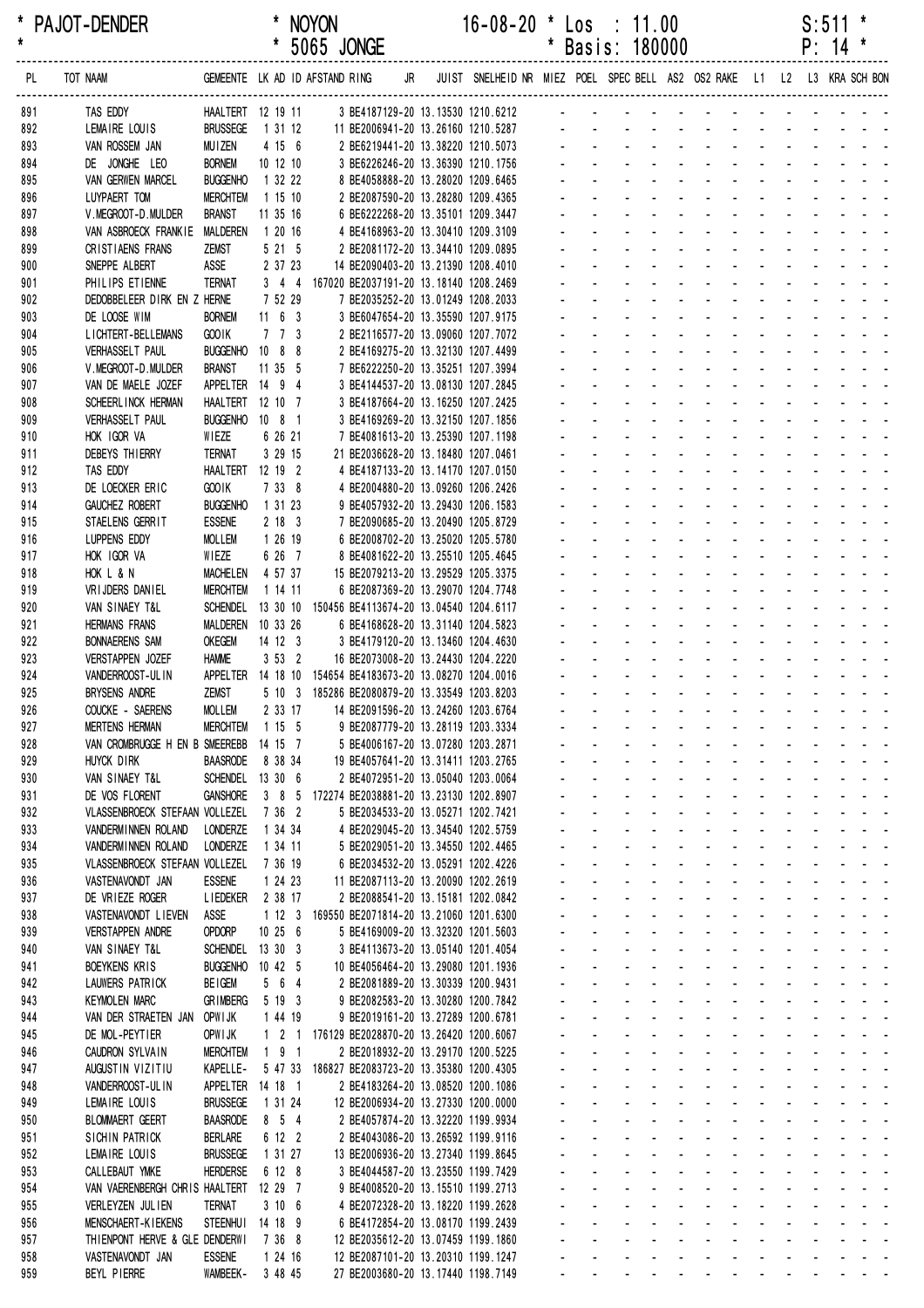| *<br>$\star$ | PAJOT-DENDER                                            |                                    |                      | <b>NOYON</b><br>* 5065 JONGE                          |    | $16 - 08 - 20$                                                          | $\mathbf{\ast}$ |                           | $\textsf{Los} \div 11.00$<br>* Basis: 180000                                                                                                                                                                                   |                                      |                   |                |                         |              |                             |                    | S:511<br>$P: 15$ * | *                                                                                                                                                                                                                                                                                 |
|--------------|---------------------------------------------------------|------------------------------------|----------------------|-------------------------------------------------------|----|-------------------------------------------------------------------------|-----------------|---------------------------|--------------------------------------------------------------------------------------------------------------------------------------------------------------------------------------------------------------------------------|--------------------------------------|-------------------|----------------|-------------------------|--------------|-----------------------------|--------------------|--------------------|-----------------------------------------------------------------------------------------------------------------------------------------------------------------------------------------------------------------------------------------------------------------------------------|
| PL           | TOT NAAM                                                |                                    |                      | GEMEENTE LK AD ID AFSTAND RING                        | JR | JUIST SNELHEID NR MIEZ POEL SPEC BELL AS2 OS2 RAKE L1 L2 L3 KRA SCH BON |                 |                           |                                                                                                                                                                                                                                |                                      |                   |                |                         |              |                             |                    |                    |                                                                                                                                                                                                                                                                                   |
| 960          | <b>BOSMANS DANNY</b>                                    | WEERDE                             | 5 42 18              | 7 BE2080782-20 13.36060 1198.3152                     |    |                                                                         |                 |                           | and the contract of the contract of the contract of the contract of the contract of the contract of the contract of the contract of the contract of the contract of the contract of the contract of the contract of the contra |                                      |                   |                |                         |              |                             |                    |                    |                                                                                                                                                                                                                                                                                   |
| 961          | LEEMANS JEAN                                            | <b>BRANST</b>                      | 11 69 9              |                                                       |    | 30 BE6221708-20 13.36421 1198.3089<br>5 BE2004839-20 13.10180 1198.2195 |                 |                           |                                                                                                                                                                                                                                |                                      |                   |                |                         |              |                             |                    |                    |                                                                                                                                                                                                                                                                                   |
| 962<br>963   | DE LOECKER ERIC<br>LEMAIRE LOUIS                        | GOO IK<br><b>BRUSSEGE</b>          | 7 33 5<br>1314       |                                                       |    | 14 BE2006902-20 13.27470 1198.1053                                      |                 |                           | and a straightful and a straight and                                                                                                                                                                                           |                                      |                   |                |                         |              |                             |                    |                    |                                                                                                                                                                                                                                                                                   |
| 964          | DE DEYN KEVIN                                           | <b>LIEDEKER</b>                    | $2\quad 6\quad 4$    |                                                       |    | 4 BE2088721-20 13.16190 1197.9973                                       |                 |                           | والمتعاط المتابعات والمتابعات والمتابعات والمتابع                                                                                                                                                                              |                                      |                   |                |                         |              |                             |                    |                    |                                                                                                                                                                                                                                                                                   |
| 965          | REYGAERTS-DECOLFMAECK DENDERWI                          |                                    | 7 49 44              |                                                       |    | 8 BE4098824-20 13.08410 1197.8397                                       |                 |                           |                                                                                                                                                                                                                                |                                      |                   |                |                         |              |                             |                    |                    |                                                                                                                                                                                                                                                                                   |
| 966          | BUYS JEAN-PIERRE                                        | BUGGENHO 10 16 12                  |                      |                                                       |    | 6 BE4059086-20 13.30490 1197.7655                                       |                 |                           | والمناور والمناور والوالو الوالو الوالي                                                                                                                                                                                        |                                      |                   |                |                         |              |                             |                    |                    |                                                                                                                                                                                                                                                                                   |
| 967          | <b>GALMART ANDRE</b>                                    | Mere                               |                      | 12 26 24 163962 BE4187730-20 13.16540 1197.6771       |    |                                                                         |                 |                           | de la provincia de la provincia de la provincia de                                                                                                                                                                             |                                      |                   |                |                         |              |                             |                    |                    |                                                                                                                                                                                                                                                                                   |
| 968          | <b>VERSTAPPEN ANDRE</b>                                 | OPDORP                             | 10 25 7              |                                                       |    | 6 BE4169023-20 13.33020 1197.6345                                       |                 | $\Delta \sim 10^{-11}$    |                                                                                                                                                                                                                                |                                      |                   |                |                         |              |                             |                    |                    | design and the state of the state of the                                                                                                                                                                                                                                          |
| 969<br>970   | MANNAERT ROBERT<br>VAN OPDENBOSCH BENNY                 | <b>OPDORP</b><br><b>GI JZEGEM</b>  | 10 10 9<br>6 11 6    |                                                       |    | 2 BE4168122-20 13.34049 1197.4559<br>3 BE4042133-20 13.25330 1197.3823  |                 |                           | de la provincia de la provincia de la partida                                                                                                                                                                                  |                                      |                   |                |                         |              |                             |                    |                    |                                                                                                                                                                                                                                                                                   |
| 971          | <b>COOREMAN STEFAAN</b>                                 | <b>BUGGENHO</b>                    | 8 36 10              |                                                       |    | 7 BE4058139-20 13.30431 1197.1735                                       |                 |                           | and a series of the series of the series of the                                                                                                                                                                                |                                      |                   |                |                         |              |                             |                    |                    |                                                                                                                                                                                                                                                                                   |
| 972          | HOK L & N                                               | <b>MACHELEN</b>                    | 4 57 1               |                                                       |    | 16 BE2079206-20 13.30569 1196.8201                                      |                 |                           | والمتعاط المتابع المتابع المتابع المتابع المتابع                                                                                                                                                                               |                                      |                   |                |                         |              |                             |                    |                    |                                                                                                                                                                                                                                                                                   |
| 973          | BEAZAR MARIO                                            | OUTER                              | 13 20 20             |                                                       |    | 6 BE4144073-20 13.11430 1196.8189                                       |                 |                           | a construction of the construction of the construction of the construction of the construction of the construction of the construction of the construction of the construction of the construction of the construction of the  |                                      |                   |                |                         |              |                             |                    |                    |                                                                                                                                                                                                                                                                                   |
| 974          | VAN DEN BERGE TOM                                       | MEERBEKE                           | 7 19 9               |                                                       |    | 6 BE4100557-20 13.11051 1196.6281                                       |                 |                           | de la provincia de la provincia de la provincia de                                                                                                                                                                             |                                      |                   |                |                         |              |                             |                    |                    |                                                                                                                                                                                                                                                                                   |
| 975          | VAN ROSSOM FREDDY                                       | <b>TOLLEMBE</b>                    | 7 12 5               |                                                       |    | 6 BE2035135-20 13.03340 1196.0183                                       |                 |                           | die staat die kanaal van die kanaal die kanaal van die kanaal van die kanaal van die kanaal van die kanaal van                                                                                                                 |                                      |                   |                |                         |              |                             |                    |                    |                                                                                                                                                                                                                                                                                   |
| 976          | V. HECKE ROBERT<br>VIERENDEELS ANDRE                    | ESSENE (                           | 2 34 32              | S.K.L-TE 3 7 1 166054 BE2071701-20 13.18509 1195.9380 |    | 8 BE2089166-20 13.20300 1195.9573                                       |                 |                           | de la provincia de la provincia de la partida<br>والمناور والمناور والمناور والمناور والمناور                                                                                                                                  |                                      |                   |                |                         |              |                             |                    |                    |                                                                                                                                                                                                                                                                                   |
| 977<br>978   | <b>VEREECKEN ANTOINE</b>                                | <b>OUDEGEM</b>                     | 6 24 17              |                                                       |    | 2 BE4043513-20 13.28169 1195.8660                                       |                 |                           | <u>.</u>                                                                                                                                                                                                                       |                                      |                   |                |                         |              |                             |                    |                    |                                                                                                                                                                                                                                                                                   |
| 979          | VAN DAMME JOHAN                                         | ST.GILLI                           | 6 25 24              |                                                       |    | 2 BE4092478-20 13.30450 1195.8143                                       |                 |                           | والمناور والمناور والمناور والمناور والمناور                                                                                                                                                                                   |                                      |                   |                |                         |              |                             |                    |                    |                                                                                                                                                                                                                                                                                   |
| 980          | TIMMERMANS FABIAN                                       | POLLARE                            |                      | 7 8 1 156837 BE2090129-20 13.11100 1195.7078          |    |                                                                         |                 |                           | die staat die kanaal van die kanaal die kanaal van die kanaal van die kanaal van die kanaal van die kanaal van                                                                                                                 |                                      |                   |                |                         |              |                             |                    |                    |                                                                                                                                                                                                                                                                                   |
| 981          | <b>GEEROMS ANDRE</b>                                    | ZANDBERG 14 25 24                  |                      |                                                       |    | 6 BE4173218-20 13.07590 1195.4525                                       |                 |                           | <u>.</u>                                                                                                                                                                                                                       |                                      |                   |                |                         |              |                             |                    |                    |                                                                                                                                                                                                                                                                                   |
| 982          | V. HECKE ROBERT                                         | ESSENE (                           | $2 \quad 34 \quad 9$ |                                                       |    | 9 002089147-20 13.20340 1195.3901                                       |                 |                           | de la provincia de la provincia de la partida                                                                                                                                                                                  |                                      |                   |                |                         |              |                             |                    |                    |                                                                                                                                                                                                                                                                                   |
| 983          | VAN WEZEMAEL ACHIEL                                     | OPW I JK                           | $1\quad 6\quad 3$    |                                                       |    | 2 BE2019510-20 13.27580 1195.3300                                       |                 |                           | and the company of                                                                                                                                                                                                             |                                      |                   |                | $\Delta \phi = 0.000$ . |              |                             |                    |                    | and a straightful and a                                                                                                                                                                                                                                                           |
| 984          | VAN DER WILDT LUC                                       | LONDERZE                           | 1 18 12              |                                                       |    | 5 BE2087797-20 13.33320 1195.2844                                       |                 |                           | and a series of the contract of the<br><u>.</u>                                                                                                                                                                                |                                      |                   |                |                         |              |                             |                    |                    |                                                                                                                                                                                                                                                                                   |
| 985<br>986   | VAN LAER STEFAAN<br>VAN SINAEY WESLEY                   | <b>BORNEM</b><br>PARIKE            | 11 17 11<br>13 19 1  |                                                       |    | 6 BE6221809-20 13.36521 1195.1233<br>3 BE4221253-20 13.02409 1195.0767  |                 |                           | design and contract the contract of the                                                                                                                                                                                        |                                      |                   |                |                         |              |                             |                    |                    |                                                                                                                                                                                                                                                                                   |
| 987          | DEBEYS THIERRY                                          | <b>TERNAT</b>                      | 3 29 29              |                                                       |    | 22 BE2036644-20 13.20130 1194.8508                                      |                 |                           | design and a state of the state of the state of the state of the state of the state of the state of the state of the state of the state of the state of the state of the state of the state of the state of the state of the s |                                      |                   |                |                         |              |                             |                    |                    |                                                                                                                                                                                                                                                                                   |
| 988          | DE VINCK HUBERT                                         | <b>GRIMBERG</b>                    | 5 12 3               |                                                       |    | 5 BE2082313-20 13.30049 1194.8095                                       |                 |                           | <u>.</u>                                                                                                                                                                                                                       |                                      |                   |                |                         |              |                             |                    |                    |                                                                                                                                                                                                                                                                                   |
| 989          | ORINX JEAN-PAUL                                         | <b>TERALFEN</b>                    | 2 19 16              |                                                       |    | 5 BE2090107-20 13.19170 1194.6655                                       |                 |                           | والمناور والمناور والوالد المناور والمناور والمناور                                                                                                                                                                            |                                      |                   |                |                         |              |                             |                    |                    |                                                                                                                                                                                                                                                                                   |
| 990          | VERLEYZEN JULIEN                                        | <b>TERNAT</b>                      | 3 10 7               |                                                       |    | 5 BE2072969-20 13.18540 1194.6580                                       |                 |                           | <u>.</u>                                                                                                                                                                                                                       |                                      |                   |                |                         |              |                             |                    |                    |                                                                                                                                                                                                                                                                                   |
| 991          | LEMAIRE LOUIS                                           | <b>BRUSSEGE</b>                    | 1 31 9               | 15 BE2006923-20 13.28130 1194.6025                    |    |                                                                         |                 |                           | .                                                                                                                                                                                                                              |                                      |                   |                |                         |              |                             |                    |                    |                                                                                                                                                                                                                                                                                   |
| 992          | DE VOS FLORENT                                          | GANSHORE                           | 383                  |                                                       |    | 2 BE2038869-20 13.24160 1194.1359                                       |                 |                           | design and contract the contract of the                                                                                                                                                                                        |                                      |                   |                |                         |              |                             |                    |                    |                                                                                                                                                                                                                                                                                   |
| 993<br>994   | JANS DAVID<br>PARDAENS PAUL                             | <b>PAMEL</b><br>HAALTERT 12 13 8   | 7 33 23              |                                                       |    | 9 BE2034647-20 13.14100 1194.0149<br>2 BE4047431-20 13.15350 1193.8119  |                 |                           | and a state of                                                                                                                                                                                                                 |                                      |                   |                |                         |              |                             |                    |                    | and a state of the state of the                                                                                                                                                                                                                                                   |
| 995          | <b>VERSTAPPEN ANDRE</b>                                 | OPDORP                             | 10 25 1              |                                                       |    | 7 BE4169044-20 13.33320 1193.7343                                       |                 |                           | .                                                                                                                                                                                                                              |                                      |                   |                |                         |              |                             |                    |                    |                                                                                                                                                                                                                                                                                   |
| 996          | VAN CAUWENBERGH-WYNS VILVOORD                           |                                    | 4 12 4               |                                                       |    | 2 002078811-20 13.34470 1193.6298                                       |                 |                           |                                                                                                                                                                                                                                |                                      |                   |                |                         |              |                             |                    |                    | فالمستحدث والمستحدث والمستحدث والمستحدث                                                                                                                                                                                                                                           |
| 997          | DE TROYER JOHAN                                         | HAALTERT 12 12 8                   |                      |                                                       |    | 4 BE4049603-20 13.17430 1193.5157                                       |                 |                           |                                                                                                                                                                                                                                |                                      |                   |                |                         |              |                             |                    |                    | and a state of the state of the state                                                                                                                                                                                                                                             |
| 998          | VANDERROOST-UL IN                                       | APPELTER 14 18 18                  |                      |                                                       |    | 3 BE4183669-20 13.09350 1193.4714                                       |                 |                           |                                                                                                                                                                                                                                |                                      |                   |                |                         |              |                             |                    |                    | and a state of the state of the state of                                                                                                                                                                                                                                          |
| 999          | VAN CRAENENBROECK ALB KAMPENHO                          |                                    | 4 20 17              |                                                       |    | 3 BE2079725-20 13.37240 1193.3037                                       |                 |                           |                                                                                                                                                                                                                                |                                      |                   |                |                         |              |                             |                    |                    | and a strain and a strain and a strain<br>design and a state of the state of the                                                                                                                                                                                                  |
| 1000<br>1001 | VANDENELSEN DANNY<br>VAN HECKE PHILIP                   | <b>BAASRODE</b><br><b>WOLVERTE</b> | 8 21 3<br>1289       |                                                       |    | 2 BE4058635-20 13.32040 1193.1872<br>8 BE2087201-20 13.31340 1193.0724  |                 |                           | $\Delta \sim 100$                                                                                                                                                                                                              |                                      |                   |                |                         |              |                             |                    |                    | فالقائد والمتابع القاربة القاربة القاربة                                                                                                                                                                                                                                          |
| 1002         | LIEVENS JOHAN                                           | <b>BUGGENHO</b>                    | 1 10 9               | 180325 BE4059042-20 13.31088 1193.0465                |    |                                                                         |                 |                           |                                                                                                                                                                                                                                |                                      |                   |                |                         |              |                             |                    |                    | and a series of the series of the series                                                                                                                                                                                                                                          |
| 1003         | <b>VERSTAPPEN ANDRE</b>                                 | <b>OPDORP</b>                      | 10 25 12             |                                                       |    | 8 BE4169042-20 13.33400 1192.6985                                       |                 |                           |                                                                                                                                                                                                                                |                                      |                   |                |                         |              |                             |                    |                    | and the contract of the contract of the contract of                                                                                                                                                                                                                               |
| 1004         | VAN DEN BROECK JOZEF MERCHTEM                           |                                    |                      | 1 11 2 178202 BE2019469-20 13.29249 1192.6647         |    |                                                                         |                 |                           |                                                                                                                                                                                                                                |                                      |                   |                |                         |              |                             |                    |                    | design and a state of the state of the state of                                                                                                                                                                                                                                   |
| 1005         | <b>KEYMOLEN MARC</b>                                    | <b>GRIMBERG</b>                    | 5 19 8               |                                                       |    | 10 BE2082560-20 13.31300 1192.5941                                      |                 | $\Delta \sim 100$         |                                                                                                                                                                                                                                |                                      |                   |                |                         |              |                             |                    |                    | and a state of the state of the state of                                                                                                                                                                                                                                          |
| 1006         | <b>VERSTAPPEN ANDRE</b>                                 | <b>OPDORP</b>                      | 10 25 9              |                                                       |    | 9 BE6047822-20 13.33410 1192.5691                                       |                 |                           |                                                                                                                                                                                                                                |                                      |                   |                |                         |              |                             |                    |                    | and a series of the contract of the series of                                                                                                                                                                                                                                     |
| 1007         | DECOSTER-LANNEER L.                                     | VOLLEZEL                           |                      | 7 6 3 150535 BE2038448-20 13.06140 1192.5139          |    |                                                                         |                 | and a state               | and a series of the contract of the series                                                                                                                                                                                     |                                      |                   |                |                         |              |                             |                    |                    | والمستحيل والمستنقل والمستنقل والمستحدث والمستنق                                                                                                                                                                                                                                  |
| 1008<br>1009 | VAN LOOCK-DELAET<br>HENDRICKX MARC                      | <b>VILVOORD</b><br>AALST           | 4 48 39<br>6 11 11   |                                                       |    | 28 BE2079421-20 13.34490 1192.3975<br>2 BE4044141-20 13.22209 1192.3638 |                 |                           |                                                                                                                                                                                                                                |                                      |                   |                |                         |              |                             |                    |                    | and a series of the contract of the series of                                                                                                                                                                                                                                     |
| 1010         | HOOGSTIJNS J-M - CARM TERNAT                            |                                    | 3 66 27              | 46 BE2003462-20 13.20560 1192.0743                    |    |                                                                         |                 |                           |                                                                                                                                                                                                                                |                                      |                   |                |                         |              |                             |                    |                    | a construction of the construction of the construction of the construction of the construction of the construction of the construction of the construction of the construction of the construction of the construction of the                                                     |
| 1011         | PLATTEAU NIEL&MATS                                      | <b>WAMBEEK</b>                     | 2 20 19              |                                                       |    | 7 BE2116143-20 13.17450 1191.8621                                       |                 | $\omega_{\rm{max}}$       |                                                                                                                                                                                                                                |                                      |                   |                |                         |              |                             |                    |                    | design and a state of the state of the                                                                                                                                                                                                                                            |
| 1012         | COUCKE - SAERENS                                        | <b>MOLLEM</b>                      | 2 33 24              | 15 BE2091580-20 13.25530 1191.7126                    |    |                                                                         |                 | $\omega_{\rm{max}}$       | $\Delta \sim 100$                                                                                                                                                                                                              | and a straight                       |                   |                |                         |              |                             |                    |                    | and a state of the state of the                                                                                                                                                                                                                                                   |
| 1013         | COUCKE - SAERENS                                        | <b>MOLLEM</b>                      | 2336                 |                                                       |    | 16 BE2091590-20 13.25550 1191.4403                                      |                 |                           | $\Delta \sim 100$                                                                                                                                                                                                              | <b>All Carl Carl</b>                 |                   |                |                         |              |                             |                    |                    | فالقائم القاربة القاربة المرابط                                                                                                                                                                                                                                                   |
| 1014         | VAN LOOCK-DELAET                                        | VILVOORD                           | 4 48 18              |                                                       |    | 29 BE2079467-20 13.34570 1191.3714                                      |                 |                           |                                                                                                                                                                                                                                |                                      |                   |                |                         |              |                             |                    |                    | and a series of the contract of the series                                                                                                                                                                                                                                        |
| 1015         | VERLEYZEN JUL IEN                                       | TERNAT                             | 3 10 5               |                                                       |    | 6 BE2072427-20 13.19190 1191.0851                                       |                 |                           |                                                                                                                                                                                                                                |                                      |                   |                |                         |              |                             |                    |                    | فالمنافذ المنافذ المنافذ المنافذ المنافذ المنافذ<br>a construction of the construction of the construction of the construction of the construction of the construction of the construction of the construction of the construction of the construction of the construction of the |
| 1016<br>1017 | HOOGSTOEL ANTOINE<br>CLEEMPUT JEAN & FRANK BAASRODE     | ONKERZEL 13 7 1                    | 8 9 1                |                                                       |    | 3 BE4074478-20 13.04310 1191.0373<br>2 BE4058308-20 13.32440 1190.9646  |                 |                           |                                                                                                                                                                                                                                |                                      |                   |                |                         |              |                             |                    |                    | a construction of the construction of the construction of the construction of the construction of the construction of the construction of the construction of the construction of the construction of the construction of the                                                     |
| 1018         | BUYS JEAN-PIERRE                                        | BUGGENHO 10 16 5                   |                      |                                                       |    | 7 BE4059071-20 13.31420 1190.7910                                       |                 |                           |                                                                                                                                                                                                                                |                                      |                   |                |                         |              |                             |                    |                    | والمناور والمناور والمناور والمناور والمناور                                                                                                                                                                                                                                      |
| 1019         | WALCKIERS DANIEL                                        | <b>GALMAARD</b>                    | 7 14 11              |                                                       |    | 4 BE2034842-20 13.04439 1190.6840                                       |                 |                           |                                                                                                                                                                                                                                |                                      |                   |                |                         |              |                             |                    |                    | والمناور والمناور والمناور والمناور والمناور والمناور                                                                                                                                                                                                                             |
| 1020         | <b>COOREMAN STEFAAN</b>                                 | <b>BUGGENHO</b>                    | 8 36 7               |                                                       |    | 8 BE4058112-20 13.31351 1190.3289                                       |                 |                           |                                                                                                                                                                                                                                |                                      |                   |                |                         |              |                             |                    |                    | والمناور والمناور والمناور والمناور والمناور                                                                                                                                                                                                                                      |
| 1021         | VANDEN BROECK ERNEST OUTER                              |                                    | 14 10 2              |                                                       |    | 4 BE4172013-20 13.11200 1190.0787                                       |                 |                           |                                                                                                                                                                                                                                |                                      |                   |                |                         |              |                             |                    |                    | the company of the company of the company                                                                                                                                                                                                                                         |
| 1022         | 13.25 NECHELPUT-CORNET                                  | <b>KESTER</b>                      | 7 32 3               |                                                       |    | 13 BE2113246-20 13.09518 1189.7354 8                                    | 450             | 225                       | 075 075                                                                                                                                                                                                                        |                                      |                   |                |                         |              |                             |                    |                    |                                                                                                                                                                                                                                                                                   |
| 1023         | <b>MERTENS HERMAN</b><br>VAN DER STAPPEN ETIEN MERCHTEM | <b>MERCHTEM</b>                    | 1 15 11              | 10 BE2087780-20 13.29539 1189.6863                    |    |                                                                         | $\mathbf{u}$    | $\mathbf{u}$              | ä,                                                                                                                                                                                                                             | $\mathbf{r}$                         | <b>Contractor</b> |                |                         |              |                             |                    |                    | and a state of the state of the<br>and a state of the state of the                                                                                                                                                                                                                |
| 1024<br>1025 | V. HECKE ROBERT                                         | ESSENE (                           | 1121<br>2 34 23      |                                                       |    | 2 BE2087889-20 13.30230 1189.6797<br>10 BE2089183-20 13.21150 1189.6071 |                 |                           | <b>Service</b>                                                                                                                                                                                                                 | <b>All Carl Carl</b>                 |                   |                |                         |              |                             |                    |                    | فالقائق والقاربة القاربة                                                                                                                                                                                                                                                          |
| 1026         | THIERENS DANNY                                          | <b>MOERZEKE</b>                    | 8 42 30              |                                                       |    | 16 BE4043054-20 13.36060 1189.0135                                      |                 |                           | والمناور والمناور والمناور والمناور والمناور                                                                                                                                                                                   |                                      |                   |                |                         |              |                             |                    |                    |                                                                                                                                                                                                                                                                                   |
| 1027         | SNEPPE ALBERT                                           | ASSE                               | 2378                 |                                                       |    | 15 BE2090440-20 13.23590 1188.8182                                      |                 |                           | $\mathbf{a}$ and $\mathbf{a}$                                                                                                                                                                                                  |                                      |                   |                |                         |              |                             |                    |                    | والمناور والمناور والمناور والمناور والمناور                                                                                                                                                                                                                                      |
| 1028         | SNEPPE ALBERT                                           | ASSE                               | 2 37 14              |                                                       |    | 16 BE2090413-20 13.24000 1188.6806                                      |                 | $\mathbf{L}^{\text{max}}$ | $\Delta \sim 10^{-10}$                                                                                                                                                                                                         | $\mathbf{L} = \mathbf{L} \mathbf{L}$ |                   | and a straight |                         | $\mathbf{L}$ | $\mathcal{L}^{\mathcal{A}}$ | $\Delta \sim 10^4$ |                    |                                                                                                                                                                                                                                                                                   |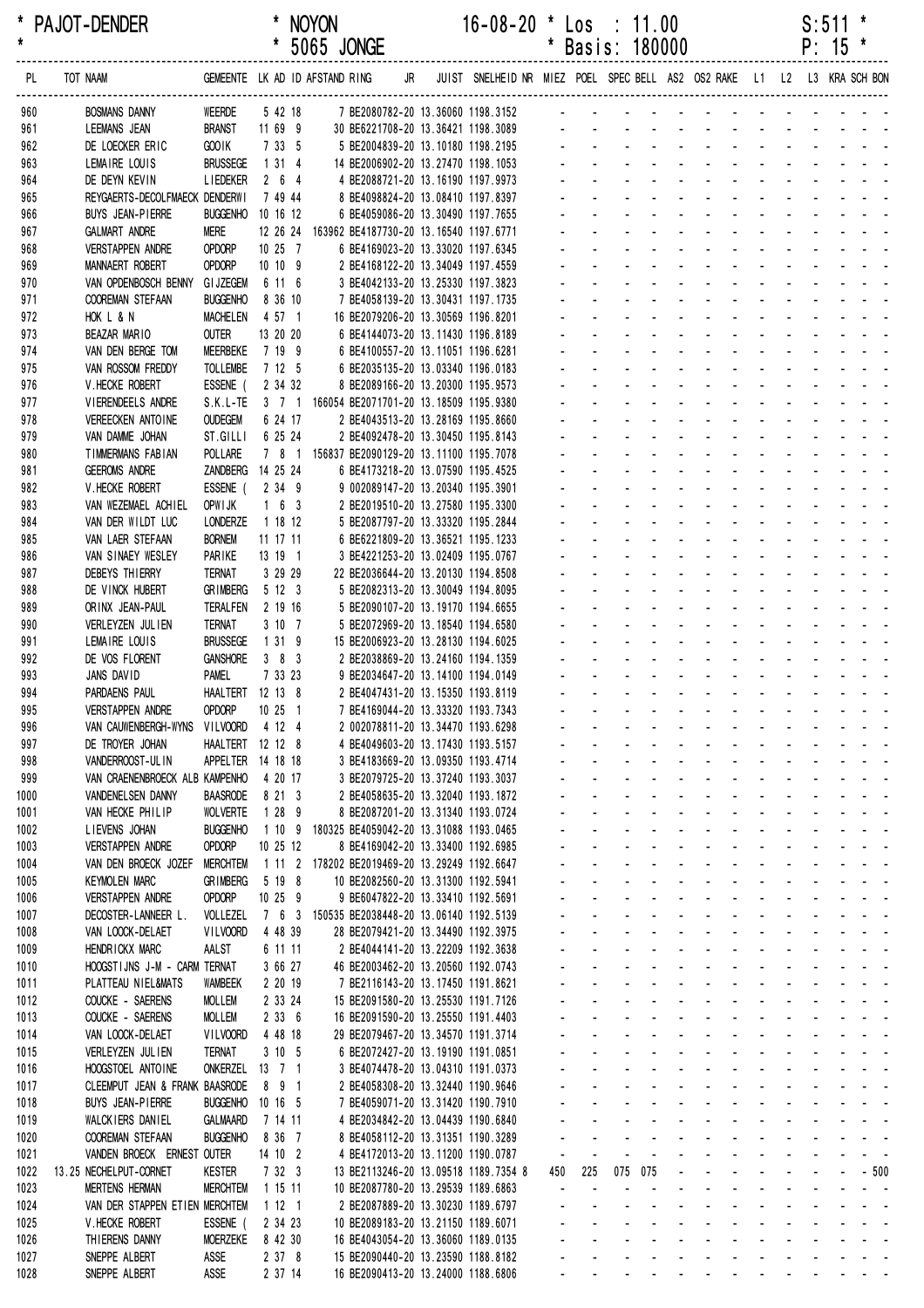| $\star$<br>$\star$ | PAJOT-DENDER                                      |                                       |                                 |         | <b>NOYON</b>                                                                                         |  | $16-08-20$ * Los : 11.00                                                   | $\star$ |                     |                                                                                                                                                                                                                                                                                              |                                                                                                               |  |  | S:511       | $\ast$ |
|--------------------|---------------------------------------------------|---------------------------------------|---------------------------------|---------|------------------------------------------------------------------------------------------------------|--|----------------------------------------------------------------------------|---------|---------------------|----------------------------------------------------------------------------------------------------------------------------------------------------------------------------------------------------------------------------------------------------------------------------------------------|---------------------------------------------------------------------------------------------------------------|--|--|-------------|--------|
|                    |                                                   |                                       |                                 |         | * 5065 JONGE                                                                                         |  |                                                                            |         |                     | Basis: 180000                                                                                                                                                                                                                                                                                |                                                                                                               |  |  | $P: 16 *$   |        |
| PL                 | TOT NAAM<br>---------------------------           |                                       |                                 |         | GEMEENTE LK AD ID AFSTAND RING                                                                       |  | JR JUIST SNELHEID NR MIEZ POEL SPEC BELL AS2 OS2 RAKE L1 L2 L3 KRA SCH BON |         |                     |                                                                                                                                                                                                                                                                                              |                                                                                                               |  |  |             |        |
| 1029               | CALLEBAUT GEERT                                   | <b>HERDERSE</b>                       | 6 14 2                          |         | 2 BE4044851-20 13.25160 1188.5934                                                                    |  |                                                                            |         |                     |                                                                                                                                                                                                                                                                                              |                                                                                                               |  |  |             |        |
| 1030               | VASTENAVONDT JAN                                  | <b>ESSENE</b>                         | 1 24 12<br>$10 \quad 3 \quad 3$ |         | 13 BE2087114-20 13.21470 1188.4119                                                                   |  |                                                                            |         |                     |                                                                                                                                                                                                                                                                                              |                                                                                                               |  |  |             |        |
| 1031<br>1032       | MANNAERT JAN<br>DE WIN BENNY                      | OPDORP<br><b>ZEMST</b>                | 5 14 9                          |         | 2 BE4168571-20 13.34370 1188.4100<br>4 BE2082393-20 13.36210 1188.3467                               |  |                                                                            |         |                     |                                                                                                                                                                                                                                                                                              |                                                                                                               |  |  |             |        |
| 1033               | SEGERS AN                                         | <b>WAMBEEK</b>                        | 3 31 9                          |         | 9 BE2037901-20 13.18121 1188.3214                                                                    |  |                                                                            |         | and a state         |                                                                                                                                                                                                                                                                                              | and a strain and a strain and a                                                                               |  |  |             |        |
| 1034               | <b>MERTENS PIERRE</b>                             | HAALTERT 14 27 23                     |                                 |         | 2 BE4098171-20 13.18510 1188.3111                                                                    |  |                                                                            |         |                     |                                                                                                                                                                                                                                                                                              | and a strain and a strain and a                                                                               |  |  |             |        |
| 1035               | SNEPPE ALBERT                                     | ASSE                                  | 2 37 32                         |         | 17 BE2090453-20 13.24030 1188.2680                                                                   |  |                                                                            |         |                     | والمتعاط والمتناوب والمتناوب والمتناوب والمتناوب                                                                                                                                                                                                                                             |                                                                                                               |  |  |             |        |
| 1036               | PARDAENS PAUL                                     | HAALTERT 12 13 9                      |                                 |         | 3 BE4047442-20 13.16150 1187.9706                                                                    |  |                                                                            |         |                     | a construction of the construction of the construction of the construction of the construction of the construction of the construction of the construction of the construction of the construction of the construction of the                                                                |                                                                                                               |  |  |             |        |
| 1037               | V. MEGROOT-D. MULDER                              | <b>BRANST</b>                         | 11 35 33                        |         | 8 BE6222234-20 13.37581 1187.9090                                                                    |  |                                                                            |         |                     | والمناول والمناول والمناول والمناول والمناول<br>die staat die kanaal van die kanaal die kanaal van die kanaal van die kanaal van die kanaal van die kanaal van                                                                                                                               |                                                                                                               |  |  |             |        |
| 1038<br>1039       | VAN DE VELDE FRANS<br>SNEPPE ALBERT               | ASSE                                  | 2 37 20                         |         | NEDERHAS  14  12  2  158533  004173420-20  13.13280  1187.8097<br>18 BE2090420-20 13.24070 1187.7183 |  |                                                                            |         |                     | de la provincia de la provincia de la                                                                                                                                                                                                                                                        |                                                                                                               |  |  |             |        |
| 1040               | REGRAGUI MOSTAFA                                  | ASSE                                  | 1106                            |         | 2 BE2082282-20 13.24100 1187.5075                                                                    |  |                                                                            |         |                     |                                                                                                                                                                                                                                                                                              | and a state of the state of the state of the state of the state of the state of the state of the state of the |  |  |             |        |
| 1041               | DE BISSCHOP MARLEEN                               | <b>ESSENE</b>                         |                                 | 366     | 2 BE2071032-20 13.20500 1187.1550                                                                    |  |                                                                            |         |                     |                                                                                                                                                                                                                                                                                              | والمناوب والمناوب والمتناوب والمناوب والمناوب                                                                 |  |  |             |        |
| 1042               | VAN DER WILDT LUC                                 | LONDERZE                              | 1 18 15                         |         | 6 BE2087829-20 13.34380 1186.7816                                                                    |  |                                                                            |         |                     |                                                                                                                                                                                                                                                                                              | and a series of the contract of the                                                                           |  |  |             |        |
| 1043               | <b>BOSMANS DANNY</b>                              | WEERDE                                |                                 | 5 42 38 | 8 BE2080743-20 13.37390 1186.5335                                                                    |  |                                                                            |         |                     | and a series of the contract of the                                                                                                                                                                                                                                                          |                                                                                                               |  |  |             |        |
| 1044               | SEGERS AN                                         | WAMBEEK                               | 3 31 10                         |         | 10 BE2115481-20 13.18251 1186.4613                                                                   |  |                                                                            |         |                     | $\mathcal{L}^{\text{max}}$                                                                                                                                                                                                                                                                   | design and a state of the state of the<br>and a strain and a strain and a                                     |  |  |             |        |
| 1045<br>1046       | HOK IGOR VA<br><b>BOEYKENS KRIS</b>               | WIEZE<br>BUGGENHO 10 42 19            | 6 26 24                         |         | 9 BE4081649-20 13.28130 1186.2161<br>11 BE4056405-20 13.31080 1185.2978                              |  |                                                                            |         |                     |                                                                                                                                                                                                                                                                                              | and a straight and a straight                                                                                 |  |  | and a state |        |
| 1047               | VAN DAMME MARC                                    | KERKSKEN 12 10 3                      |                                 |         | 3 BE4187671-20 13.16290 1185.0604                                                                    |  |                                                                            |         |                     | والمتعاط والمتناوب والمتناوب والمتناوب والمتناوب                                                                                                                                                                                                                                             |                                                                                                               |  |  |             |        |
| 1048               | LEEMANS JEAN                                      | <b>BRANST</b>                         | 11 69 38                        |         | 31 BE6221711-20 13.38281 1184.9497                                                                   |  |                                                                            |         |                     | a construction of the construction of the construction of the construction of the construction of the construction of the construction of the construction of the construction of the construction of the construction of the                                                                |                                                                                                               |  |  |             |        |
| 1049               | VAN ASSCHE GLENN                                  | <b>MERCHTEM</b>                       | $1\quad 6\quad 3$               |         | 2 BE2087007-20 13.31170 1184.4596                                                                    |  |                                                                            |         |                     | <u>.</u>                                                                                                                                                                                                                                                                                     |                                                                                                               |  |  |             |        |
| 1050               | LEEMANS JEAN                                      | <b>BRANST</b>                         | 11 69 13                        |         | 32 BE6221745-20 13.38341 1184.2024                                                                   |  |                                                                            |         |                     | die staat die kanaal van die kanaal die kanaal van die kanaal van die kanaal van die kanaal van die kanaal van                                                                                                                                                                               |                                                                                                               |  |  |             |        |
| 1051               | SCHOCKAERT MARC                                   | <b>WAMBEEK</b>                        | $3 \quad 3 \quad 2$             |         | 2 BE2116454-20 13.19081 1184.0946                                                                    |  |                                                                            |         |                     | die staat die kanaal van die kanaal die kanaal van die kanaal van die kanaal van die kanaal van die kanaal van                                                                                                                                                                               | <u>.</u>                                                                                                      |  |  |             |        |
| 1052<br>1053       | DEDOBBELEER DIRK EN Z HERNE<br>LICHTERT-BELLEMANS | <b>GOOIK</b>                          | 7 52 5<br>7 7 7                 |         | 8 BE2035207-20 13.03539 1183.9869<br>3 BE2038182-20 13.11420 1183.8648                               |  |                                                                            |         |                     |                                                                                                                                                                                                                                                                                              | and a series of the series of the series of                                                                   |  |  |             |        |
| 1054               | DEDOBBELEER WIM                                   | VOLLEZEL                              | 7 24 5                          |         | 6 BE2035595-20 13.07199 1183.4291                                                                    |  |                                                                            |         |                     | and a series of the contract of the series of                                                                                                                                                                                                                                                |                                                                                                               |  |  |             |        |
| 1055               | VAN DER MAELEN SONIA                              | ASPELARE                              | 14 35 27                        |         | 13 BE4002504-20 13.11590 1183.2858                                                                   |  |                                                                            |         |                     | design and a state of the state of the                                                                                                                                                                                                                                                       |                                                                                                               |  |  |             |        |
| 1056               | VAN RIET EMIEL                                    | <b>MERCHTEM</b>                       |                                 |         | 1 16 3 178383 BE2008942-20 13.30491 1182.7673                                                        |  |                                                                            |         |                     | design and a state of the state of the                                                                                                                                                                                                                                                       |                                                                                                               |  |  |             |        |
| 1057               | <b>KEYMOLEN MARC</b>                              | <b>GRIMBERG</b>                       | 5 19 18                         |         | 11 BE2082563-20 13.32480 1182.4476                                                                   |  |                                                                            |         |                     |                                                                                                                                                                                                                                                                                              | and a strain and a strain and a                                                                               |  |  |             |        |
| 1058               | VAN RIET EMIEL                                    | <b>MERCHTEM</b>                       | 1167                            |         | 2 BE2008971-20 13.30531 1182.2448                                                                    |  |                                                                            |         |                     |                                                                                                                                                                                                                                                                                              | and a state of the state of the state of                                                                      |  |  |             |        |
| 1059<br>1060       | VAN ASBROECK FRANKIE<br><b>VRANCKAERT REMY</b>    | MALDEREN<br><b>BRUSSEGE</b>           | 1209<br>365                     |         | 5 BE4059463-20 13.34080 1182.2426<br>3 BE2071072-20 13.28199 1181.7571                               |  |                                                                            |         |                     | والمتعاون والمتعاون والمتعاون والمتعاون والمتعاون والمتعاون<br>a construction of the construction of the construction of the construction of the construction of the construction of the construction of the construction of the construction of the construction of the construction of the |                                                                                                               |  |  |             |        |
| 1061               | DEDOBBELEER WIM                                   | VOLLEZEL                              | 7 24 2                          |         | 7 BE2035751-20 13.07319 1181.5732                                                                    |  |                                                                            |         |                     | <u>.</u>                                                                                                                                                                                                                                                                                     |                                                                                                               |  |  |             |        |
| 1062               | <b>VERCAUTEREN ETIENNE</b>                        | <b>MERCHTEM</b>                       |                                 |         | 1 13 3 179637 BE2087140-20 13.32080 1180.7866                                                        |  |                                                                            |         |                     | <u>. Kanadan ang kabupatèn Indonesia</u>                                                                                                                                                                                                                                                     |                                                                                                               |  |  |             |        |
| 1063               | DE SMEDT ROM.                                     | <b>LIEDEKER</b>                       | 2 12 10                         |         | 2 BE2089982-20 13.18290 1180.4886                                                                    |  |                                                                            |         | $\omega_{\rm{max}}$ |                                                                                                                                                                                                                                                                                              | and a straightful and a straight                                                                              |  |  |             |        |
| 1064               | <b>BONNAERENS SAM</b>                             |                                       |                                 |         | OKEGEM  14 12 11  4 BE4179746-20 13.16290 1180.4885                                                  |  |                                                                            |         |                     | .                                                                                                                                                                                                                                                                                            |                                                                                                               |  |  |             |        |
| 1065               | <b>COOREMAN STEFAAN</b>                           | BUGGENHO 8 36 20                      |                                 |         | 9 BE4058160-20 13.32521 1180.3360                                                                    |  |                                                                            |         |                     | المنابع والمستنقل والمستنقل والمستنقل والمستنقل والمستنقل                                                                                                                                                                                                                                    |                                                                                                               |  |  |             |        |
| 1066<br>1067       | DE COCKER VICKTORIN<br>CALLEBAUT YMKE             | <b>HOFSTADE</b><br><b>HERDERSE</b>    | 6 5 5<br>6 12 6                 |         | 2 BE4040986-20 13.24040 1180.3077<br>4 BE4044594-20 13.26190 1180.0638                               |  |                                                                            |         |                     | فالمنافذ والمنافر والمنافر والمنافر والمنافر والمنافر<br>المناطق والمناطق والمناطق والمناطق والمناطق والمناطق                                                                                                                                                                                |                                                                                                               |  |  |             |        |
| 1068               | VAN VAERENBERGH CHRIS HAALTERT 12 29 23           |                                       |                                 |         | 10 BE4008541-20 13.18040 1180.0169                                                                   |  |                                                                            |         |                     | and a series of the contract of the series of                                                                                                                                                                                                                                                |                                                                                                               |  |  |             |        |
| 1069               | <b>HERMANS FRANS</b>                              | MALDEREN 10 33 14                     |                                 |         | 7 BE4168666-20 13.34260 1179.6223                                                                    |  |                                                                            |         |                     | <u>.</u>                                                                                                                                                                                                                                                                                     |                                                                                                               |  |  |             |        |
| 1070               | VAN VAERENBERGH CHRIS HAALTERT 12 29 9            |                                       |                                 |         | 11 BE4008507-20 13.18070 1179.5897                                                                   |  |                                                                            |         |                     | <u>.</u>                                                                                                                                                                                                                                                                                     |                                                                                                               |  |  |             |        |
| 1071               | HOOGSTIJNS J-M - CARM TERNAT                      |                                       | 3 66 58                         |         | 47 BE2003449-20 13.22270 1179.3822                                                                   |  |                                                                            |         |                     | المناصب والمستنقل والمستنقل والمستنقل والمستنقل والمستنقل                                                                                                                                                                                                                                    |                                                                                                               |  |  |             |        |
| 1072               | <b>HERMANS FRANS</b>                              | MALDEREN 10 33 31                     |                                 |         | 8 BE4168617-20 13.34280 1179.3677                                                                    |  |                                                                            |         |                     | المنافذ والمنافر والمنافر والمنافر والمنافر والمنافر                                                                                                                                                                                                                                         |                                                                                                               |  |  |             |        |
| 1073<br>1074       | VAN DE WALLE JEAN-CLA ZARLARDI<br>LEEMANS JEAN    | <b>BRANST</b>                         | 11 69 66                        |         | 13 6 2 144798 BE4113874-20 13.02470 1179.2969<br>33 BE6240036-20 13.39151 1179.1211                  |  |                                                                            |         |                     | المناصر والمناصر والمناصر والمناصر والمناصر والمناصر<br>and a series of the contract of the series of                                                                                                                                                                                        |                                                                                                               |  |  |             |        |
| 1075               | VAN LAER STEFAAN                                  | <b>BORNEM</b>                         | 11 17 8                         |         | 7 BE6221802-20 13.39001 1179.0883                                                                    |  |                                                                            |         |                     | a construction of the construction of the construction of the construction of the construction of the construction of the construction of the construction of the construction of the construction of the construction of the                                                                |                                                                                                               |  |  |             |        |
| 1076               | DE MAEYER JOZEF                                   | OPDORP                                | $10 \t 6 \t 5$                  |         | 2 BE4169221-20 13.35379 1178.9760                                                                    |  |                                                                            |         |                     | a construction of the construction of the construction of the construction of the construction of the construction of the construction of the construction of the construction of the construction of the construction of the                                                                |                                                                                                               |  |  |             |        |
| 1077               | TAS EDDY                                          | HAALTERT 12 19 10                     |                                 |         | 5 BE4187141-20 13.17290 1178.9211                                                                    |  |                                                                            |         |                     | المناصب والمستنقل والمستنقل والمستنقل والمستنقل والمستنقل                                                                                                                                                                                                                                    |                                                                                                               |  |  |             |        |
| 1078               | CORNEL IS PIERRE                                  | <b>MERCHTEM</b>                       | 1 15 2                          |         | 2 BE2009218-20 13.30150 1178.7887                                                                    |  |                                                                            |         |                     | المناصب والمتناول والمتناول والمتناول والمتناول والمناول                                                                                                                                                                                                                                     |                                                                                                               |  |  |             |        |
| 1079               | VAN LAER STEFAAN                                  | <b>BORNEM</b>                         | 11 17 9                         |         | 8 BE6221825-20 13.39031 1178.7176                                                                    |  |                                                                            |         |                     | المناطق والمتناط والمناطق والمناطق والمناطق والمناطق                                                                                                                                                                                                                                         |                                                                                                               |  |  |             |        |
| 1080               | HUYCK DIRK<br>VANDENELSEN DANNY                   | <b>BAASRODE</b><br><b>BAASRODE</b>    | 8 38 24<br>8 21 12              |         | 20 004057677-20 13.34521 1178.5431                                                                   |  |                                                                            |         |                     | المنافذ والمستنقل والمستعين والمستنقل والمستنقل<br>a construction of the construction of the construction of the construction of the construction of the construction of the construction of the construction of the construction of the construction of the construction of the             |                                                                                                               |  |  |             |        |
| 1081<br>1082       | VLASSENBROECK STEFAAN VOLLEZEL                    |                                       | 7 36 20                         |         | 3 BE4058630-20 13.33590 1178.3353<br>7 BE2034489-20 13.08051 1178.0146                               |  |                                                                            |         |                     | a construction of the construction of the construction of the construction of the construction of the construction of the construction of the construction of the construction of the construction of the construction of the                                                                |                                                                                                               |  |  |             |        |
| 1083               | DEBEYS THIERRY                                    | <b>TERNAT</b>                         | 3294                            |         | 23 BE2036606-20 13.22160 1177.6336                                                                   |  |                                                                            |         |                     | and a series of the contract of the series of                                                                                                                                                                                                                                                |                                                                                                               |  |  |             |        |
| 1084               | VANDENELSEN DANNY                                 | <b>BAASRODE</b>                       | 8 21 20                         |         | 4 BE4058645-20 13.34060 1177.4432                                                                    |  |                                                                            |         |                     | المناصب والمتناول والمتناول والمتناول والمتناول والمناول                                                                                                                                                                                                                                     |                                                                                                               |  |  |             |        |
| 1085               | <b>HEYMANS DANNY</b>                              | NEDERHAS 14 27 2                      |                                 |         | 3 BE4143725-20 13.14320 1177.4331                                                                    |  |                                                                            |         |                     | المناطق والمتناط والمناطق والمناطق والمناطق والمناطق                                                                                                                                                                                                                                         |                                                                                                               |  |  |             |        |
| 1086               | DE VINCK HUBERT                                   | <b>GRIMBERG</b>                       | 5 12 10                         |         | 6 BE2082331-20 13.32179 1177.4193                                                                    |  |                                                                            |         |                     | and a series of the contract of the series of                                                                                                                                                                                                                                                |                                                                                                               |  |  |             |        |
| 1087               | <b>BOSMANS DANNY</b>                              | WEERDE                                |                                 | 5 42 25 | 9 BE2080746-20 13.38540 1177.1995                                                                    |  |                                                                            |         |                     | المنافذ والمستنقل والمستعين والمستنقل والمستنقل<br>المنافذ والمستنقل والمستعين والمستنقل والمستنقل                                                                                                                                                                                           |                                                                                                               |  |  |             |        |
| 1088<br>1089       | DE VADDER MARC<br>VANDERROOST-ULIN                | HAALTERT 12 21 3<br>APPELTER 14 18 15 |                                 |         | 3 BE4096619-20 13.19311 1177.0424<br>4 BE4183258-20 13.11260 1176.6726                               |  |                                                                            |         |                     | المناصب والمستنقل والمستنقل والمستنقل والمستنقل والمستنقل                                                                                                                                                                                                                                    |                                                                                                               |  |  |             |        |
| 1090               | VAN LAECKEN ALOIS                                 | <b>ASSE</b>                           | 1 21 14                         |         | 7 BE2028510-20 13.25549 1176.6645                                                                    |  |                                                                            |         |                     | المناطر والمناطر المناطر المناطر المناطر المناطر                                                                                                                                                                                                                                             |                                                                                                               |  |  |             |        |
| 1091               | DE VINCK HUBERT                                   | <b>GRIMBERG</b>                       | 5 12 12                         |         | 7 BE2082312-20 13.32239 1176.6467                                                                    |  |                                                                            |         |                     | المناصر والمناصر والمناصر والمناصر والمناصر                                                                                                                                                                                                                                                  |                                                                                                               |  |  |             |        |
| 1092               | VAN LAECKEN ALOIS                                 | ASSE                                  | 1 21 20                         |         | 8 BE2028481-20 13.25589 1176.1271                                                                    |  |                                                                            |         |                     | and a series of the contract of the series of                                                                                                                                                                                                                                                |                                                                                                               |  |  |             |        |
| 1093               | VAN DER STRAETEN JAN                              | OPW I JK                              | 1 44 26                         |         | 10 BE2028851-20 13.30339 1176.0901                                                                   |  |                                                                            |         |                     | a construction of the construction of the construction of the construction of the construction of the construction of the construction of the construction of the construction of the construction of the construction of the                                                                |                                                                                                               |  |  |             |        |
| 1094               | V. HECKE ROBERT                                   | ESSENE (                              | 2 34 26                         |         | 11 BE2089199-20 13.22530 1176.0084                                                                   |  |                                                                            |         |                     | المنافذ والمستنقل والمستنقل والمستنقل والمستنقل                                                                                                                                                                                                                                              |                                                                                                               |  |  |             |        |
| 1095<br>1096       | <b>COOREMAN STEFAAN</b><br>VAN DAMME MARC         | <b>BUGGENHO</b><br>KERKSKEN 12 10 2   | 8 36 21                         |         | 10 BE4058164-20 13.33281 1175.7214<br>4 BE4188686-20 13.17350 1175.5857                              |  |                                                                            |         |                     | المناصب والمستنقل والمستنقل والمستنقل والمستنقل والمستنقل<br>المناصر والمناصر والمناصر والمناصر والمناصر والمناصر                                                                                                                                                                            |                                                                                                               |  |  |             |        |
| 1097               | VERCAUTEREN ETIENNE                               | MERCHTEM 1 13 5                       |                                 |         | 2 BE2087144-20 13.32500 1175.3784                                                                    |  |                                                                            |         |                     | and a series of the contract of the series of                                                                                                                                                                                                                                                |                                                                                                               |  |  |             |        |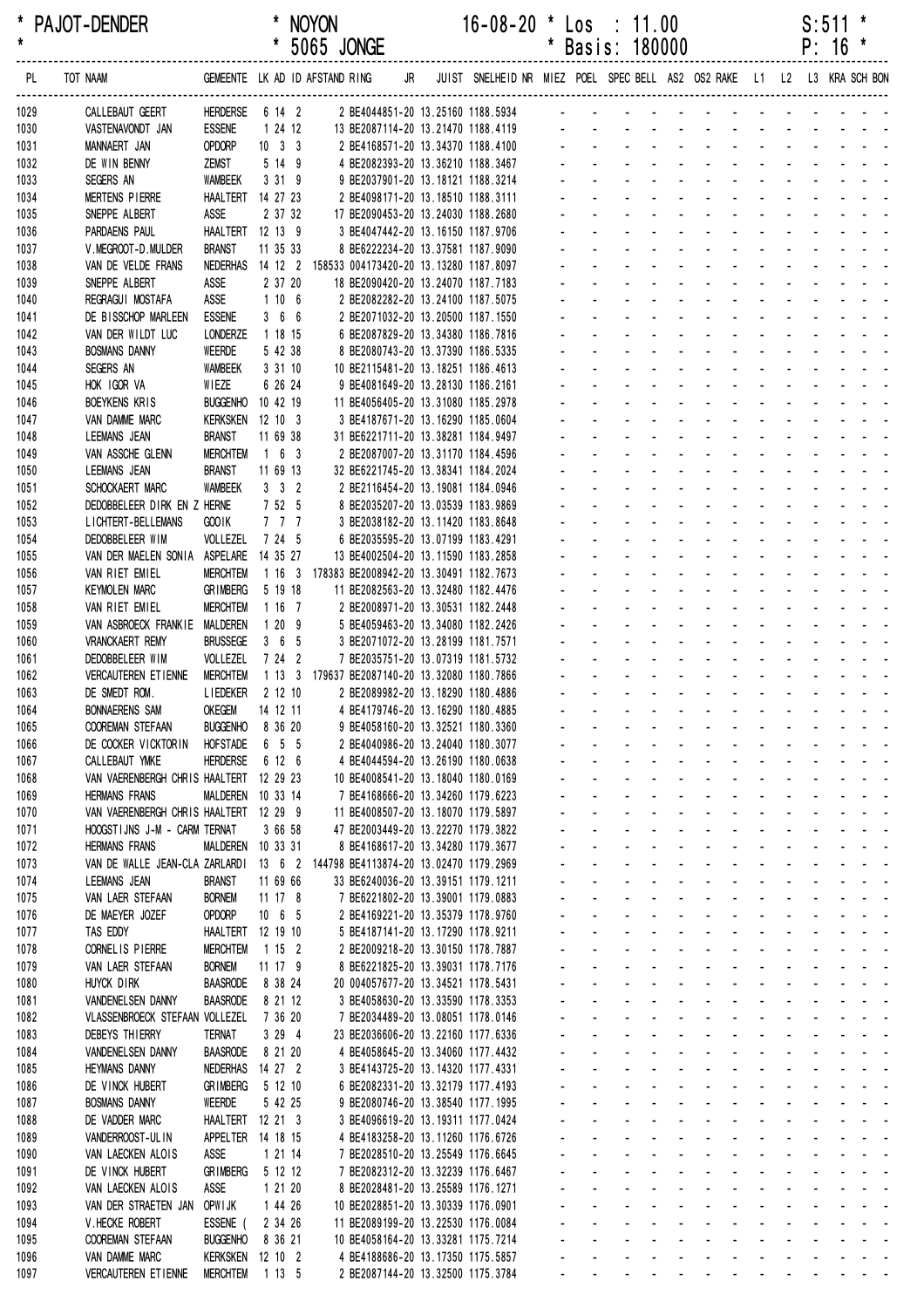| $\star$      | PAJOI-DENDER                                        |                                     |              |                     | <b>NOYON</b><br>* 5065 JONGE                                             |    | 16-08-20                                                                | $\overline{\bm{x}}$ | Los                         | $\therefore$ 11.00<br>* Basis: 180000 |  |                                                                                                                                                                                                                                |  |  | S:511<br>$P: 17$ * |  |
|--------------|-----------------------------------------------------|-------------------------------------|--------------|---------------------|--------------------------------------------------------------------------|----|-------------------------------------------------------------------------|---------------------|-----------------------------|---------------------------------------|--|--------------------------------------------------------------------------------------------------------------------------------------------------------------------------------------------------------------------------------|--|--|--------------------|--|
| . PL         | TOT NAAM                                            |                                     |              |                     | GEMEENTE LK AD ID AFSTAND RING                                           | JR | JUIST SNELHEID NR MIEZ POEL SPEC BELL AS2 OS2 RAKE L1 L2 L3 KRA SCH BON |                     |                             |                                       |  |                                                                                                                                                                                                                                |  |  |                    |  |
| 1098         | <b>MERTENS PIERRE</b>                               | HAALTERT 14 27 9                    |              |                     |                                                                          |    | 3 BE4098138-20 13.20230 1175.3318                                       |                     |                             |                                       |  | and the contract of the contract of the contract of                                                                                                                                                                            |  |  |                    |  |
| 1099         | MERTENS PIERRE                                      | HAALTERT 14 27 10                   |              |                     |                                                                          |    |                                                                         |                     |                             |                                       |  |                                                                                                                                                                                                                                |  |  |                    |  |
| 1100         | VERLEYZEN JULIEN                                    | <b>TERNAT</b>                       |              | 3108                |                                                                          |    |                                                                         |                     |                             |                                       |  |                                                                                                                                                                                                                                |  |  |                    |  |
| 1101<br>1102 | TIMMERMANS ETTIENE<br>LUPPENS EDDY                  | LIEDEKER 2 13 3<br>MOLLEM           |              | $126$ 1             |                                                                          |    | 7 BE2008679-20 13.28520 1174.5343                                       |                     |                             |                                       |  | والمناور والمناور والمناور والمناور والمناور                                                                                                                                                                                   |  |  |                    |  |
| 1103         | <b>BOSMANS DANNY</b>                                | WEERDE                              |              | 5 42 3              |                                                                          |    | 10 BE2080749-20 13.39170 1174.3664                                      |                     |                             |                                       |  | . <del>.</del>                                                                                                                                                                                                                 |  |  |                    |  |
| 1104         | VAN GERWEN MARCEL                                   | <b>BUGGENHO</b>                     | 1 32 13      |                     |                                                                          |    | 9 BE4058875-20 13.32290 1174.3447                                       |                     |                             |                                       |  |                                                                                                                                                                                                                                |  |  |                    |  |
| 1105         | THIENPONT HERVE & GLE DENDERWI                      |                                     | 7 36 3       |                     | 13 BE2035624-20 13.10289 1174.2186                                       |    |                                                                         |                     |                             |                                       |  |                                                                                                                                                                                                                                |  |  |                    |  |
| 1106         | SPOLSPOEL JEAN                                      | <b>EPPEGEM</b>                      |              | 5 22 11             |                                                                          |    | 2 BE2084516-20 13.38120 1174.0013                                       |                     |                             |                                       |  | and the contract of the contract of the contract of the contract of the contract of the contract of the contract of the contract of the contract of the contract of the contract of the contract of the contract of the contra |  |  |                    |  |
| 1107         | THIERENS DANNY                                      | <b>MOERZEKE</b>                     |              | 8 42 26             | 17 BE4043004-20 13.38060 1173.9722                                       |    |                                                                         |                     |                             |                                       |  | the second contract of the second contract of the second                                                                                                                                                                       |  |  |                    |  |
| 1108         | VAN HECKE PHILIP                                    | <b>WOLVERTE</b>                     |              | 1 28 27             |                                                                          |    | 9 BE2087185-20 13.34030 1173.8397                                       |                     |                             |                                       |  | والمتعادل والمتعاون والمتعاون والمتعاون والمناور                                                                                                                                                                               |  |  |                    |  |
| 1109<br>1110 | VANDENABBEEL GILBERT<br>CAUDRON SYLVAIN             | <b>BUGGENHO</b><br><b>MERCHTEM</b>  |              | 1 18 9<br>$197$     |                                                                          |    | 3 BE4057325-20 13.32470 1173.6817<br>3 BE2018931-20 13.32420 1173.6608  |                     |                             |                                       |  | the contract of the contract of the contract of<br>the contract of the contract of the contract of                                                                                                                             |  |  |                    |  |
| 1111         | V.BIESEN HERMAN                                     | ASSE                                |              |                     | 2 11 7 172934 BE2062084-20 13.27220 1173.4947                            |    |                                                                         |                     |                             |                                       |  | the contract of the contract of the contract of                                                                                                                                                                                |  |  |                    |  |
| 1112         | VAN HECKE PHILIP                                    | <b>WOLVERTE</b>                     | 1 28 28      |                     |                                                                          |    | 10 BE2087188-20 13.34060 1173.4588                                      |                     |                             |                                       |  | and the company of the company of the company of the company of the company of the company of the company of the company of the company of the company of the company of the company of the company of the company of the comp |  |  |                    |  |
| 1113         | JANS DAVID                                          | <b>PAMEL</b>                        |              | 7 33 8              | 10 BE2034628-20 13.16380 1172.4591                                       |    |                                                                         |                     |                             |                                       |  | and the contract of the contract of the contract of                                                                                                                                                                            |  |  |                    |  |
| 1114         | KIEKENS JOZEF                                       | DENDERHO 14 20 13                   |              |                     |                                                                          |    | 3 BE4098028-20 13.16540 1172.2498                                       |                     |                             |                                       |  | فالمنافذ والمنافر والمنافر والمنافر والمنافر والمنافر                                                                                                                                                                          |  |  |                    |  |
| 1115         | VAN DAMME JOZEF                                     | SINT-GIL                            |              | 6 23 15             |                                                                          |    | 7 BE4057438-20 13.32200 1172.0088                                       |                     |                             |                                       |  | and the contract of the contract of the                                                                                                                                                                                        |  |  |                    |  |
| 1116         | SONCK BART                                          |                                     |              |                     | NIEUWERK 12 8 3 167145 BE4188062-20 13.22412 1171.4129                   |    |                                                                         |                     |                             |                                       |  | the contract of the contract of the contract of                                                                                                                                                                                |  |  |                    |  |
| 1117         | V. MEGROOT-D. MULDER                                | <b>BRANST</b>                       | 11 35 10     |                     |                                                                          |    | 9 BE6222219-20 13.40131 1171.2268                                       |                     |                             |                                       |  | والمتعاط والمتعاط والمتعاط والمتعاطي<br>the contract of the contract of the contract of the contract of the contract of the contract of the contract of                                                                        |  |  |                    |  |
| 1118<br>1119 | DE CLUS PAUL<br><b>HERMANS FRANS</b>                | <b>OUTER</b><br>MALDEREN 10 33 2    | 14 29 8      |                     |                                                                          |    | 5 BE4172721-20 13.14260 1171.1604<br>9 BE4168620-20 13.35360 1170.7776  |                     |                             |                                       |  | the contract of the contract of the contract of the contract of the contract of the contract of the contract of                                                                                                                |  |  |                    |  |
| 1120         | VAN CAUWENBERG CHRIST IDEGEM                        |                                     | 13 29 15     |                     |                                                                          |    | 9 BE4078084-20 13.09420 1170.2853                                       |                     |                             |                                       |  | and the contract of the contract of the contract of                                                                                                                                                                            |  |  |                    |  |
| 1121         | GILLAERTS-BRONCKAERS PERK                           |                                     |              | 4 17 16             |                                                                          |    | 6 BE2079905-20 13.38249 1170.0155                                       |                     |                             |                                       |  | the contract of the contract of the contract of                                                                                                                                                                                |  |  |                    |  |
| 1122         | VAN CAUWENBERG CHRIST IDEGEM                        |                                     | 13 29 7      |                     | 10 BE4078027-20 13.09440 1169.9846                                       |    |                                                                         |                     |                             |                                       |  | the contract of the contract of the contract of                                                                                                                                                                                |  |  |                    |  |
| 1123         | SCHOCKAERT MARC                                     | <b>WAMBEEK</b>                      |              | $3 \quad 3 \quad 3$ |                                                                          |    | 3 BE2116457-20 13.20501 1169.8015                                       |                     |                             |                                       |  | the contract of the contract of the contract of                                                                                                                                                                                |  |  |                    |  |
| 1124         | WALCKIERS DANIEL                                    | GALMAARD                            | 7 14 7       |                     |                                                                          |    | 5 BE2034849-20 13.07009 1169.2792                                       |                     |                             |                                       |  | and the contract of the contract of the contract of                                                                                                                                                                            |  |  |                    |  |
| 1125         | VAN DER WILDT LUC                                   | <b>LONDERZE</b>                     | 1 18 18      |                     |                                                                          |    | 7 BE2087827-20 13.37010 1168.7676                                       |                     |                             |                                       |  | and the contract of the contract of the contract of                                                                                                                                                                            |  |  |                    |  |
| 1126         | GILLAERTS-BRONCKAERS                                | Perk                                |              | 4 17 15<br>4 57 35  |                                                                          |    | 7 BE2079924-20 13.38369 1168.5402                                       |                     |                             |                                       |  | and the contract of the contract of the contract of<br>فتتحدث والمتحدث والمتحدث والمناد                                                                                                                                        |  |  |                    |  |
| 1127<br>1128 | HOK L & N<br>BOEYKENS KRIS                          | <b>MACHELEN</b><br>BUGGENHO 10 42 9 |              |                     | 17 BE2135847-20 13.34379 1168.3118<br>12 BE4056450-20 13.33230 1167.9105 |    |                                                                         |                     |                             |                                       |  | the contract of the contract of the contract of                                                                                                                                                                                |  |  |                    |  |
| 1129         | PLATTEAU NIEL&MATS                                  | WAMBEEK                             |              | 2206                |                                                                          |    | 8 BE2071351-20 13.20350 1167.8411                                       |                     |                             |                                       |  | and the state of the state of the state                                                                                                                                                                                        |  |  |                    |  |
| 1130         | LEMAIRE LOUIS                                       | <b>BRUSSEGE</b>                     |              | 1 31 28             | 16 BE2006925-20 13.31370 1167.8136                                       |    |                                                                         |                     |                             |                                       |  | and the contract of the contract of the contract of                                                                                                                                                                            |  |  |                    |  |
| 1131         | VANDERROOST-ULIN                                    | APPELTER 14 18 14                   |              |                     |                                                                          |    | 5 BE4183262-20 13.12260 1167.7876                                       |                     |                             |                                       |  | the contract of the contract of the contract of the                                                                                                                                                                            |  |  |                    |  |
| 1132         | SCHOUKENS FRANKY                                    | <b>PAMEL</b>                        |              | 7 12 5              |                                                                          |    | 2 BE2115343-20 13.15590 1167.7460                                       |                     |                             |                                       |  | and a straightful and a straight and                                                                                                                                                                                           |  |  |                    |  |
| 1133         | SCHAUKENS FREDDY                                    | ASSE                                |              | 1 17 12             | 11 BE2090962-20 13.27040 1167.6609                                       |    |                                                                         |                     |                             |                                       |  | والمناول والمناول والمناول والمناولين                                                                                                                                                                                          |  |  |                    |  |
| 1134         | COPPENS CHRIS                                       | <b>VOORDE</b><br>KAPELLE-           | 14 13 1      | 5 47 14             | 154610 BE4198902-20 13.12250 1167.6023                                   |    | 2 BE2083763-20 13.40010 1167.5471                                       |                     | $\sim$                      | $\Delta \sim 100$                     |  | فالمستحدث والمستحدث والمستحدث والمستحدث<br>and a series of the series of the series of                                                                                                                                         |  |  |                    |  |
| 1135<br>1136 | AUGUSTIN VIZITIU<br>COOREMAN STEFAAN                | <b>BUGGENHO</b>                     |              | 8 36 18             | 11 BE4058196-20 13.34341 1167.3542                                       |    |                                                                         |                     | $\mathbf{z} = \mathbf{z}$ . |                                       |  | and a straightful contract and a straight and                                                                                                                                                                                  |  |  |                    |  |
| 1137         | VAN SINAEY T&L                                      | SCHENDEL 13 30 20                   |              |                     |                                                                          |    | 4 BE4072434-20 13.08540 1167.2304                                       |                     | $\mathbf{a} = \mathbf{a}$   | $\mathbf{a}$ and $\mathbf{a}$         |  | and a series of the contract and a series                                                                                                                                                                                      |  |  |                    |  |
| 1137         | VAN SINAEY T&L                                      | SCHENDEL 13 30 22                   |              |                     |                                                                          |    | 5 BE4072945-20 13.08540 1167.2304                                       |                     |                             | $\mathbf{u} = \mathbf{u}$             |  | فالقائد والمتاريخ والمتاريخ والمتاريخ والمتاريخ                                                                                                                                                                                |  |  |                    |  |
| 1139         | <b>VERHASSELT PAUL</b>                              | <b>BUGGENHO</b>                     | $10 \t8 \t4$ |                     |                                                                          |    | 4 BE4169279-20 13.37290 1167.0695                                       |                     |                             |                                       |  | and a series of the series of the series of                                                                                                                                                                                    |  |  |                    |  |
| 1140         | KIEKENS JOZEF                                       | <b>DENDERHO</b>                     | 14 20 10     |                     |                                                                          |    | 4 BE4098040-20 13.17320 1166.8517                                       | $\sim$              |                             | $\mathbf{L}^{\text{max}}$             |  | and a series of the series of the series of                                                                                                                                                                                    |  |  |                    |  |
| 1141         | VAN LAECKEN ALOIS                                   | ASSE                                |              | 1219                |                                                                          |    | 9 BE2028488-20 13.27119 1166.4059                                       |                     | $\omega_{\rm{max}}$         |                                       |  | and the contract of the contract of the contract of                                                                                                                                                                            |  |  |                    |  |
| 1142<br>1143 | VANDERMINNEN ROLAND<br>VAN SINAEY T&L               | <b>LONDERZE</b><br>SCHENDEL 13 30 9 | 1343         |                     |                                                                          |    | 6 BE2029060-20 13.39430 1166.3091<br>6 BE4078705-20 13.09020 1166.0243  |                     | $\mathbf{L}^{\text{max}}$   |                                       |  | and the contract of the contract of the contract of<br>المناطق والمستنقل والمستنقل والمستنقل والمستنقل والمستنق                                                                                                                |  |  |                    |  |
| 1144         | DE BLANDER WILLIAM                                  | <b>OUTER</b>                        | 14 27 26     |                     |                                                                          |    | 8 BE4172165-20 13.14010 1165.9221                                       |                     |                             |                                       |  | والمناور والمناور والمناور والمناور والمناور والمناور                                                                                                                                                                          |  |  |                    |  |
| 1145         | BAEYENS JORDI                                       | <b>DENDERHO</b>                     | 12 10 5      |                     |                                                                          |    | 4 BE4005754-20 13.18540 1165.6731                                       |                     |                             |                                       |  | المنافذ والمستنقل والمستنقل والمستنقل والمستنقل والمستنقل                                                                                                                                                                      |  |  |                    |  |
| 1146         | <b>HUYCK DIRK</b>                                   | <b>BAASRODE</b>                     |              | 8 38 32             | 21 BE4057647-20 13.36351 1165.6225                                       |    |                                                                         |                     |                             |                                       |  | and a series of the series of the series of the                                                                                                                                                                                |  |  |                    |  |
| 1147         | <b>HUYCK DIRK</b>                                   | <b>BAASRODE</b>                     |              | 8 38 36             | 22 004133943-20 13.36371 1165.3744                                       |    |                                                                         |                     |                             |                                       |  | <u>.</u>                                                                                                                                                                                                                       |  |  |                    |  |
| 1148         | DE JONGHE LEO                                       | <b>BORNEM</b>                       | 10125        |                     |                                                                          |    | 4 BE6226217-20 13.42480 1164.4595                                       |                     |                             |                                       |  | a construction of the construction of the construction of the construction of the construction of the construction of the construction of the construction of the construction of the construction of the construction of the  |  |  |                    |  |
| 1149         | BULTE PH & JEFF                                     | <b>HEKELGEM</b>                     | $2 \t5 \t1$  |                     |                                                                          |    | 3 BE2088285-20 13.24499 1164.1929                                       |                     |                             |                                       |  | المناصب والمستنقل والمستنقل والمستنقل والمستنقل والمستنقل                                                                                                                                                                      |  |  |                    |  |
| 1150<br>1151 | VERLEYEN WILFRIED<br>VAN DER STAPPEN ETIEN MERCHTEM | ST.GILLI                            |              | 6 10 10<br>1 12 10  | 179849 BE4056224-20 13.34340 1163.5691                                   |    | 3 BE2087245-20 13.33460 1163.5031                                       |                     | $\Delta \sim 100$           | $\Delta \sim 100$                     |  | فالمنافذ والمستنقل والمستنقل والمستنقل والمستنق<br>فالمنافذ والمنافر والمنافر والمنافر والمنافر والمنافر                                                                                                                       |  |  |                    |  |
| 1152         | VAN DER STRAETEN JAN OPWIJK                         |                                     |              | 1 44 5              | 11 BE2028864-20 13.32149 1163.0866                                       |    |                                                                         |                     | $\Delta \sim 100$           |                                       |  | the second contract of the second contract of the                                                                                                                                                                              |  |  |                    |  |
| 1153         | STAELENS GERRIT                                     | <b>ESSENE</b>                       |              | 2188                |                                                                          |    | 8 BE2090663-20 13.26010 1162.9289                                       |                     |                             |                                       |  | فالمستحيل والمستحدث والمستحدث والمستحدث والمستحدث                                                                                                                                                                              |  |  |                    |  |
| 1154         | THIENPONT HERVE & GLE DENDERWI                      |                                     |              | 7 36 20             | 14 BE4098987-20 13.11459 1162.7822                                       |    |                                                                         |                     |                             |                                       |  | and a series of the series of the series of the                                                                                                                                                                                |  |  |                    |  |
| 1155         | WALCKIERS DANIEL                                    | <b>GALMAARD</b>                     |              | 7146                |                                                                          |    | 6 BE2034808-20 13.07439 1162.7187                                       |                     |                             |                                       |  | المناطق والمناطق والمناطق والمناطق والمناطق والمناطق                                                                                                                                                                           |  |  |                    |  |
| 1156         | V.BIESEN HERMAN                                     | <b>ASSE</b>                         |              | 2 11 11             |                                                                          |    | 2 BE2062073-20 13.28440 1162.7118                                       |                     |                             |                                       |  | المناطق والمستنقل والمستنقل والمستنقل والمستنقل والمستنق                                                                                                                                                                       |  |  |                    |  |
| 1157         | VERCAUTEREN ETIENNE                                 | <b>MERCHTEM</b>                     | 1134         |                     |                                                                          |    | 3 BE2087142-20 13.34300 1162.6990                                       |                     |                             |                                       |  | المنافذ والمستنقل والمستنقل والمستنقل والمستنقل والمستنقل                                                                                                                                                                      |  |  |                    |  |
| 1158         | <b>WALCKIERS DANIEL</b>                             | <b>GALMAARD</b>                     |              | 7 14 5              |                                                                          |    | 7 BE2034820-20 13.07449 1162.5670                                       |                     |                             |                                       |  | and a series of the contract of the series of<br><u>.</u>                                                                                                                                                                      |  |  |                    |  |
| 1159<br>1160 | AUGUSTIN VIZITIU<br>DE LOOSE WIM                    | KAPELLE-<br><b>BORNEM</b>           | $11 \t6 \t2$ | 5 47 11             |                                                                          |    | 3 BE2083778-20 13.40430 1162.4619<br>4 BE6047644-20 13.42060 1162.3381  |                     |                             |                                       |  | and a series of the series of the series of                                                                                                                                                                                    |  |  |                    |  |
| 1161         | VAN CRAENENBROECK ALB KAMPENHO                      |                                     |              | 4 20 19             |                                                                          |    | 4 BE2079702-20 13.41400 1161.8103                                       |                     |                             |                                       |  | المنافذ والمستنقذ والمستنقذ والمستنقذ والمستنقذ والمستنقذ                                                                                                                                                                      |  |  |                    |  |
| 1162         | VAN DER MAELEN SONIA ASPELARE 14 35 21              |                                     |              |                     | 14 BE4002710-20 13.14270 1161.5768                                       |    |                                                                         |                     | $\Delta \sim 100$           | $\Delta \sim 100$                     |  | فالمنافذ والمستنقل والمستنقل والمستنقل والمستنق                                                                                                                                                                                |  |  |                    |  |
| 1163         | DE CLUS PAUL                                        | <b>OUTER</b>                        | 14 29 3      |                     |                                                                          |    | 6 BE4172748-20 13.15360 1161.0841                                       |                     |                             |                                       |  | فالمنافذ والمنافر والمنافر والمنافر والمنافر والمنافر                                                                                                                                                                          |  |  |                    |  |
| 1164         | VANDENABBEEL GILBERT                                | <b>BUGGENHO</b>                     | 1 18 11      |                     |                                                                          |    | 4 BE4057324-20 13.34290 1160.7660                                       |                     |                             |                                       |  | and a series of the series of the series of the                                                                                                                                                                                |  |  |                    |  |
| 1165         | LUPPENS EDDY                                        | <b>MOLLEM</b>                       |              | 1268                |                                                                          |    | 8 BE2008605-20 13.30380 1160.7590                                       |                     |                             |                                       |  | a construction of the construction of the construction of the construction of the construction of the construction of the construction of the construction of the construction of the construction of the construction of the  |  |  |                    |  |
| 1166         | VEREECKEN ANTOINE                                   | <b>OUDEGEM</b>                      |              | 6 24 24             |                                                                          |    | 3 BE4042869-20 13.32469 1160.6432                                       |                     |                             |                                       |  | and the contract of the contract of the contract of                                                                                                                                                                            |  |  |                    |  |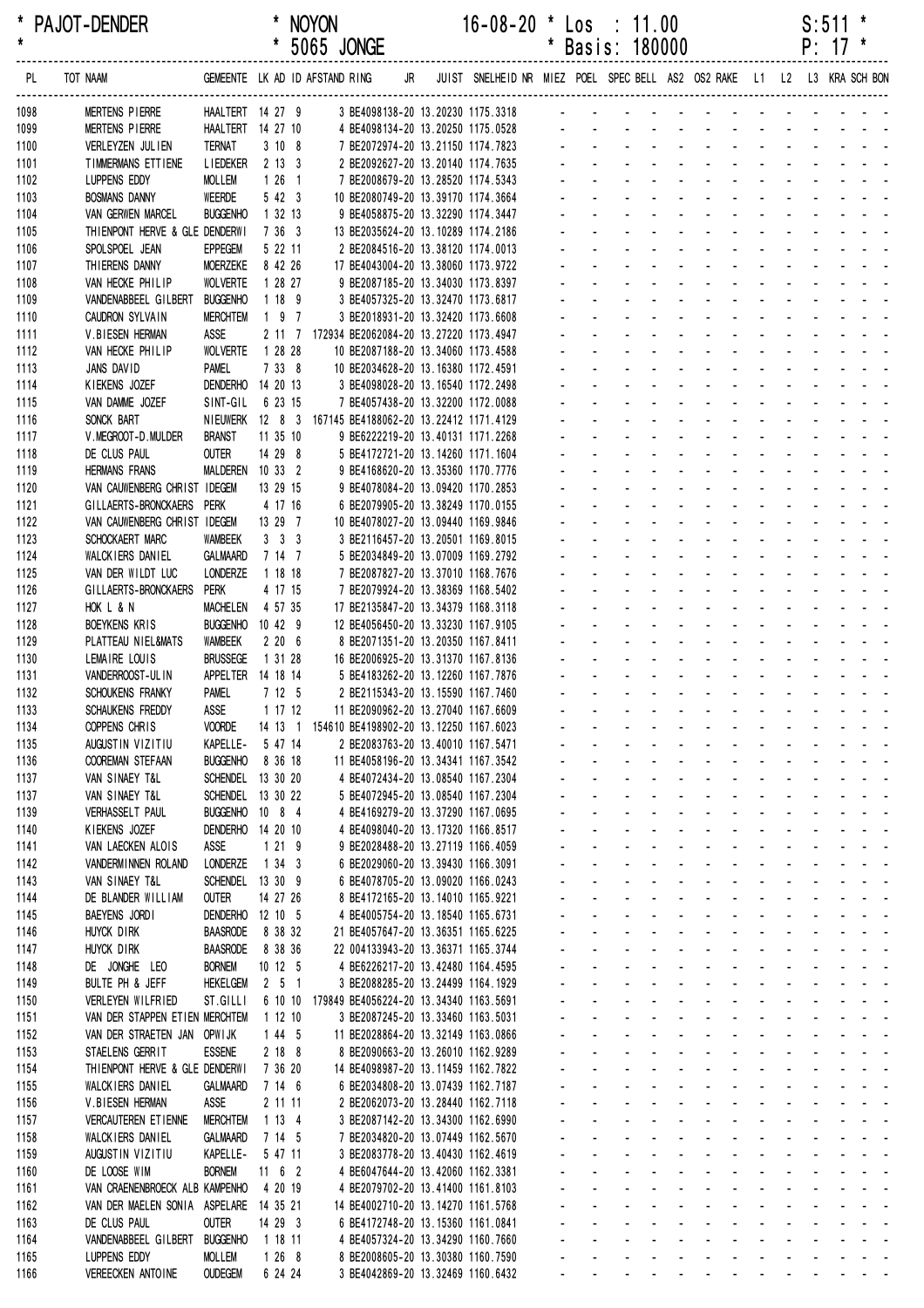\* PAJOT-DENDER \* NOYON 16-08-20 \* Los : 11.00 S:511 \* \* \* 5065 JONGE \* Basis: 180000 P: 18 \* ------------------------------------------------------------------------------------------------------------------------------------------------------------------

| PL.          | TOT NAAM                                                        |                                    |                     |         |                                                                                              |  |  |                          |                                                                                                                                                                                                                                                                          |                                     |                                                |  |                   |                               |                                                                                                                                                                                                                                                                                                                                                                                                                                   |
|--------------|-----------------------------------------------------------------|------------------------------------|---------------------|---------|----------------------------------------------------------------------------------------------|--|--|--------------------------|--------------------------------------------------------------------------------------------------------------------------------------------------------------------------------------------------------------------------------------------------------------------------|-------------------------------------|------------------------------------------------|--|-------------------|-------------------------------|-----------------------------------------------------------------------------------------------------------------------------------------------------------------------------------------------------------------------------------------------------------------------------------------------------------------------------------------------------------------------------------------------------------------------------------|
| 1167         | <b>GALMART ANDRE</b>                                            | <b>MERE</b>                        | 12 26 15            |         |                                                                                              |  |  |                          |                                                                                                                                                                                                                                                                          |                                     |                                                |  |                   |                               |                                                                                                                                                                                                                                                                                                                                                                                                                                   |
| 1168         | <b>BOSMANS DANNY</b>                                            | WEERDE                             | 5 42 20             |         |                                                                                              |  |  |                          |                                                                                                                                                                                                                                                                          |                                     |                                                |  |                   |                               |                                                                                                                                                                                                                                                                                                                                                                                                                                   |
| 1169         | LEEMANS JEAN                                                    | <b>BRANST</b>                      | 11 69 39            |         | 34 BE6240033-20 13.41501 1160.2991                                                           |  |  |                          | والمتعاط المتعاط المتعاط المتعاط المتناوب                                                                                                                                                                                                                                |                                     |                                                |  |                   |                               |                                                                                                                                                                                                                                                                                                                                                                                                                                   |
| 1170         | DE WITTE BART                                                   | DENDERLE 14 18 10                  |                     |         | 2 004178585-20 13.21449 1159.9784                                                            |  |  |                          | and a series and a series and a series<br>design and a state of the state of the state of the state of the state of the state of the state of the state of the state of the state of the state of the state of the state of the state of the state of the state of the s |                                     |                                                |  |                   |                               |                                                                                                                                                                                                                                                                                                                                                                                                                                   |
| 1171         | VANDAMME FRANS<br><b>WAUTERS ANDRE</b>                          | LEBBEKE<br><b>GOOIK</b>            |                     |         | 8 5 4 179151 BE4122495-20 13.34320 1159.3033<br>7 3 3 155428 BE2116389-20 13.14080 1158.7575 |  |  |                          | and a strain and a strain and a                                                                                                                                                                                                                                          |                                     |                                                |  |                   |                               |                                                                                                                                                                                                                                                                                                                                                                                                                                   |
| 1172<br>1173 | LEEMANS JEAN                                                    | <b>BRANST</b>                      | 11 69 41            |         | 35 BE6221754-20 13.42031 1158.7477                                                           |  |  |                          |                                                                                                                                                                                                                                                                          |                                     |                                                |  |                   |                               | and a straightful contract and a                                                                                                                                                                                                                                                                                                                                                                                                  |
| 1174         | LUYPAERT TOM                                                    | <b>MERCHTEM</b>                    | 1 15 5              |         | 3 BE2087592-20 13.34580 1158.7072                                                            |  |  |                          |                                                                                                                                                                                                                                                                          |                                     |                                                |  |                   |                               |                                                                                                                                                                                                                                                                                                                                                                                                                                   |
| 1175         | RINGOET ROBERT                                                  | <b>OUDEGEM</b>                     |                     |         | 6 8 6 176907 BE4042960-20 13.32410 1158.6530                                                 |  |  |                          |                                                                                                                                                                                                                                                                          |                                     |                                                |  |                   |                               |                                                                                                                                                                                                                                                                                                                                                                                                                                   |
| 1176         | DE WIT MARIA                                                    | <b>ELEWIJT</b>                     | 444                 |         | 2 BE2079809-20 13.42300 1158.4123                                                            |  |  |                          |                                                                                                                                                                                                                                                                          |                                     |                                                |  |                   |                               |                                                                                                                                                                                                                                                                                                                                                                                                                                   |
| 1177         | VAN DER STRAETEN JAN OPWIJK                                     |                                    | 1 44 43             |         | 12 BE2028950-20 13.32529 1158.2684                                                           |  |  |                          | and a strain and a strain and a                                                                                                                                                                                                                                          |                                     |                                                |  |                   |                               |                                                                                                                                                                                                                                                                                                                                                                                                                                   |
| 1178         | BEYL PIERRE                                                     | WAMBEEK-                           | 3483                |         | 28 BE2003636-20 13.22340 1158.0758                                                           |  |  |                          | and a state of the state of the state of the state of the state of the state of the state of the state of the                                                                                                                                                            |                                     |                                                |  |                   |                               |                                                                                                                                                                                                                                                                                                                                                                                                                                   |
| 1179         | BEYL PIERRE                                                     | WAMBEEK-                           | 3 48 37             |         | 29 BE2003624-20 13.22370 1157.6697                                                           |  |  |                          | and a straightful and a straight<br>and a series of the contract of the series of                                                                                                                                                                                        |                                     |                                                |  |                   |                               | and a strain and a                                                                                                                                                                                                                                                                                                                                                                                                                |
| 1180<br>1181 | HOK L & N<br><b>VERCAUTEREN ETIENNE</b>                         | <b>MACHELEN</b><br><b>MERCHTEM</b> | 4 57 48<br>1136     |         | 18 BE2135819-20 13.36039 1157.5818<br>4 BE2087146-20 13.35120 1157.4549                      |  |  |                          |                                                                                                                                                                                                                                                                          |                                     |                                                |  |                   |                               |                                                                                                                                                                                                                                                                                                                                                                                                                                   |
| 1182         | SICHIN PATRICK                                                  | <b>BERLARE</b>                     | 6 12 11             |         | 3 BE4043063-20 13.32241 1157.2774                                                            |  |  |                          |                                                                                                                                                                                                                                                                          |                                     |                                                |  |                   |                               |                                                                                                                                                                                                                                                                                                                                                                                                                                   |
| 1183         | DEKEYSER GEBR.                                                  | <b>HEVER</b>                       | 4 10 2              |         | 2 BE2079049-20 13.45029 1156.6006                                                            |  |  |                          | design and a state of the state of the state of the state of the state of the state of the state of the state of the state of the state of the state of the state of the state of the state of the state of the state of the s                                           |                                     |                                                |  |                   |                               |                                                                                                                                                                                                                                                                                                                                                                                                                                   |
| 1184         | LUPPENS EDDY                                                    | <b>MOLLEM</b>                      | 1 26 20             |         | 9 BE2008698-20 13.31110 1156.5362                                                            |  |  |                          | <u>.</u>                                                                                                                                                                                                                                                                 |                                     |                                                |  |                   |                               |                                                                                                                                                                                                                                                                                                                                                                                                                                   |
| 1185         | SEGERS AN                                                       | <b>WAMBEEK</b>                     | 3315                |         | 11 BE2037932-20 13.22011 1156.3859                                                           |  |  |                          |                                                                                                                                                                                                                                                                          |                                     |                                                |  |                   |                               | design and a state of the state of                                                                                                                                                                                                                                                                                                                                                                                                |
| 1186         | <b>GEEROMS ANDRE</b>                                            | ZANDBERG                           | 14 25 13            |         | 7 BE4173228-20 13.12210 1156.0106                                                            |  |  |                          |                                                                                                                                                                                                                                                                          |                                     |                                                |  |                   |                               | and a straightful contract and                                                                                                                                                                                                                                                                                                                                                                                                    |
| 1187         | VERLEYZEN JULIEN                                                | <b>TERNAT</b>                      | 3101                |         | 8 BE2072963-20 13.23330 1155.9596                                                            |  |  |                          |                                                                                                                                                                                                                                                                          |                                     |                                                |  |                   |                               |                                                                                                                                                                                                                                                                                                                                                                                                                                   |
| 1188<br>1189 | VAN DAMME JOHAN<br>VANDEN BROECK ERNEST OUTER                   | ST.GILLI                           | 6 25 20<br>14 10 8  |         | 3 BE4092475-20 13.35590 1155.6940<br>5 004172024-20 13.15180 1155.1885                       |  |  |                          | and a state of the state of the state of                                                                                                                                                                                                                                 |                                     |                                                |  |                   |                               |                                                                                                                                                                                                                                                                                                                                                                                                                                   |
| 1190         | DE HERTOGH FRANS                                                | OPW I JK                           | 1 15 13             |         | 9 BE2019653-20 13.32510 1154.7792                                                            |  |  |                          | and a strain and a strain                                                                                                                                                                                                                                                |                                     |                                                |  |                   |                               |                                                                                                                                                                                                                                                                                                                                                                                                                                   |
| 1191         | BAETEN - DE BOLLE                                               | DENDERHO 12 41 1                   |                     |         | 5 BE4188014-20 13.19392 1154.5517                                                            |  |  |                          | and a series of the series of the series                                                                                                                                                                                                                                 |                                     |                                                |  |                   |                               |                                                                                                                                                                                                                                                                                                                                                                                                                                   |
| 1192         | VANDENABBEEL GILBERT                                            | <b>BUGGENHO</b>                    | 1188                |         | 5 BE4057329-20 13.35220 1154.1665                                                            |  |  |                          | design and a state of the state of the state                                                                                                                                                                                                                             |                                     |                                                |  |                   |                               |                                                                                                                                                                                                                                                                                                                                                                                                                                   |
| 1193         | BOEYKENS KRIS                                                   | BUGGENHO 10 42 1                   |                     |         | 13 BE4056421-20 13.35150 1153.8680                                                           |  |  |                          |                                                                                                                                                                                                                                                                          |                                     |                                                |  |                   |                               |                                                                                                                                                                                                                                                                                                                                                                                                                                   |
| 1194         | DE SCHOUWER-CAO-LIU                                             | <b>WOLVERTE</b>                    | $5\quad 5\quad 2$   |         | 2 BE2081048-20 13.37490 1153.8262                                                            |  |  |                          | and a state of the state of the state of                                                                                                                                                                                                                                 |                                     |                                                |  |                   |                               |                                                                                                                                                                                                                                                                                                                                                                                                                                   |
| 1195         | VAN DEN BROECK J&L                                              | HELDERGE 12 5 3                    |                     |         | 3 004198406-20 13.18561 1153.7985                                                            |  |  |                          | and a strain and a strain and a                                                                                                                                                                                                                                          |                                     |                                                |  |                   |                               |                                                                                                                                                                                                                                                                                                                                                                                                                                   |
| 1196         | DE WINNE JOZEF                                                  | <b>OUTER</b>                       | 2 29 11             |         | 4 BE4187854-20 13.17179 1152.9492                                                            |  |  |                          | and a state of the state of the state of the state of the state of the state of the state of the state of the                                                                                                                                                            |                                     |                                                |  |                   |                               | and a straightful contract and a                                                                                                                                                                                                                                                                                                                                                                                                  |
| 1197<br>1198 | DE VADDER MARC<br>V.BIESEN HERMAN                               | HAALTERT 12 21 9<br>ASSE           | 2111                |         | 4 BE4096612-20 13.22271 1152.8050<br>3 BE2062056-20 13.30020 1152.6372                       |  |  |                          | and a series of the contract of the series of                                                                                                                                                                                                                            |                                     |                                                |  |                   |                               |                                                                                                                                                                                                                                                                                                                                                                                                                                   |
| 1199         | VAN LAECKEN ALOIS                                               | ASSE                               | 1 21 18             |         | 10 BE2028511-20 13.28579 1152.5728                                                           |  |  |                          |                                                                                                                                                                                                                                                                          |                                     |                                                |  |                   |                               |                                                                                                                                                                                                                                                                                                                                                                                                                                   |
| 1200         | VERSTAPPEN JOZEF                                                | <b>HAMME</b>                       | 3 53 27             |         | 17 BE2073032-20 13.31190 1151.6973                                                           |  |  |                          | and a strain and a strain and a                                                                                                                                                                                                                                          |                                     |                                                |  |                   |                               |                                                                                                                                                                                                                                                                                                                                                                                                                                   |
| 1201         | <b>VERHASSELT PAUL</b>                                          | <b>BUGGENHO</b>                    | $10$ 8 5            |         | 5 BE4169263-20 13.39370 1151.4712                                                            |  |  |                          | and a state of the state of the state of                                                                                                                                                                                                                                 |                                     |                                                |  |                   |                               |                                                                                                                                                                                                                                                                                                                                                                                                                                   |
| 1202         | <b>KEYMOLEN MARC</b>                                            | <b>GRIMBERG</b>                    | 5 19 15             |         | 12 BE2082600-20 13.36590 1150.9375                                                           |  |  |                          |                                                                                                                                                                                                                                                                          |                                     |                                                |  |                   | and a straight and a straight |                                                                                                                                                                                                                                                                                                                                                                                                                                   |
| 1203         | BEYL PIERRE                                                     | WAMBEEK-                           | 3 48 42             |         | 30 BE2003604-20 13.23290 1150.6772                                                           |  |  |                          |                                                                                                                                                                                                                                                                          |                                     |                                                |  |                   |                               |                                                                                                                                                                                                                                                                                                                                                                                                                                   |
| 1204         | BEYL PIERRE                                                     | WAMBEEK-                           | 3 48 11             |         | 31 BE2003661-20 13.23300 1150.5436                                                           |  |  |                          |                                                                                                                                                                                                                                                                          |                                     |                                                |  |                   |                               |                                                                                                                                                                                                                                                                                                                                                                                                                                   |
| 1205<br>1206 | <b>KEYMOLEN MARC</b><br>VAN VAERENBERGH CHRIS HAALTERT 12 29 15 | <b>GRIMBERG</b>                    | 5 19 10             |         | 13 BE2082590-20 13.37030 1150.4489<br>12 BE4008593-20 13.21380 1150.3012                     |  |  |                          |                                                                                                                                                                                                                                                                          |                                     |                                                |  |                   |                               |                                                                                                                                                                                                                                                                                                                                                                                                                                   |
| 1207         | PHILIPS ETIENNE                                                 | <b>TERNAT</b>                      | $3 \quad 4 \quad 2$ |         | 2 BE2037187-20 13.25140 1150.0115                                                            |  |  |                          |                                                                                                                                                                                                                                                                          |                                     |                                                |  |                   |                               |                                                                                                                                                                                                                                                                                                                                                                                                                                   |
| 1208         | VAN SINAEY WESLEY                                               | PARIKE                             | 13 19 13            |         | 4 BE4211547-20 13.07309 1149.7785                                                            |  |  |                          |                                                                                                                                                                                                                                                                          | $\omega_{\rm{max}}=0.1$             | $\sim$                                         |  |                   |                               |                                                                                                                                                                                                                                                                                                                                                                                                                                   |
| 1209         | FRANSSENS GLEN                                                  | <b>MERCHTEM</b>                    | 1 17 14             |         | 3 BE2086840-20 13.34170 1149.7677                                                            |  |  |                          |                                                                                                                                                                                                                                                                          | $\sim 100$                          | $\mathbf{u} = \mathbf{0}$<br>$\Delta \sim 100$ |  |                   |                               |                                                                                                                                                                                                                                                                                                                                                                                                                                   |
| 1210         | VAN DER MAELEN SONIA                                            | ASPELARE                           | 14 35 5             |         | 15 BE4002518-20 13.15500 1149.7472                                                           |  |  | $\blacksquare$           | $\sim$                                                                                                                                                                                                                                                                   | $\sim$                              | $\sim$                                         |  |                   |                               |                                                                                                                                                                                                                                                                                                                                                                                                                                   |
| 1211         | PILLET PAUL                                                     | <b>MEERBEKE</b>                    | 7153                |         | 6 004077048-20 13.16080 1149.5568                                                            |  |  |                          |                                                                                                                                                                                                                                                                          |                                     |                                                |  |                   |                               |                                                                                                                                                                                                                                                                                                                                                                                                                                   |
| 1212         | STAELENS GERRIT                                                 | <b>ESSENE</b>                      | 2184                |         | 9 BE2072346-20 13.27430 1149.5453                                                            |  |  |                          |                                                                                                                                                                                                                                                                          |                                     |                                                |  |                   |                               |                                                                                                                                                                                                                                                                                                                                                                                                                                   |
| 1213<br>1214 | DENIL HERMAN<br>HOOGSTIJNS J-M - CARM TERNAT                    | <b>BRUSSEGE</b>                    | 1197<br>3 66 4      |         | 6 BE2057846-20 13.32310 1149.4547<br>48 BE2003447-20 13.26100 1149.3934                      |  |  |                          |                                                                                                                                                                                                                                                                          |                                     |                                                |  |                   |                               | and a state of                                                                                                                                                                                                                                                                                                                                                                                                                    |
| 1215         | <b>LEEMANS JEAN</b>                                             | <b>BRANST</b>                      | 11 69 30            |         | 36 BE6221790-20 13.43281 1148.7057                                                           |  |  |                          |                                                                                                                                                                                                                                                                          |                                     |                                                |  | $\Delta \sim 100$ |                               | $\label{eq:2.1} \begin{array}{cccccccccc} \mathbf{1} & \mathbf{1} & \mathbf{1} & \mathbf{1} & \mathbf{1} & \mathbf{1} & \mathbf{1} & \mathbf{1} & \mathbf{1} & \mathbf{1} & \mathbf{1} & \mathbf{1} & \mathbf{1} & \mathbf{1} & \mathbf{1} & \mathbf{1} & \mathbf{1} & \mathbf{1} & \mathbf{1} & \mathbf{1} & \mathbf{1} & \mathbf{1} & \mathbf{1} & \mathbf{1} & \mathbf{1} & \mathbf{1} & \mathbf{1} & \mathbf{1} & \mathbf{1}$ |
| 1216         | <b>BOOGHMANS JOSSE</b>                                          | OPWI JK                            |                     |         | 1 12 5 175724 BE2028806-20 13.32591 1148.6355                                                |  |  | $\overline{\phantom{a}}$ | $\blacksquare$                                                                                                                                                                                                                                                           |                                     |                                                |  |                   |                               |                                                                                                                                                                                                                                                                                                                                                                                                                                   |
| 1217         | HOK L & N                                                       | MACHELEN                           | 4 57 23             |         | 19 BE2135829-20 13.37169 1148.6272                                                           |  |  |                          |                                                                                                                                                                                                                                                                          |                                     |                                                |  |                   |                               |                                                                                                                                                                                                                                                                                                                                                                                                                                   |
| 1218         | DE WITTE BART                                                   | DENDERLE                           | 14 18 12            |         | 3 004178584-20 13.23099 1148.5000                                                            |  |  |                          |                                                                                                                                                                                                                                                                          |                                     |                                                |  |                   |                               |                                                                                                                                                                                                                                                                                                                                                                                                                                   |
| 1219         | LEEMANS JEAN                                                    | <b>BRANST</b>                      | 11 69 23            |         | 37 BE6221722-20 13.43311 1148.3544                                                           |  |  |                          |                                                                                                                                                                                                                                                                          |                                     |                                                |  |                   |                               |                                                                                                                                                                                                                                                                                                                                                                                                                                   |
| 1219         | LEEMANS JEAN                                                    | <b>BRANST</b>                      | 11 69 35            |         | 38 BE6221765-20 13.43311 1148.3544                                                           |  |  |                          |                                                                                                                                                                                                                                                                          |                                     |                                                |  |                   |                               |                                                                                                                                                                                                                                                                                                                                                                                                                                   |
| 1221         | HOK L & N                                                       | <b>MACHELEN</b>                    | 4 57 36             |         | 20 BE2135844-20 13.37199 1148.2622                                                           |  |  |                          |                                                                                                                                                                                                                                                                          |                                     |                                                |  |                   |                               |                                                                                                                                                                                                                                                                                                                                                                                                                                   |
| 1222<br>1223 | WILLAERT EDDY<br>HUYCK DIRK                                     | <b>MOERZEKE</b><br><b>BAASRODE</b> | 8 16 8<br>8 38 11   |         | 4 BE4134307-20 13.40140 1148.2442<br>23 BE4057611-20 13.39001 1147.9062                      |  |  | $\blacksquare$           | $\sim$                                                                                                                                                                                                                                                                   |                                     | $\blacksquare$                                 |  |                   |                               |                                                                                                                                                                                                                                                                                                                                                                                                                                   |
| 1224         | DEDOBBELEER WIM                                                 | VOLLEZEL                           | 7 24 15             |         | 8 BE2035636-20 13.11169 1147.8221                                                            |  |  |                          |                                                                                                                                                                                                                                                                          |                                     |                                                |  |                   |                               |                                                                                                                                                                                                                                                                                                                                                                                                                                   |
| 1225         | SNEPPE ALBERT                                                   | ASSE                               | 2 37 19             |         | 19 BE2090404-20 13.29100 1147.5084                                                           |  |  |                          |                                                                                                                                                                                                                                                                          |                                     |                                                |  |                   |                               |                                                                                                                                                                                                                                                                                                                                                                                                                                   |
| 1226         | VAN ASBROECK FRANKIE MALDEREN                                   |                                    | 1204                |         | 6 BE4059466-20 13.38480 1147.5000                                                            |  |  |                          |                                                                                                                                                                                                                                                                          |                                     |                                                |  |                   |                               | and a state of                                                                                                                                                                                                                                                                                                                                                                                                                    |
| 1227         | <b>FIESACK GE&amp;WIM</b>                                       | OPW I JK                           |                     | 1 15 14 | 176039 BE2003068-20 13.33259 1147.3446                                                       |  |  |                          |                                                                                                                                                                                                                                                                          | $\mathcal{L}_{\mathcal{A}}$         |                                                |  | $\Delta \sim 100$ |                               |                                                                                                                                                                                                                                                                                                                                                                                                                                   |
| 1228         | COUCKE - SAERENS                                                | <b>MOLLEM</b>                      | 2 33 18             |         | 17 BE2091582-20 13.31320 1147.2789                                                           |  |  | $\blacksquare$           | $\sim$                                                                                                                                                                                                                                                                   |                                     |                                                |  |                   |                               |                                                                                                                                                                                                                                                                                                                                                                                                                                   |
| 1229         | SNEPPE ALBERT                                                   | ASSE                               | 2 37 11             |         | 20 BE2090439-20 13.29120 1147.2520                                                           |  |  |                          |                                                                                                                                                                                                                                                                          |                                     |                                                |  |                   |                               |                                                                                                                                                                                                                                                                                                                                                                                                                                   |
| 1230<br>1231 | <b>TIMMERMANS ANDRE</b><br>DE WINNE JOZEF                       | VOLLEZEL<br><b>OUTER</b>           | 784<br>2 29 19      |         | 4 BE2116497-20 13.12040 1147.1933<br>5 BE4187862-20 13.18059 1146.2702                       |  |  |                          |                                                                                                                                                                                                                                                                          |                                     |                                                |  |                   |                               |                                                                                                                                                                                                                                                                                                                                                                                                                                   |
| 1232         | V.D.KERKHOVE JEAN                                               | ZEMST                              |                     |         | 5 13 11 187521 BE2084277-20 13.43380 1145.9829                                               |  |  |                          |                                                                                                                                                                                                                                                                          | $\omega_{\rm{max}}=0.1$             |                                                |  |                   |                               |                                                                                                                                                                                                                                                                                                                                                                                                                                   |
| 1233         | DE WITTE BART                                                   | DENDERLE 14 18 9                   |                     |         | 4 BE4178578-20 13.23299 1145.8321                                                            |  |  |                          |                                                                                                                                                                                                                                                                          | $\mathbf{L}^{\text{max}}$<br>$\sim$ |                                                |  | $\mathcal{L}$     |                               |                                                                                                                                                                                                                                                                                                                                                                                                                                   |
| 1234         | DEKEYSER GEBR.                                                  | <b>HEVER</b>                       | 4 10 5              |         | 3 BE2079011-20 13.46369 1145.7252                                                            |  |  |                          | and a series of the contract and a series of the                                                                                                                                                                                                                         |                                     |                                                |  |                   |                               |                                                                                                                                                                                                                                                                                                                                                                                                                                   |

1235 DEBEYS THIERRY TERNAT 3 29 13 24 BE4060205-20 13.26140 1145.6895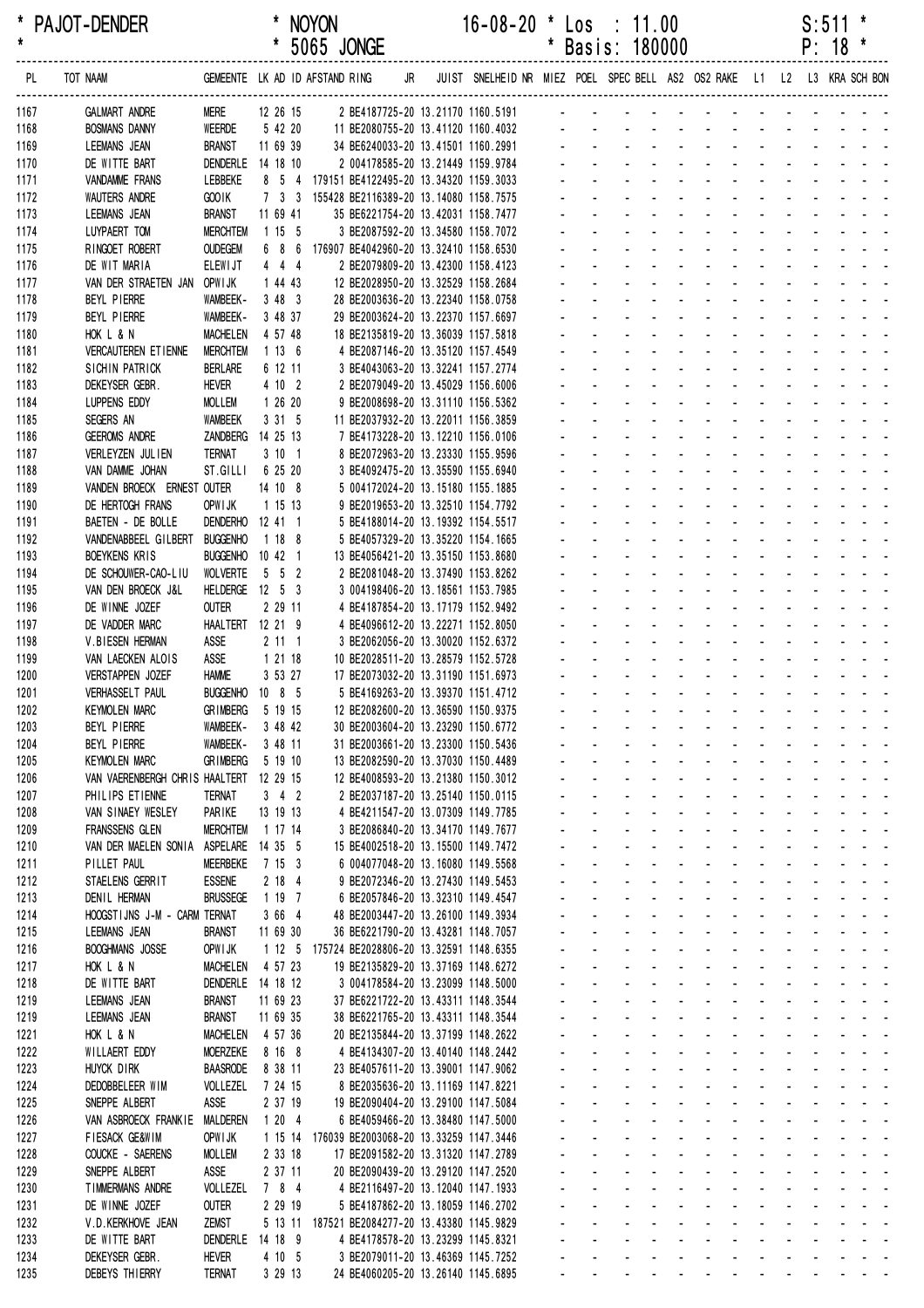| *<br>$\pmb{\ast}$ | <b>PAJOT-DENDER</b>                                          |                           |                    | <b>NOYON</b><br>* 5065 JONGE                                                         |    | $16 - 08 - 20$                                                                                                | $\star$ | $\textsf{Los} : 11.00$<br>* Basis: 180000 |  |  |  | S:511<br>$P: 19 *$ | *                                                                                                                                                                                                                                                                                      |
|-------------------|--------------------------------------------------------------|---------------------------|--------------------|--------------------------------------------------------------------------------------|----|---------------------------------------------------------------------------------------------------------------|---------|-------------------------------------------|--|--|--|--------------------|----------------------------------------------------------------------------------------------------------------------------------------------------------------------------------------------------------------------------------------------------------------------------------------|
| PL                | TOT NAAM                                                     |                           |                    | GEMEENTE LK AD ID AFSTAND RING                                                       | JR | JUIST SNELHEID NR MIEZ POEL SPEC BELL AS2 OS2 RAKE L1 L2 L3 KRA SCH BON                                       |         |                                           |  |  |  |                    |                                                                                                                                                                                                                                                                                        |
| 1236              | V.D.S.-COPPENS EDDY                                          | <b>MOORSEL</b>            | 2 12 4             |                                                                                      |    | 6 BE4081048-20 13.30000 1145.3667                                                                             |         |                                           |  |  |  |                    | and the contract of the contract of the contract of the contract of the contract of the contract of the contract of the contract of the contract of the contract of the contract of the contract of the contract of the contra                                                         |
| 1237              | CRISTIAENS FRANS                                             | ZEMST                     | 5 21 10            |                                                                                      |    | 3 BE2081296-20 13.43200 1145.0571<br>14 BE2113231-20 13.14559 1145.0463<br>10 BE4168609-20 13.39070 1144.9021 |         |                                           |  |  |  |                    |                                                                                                                                                                                                                                                                                        |
| 1238              | NECHELPUT-CORNET                                             | <b>KESTER</b>             | 7 32 31            |                                                                                      |    |                                                                                                               |         |                                           |  |  |  |                    |                                                                                                                                                                                                                                                                                        |
| 1239<br>1240      | <b>HERMANS FRANS</b><br><b>BONNAERENS SAM</b>                | MALDEREN<br><b>OKEGEM</b> | 10 33 8<br>14 12 5 |                                                                                      |    | 5 BE4179107-20 13.20440 1144.8389                                                                             |         |                                           |  |  |  |                    | and the contract of the contract of the contract of the contract of the contract of the contract of the contract of the contract of the contract of the contract of the contract of the contract of the contract of the contra                                                         |
| 1241              | <b>BONNAERENS SAM</b>                                        | <b>OKEGEM</b>             | 14 12 10           |                                                                                      |    | 6 BE4179108-20 13.20480 1144.2969                                                                             |         |                                           |  |  |  |                    | and the second contract of the second                                                                                                                                                                                                                                                  |
| 1242              | BOEYKENS KRIS                                                | BUGGENHO 10 42 20         |                    | 14 BE4056449-20 13.36330 1144.2862                                                   |    |                                                                                                               |         |                                           |  |  |  |                    | والمتعاط والمتعاط والمتعاط والمتعاطي                                                                                                                                                                                                                                                   |
| 1243              | VAN DEN BRANDE HANS                                          | OPW I JK                  | $1248$             |                                                                                      |    | 2 BE2107462-20 13.35170 1144.1923                                                                             |         |                                           |  |  |  |                    |                                                                                                                                                                                                                                                                                        |
| 1244              | VAN DEN BERGE TOM                                            | <b>MEERBEKE</b>           | 7 19 13            |                                                                                      |    | 7 BE2035890-20 13.17061 1144.1145                                                                             |         |                                           |  |  |  |                    | and the second contract of the second                                                                                                                                                                                                                                                  |
| 1245              | VAN DE WALLE JEAN-CLA ZARLARDI                               |                           | 13 6 1             |                                                                                      |    | 2 BE4113891-20 13.06340 1144.0453                                                                             |         |                                           |  |  |  |                    | and the state of the state of the state                                                                                                                                                                                                                                                |
| 1246              | HENDRICKX MARC                                               | AALST                     | 6 11 9             |                                                                                      |    | 3 BE4044179-20 13.28239 1143.7527                                                                             |         |                                           |  |  |  |                    | and a state of the contract of the state                                                                                                                                                                                                                                               |
| 1247              | DEGROVE-LISON                                                | <b>GALMAARD</b>           | 7 30 15            |                                                                                      |    | 4 BE2034303-20 13.10209 1143.7430                                                                             |         |                                           |  |  |  |                    | a construction of the construction of the construction of the construction of the construction of the construction of the construction of the construction of the construction of the construction of the construction of the                                                          |
| 1248              | DE SCHEPPER EMIEL                                            | APPELTER 14 15 5          |                    |                                                                                      |    | 5 BE4182936-20 13.14130 1143.7253                                                                             |         |                                           |  |  |  |                    | والمتعاط والمتعاط والمتعاط والمتعاط والمتعاط                                                                                                                                                                                                                                           |
| 1249              | DE CLUS PAUL                                                 | <b>OUTER</b>              | 14 29 12           |                                                                                      |    | 7 004172728-20 13.17400 1143.6538                                                                             |         |                                           |  |  |  |                    | and a straightful and a straight and                                                                                                                                                                                                                                                   |
| 1250              | VAN DEN BROECK JOZEF MERCHTEM                                |                           | 1116               |                                                                                      |    | 2 BE2132556-20 13.35499 1143.5545                                                                             |         |                                           |  |  |  |                    | and a state of the state of the state of<br>and the state of the state of the state                                                                                                                                                                                                    |
| 1251              | DE DONCKER JOERI                                             | <b>MERE</b>               | 12 21 17           |                                                                                      |    | 7 BE4188208-20 13.23140 1142.7647                                                                             |         |                                           |  |  |  |                    | and a state of the state of the state                                                                                                                                                                                                                                                  |
| 1252              | VAN CAUWENBERGH-WYNS VILVOORD                                |                           | 4 12 9             |                                                                                      |    | 3 BE2078841-20 13.41410 1142.6904                                                                             |         |                                           |  |  |  |                    | and a series of the contract of the series                                                                                                                                                                                                                                             |
| 1253<br>1254      | D'HOLLANDER CHRISTIAA EPPEGEM<br>DEDOBBELEER DIRK EN Z HERNE |                           | 7 52 31            | 5 5 3 186055 BE2082167-20 13.42510 1142.4931                                         |    | 9 BE2035278-20 13.08259 1142.1949                                                                             |         |                                           |  |  |  |                    |                                                                                                                                                                                                                                                                                        |
| 1255              | THIERENS DANNY                                               | MOERZEKE                  | 8 42 4             | 18 BE4043001-20 13.42300 1142.1846                                                   |    |                                                                                                               |         |                                           |  |  |  |                    | والمناور والمناور والمناور والمناور والمناور                                                                                                                                                                                                                                           |
| 1256              | D'HOLLANDER CHRISTIAA EPPEGEM                                |                           | $5\quad 5\quad 4$  | 2 BE2082191-20 13.42550 1142.0256                                                    |    |                                                                                                               |         |                                           |  |  |  |                    | and a state of the contract of the con-                                                                                                                                                                                                                                                |
| 1257              | VAN MALDEREN LUC                                             | <b>BERLARE</b>            |                    | 6 17 2 175381 BE4042729-20 13.33348 1141.9521                                        |    |                                                                                                               |         |                                           |  |  |  |                    | and the state of the state of the state                                                                                                                                                                                                                                                |
| 1258              | REDANT GERARD                                                | <b>MERE</b>               | $12$ 14 3          |                                                                                      |    | 5 BE4187454-20 13.23220 1141.9391                                                                             |         |                                           |  |  |  |                    | and a straightful and a straight and                                                                                                                                                                                                                                                   |
| 1259              | WALCKIERS DANIEL                                             | <b>GALMAARD</b>           | 7141               |                                                                                      |    | 8 BE2034821-20 13.10079 1141.2749                                                                             |         |                                           |  |  |  |                    | and a series of the contract of the series of                                                                                                                                                                                                                                          |
| 1260              | <b>MANNAERT ROBERT</b>                                       | OPDORP                    | 10 10 10           |                                                                                      |    | 3 BE4168135-20 13.41429 1140.9331                                                                             |         |                                           |  |  |  |                    | والمتعاط والمتعاط والمتعاط والمتعاط والمتعاط                                                                                                                                                                                                                                           |
| 1261              | VAN DER MAELEN SONIA                                         | ASPELARE                  | 14 35 15           | 16 BE4002846-20 13.16540 1140.7889                                                   |    |                                                                                                               |         |                                           |  |  |  |                    | and a straightful and a straight and                                                                                                                                                                                                                                                   |
| 1262              | SEGERS AN                                                    | <b>WAMBEEK</b>            | 3316               | 12 BE2115496-20 13.23591 1140.5910                                                   |    |                                                                                                               |         |                                           |  |  |  |                    | a construction of the construction of the construction of the construction of the construction of the construction of the construction of the construction of the construction of the construction of the construction of the                                                          |
| 1263              | COOREMAN STEFAAN                                             | <b>BUGGENHO</b>           | 8 36 3             | 12 BE4058144-20 13.38141 1140.3040                                                   |    |                                                                                                               |         |                                           |  |  |  |                    | and a state of the state of the state                                                                                                                                                                                                                                                  |
| 1264              | MERTENS PIERRE                                               | HAALTERT 14 27 4          |                    |                                                                                      |    | 5 BE4098186-20 13.24420 1140.2695                                                                             |         |                                           |  |  |  |                    | and a state of the state of the state<br>and a state of the contract of the state                                                                                                                                                                                                      |
| 1265<br>1266      | ELLAST PATRICK<br>VAN ASBROECK FRANKIE                       | LENNIK<br>MALDEREN        | 7 27 4<br>1205     | 7 BE4059470-20 13.39510 1139.9625                                                    |    | 8 BE2004762-20 13.20489 1140.2265                                                                             |         |                                           |  |  |  |                    | a construction of the construction of the                                                                                                                                                                                                                                              |
| 1267              | AUGUSTIN VIZITIU                                             | KAPELLE-                  | 5 47 46            |                                                                                      |    | 4 BE2083781-20 13.43540 1139.8841                                                                             |         |                                           |  |  |  |                    | والمناور والمناور والمناور والمناور والمراو                                                                                                                                                                                                                                            |
| 1268              | DE SCHEPPER EMIEL                                            | APPELTER 14 15 10         |                    | 6 BE4182907-20 13.14410 1139.7624                                                    |    |                                                                                                               |         |                                           |  |  |  |                    | a na manana na manana na manana                                                                                                                                                                                                                                                        |
| 1269              | DENIL HERMAN                                                 | <b>BRUSSEGE</b>           | 1 19 6             | 7 BE2009095-20 13.33490 1139.7400                                                    |    |                                                                                                               |         |                                           |  |  |  |                    | a na manana na manana na manana                                                                                                                                                                                                                                                        |
| 1270              | PLATTEAUX HARRY                                              | BUGGENHO 10 6 6           |                    | 3 BE4058686-20 13.39290 1139.7053                                                    |    |                                                                                                               |         |                                           |  |  |  |                    | <u>.</u>                                                                                                                                                                                                                                                                               |
| 1271              | THIERENS DANNY                                               | MOERZEKE 8 42 12          |                    | 19 BE4043058-20 13.42530 1139.4966                                                   |    |                                                                                                               |         |                                           |  |  |  |                    | .                                                                                                                                                                                                                                                                                      |
| 1272              | VLASSENBROECK STEFAAN VOLLEZEL 7 36 11                       |                           |                    |                                                                                      |    | 8 BE2034490-20 13.12251 1139.4646                                                                             |         |                                           |  |  |  |                    | والمتعاون والمتعاون والمتعاون والمتعاون والمتعاون والمتعاون                                                                                                                                                                                                                            |
| 1273              | <b>LAUWERS ALFONS</b>                                        | <b>MOLLEM</b>             | 1 47 27            |                                                                                      |    | 7 BE2087417-20 13.32380 1138.8535                                                                             |         |                                           |  |  |  |                    | والمناور والمناور والوالد المناور والمناور والمناور                                                                                                                                                                                                                                    |
| 1274              | DEDOBBELEER DIRK EN Z HERNE<br>COOREMAN STEFAAN              | <b>BUGGENHO</b>           | 7 52 34<br>8 36 31 | 10 BE2035777-20 13.08539 1138.0597                                                   |    |                                                                                                               |         |                                           |  |  |  |                    | a construction of the construction of the construction of the construction of the construction of the construction of the construction of the construction of the construction of the construction of the construction of the<br>and a series of the contract of the series of         |
| 1275<br>1276      | VAN CAUWENBERG CHRIST IDEGEM                                 |                           | 13 29 29           | 13 BE4058188-20 13.38331 1138.0265<br>11 BE4078033-20 13.13240 1137.8261             |    |                                                                                                               |         |                                           |  |  |  |                    | and a series of the series of the series of                                                                                                                                                                                                                                            |
| 1277              | HUYCK DIRK                                                   | <b>BAASRODE</b>           | 8 38 23            | 24 BE4057660-20 13.40271 1137.5326                                                   |    |                                                                                                               |         |                                           |  |  |  |                    | فالمتابع والمتابع والمتابع والمتابع والمتابع والمتابع والمتابع                                                                                                                                                                                                                         |
| 1278              | FRANSSENS GLEN                                               | <b>MERCHTEM</b>           | 1 17 9             |                                                                                      |    | 4 BE2086813-20 13.36030 1136.7510                                                                             |         |                                           |  |  |  |                    | والمناور والوالد المناور والمناور والمناور المناور                                                                                                                                                                                                                                     |
| 1279              | REYGAERTS-DECOLFMAECK DENDERWI                               |                           | 7 49 22            |                                                                                      |    | 9 BE4098812-20 13.15360 1136.7404                                                                             |         |                                           |  |  |  |                    | والمتعادل والمتابع المتابع المتابع المتابع المتابع                                                                                                                                                                                                                                     |
| 1280              | VAN LOOCK-DELAET                                             | <b>VILVOORD</b>           | 4 48 45            | 30 BE2079477-20 13.42250 1136.6013                                                   |    |                                                                                                               |         |                                           |  |  |  |                    | and a series of the series of the series of the                                                                                                                                                                                                                                        |
| 1281              | <b>BONNAERENS SAM</b>                                        | <b>OKEGEM</b>             | 14 12 1            |                                                                                      |    | 7 BE4179116-20 13.21470 1136.3606                                                                             |         |                                           |  |  |  |                    | and a series of the contract of the contract of                                                                                                                                                                                                                                        |
| 1282              | VAN HECKE PHILIP                                             | <b>WOLVERTE</b>           | 1288               | 11 BE2087224-20 13.39090 1136.2237                                                   |    |                                                                                                               |         |                                           |  |  |  |                    | and a series of the contract of the series of                                                                                                                                                                                                                                          |
| 1283              | CAMPHIJN ERIC                                                | <b>NINOVE</b>             | 14 63 32           | 13 BE4216362-20 13.18520 1136.1330                                                   |    |                                                                                                               |         |                                           |  |  |  |                    | and a series of the contract of the contract of                                                                                                                                                                                                                                        |
| 1284              | DE WINNE JOZEF                                               | <b>OUTER</b>              | 2 29 17            |                                                                                      |    | 6 BE4187839-20 13.19199 1136.1236                                                                             |         |                                           |  |  |  |                    | والمناور والمناور والمناور والمناور والمناور<br>and a series of the contract of the series of                                                                                                                                                                                          |
| 1285<br>1286      | SEGERS GUIDO<br>V. HECKE ROBERT                              | ASSE<br>ESSENE (          | 2 34 15            | 1 23 15 172567 BE2061337-20 13.31549 1135.9444<br>12 BE2089185-20 13.27560 1135.8630 |    |                                                                                                               |         |                                           |  |  |  |                    | and a series and a series and a series                                                                                                                                                                                                                                                 |
| 1287              | WILLEN JOHNNY                                                | <b>NINOVE</b>             | 7 10 9             |                                                                                      |    | 5 BE4101553-20 13.18420 1135.7390                                                                             |         |                                           |  |  |  |                    | and a straightful and a straight and                                                                                                                                                                                                                                                   |
| 1288              | <b>LAUWERS ALFONS</b>                                        | <b>MOLLEM</b>             | 1 47 14            |                                                                                      |    | 8 BE2087420-20 13.33040 1135.6294                                                                             |         |                                           |  |  |  |                    | and a series and a series and a series of                                                                                                                                                                                                                                              |
| 1289              | LAUWERS ALFONS                                               | <b>MOLLEM</b>             | 1 47 42            |                                                                                      |    | 9 BE2087387-20 13.33050 1135.5057                                                                             |         |                                           |  |  |  |                    | and a series of the contract of the contract of the                                                                                                                                                                                                                                    |
| 1290              | LEEMANS JEAN                                                 | <b>BRANST</b>             | 11 69 50           | 39 BE6240045-20 13.45251 1135.1644                                                   |    |                                                                                                               |         |                                           |  |  |  |                    | فالقائم والقاربة والقاربة والقاربة والقاربة والمتارية                                                                                                                                                                                                                                  |
| 1291              | LEEMANS JEAN                                                 | <b>BRANST</b>             | 11 69 29           | 40 BE6240031-20 13.45271 1134.9357                                                   |    |                                                                                                               |         |                                           |  |  |  |                    | and a series of the contract of the series of                                                                                                                                                                                                                                          |
| 1292              | DEROOST JEAN MARIE                                           | <b>EPPEGEM</b>            |                    | 5 6 5 185435 BE2082256-20 13.43240 1134.8531                                         |    |                                                                                                               |         |                                           |  |  |  |                    | and a series of the contract of the series of                                                                                                                                                                                                                                          |
| 1293              | JANS DAVID                                                   | PAMEL                     | 7 33 16            | 11 BE2034652-20 13.21100 1134.8076                                                   |    |                                                                                                               |         |                                           |  |  |  |                    | and a series and a series and a series                                                                                                                                                                                                                                                 |
| 1294              | <b>LAUWERS ALFONS</b>                                        | <b>MOLLEM</b>             | 1 47 47            | 10 BE2087231-20 13.33120 1134.6410                                                   |    |                                                                                                               |         |                                           |  |  |  |                    | and the company of the company of the company of the company of the company of the company of the company of the company of the company of the company of the company of the company of the company of the company of the comp<br>المناصر والمناصر والمناصر والمناصر والمناصر والمناصر |
| 1295<br>1296      | SNOECK JULIEN<br>LEEMANS JEAN                                | GOO IK<br><b>BRANST</b>   | 7 15 11<br>11 69 7 | 41 BE6221705-20 13.45301 1134.5928                                                   |    | 5 BE2006537-20 13.17239 1134.6135                                                                             |         |                                           |  |  |  |                    | فالمنافذ والمنافر والمنافر والمنافر المراقب                                                                                                                                                                                                                                            |
| 1297              | LAUWERS ALFONS                                               | <b>MOLLEM</b>             | 1 47 33            | 11 BE2087452-20 13.33130 1134.5176                                                   |    |                                                                                                               |         |                                           |  |  |  |                    | and a series of the contract of the series of                                                                                                                                                                                                                                          |
| 1298              | <b>FAES ANDRE</b>                                            | <b>HOFSTADE</b>           | 4 5 2              |                                                                                      |    | 2 BE2078459-20 13.47440 1134.2945                                                                             |         |                                           |  |  |  |                    | and a series and a series and a series                                                                                                                                                                                                                                                 |
| 1299              | VAN DAMME JOZEF                                              | SINT-GIL                  | 6 23 6             |                                                                                      |    | 8 BE4057401-20 13.37240 1134.2821                                                                             |         |                                           |  |  |  |                    | and a series of the contract of the series of                                                                                                                                                                                                                                          |
| 1300              | SCHOUKENS FRANKY                                             | <b>PAMEL</b>              | 7126               |                                                                                      |    | 3 BE2115313-20 13.20000 1134.2429                                                                             |         |                                           |  |  |  |                    | and a series and a series and a series of                                                                                                                                                                                                                                              |
| 1301              | DE LOECKER ERIC                                              | GOO IK                    | 7 33 13            |                                                                                      |    | 6 BE2004866-20 13.17390 1134.2390                                                                             |         |                                           |  |  |  |                    | and a series of the contract of the contract of the                                                                                                                                                                                                                                    |
| 1302              | V. MEGROOT-D. MULDER                                         | <b>BRANST</b>             | 11353              | 10 BE6222216-20 13.45271 1134.1802                                                   |    |                                                                                                               |         |                                           |  |  |  |                    | فالمنافذ والمنافر والمنافر والمنافر والمنافر والمنافر                                                                                                                                                                                                                                  |
| 1303<br>1304      | VERLEYEN WILFRIED<br>VAN DER STRAETEN JAN OPWIJK             | ST.GILLI                  | 6 10 9<br>1 44 22  | 13 BE2028858-20 13.36099 1133.9161                                                   |    | 2 BE4056213-20 13.38350 1134.0977                                                                             |         |                                           |  |  |  |                    | والمتعاط والمتعاط والمتعاط والمتعاط والمتار<br>المتعاطف والمتعاط والمتعاط والمتعاط والمتعارف                                                                                                                                                                                           |
|                   |                                                              |                           |                    |                                                                                      |    |                                                                                                               |         |                                           |  |  |  |                    |                                                                                                                                                                                                                                                                                        |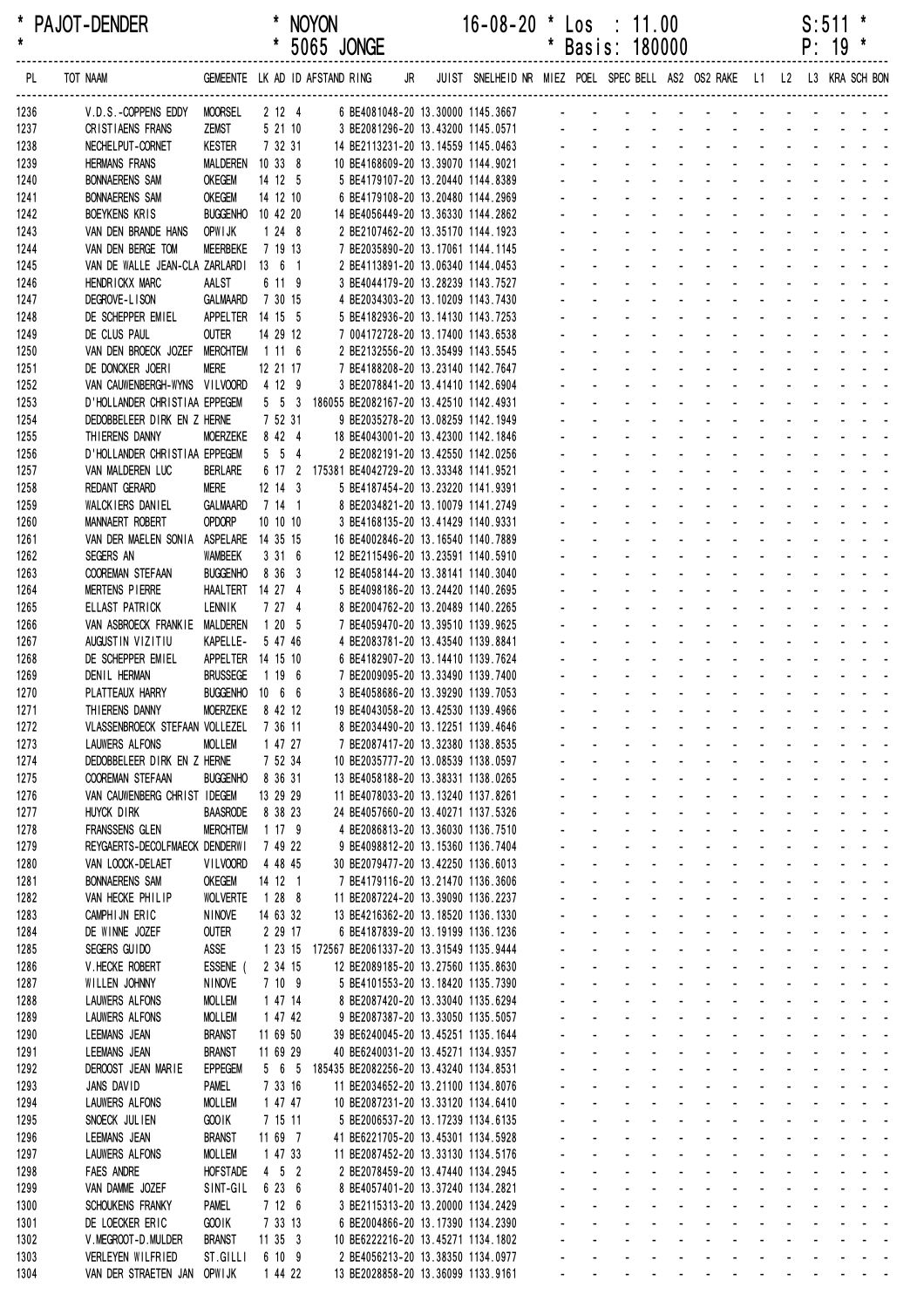| *<br>$\pmb{\star}$ | <b>PAJOT-DENDER</b>                                     |                                     |                      | <b>NOYON</b><br>* 5065 JONGE                            |    | $16 - 08 - 20$                                                                                              | $\star$ | $\textsf{Los}$ : 11.00<br>* Basis: 180000                                                                                                                                                                                      |  |  |  | S:511<br>$P: 20$ * | * |
|--------------------|---------------------------------------------------------|-------------------------------------|----------------------|---------------------------------------------------------|----|-------------------------------------------------------------------------------------------------------------|---------|--------------------------------------------------------------------------------------------------------------------------------------------------------------------------------------------------------------------------------|--|--|--|--------------------|---|
| PL                 | TOT NAAM                                                |                                     |                      | GEMEENTE LK AD ID AFSTAND RING                          | JR | JUIST SNELHEID NR MIEZ POEL SPEC BELL AS2 OS2 RAKE L1 L2 L3 KRA SCH BON                                     |         |                                                                                                                                                                                                                                |  |  |  |                    |   |
| 1305               | VANDEMOORTEL LUC                                        | ST.AMAND 8 8 1                      |                      |                                                         |    | 2 BE6047004-20 13.43080 1133.0302                                                                           |         | and the contract of the contract of the con-                                                                                                                                                                                   |  |  |  |                    |   |
| 1306               | DEROOST JEAN MARIE                                      | EPPEGEM                             | 562                  |                                                         |    |                                                                                                             |         |                                                                                                                                                                                                                                |  |  |  |                    |   |
| 1307               | <b>MESKENS LEOPOLD</b>                                  | <b>BAASRODE</b>                     | $8 \quad 4 \quad 2$  |                                                         |    | 2 BE2082247-20 13.43400 1133.0041<br>2 BE4056901-20 13.40210 1132.8407<br>4 BE2087587-20 13.38310 1132.7579 |         |                                                                                                                                                                                                                                |  |  |  |                    |   |
| 1308<br>1309       | LUYPAERT TOM<br>TEMMERMAN LUC                           | <b>MERCHTEM</b><br><b>HERFEL IN</b> | 1 15 11<br>7 16 6    |                                                         |    | 5 BE2034554-20 13.13240 1132.4738                                                                           |         | and the contract of the contract of the                                                                                                                                                                                        |  |  |  |                    |   |
| 1310               | CALLEBAUT GEERT                                         | <b>HERDERSE</b>                     | 6 14 1               |                                                         |    | 3 BE4044871-20 13.32290 1132.3401                                                                           |         | and the contract of the contract of the                                                                                                                                                                                        |  |  |  |                    |   |
| 1311               | TIMMERMANS ANDRE                                        | VOLLEZEL                            | 7 8 3                |                                                         |    | 5 BE2116519-20 13.13480 1132.3318                                                                           |         | . <del>.</del>                                                                                                                                                                                                                 |  |  |  |                    |   |
| 1312               | <b>HERMANS FRANS</b>                                    | MALDEREN 10 33 22                   |                      | 11 BE4168603-20 13.40530 1132.3298                      |    |                                                                                                             |         |                                                                                                                                                                                                                                |  |  |  |                    |   |
| 1313               | DE WIT MARIA                                            | <b>ELEWIJT</b>                      | 441                  |                                                         |    | 3 BE2079806-20 13.46150 1132.2827                                                                           |         |                                                                                                                                                                                                                                |  |  |  |                    |   |
| 1314               | SMET FRANK                                              | <b>BORNEM</b>                       |                      | 11 3 1 189466 BE6126021-20 13.47210 1132.1542           |    |                                                                                                             |         |                                                                                                                                                                                                                                |  |  |  |                    |   |
| 1315               | HUYCK DIRK                                              | <b>BAASRODE</b>                     | 8 38 15              | 25 BE4057630-20 13.41141 1132.0061                      |    |                                                                                                             |         | and the state of the state of the state of                                                                                                                                                                                     |  |  |  |                    |   |
| 1316               | DE VRIEZE ROGER                                         | <b>LIEDEKER</b>                     | 2 38 9               |                                                         |    | 3 BE2088546-20 13.23421 1131.8171                                                                           |         | the contract of the contract of the contract of                                                                                                                                                                                |  |  |  |                    |   |
| 1317               | SONCK BART                                              | NIEUWERK 12 8 6                     |                      |                                                         |    | 2 BE4188081-20 13.27412 1131.7542                                                                           |         | and the second contract of the second                                                                                                                                                                                          |  |  |  |                    |   |
| 1318               | <b>OKERMAN JENS</b>                                     | SINT-ANT 14 14 6                    |                      |                                                         |    | 4 BE4173165-20 13.19150 1131.3106                                                                           |         | . <del>.</del>                                                                                                                                                                                                                 |  |  |  |                    |   |
| 1319               | TROCH FRANCOIS                                          |                                     |                      | EREMBODE 12 15 3 166793 BE4095564-20 13.27280 1131.0556 |    |                                                                                                             |         | and the contract of the contract of the                                                                                                                                                                                        |  |  |  |                    |   |
| 1320               | <b>HERMANS FRANS</b>                                    | MALDEREN 10 33 17                   |                      |                                                         |    | 12 BE4168660-20 13.41060 1130.8070                                                                          |         | and the state of the state of the state of                                                                                                                                                                                     |  |  |  |                    |   |
| 1321               | <b>REDANT GERARD</b>                                    | <b>MERE</b>                         | 12 14 11             |                                                         |    | 6 BE4187473-20 13.24480 1130.6354                                                                           |         | and the contract of the contract of the                                                                                                                                                                                        |  |  |  |                    |   |
| 1322               | DEGROVE-LISON                                           | GALMAARD 7 30 7                     |                      |                                                         |    | 5 BE2034309-20 13.11549 1130.1596                                                                           |         | and the contract of the contract of the                                                                                                                                                                                        |  |  |  |                    |   |
| 1323               | DE MAEYER JOZEF                                         | OPDORP                              | $10 \quad 6 \quad 2$ |                                                         |    | 3 BE4169216-20 13.42219 1130.0835                                                                           |         |                                                                                                                                                                                                                                |  |  |  |                    |   |
| 1324               | SEGERS AN                                               | <b>WAMBEEK</b><br><b>TERNAT</b>     | 3 31 7<br>3 10 10    |                                                         |    | 13 BE2115492-20 13.25201 1129.9962<br>9 BE2072967-20 13.26580 1129.0860                                     |         |                                                                                                                                                                                                                                |  |  |  |                    |   |
| 1325<br>1326       | VERLEYZEN JUL IEN<br>VAN ASBROECK FRANKIE MALDEREN      |                                     | 1 20 17              |                                                         |    | 8 BE4168952-20 13.41280 1128.5487                                                                           |         | and the state of the state of the state                                                                                                                                                                                        |  |  |  |                    |   |
| 1327               | VAN DAMME JOHAN                                         | ST.GILLI                            | 6 25 25              |                                                         |    | 4 BE4092462-20 13.39460 1128.3267                                                                           |         | and the state of the state of the state of                                                                                                                                                                                     |  |  |  |                    |   |
| 1328               | NECHELPUT-CORNET                                        | <b>KESTER</b>                       | 7 32 6               |                                                         |    | 15 BE2113252-20 13.16589 1127.9101                                                                          |         | the contract of the contract of the contract of                                                                                                                                                                                |  |  |  |                    |   |
| 1329               | VAN CAUWENBERGH-WYNS                                    | VILVOORD                            | 4 12 3               |                                                         |    | 4 BE2078804-20 13.43500 1127.6948                                                                           |         | and the contract of the contract of the                                                                                                                                                                                        |  |  |  |                    |   |
| 1330               | VAN DE MAELE JOZEF                                      | APPELTER 14 9 8                     |                      |                                                         |    | 4 BE4144536-20 13.17180 1127.4144                                                                           |         | . <del>.</del>                                                                                                                                                                                                                 |  |  |  |                    |   |
| 1331               | VANDERMINNEN ROLAND                                     | LONDERZE                            | 1 34 27              |                                                         |    | 7 BE2029041-20 13.45230 1126.3469                                                                           |         | and the contract of the contract of the                                                                                                                                                                                        |  |  |  |                    |   |
| 1332               | UYTTERSPROT FREDDY                                      | DENDERHO 14 30 11                   |                      |                                                         |    | 2 BE4172493-20 13.23200 1126.1721                                                                           |         | and the state of the state of the state of                                                                                                                                                                                     |  |  |  |                    |   |
| 1333               | SPOLSPOEL JEAN                                          | <b>EPPEGEM</b>                      | 5 22 14              |                                                         |    | 3 BE2084515-20 13.45000 1125.6182                                                                           |         | and the contract of the contract of the contract of the contract of the contract of the contract of the contract of the contract of the contract of the contract of the contract of the contract of the contract of the contra |  |  |  |                    |   |
| 1334               | PLATTEAUX JOHAN                                         |                                     |                      | SINT-AMA 11 6 3 185342 BE6221761-20 13.44401 1125.5473  |    |                                                                                                             |         | and the contract of the contract of the                                                                                                                                                                                        |  |  |  |                    |   |
| 1335               | VERSTAPPEN JOZEF                                        | <b>HAMME</b>                        | 3 53 50              |                                                         |    | 18 BE2073039-20 13.34500 1125.5393                                                                          |         |                                                                                                                                                                                                                                |  |  |  |                    |   |
| 1336               | VLASSENBROECK STEFAAN VOLLEZEL                          |                                     | 7 36 4               |                                                         |    | 9 BE1056434-20 13.14041 1125.4410                                                                           |         |                                                                                                                                                                                                                                |  |  |  |                    |   |
| 1337               | AUGUSTIN VIZITIU                                        | KAPELLE-                            | 5 47 26              |                                                         |    | 5 BE2083717-20 13.46040 1125.0120                                                                           |         |                                                                                                                                                                                                                                |  |  |  |                    |   |
| 1338               | VLASSENBROECK STEFAAN VOLLEZEL                          |                                     | 7 36 8               | 10 BE2034504-20 13.14081 1124.8816                      |    |                                                                                                             |         | and a state of the state of the state                                                                                                                                                                                          |  |  |  |                    |   |
| 1339               | AUGUSTIN VIZITIU                                        | KAPELLE-                            | 5 47 36              |                                                         |    | 6 BE2083710-20 13.46060 1124.7863                                                                           |         |                                                                                                                                                                                                                                |  |  |  |                    |   |
| 1340<br>1341       | THIENPONT HERVE & GLE DENDERWI 7 36 30<br>BAEYENS JORDI | DENDERHO 12 10 10                   |                      | 15 BE4098992-20 13.16199 1123.8328                      |    | 5 BE4048999-20 13.24060 1123.6086                                                                           |         | and the contract of the contract of the contract of                                                                                                                                                                            |  |  |  |                    |   |
| 1342               | DE WAEGENIER ANDRE                                      | <b>DENDERWI</b>                     |                      | 7 11 3 152225 BE4078586-20 13.15300 1123.4317           |    |                                                                                                             |         | والمتعاط المتناول والمتناول والمتناول والمتناول                                                                                                                                                                                |  |  |  |                    |   |
| 1343               | HOOGSTIJNS J-M - CARM TERNAT                            |                                     | 3 66 47              |                                                         |    | 49 BE2003441-20 13.29350 1123.1398                                                                          |         | and a series and a series and a series of                                                                                                                                                                                      |  |  |  |                    |   |
| 1344               | <b>VRANCKAERT REMY</b>                                  | <b>BRUSSEGE</b>                     | 364                  |                                                         |    | 4 BE2071071-20 13.36049 1123.0787                                                                           |         | and a series of the contract of the series                                                                                                                                                                                     |  |  |  |                    |   |
| 1345               | VAN DAMME JOHAN                                         | ST.GILLI                            | 6 25 22              |                                                         |    | 5 BE4092477-20 13.40320 1122.9381                                                                           |         | and a series of the series of the series of                                                                                                                                                                                    |  |  |  |                    |   |
| 1346               | VANDAMME DANY                                           | <b>BAASRODE</b>                     |                      | 8 11 6 181451 BE4122174-20 13.41370 1122.7246           |    |                                                                                                             |         | and a series of the series of the series of the                                                                                                                                                                                |  |  |  |                    |   |
| 1347               | <b>BOEYKENS KRIS</b>                                    | <b>BUGGENHO</b>                     | 10 42 18             |                                                         |    | 15 BE4056415-20 13.39360 1122.4185                                                                          |         | فالقائم والقاربة والقاربة والقاربة والقاربة والمتارية                                                                                                                                                                          |  |  |  |                    |   |
| 1348               | WYBO DIDIER                                             | <b>AFFLIGEM</b>                     | 2 25 15              |                                                         |    | 4 BE2090538-20 13.30129 1122.3912                                                                           |         | والمتعادل والمتابع المتابع المتابع المتابع المتابع                                                                                                                                                                             |  |  |  |                    |   |
| 1349               | DE BLANDER WILLIAM                                      | <b>OUTER</b>                        | 14 27 25             |                                                         |    | 9 BE4172133-20 13.19160 1121.9698                                                                           |         | and a series of the series of the series of                                                                                                                                                                                    |  |  |  |                    |   |
| 1350               | <b>BOSMANS DANNY</b>                                    | WEERDE                              | 5 42 24              |                                                         |    | 12 BE2080737-20 13.46450 1121.7811                                                                          |         | the contract of the contract of the contract of the                                                                                                                                                                            |  |  |  |                    |   |
| 1351               | CORNEL IS PIERRE                                        | <b>MERCHTEM</b>                     | 1 15 4               |                                                         |    | 3 BE2009204-20 13.37550 1121.5599                                                                           |         | and the contract of the contract of the contract of                                                                                                                                                                            |  |  |  |                    |   |
| 1352               | V.BIESEN HERMAN                                         | <b>ASSE</b>                         | 2119                 |                                                         |    | 4 BE2062068-20 13.34120 1121.4916                                                                           |         | the second contract of the second contract of the second                                                                                                                                                                       |  |  |  |                    |   |
| 1353               | PLATTEAU A & T                                          | ST.KAT L                            | $3 \t10 \t2$         |                                                         |    | 9 BE2003288-20 13.27520 1121.3954                                                                           |         | والمتعادي والمتعادي والمتعادي والمتعادية<br>and a series of the contract of the contract of                                                                                                                                    |  |  |  |                    |   |
| 1354<br>1355       | DE SMEDT ROM.<br>V.BIESEN HERMAN                        | <b>LIEDEKER</b><br>ASSE             | 2 12 7<br>2 11 6     |                                                         |    | 3 BE2089993-20 13.25470 1121.3765<br>5 BE2062079-20 13.34140 1121.2492                                      |         | and a series of the contract of the series of                                                                                                                                                                                  |  |  |  |                    |   |
| 1356               | DE SMEDT ROM.                                           | <b>LIEDEKER</b>                     | $2 12 2$             |                                                         |    | 4 BE2089975-20 13.25480 1121.2483                                                                           |         | and the contract of the contract of the contract of the contract of the contract of the contract of the contract of the contract of the contract of the contract of the contract of the contract of the contract of the contra |  |  |  |                    |   |
| 1357               | GILLAERTS-BRONCKAERS                                    | Perk                                | 4 17 8               |                                                         |    | 8 BE2079912-20 13.45230 1120.7175                                                                           |         | design and a state of the state of the state                                                                                                                                                                                   |  |  |  |                    |   |
| 1358               | LEEMANS JEAN                                            | <b>BRANST</b>                       | 11 69 11             |                                                         |    | 42 BE6221707-20 13.47331 1120.7110                                                                          |         | and the contract of the contract of the contract of                                                                                                                                                                            |  |  |  |                    |   |
| 1359               | <b>WAUTERS ANDRE</b>                                    | <b>GOOIK</b>                        | $7 \quad 3 \quad 1$  |                                                         |    | 2 BE2116390-20 13.18430 1120.4710                                                                           |         | والمناور والمناور والمناور والمناور والمناور                                                                                                                                                                                   |  |  |  |                    |   |
| 1360               | VAN DER WILDT LUC                                       | <b>LONDERZE</b>                     | 1 18 10              |                                                         |    | 8 BE2087805-20 13.43480 1120.3663                                                                           |         | فالقاط القارف القاربة القاربة القاربة القاربة                                                                                                                                                                                  |  |  |  |                    |   |
| 1361               | VAN ASBROECK FRANKIE                                    | MALDEREN                            | 1206                 |                                                         |    | 9 BE4168941-20 13.42440 1119.7644                                                                           |         | and a series of the contract of the series of                                                                                                                                                                                  |  |  |  |                    |   |
| 1362               | <b>BONNAERENS SAM</b>                                   | <b>OKEGEM</b>                       | 14 12 12             |                                                         |    | 8 BE4179103-20 13.23540 1119.6456                                                                           |         |                                                                                                                                                                                                                                |  |  |  |                    |   |
| 1363               | DE WINNE JOZEF                                          | OUTER                               | 2 29 21              |                                                         |    | 7 BE4187829-20 13.21259 1119.2543                                                                           |         | and the contract of the contract of the                                                                                                                                                                                        |  |  |  |                    |   |
| 1364               | VAN CAUWENBERGH-WYNS                                    | VILVOORD                            | 4 12 12              |                                                         |    | 5 BE2078802-20 13.45050 1119.1560                                                                           |         | المناصر والمناصر والمناصر والمناصر والمناصر المناسب                                                                                                                                                                            |  |  |  |                    |   |
| 1365               | TIMMERMANS ANDRE                                        | VOLLEZEL                            | 7 8 8                |                                                         |    | 6 BE2116514-20 13.15260 1118.6759                                                                           |         | والمتعادي والمتعادي والمتعادي والمتعادية                                                                                                                                                                                       |  |  |  |                    |   |
| 1366               | BEYL PIERRE                                             | WAMBEEK-                            | 3 48 16              |                                                         |    | 32 BE2003684-20 13.27360 1118.5840                                                                          |         | and a series of the contract of the series of                                                                                                                                                                                  |  |  |  |                    |   |
| 1367               | DEGROVE-LISON                                           | <b>GALMAARD</b>                     | 7 30 22              |                                                         |    | 6 BE2034336-20 13.13199 1118.1515                                                                           |         | and a series and a series and a series<br>and a straightful and a straight and                                                                                                                                                 |  |  |  |                    |   |
| 1368               | <b>TEMMERMAN LUC</b>                                    | <b>HERFEL IN</b>                    | 7 16 7               |                                                         |    | 6 BE2034584-20 13.15070 1118.0856                                                                           |         | and a series and a series and a series of                                                                                                                                                                                      |  |  |  |                    |   |
| 1369<br>1370       | BEYL PIERRE<br>VANDAMME DANY                            | WAMBEEK-<br><b>BAASRODE</b>         | 3 48 29<br>8 11 8    |                                                         |    | 33 BE2003572-20 13.27400 1118.0790<br>2 BE4122164-20 13.42190 1117.8827                                     |         | and a series of the contract of the contract of the                                                                                                                                                                            |  |  |  |                    |   |
| 1371               | VANDAMME DANY                                           | <b>BAASRODE</b>                     | 8 11 7               |                                                         |    | 3 BE4122196-20 13.42220 1117.5385                                                                           |         | and a series of the contract of the series of                                                                                                                                                                                  |  |  |  |                    |   |
| 1372               | VANDENELSEN DANNY                                       | <b>BAASRODE</b>                     | 8 21 17              |                                                         |    | 5 BE4058616-20 13.42250 1117.1514                                                                           |         | and a series of the contract of the series of the                                                                                                                                                                              |  |  |  |                    |   |
| 1373               | VAN DEN BERGE TOM                                       | MEERBEKE                            | 7 19 12              |                                                         |    | 8 BE4095467-20 13.20261 1116.9580                                                                           |         | the contract of the contract of the contract of                                                                                                                                                                                |  |  |  |                    |   |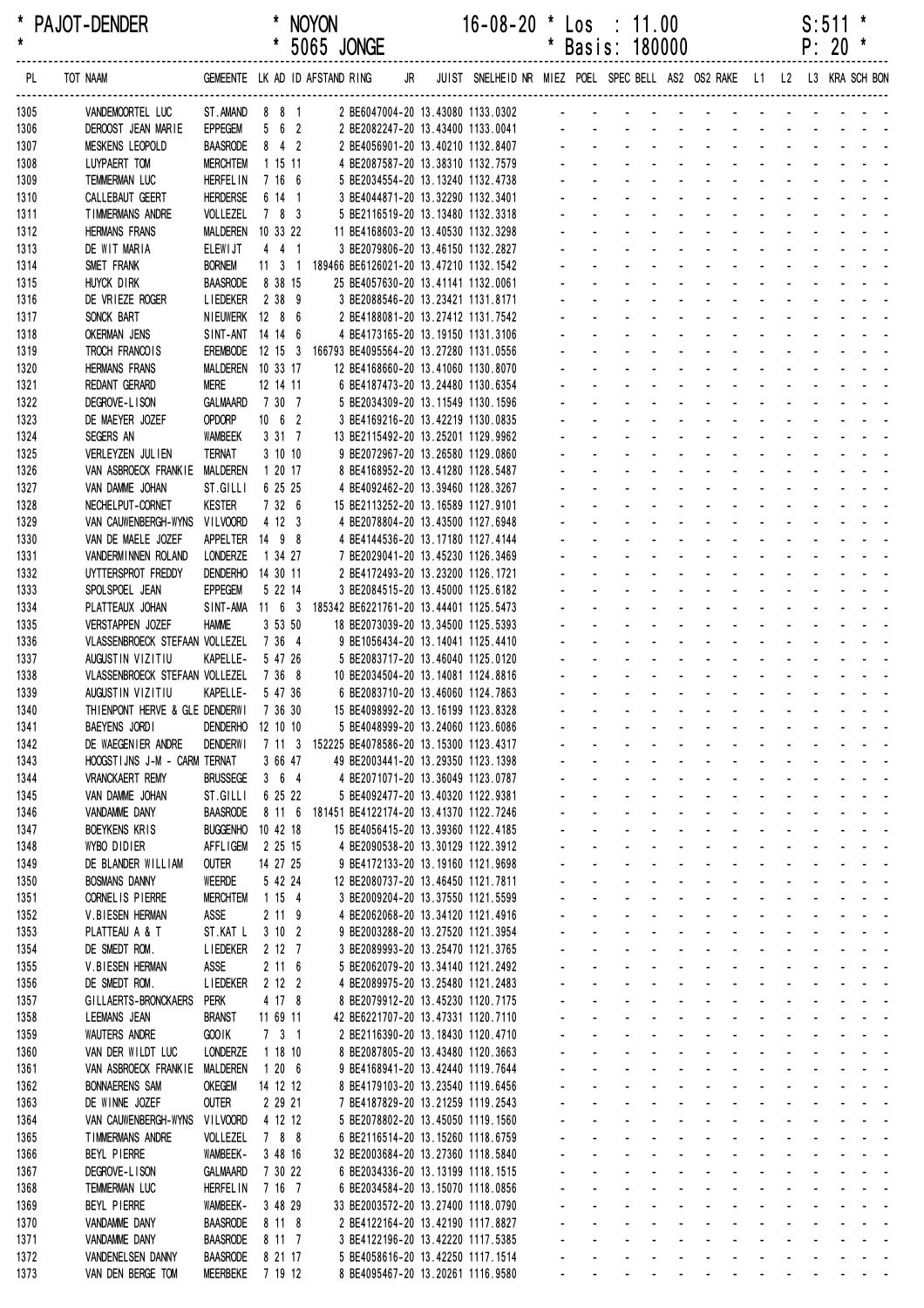| $\star$      | PAJOT-DENDER |                                                |                                  |                     | <b>NOYON</b> | * 5065 JONGE |    | 16-08-20                                                                | $\mathbf{x}$                                                                                                                                                                                                                   |                                         | $\textsf{Los} : 11.00$<br>* Basis: 180000             |  |                                                                                                                                                                                                                                |  | S:511<br>$P: 21$ * |  |  |
|--------------|--------------|------------------------------------------------|----------------------------------|---------------------|--------------|--------------|----|-------------------------------------------------------------------------|--------------------------------------------------------------------------------------------------------------------------------------------------------------------------------------------------------------------------------|-----------------------------------------|-------------------------------------------------------|--|--------------------------------------------------------------------------------------------------------------------------------------------------------------------------------------------------------------------------------|--|--------------------|--|--|
| PL           | TOT NAAM     |                                                | GEMEENTE LK AD ID AFSTAND RING   |                     |              |              | JR | JUIST SNELHEID NR MIEZ POEL SPEC BELL AS2 OS2 RAKE L1 L2 L3 KRA SCH BON |                                                                                                                                                                                                                                |                                         |                                                       |  |                                                                                                                                                                                                                                |  |                    |  |  |
| 1374         |              | VERLEYEN WILFRIED                              | ST.GILLI 6 10 6                  |                     |              |              |    | 3 BE4056204-20 13.41020 1116.8433                                       | and the second contract of the second contract of the second contract of the second contract of the second contract of the second contract of the second contract of the second contract of the second contract of the second  |                                         |                                                       |  |                                                                                                                                                                                                                                |  |                    |  |  |
| 1375         |              | SPOLSPOEL JEAN                                 | EPPEGEM                          | 5 22 13             |              |              |    | 4 BE2084518-20 13.46210 1116.4833<br>6 BE2034174-20 13.12210 1116.2675  |                                                                                                                                                                                                                                |                                         |                                                       |  |                                                                                                                                                                                                                                |  |                    |  |  |
| 1376         |              | POTVIN-DECOSTER                                | GALMAARD                         | 7 17 15             |              |              |    |                                                                         |                                                                                                                                                                                                                                |                                         |                                                       |  |                                                                                                                                                                                                                                |  |                    |  |  |
| 1377         |              | <b>GALMART ANDRE</b>                           | Mere                             | 12 26 1             |              |              |    | 3 BE4187726-20 13.26540 1116.1470                                       |                                                                                                                                                                                                                                |                                         |                                                       |  |                                                                                                                                                                                                                                |  |                    |  |  |
| 1378         |              | <b>BOEYKENS KRIS</b>                           | BUGGENHO 10 42 32                |                     |              |              |    | 16 BE4056455-20 13.40330 1115.7770                                      | والمتعاط والمتعاط والمتعاط والمتالين                                                                                                                                                                                           |                                         |                                                       |  |                                                                                                                                                                                                                                |  |                    |  |  |
| 1379         |              | ARNO AGNES                                     | GERAARDS 13 8 6                  |                     |              |              |    | 3 BE4079144-20 13.12120 1115.7489                                       | والمتعاون والمتعاونة والمتعاون والمتعاون                                                                                                                                                                                       |                                         |                                                       |  | the contract of the contract of the contract of                                                                                                                                                                                |  |                    |  |  |
| 1380         |              | DE SWAEF GERT                                  | <b>HOFSTADE</b>                  | 6 4 1               |              |              |    | 2 BE4041104-20 13.34223 1115.5609                                       |                                                                                                                                                                                                                                |                                         |                                                       |  | and a state of the state of the state of                                                                                                                                                                                       |  |                    |  |  |
| 1381<br>1382 |              | VASTENAVONDT JAN<br>VAN RIET EMIEL             | <b>ESSENE</b><br><b>MERCHTEM</b> | $1248$<br>1 16 12   |              |              |    | 14 BE2087138-20 13.31030 1115.5048<br>3 BE4081112-20 13.39561 1115.3469 |                                                                                                                                                                                                                                |                                         |                                                       |  | and a state of the state of the state                                                                                                                                                                                          |  |                    |  |  |
| 1383         |              | THIERENS DANNY                                 | <b>MOERZEKE</b>                  | 8 42 24             |              |              |    | 20 BE4043048-20 13.46250 1115.3030                                      |                                                                                                                                                                                                                                |                                         |                                                       |  | and a series of the contract of the series of                                                                                                                                                                                  |  |                    |  |  |
| 1384         |              | DE GREVELEER BART                              | <b>MERCHTEM</b>                  |                     |              |              |    | 1 29 27 179391 BE2107490-20 13.40510 1115.2689                          |                                                                                                                                                                                                                                |                                         |                                                       |  | and a series of the contract of the series                                                                                                                                                                                     |  |                    |  |  |
| 1385         |              | LUPPENS EDDY                                   | <b>MOLLEM</b>                    | 1 26 26             |              |              |    | 10 BE2008701-20 13.36470 1115.2270                                      |                                                                                                                                                                                                                                |                                         |                                                       |  | والمناور والمناور والمناور والمناور والمناور                                                                                                                                                                                   |  |                    |  |  |
| 1386         |              | <b>BOSMANS DANNY</b>                           | WEERDE                           | 5 42 27             |              |              |    | 13 BE2080718-20 13.47440 1115.2047                                      |                                                                                                                                                                                                                                |                                         |                                                       |  | and a series of the contract of the series                                                                                                                                                                                     |  |                    |  |  |
| 1387         |              | COUCKE - SAERENS                               | <b>MOLLEM</b>                    | 2 33 23             |              |              |    | 18 BE2091568-20 13.35540 1115.1443                                      |                                                                                                                                                                                                                                |                                         |                                                       |  | and a state of the state of the state of                                                                                                                                                                                       |  |                    |  |  |
| 1388         |              | SONCK BART                                     | NIEUWERK 12 8 2                  |                     |              |              |    | 3 BE4188059-20 13.29562 1114.7707                                       | and the contract of the contract of the contract of the contract of the contract of the contract of the contract of the contract of the contract of the contract of the contract of the contract of the contract of the contra |                                         |                                                       |  |                                                                                                                                                                                                                                |  |                    |  |  |
| 1389         |              | <b>BOSMANS DANNY</b>                           | WEERDE                           | 5 42 19             |              |              |    | 14 BE2080776-20 13.47480 1114.7616                                      | and the contract of the contract of the contract of the contract of the contract of the contract of the contract of the contract of the contract of the contract of the contract of the contract of the contract of the contra |                                         |                                                       |  |                                                                                                                                                                                                                                |  |                    |  |  |
| 1390         |              | TIMMERMANS ETTIENE                             | LIEDEKER 2 13 5                  |                     |              |              |    | 3 BE2090882-20 13.27510 1114.2442                                       | and the contract of the contract of the contract of                                                                                                                                                                            |                                         |                                                       |  |                                                                                                                                                                                                                                |  |                    |  |  |
| 1391         |              | VANDAMME DANY                                  | <b>BAASRODE</b>                  | 8 11 4              |              |              |    | 4 BE4122194-20 13.42540 1113.8797                                       |                                                                                                                                                                                                                                |                                         |                                                       |  | والمناور والمناور والمناور والمناور والمناور                                                                                                                                                                                   |  |                    |  |  |
| 1392         |              | VAN HOEYMISSEN MICHEL STEENHUF                 |                                  |                     |              |              |    | 1 9 9 181766 BE2028716-20 13.43110 1113.8760                            |                                                                                                                                                                                                                                |                                         |                                                       |  | والمتعاط والمتعاط والمتعاط والمتعاط والمتعاط<br>and the second contract of the second                                                                                                                                          |  |                    |  |  |
| 1393         |              | AUGUSTIN VIZITIU                               | KAPELLE-                         | 5 47 45             |              |              |    | 7 BE2083741-20 13.47440 1113.8335                                       |                                                                                                                                                                                                                                |                                         |                                                       |  | and a state of the contract of the state                                                                                                                                                                                       |  |                    |  |  |
| 1394<br>1395 |              | AUGUSTIN VIZITIU<br>V.D.S.-COPPENS EDDY        | KAPELLE-<br><b>MOORSEL</b>       | 5 47 2<br>2127      |              |              |    | 8 BE2083764-20 13.47460 1113.6122<br>7 BE4081019-20 13.34180 1113.4478  |                                                                                                                                                                                                                                |                                         |                                                       |  | and a series of the contract of the series of                                                                                                                                                                                  |  |                    |  |  |
| 1396         |              | V. HECKE ROBERT                                | ESSENE (                         | 2 34 24             |              |              |    | 13 BE2089145-20 13.30560 1113.2862                                      |                                                                                                                                                                                                                                |                                         |                                                       |  | and a series of the contract of the series                                                                                                                                                                                     |  |                    |  |  |
| 1397         |              | V. HECKE ROBERT                                | ESSENE (                         | 2 34 18             |              |              |    | 14 BE2089190-20 13.30580 1113.0404                                      |                                                                                                                                                                                                                                |                                         |                                                       |  | والمتعاون والمتعاون والمتعاون والمتعاونة                                                                                                                                                                                       |  |                    |  |  |
| 1398         |              | LEMAIRE LOUIS                                  | <b>BRUSSEGE</b>                  | 1 31 11             |              |              |    | 17 BE2006917-20 13.39070 1112.7684                                      |                                                                                                                                                                                                                                |                                         |                                                       |  | and a straightful and a straight and                                                                                                                                                                                           |  |                    |  |  |
| 1399         |              | DEBEYS THIERRY                                 | TERNAT                           | 3 29 5              |              |              |    | 25 BE2036627-20 13.30350 1112.5932                                      |                                                                                                                                                                                                                                |                                         |                                                       |  | and a state of the contract of the state                                                                                                                                                                                       |  |                    |  |  |
| 1400         |              | BEYL PIERRE                                    | WAMBEEK-                         | 3 48 48             |              |              |    | 34 BE2003660-20 13.28250 1112.4290                                      |                                                                                                                                                                                                                                |                                         |                                                       |  | and the contract of the contract of the contract of the contract of the contract of the contract of the contract of the contract of the contract of the contract of the contract of the contract of the contract of the contra |  |                    |  |  |
| 1401         |              | LUYPAERT TOM                                   | <b>MERCHTEM</b>                  | 1156                |              |              |    | 5 BE2071744-20 13.41270 1112.1771                                       | and the contract of the contract of the contract of the contract of the contract of the contract of the contract of the contract of the contract of the contract of the contract of the contract of the contract of the contra |                                         |                                                       |  |                                                                                                                                                                                                                                |  |                    |  |  |
| 1402         |              | <b>VERSTAPPEN ANDRE</b>                        | OPDORP                           | 10 25 22            |              |              |    | 10 BE4169056-20 13.44480 1112.1238                                      | and the contract of the contract of the contract of                                                                                                                                                                            |                                         |                                                       |  |                                                                                                                                                                                                                                |  |                    |  |  |
| 1403         |              | VLASSENBROECK STEFAAN VOLLEZEL                 |                                  | 7 36 12             |              |              |    | 11 BE2034517-20 13.15411 1112.0315                                      | والمتعاط والمتعاط والمتعاط والمتعاط والمتعار                                                                                                                                                                                   |                                         |                                                       |  |                                                                                                                                                                                                                                |  |                    |  |  |
| 1404         |              | DE SWAEF GERT                                  | <b>HOFSTADE</b>                  | $6 \quad 4 \quad 2$ |              |              |    | 3 BE4041123-20 13.34523 1111.9594                                       |                                                                                                                                                                                                                                |                                         |                                                       |  | and the contract of the contract of the<br>and the state of the state of the state of                                                                                                                                          |  |                    |  |  |
| 1405         |              | VAN VAERENBERGH CHRIS HAALTERT 12 29 4         |                                  |                     |              |              |    | 13 BE4008570-20 13.26320 1111.8358                                      |                                                                                                                                                                                                                                |                                         |                                                       |  | a construction of the construction of the construction of the construction of the construction of the construction of the construction of the construction of the construction of the construction of the construction of the  |  |                    |  |  |
| 1406         |              | SICHIN PATRICK                                 | <b>BERLARE</b><br>OPW I JK       | 6 12 3<br>1123      |              |              |    | 4 BE4170306-20 13.38381 1111.8038                                       |                                                                                                                                                                                                                                |                                         |                                                       |  | and a series of the contract of the series of                                                                                                                                                                                  |  |                    |  |  |
| 1407<br>1408 |              | <b>BOOGHMANS JOSSE</b><br><b>BEAZAR MARIO</b>  | <b>OUTER</b>                     | 13 20 10            |              |              |    | 2 BE2028815-20 13.38041 1111.6964<br>7 BE4144061-20 13.21520 1111.1913  |                                                                                                                                                                                                                                |                                         |                                                       |  | and a series of the contract of the series                                                                                                                                                                                     |  |                    |  |  |
| 1409         |              | DE DONCKER JOERI                               | <b>MERE</b>                      | 12 21 4             |              |              |    | 8 BE4188238-20 13.27200 1110.9638                                       |                                                                                                                                                                                                                                |                                         |                                                       |  |                                                                                                                                                                                                                                |  |                    |  |  |
| 1410         |              | TIMMERMANS WINNY&DAVY POLLARE                  |                                  | 7 9 4               |              |              |    | 5 BE4099786-20 13.20380 1110.3484                                       |                                                                                                                                                                                                                                |                                         |                                                       |  | والمستحقق والمستحقق والمستحقق والمستحقق والمستحدث                                                                                                                                                                              |  |                    |  |  |
| 1411         |              | LEMAIRE LOUIS                                  | <b>BRUSSEGE</b>                  | 1 31 7              |              |              |    | 18 BE2006907-20 13.39290 1110.2101                                      |                                                                                                                                                                                                                                |                                         |                                                       |  | and a strain and a strain and a strain                                                                                                                                                                                         |  |                    |  |  |
| 1412         |              | SNOECK JULIEN                                  | GOO IK                           | 7156                |              |              |    | 6 BE2006520-20 13.20269 1109.9740                                       |                                                                                                                                                                                                                                | $\mathbf{L}^{\text{max}}$               | $\Delta \sim 100$                                     |  | a construction of the construction of the construction of the construction of the construction of the construction of the construction of the construction of the construction of the construction of the construction of the  |  |                    |  |  |
| 1413         |              | KIEKENS JOZEF                                  | <b>DENDERHO</b>                  | 14 20 17            |              |              |    | 5 BE4098051-20 13.24360 1109.8271                                       |                                                                                                                                                                                                                                | $\mathbf{a} = \mathbf{a}$               | $\sim 100$                                            |  | and a series of the contract of the series of                                                                                                                                                                                  |  |                    |  |  |
| 1414         |              | ROBIJN WILLY                                   | KAP, OD                          | 5 14 6              |              |              |    | 2 BE2082958-20 13.49000 1109.7278                                       | $\sim$                                                                                                                                                                                                                         |                                         | $\mathbf{u} = \mathbf{u}$ , $\mathbf{u} = \mathbf{u}$ |  | and a series of the series of the series of                                                                                                                                                                                    |  |                    |  |  |
| 1415         |              | CAMPHIJN ERIC                                  | <b>NINOVE</b>                    | 14 63 45            |              |              |    | 14 BE4075557-20 13.22160 1108.9808                                      |                                                                                                                                                                                                                                |                                         |                                                       |  | فالمستحيل والمستحيل والمستحيل والمستحدث                                                                                                                                                                                        |  |                    |  |  |
| 1416         |              | <b>BOEYKENS KRIS</b>                           | BUGGENHO 10 42 6                 |                     |              |              |    | 17 BE4056482-20 13.41350 1108.6416                                      |                                                                                                                                                                                                                                | $\sim$                                  |                                                       |  | and a series of the contract and a series                                                                                                                                                                                      |  |                    |  |  |
| 1417         |              | VAN CROMBRUGGE H EN B SMEEREBB                 |                                  | 14 15 15            |              |              |    | 6 BE4006194-20 13.18260 1107.9629                                       |                                                                                                                                                                                                                                |                                         | $\Delta \sim 100$                                     |  | and a state of the state of the state of                                                                                                                                                                                       |  |                    |  |  |
| 1418         |              | PARDAENS GEBROEDERS                            | DENDERHO 12 14 10                |                     |              |              |    | 5 BE4187559-20 13.25550 1107.5979                                       |                                                                                                                                                                                                                                | $\omega_{\rm{max}}$                     | $\Delta \sim 100$                                     |  | and a state of the state of the state of                                                                                                                                                                                       |  |                    |  |  |
| 1419         |              | V. HECKE ROBERT                                | ESSENE (                         | 2 34 30             |              |              |    | 15 BE2089170-20 13.31510 1106.5657                                      |                                                                                                                                                                                                                                | $\Delta \sim 100$<br>$\Delta \sim 100$  | <b>Service</b>                                        |  | and a series of the contract and a series of                                                                                                                                                                                   |  |                    |  |  |
| 1420<br>1421 |              | <b>OKERMAN JENS</b><br>VAN LAECKEN ALOIS       | SINT-ANT 14 14 12<br>ASSE        | 1215                |              |              |    | 5 BE4173114-20 13.22230 1106.4146<br>11 BE2028494-20 13.35119 1106.2812 |                                                                                                                                                                                                                                |                                         | $\sim 100$                                            |  | and a series of the contract and a series of<br>and a series of the contract of the series of                                                                                                                                  |  |                    |  |  |
| 1422         |              | COSI JN ANDY                                   | <b>DENDERWI</b>                  | 7251                |              |              |    | 5 BE4077279-20 13.19290 1106.0605                                       |                                                                                                                                                                                                                                |                                         | $\Delta \sim 100$                                     |  | and a series of the series of the series of                                                                                                                                                                                    |  |                    |  |  |
| 1423         |              | WILLAERT EDDY                                  | <b>MOERZEKE</b>                  | 8 16 9              |              |              |    | 5 BE4134327-20 13.46250 1105.5804                                       |                                                                                                                                                                                                                                |                                         | $\Delta \sim 100$                                     |  | design and a state of the state of the                                                                                                                                                                                         |  |                    |  |  |
| 1424         |              | DE WITTE BART                                  | DENDERLE 14 18 17                |                     |              |              |    | 5 BE4178559-20 13.28459 1105.2667                                       |                                                                                                                                                                                                                                | $\omega_{\rm{max}}$                     |                                                       |  | and a state of the state of the state of                                                                                                                                                                                       |  |                    |  |  |
| 1425         |              | THIERENS DANNY                                 | <b>MOERZEKE</b>                  | 8 42 7              |              |              |    | 21 BE4043029-20 13.47580 1105.0109                                      |                                                                                                                                                                                                                                | $\Delta \sim 100$                       | $\Delta \sim 100$                                     |  | and a series of the series of the series of                                                                                                                                                                                    |  |                    |  |  |
| 1426         |              | DE BISSCHOP MARLEEN                            | <b>ESSENE</b>                    | 364                 |              |              |    | 3 BE2071027-20 13.31270 1103.9353                                       |                                                                                                                                                                                                                                | $\mathbf{a}$ and $\mathbf{b}$<br>$\sim$ |                                                       |  | المنافذ المتناقب المتناقب المتناقب المناقب والمناقب                                                                                                                                                                            |  |                    |  |  |
| 1427         |              | HUYCK DIRK                                     | <b>BAASRODE</b>                  | 8 38 33             |              |              |    | 26 BE4057605-20 13.45221 1103.7119                                      |                                                                                                                                                                                                                                |                                         |                                                       |  | and a series of the contract of the series of                                                                                                                                                                                  |  |                    |  |  |
| 1428         |              | ROTTIERS ROGER                                 | <b>PSA</b>                       | $11 \t2 \t1$        |              |              |    | 185888 BE6221951-20 13.48260 1103.6295                                  |                                                                                                                                                                                                                                | $\sim$                                  |                                                       |  | and a series of the series of the series of                                                                                                                                                                                    |  |                    |  |  |
| 1429         |              | AUGUSTIN VIZITIU                               | KAPELLE-                         | 5 47 23             |              |              |    | 9 BE2083707-20 13.49180 1103.5263                                       |                                                                                                                                                                                                                                | $\Delta \sim 100$                       | $\Delta \sim 100$                                     |  | and a series of the series of the series                                                                                                                                                                                       |  |                    |  |  |
| 1430         |              | VANDAMME DANY                                  | <b>BAASRODE</b>                  | 8 11 5              |              |              |    | 5 BE4122162-20 13.44280 1103.2692                                       |                                                                                                                                                                                                                                | $\omega_{\rm{max}}$                     | $\Delta \sim 100$                                     |  | a construction of the construction of the construction of the construction of the construction of the construction of the construction of the construction of the construction of the construction of the construction of the  |  |                    |  |  |
| 1431         |              | MINNER ROBERT                                  | <b>LIEDEKER</b>                  | 2 2 2               |              |              |    | 163580 BE4172952-20 13.28170 1103.1584                                  |                                                                                                                                                                                                                                | $\Delta \sim 100$                       | $\Delta \sim 100$                                     |  | and a series of the series of the series of                                                                                                                                                                                    |  |                    |  |  |
| 1432         |              | DE DONCKER JOERI                               | <b>MERE</b>                      | 12 21 18            |              |              |    | 9 BE4188337-20 13.28240 1102.9784                                       |                                                                                                                                                                                                                                | $\mathbf{L}^{\text{max}}$               | $\Delta \sim 100$                                     |  | and a series of the contract and a series of<br>and a series of the contract of the series of                                                                                                                                  |  |                    |  |  |
| 1433<br>1434 |              | DE CLUS PAUL<br>THIENPONT HERVE & GLE DENDERWI | <b>OUTER</b>                     | 14 29 14<br>7 36 15 |              |              |    | 8 BE4172757-20 13.22470 1102.6707<br>16 BE2035592-20 13.18569 1102.6689 |                                                                                                                                                                                                                                |                                         | $\Delta \sim 100$                                     |  | and a series of the series of the series of                                                                                                                                                                                    |  |                    |  |  |
| 1435         |              | AUGUSTIN VIZITIU                               | KAPELLE-                         | 5 47 29             |              |              |    | 10 BE2083730-20 13.49270 1102.5494                                      |                                                                                                                                                                                                                                |                                         | $\Delta \sim 100$                                     |  | design and a state of the state of the                                                                                                                                                                                         |  |                    |  |  |
| 1436         |              | D'HOLLANDER CHRISTIAA EPPEGEM                  |                                  | $5\quad 5\quad 1$   |              |              |    | 3 BE2082163-20 13.48460 1102.4393                                       | $\mathbf{r}$                                                                                                                                                                                                                   |                                         |                                                       |  | and a state of the state of the state of                                                                                                                                                                                       |  |                    |  |  |
| 1437         |              | CLEEMPUT JEAN & FRANK BAASRODE                 |                                  | 8 9 3               |              |              |    | 3 BE4058322-20 13.45010 1102.3129                                       |                                                                                                                                                                                                                                | $\omega_{\rm{max}}$                     |                                                       |  | and a series of the series of the series of                                                                                                                                                                                    |  |                    |  |  |
| 1438         |              | COUCKE - SAERENS                               | <b>MOLLEM</b>                    | 2 33 28             |              |              |    | 19 BE2025022-20 13.37440 1102.1830                                      | $\sim$                                                                                                                                                                                                                         | $\sim$                                  |                                                       |  | فالمستحيل والمستحيل والمستحيل والمستحدث                                                                                                                                                                                        |  |                    |  |  |
| 1439         |              | TIMMERMANS ETTIENE                             | <b>LIEDEKER</b>                  | $2 \t13 \t9$        |              |              |    | 4 BE2092626-20 13.29310 1101.8237                                       |                                                                                                                                                                                                                                |                                         |                                                       |  | and a series of the contract of the series of                                                                                                                                                                                  |  |                    |  |  |
| 1440         |              | VAN DAMME JOZEF                                | SINT-GIL                         | 6 23 18             |              |              |    | 9 BE4057444-20 13.42030 1101.7340                                       |                                                                                                                                                                                                                                |                                         |                                                       |  | المنافذ والمستنقذ والمستنقذ والمستنقذ والمستنقذ والمستنقذ                                                                                                                                                                      |  |                    |  |  |
| 1441         |              | VAN RIET EMIEL                                 | <b>MERCHTEM</b>                  | 1168                |              |              |    | 4 BE2009000-20 13.41551 1101.6850                                       |                                                                                                                                                                                                                                |                                         | $\Delta \sim 100$                                     |  | design and a state of the state of the                                                                                                                                                                                         |  |                    |  |  |
| 1442         |              | BEYL PIERRE                                    | WAMBEEK-                         | 3 48 10             |              |              |    | 35 BE2003616-20 13.29520 1101.6659                                      |                                                                                                                                                                                                                                |                                         |                                                       |  | and a series of the series of the series of the                                                                                                                                                                                |  |                    |  |  |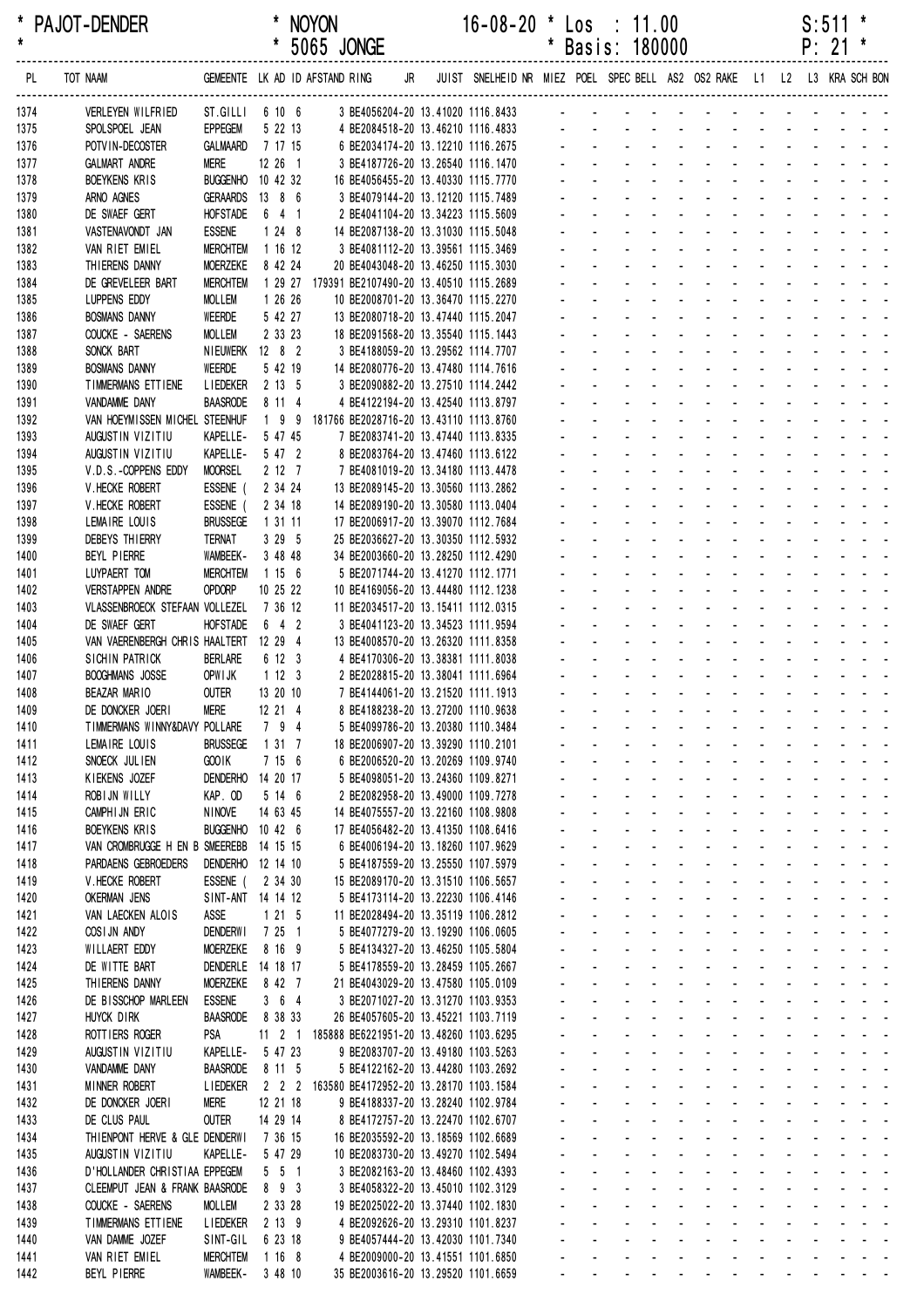| $^{\ast}$    | PAJOT-DENDER                                  |                                      |                                | * NOYON                                                |  | $16-08-20$ * Los : 11.00                                                   |  |                                                                                                                                                                                                                                                                                                                                                                                                                                                                |                                 |                               |  | $S:511$ * |  |
|--------------|-----------------------------------------------|--------------------------------------|--------------------------------|--------------------------------------------------------|--|----------------------------------------------------------------------------|--|----------------------------------------------------------------------------------------------------------------------------------------------------------------------------------------------------------------------------------------------------------------------------------------------------------------------------------------------------------------------------------------------------------------------------------------------------------------|---------------------------------|-------------------------------|--|-----------|--|
| $\star$      |                                               |                                      |                                | * 5065 JONGE                                           |  |                                                                            |  | * Basis: 180000                                                                                                                                                                                                                                                                                                                                                                                                                                                |                                 |                               |  | $P: 22$ * |  |
| PL.          | TOT NAAM                                      |                                      |                                | GEMEENTE LK AD ID AFSTAND RING                         |  | JR JUIST SNELHEID NR MIEZ POEL SPEC BELL AS2 OS2 RAKE L1 L2 L3 KRA SCH BON |  |                                                                                                                                                                                                                                                                                                                                                                                                                                                                |                                 |                               |  |           |  |
| 1443         | LUPPENS EDDY                                  | <b>MOLLEM</b>                        | $1269$                         |                                                        |  | 11 BE2008608-20 13.38440 1101.5267                                         |  | design and a state of the state of the state of the state of the state of the state of the state of the state of the state of the state of the state of the state of the state of the state of the state of the state of the s                                                                                                                                                                                                                                 |                                 |                               |  |           |  |
| 1444         | WYBO DIDIER                                   | AFFLIGEM 2 25 22                     |                                |                                                        |  | 5 BE2090520-20 13.33069 1101.1331<br>6 BE4101572-20 13.23040 1101.0741     |  |                                                                                                                                                                                                                                                                                                                                                                                                                                                                |                                 |                               |  |           |  |
| 1445         | WILLEN JOHNNY                                 | <b>NINOVE</b>                        | 7 10 5                         |                                                        |  |                                                                            |  |                                                                                                                                                                                                                                                                                                                                                                                                                                                                |                                 |                               |  |           |  |
| 1446         | VANDEN BROECK ERNEST OUTER                    |                                      | 14 10 9                        |                                                        |  | 6 BE4172001-20 13.21570 1101.0708                                          |  |                                                                                                                                                                                                                                                                                                                                                                                                                                                                |                                 |                               |  |           |  |
| 1447         | PLATTEAUX JOHAN                               | SINT-AMA 11 6 4                      |                                |                                                        |  | 2 BE6221679-20 13.48221 1100.8127                                          |  | and the state of the state of the state of the state of the state of the state of the state of the state of the                                                                                                                                                                                                                                                                                                                                                |                                 |                               |  |           |  |
| 1448         | <b>DEBEYS THIERRY</b>                         | <b>TERNAT</b>                        | 3 29 24                        | 26 BE4060220-20 13.32160 1100.2933                     |  |                                                                            |  | the contract of the contract of the contract of                                                                                                                                                                                                                                                                                                                                                                                                                |                                 |                               |  |           |  |
| 1449         | PLATTEAUX JOHAN                               | SINT-AMA 11 6 2                      |                                |                                                        |  | 3 BE6221680-20 13.48271 1100.2681                                          |  | and a series of the contract of the series of                                                                                                                                                                                                                                                                                                                                                                                                                  |                                 |                               |  |           |  |
| 1450         | <b>LAMBERTS FREDDY</b>                        | <b>MEISE</b><br><b>MOERZEKE</b>      | $1 \quad 3 \quad 2$<br>8 16 15 |                                                        |  | 3 BE2008592-20 13.43390 1100.0978                                          |  | والمتعاون والمتعاون والمتعاون والمتعاون والمتعاونة<br>والمناور والمناور والوالو الوالو الواليو                                                                                                                                                                                                                                                                                                                                                                 |                                 |                               |  |           |  |
| 1451<br>1452 | WILLAERT EDDY<br>LUYPAERT TOM                 | <b>MERCHTEM</b>                      | 1151                           |                                                        |  | 6 BE4134321-20 13.47200 1099.5239<br>6 BE2087561-20 13.43210 1099.2409     |  | والمتعادل والمتابع المتابع المتابع المتابعة                                                                                                                                                                                                                                                                                                                                                                                                                    |                                 |                               |  |           |  |
| 1453         | BEYL PIERRE                                   | WAMBEEK-                             | 3 48 34                        | 36 BE2003609-20 13.30120 1099.2210                     |  |                                                                            |  | <u>.</u>                                                                                                                                                                                                                                                                                                                                                                                                                                                       |                                 |                               |  |           |  |
| 1454         | LEEMANS JEAN                                  | <b>BRANST</b>                        | 11 69 58                       | 43 BE6221776-20 13.50511 1099.0645                     |  |                                                                            |  | die staat die kanaal van die kanaal die kanaal van die kanaal van die kanaal van die kanaal van die kanaal van                                                                                                                                                                                                                                                                                                                                                 |                                 |                               |  |           |  |
| 1455         | WILLAERT EDDY                                 | <b>MOERZEKE</b>                      | 8 16 1                         |                                                        |  | 7 BE4134097-20 13.47250 1098.9766                                          |  | <u>.</u>                                                                                                                                                                                                                                                                                                                                                                                                                                                       |                                 |                               |  |           |  |
| 1456         | <b>BUYS JEAN-PIERRE</b>                       | <b>BUGGENHO</b>                      | 10 16 8                        |                                                        |  | 8 BE4059067-20 13.44240 1098.8017                                          |  | design and a state of the state of the state of the state of the state of the state of the state of the state of the state of the state of the state of the state of the state of the state of the state of the state of the s                                                                                                                                                                                                                                 |                                 |                               |  |           |  |
| 1457         | SPOLSPOEL JEAN                                | <b>EPPEGEM</b>                       | 5221                           |                                                        |  | 5 BE2084501-20 13.49020 1098.7596                                          |  | and a series of the contract of the series                                                                                                                                                                                                                                                                                                                                                                                                                     |                                 |                               |  |           |  |
| 1458         | HOOGSTIJNS J-M - CARM TERNAT                  |                                      | 3 66 20                        | 50 BE2003454-20 13.32570 1098.4178                     |  |                                                                            |  | والمناور والمناور والمناور والمناور والمناور                                                                                                                                                                                                                                                                                                                                                                                                                   |                                 |                               |  |           |  |
| 1459         | DE MAEYER JOZEF                               | OPDORP                               | $10 \t 6 \t 1$                 |                                                        |  | 4 BE4169234-20 13.47039 1098.2911                                          |  | designed to the control of the control of the control of the control of the control of the control of the control of the control of the control of the control of the control of the control of the control of the control of                                                                                                                                                                                                                                  |                                 |                               |  |           |  |
| 1460         | <b>MERTENS HERMAN</b>                         | <b>MERCHTEM</b>                      | 1 15 13                        | 11 BE2087844-20 13.42289 1097.5515                     |  |                                                                            |  | <u>.</u>                                                                                                                                                                                                                                                                                                                                                                                                                                                       |                                 |                               |  |           |  |
| 1461         | CORTVRINDT GUIDO                              | WELLE                                |                                | 14 3 3 164609 BE4096220-20 13.30000 1097.3933          |  |                                                                            |  | <u>.</u>                                                                                                                                                                                                                                                                                                                                                                                                                                                       |                                 |                               |  |           |  |
| 1462         | ELLAST PATRICK                                | LENNIK                               | 7 27 17                        |                                                        |  | 9 BE2004794-20 13.26189 1097.3653                                          |  | والمتعاون والمتعاون والمتعاون والمتعاون والمتعاونة<br>والمناور والمناور والوالو الوالو الواليو                                                                                                                                                                                                                                                                                                                                                                 |                                 |                               |  |           |  |
| 1463<br>1464 | <b>VERBEECK JEAN</b><br>LOOMANS ANDRE         | <b>ZEMST</b><br>ASSE                 | 5156<br>2 24 5                 | 10 BE2084120-20 13.50540 1097.2382                     |  | 2 BE2004736-20 13.36220 1097.0561                                          |  | والمناول والمناول والمناول والمناول والمناول                                                                                                                                                                                                                                                                                                                                                                                                                   |                                 |                               |  |           |  |
| 1465         | DE VRIEZE ROGER                               | <b>LIEDEKER</b>                      | 2 38 7                         |                                                        |  | 4 BE2088512-20 13.28161 1096.9571                                          |  | <u>.</u>                                                                                                                                                                                                                                                                                                                                                                                                                                                       |                                 |                               |  |           |  |
| 1466         | CAUDRON SYLVAIN                               | <b>MERCHTEM</b>                      | $195$                          |                                                        |  | 4 BE2018915-20 13.43250 1096.6935                                          |  | and a straightful and a straight and                                                                                                                                                                                                                                                                                                                                                                                                                           |                                 |                               |  |           |  |
| 1467         | VANDENELSEN DANNY                             | <b>BAASRODE</b>                      | 8 21 19                        |                                                        |  | 6 BE4058637-20 13.45270 1096.6697                                          |  | .                                                                                                                                                                                                                                                                                                                                                                                                                                                              |                                 |                               |  |           |  |
| 1468         | GILLAERTS-BRONCKAERS                          | <b>PERK</b>                          | 4 17 6                         |                                                        |  | 9 BE2079902-20 13.49010 1096.6256                                          |  | and the state of the state                                                                                                                                                                                                                                                                                                                                                                                                                                     |                                 | and a series of the series of |  |           |  |
| 1469         | <b>HERMANS FRANS</b>                          | MALDEREN 10 33 15                    |                                | 13 BE4168652-20 13.46110 1096.2170                     |  |                                                                            |  | والمناور والوالد المناور والمناور والمناور                                                                                                                                                                                                                                                                                                                                                                                                                     |                                 |                               |  |           |  |
| 1470         | V.D.KERKHOVE JEAN                             | <b>ZEMST</b>                         | 5 13 3                         |                                                        |  | 2 BE2084252-20 13.51070 1095.8664                                          |  | والمناور والمناور والمناور والمناور والمناور                                                                                                                                                                                                                                                                                                                                                                                                                   |                                 |                               |  |           |  |
| 1471         | TIMMERMANS ETTIENE                            | <b>LIEDEKER</b>                      | 2 13 10                        |                                                        |  | 5 BE2090877-20 13.30210 1095.7167                                          |  | and a straightful and a straight and                                                                                                                                                                                                                                                                                                                                                                                                                           |                                 |                               |  |           |  |
| 1472         | WYBO DIDIER                                   | AFFLIGEM                             | 2252                           |                                                        |  | 6 BE2089788-20 13.33569 1095.1726                                          |  |                                                                                                                                                                                                                                                                                                                                                                                                                                                                | and a strain and a strain and a |                               |  |           |  |
| 1473         | <b>DUCHAU PASCAL</b>                          | <b>MOERBEKE</b>                      | 7 9 7                          |                                                        |  | 3 BE4075663-20 13.14180 1095.0707                                          |  | design and a state of the state of the                                                                                                                                                                                                                                                                                                                                                                                                                         |                                 |                               |  |           |  |
| 1474         | VAN DAMME JOHAN                               | ST.GILLI                             | 6 25 18                        |                                                        |  | 6 BE4092445-20 13.44380 1094.9727                                          |  | a construction of the construction of the construction of the construction of the construction of the construction of the construction of the construction of the construction of the construction of the construction of the<br>a construction of the construction of the construction of the construction of the construction of the construction of the construction of the construction of the construction of the construction of the construction of the |                                 |                               |  |           |  |
| 1475<br>1476 | BEAZAR MARIO<br>VANDAMME FRANS                | outer<br>LEBBEKE                     | 13 20 6<br>$8\quad 5\quad 3$   |                                                        |  | 8 BE4144063-20 13.23590 1094.8559<br>2 BE4122492-20 13.43390 1094.7204     |  |                                                                                                                                                                                                                                                                                                                                                                                                                                                                |                                 |                               |  |           |  |
| 1477         | <b>BONNAERENS SAM</b>                         | <b>OKEGEM</b>                        | 14 12 7                        |                                                        |  | 9 BE4179123-20 13.27130 1094.4209                                          |  |                                                                                                                                                                                                                                                                                                                                                                                                                                                                |                                 |                               |  |           |  |
| 1478         | SNEPPE ALBERT                                 | ASSE                                 | 2 37 12                        | 21 BE2090414-20 13.36250 1094.3207                     |  |                                                                            |  |                                                                                                                                                                                                                                                                                                                                                                                                                                                                |                                 |                               |  |           |  |
| 1479         | LAUWERS ALFONS                                | MOLLEM                               | 1 47 9                         | 12 BE2087412-20 13.38550 1093.8249                     |  |                                                                            |  | a construction of the construction of the construction of the construction of the construction of the construction of the construction of the construction of the construction of the construction of the construction of the                                                                                                                                                                                                                                  |                                 |                               |  |           |  |
| 1480         | COOREMAN STEFAAN                              | <b>BUGGENHO</b>                      | 8 36 34                        | 14 BE4058148-20 13.45021 1093.3196                     |  |                                                                            |  | and a series of the series of the series of the series of                                                                                                                                                                                                                                                                                                                                                                                                      |                                 |                               |  |           |  |
| 1481         | <b>VERSTAPPEN ANDRE</b>                       | OPDORP                               | 10 25 17                       | 11 BE4059428-20 13.47410 1093.0007                     |  |                                                                            |  | والمناور والوالد المناور والمناور والمناور المناور                                                                                                                                                                                                                                                                                                                                                                                                             |                                 |                               |  |           |  |
| 1482         | VRIJDERS DANIEL                               | <b>MERCHTEM</b>                      | 1148                           |                                                        |  | 7 BE2087360-20 13.44230 1092.8845                                          |  | المنافذ والمنافر والمنافر والمنافر والمنافر والمنافر                                                                                                                                                                                                                                                                                                                                                                                                           |                                 |                               |  |           |  |
| 1483         | VAN DER STAPPEN ETIEN MERCHTEM                |                                      | 1129                           |                                                        |  | 4 BE2087264-20 13.43450 1092.5679                                          |  | .                                                                                                                                                                                                                                                                                                                                                                                                                                                              |                                 |                               |  |           |  |
| 1484         | REYGAERTS-DECOLFMAECK DENDERWI                |                                      | 7 49 14                        | 10 BE4098860-20 13.21060 1092.4309                     |  |                                                                            |  | <u>.</u>                                                                                                                                                                                                                                                                                                                                                                                                                                                       |                                 |                               |  |           |  |
| 1485         | VASTENAVONDT JAN                              | <b>ESSENE</b>                        | 1 24 22                        | 15 BE2087129-20 13.34150 1092.3630                     |  |                                                                            |  | and a series of the contract of the series of                                                                                                                                                                                                                                                                                                                                                                                                                  |                                 |                               |  |           |  |
| 1486         | HOOGSTIJNS J-M - CARM TERNAT                  | HAALTERT 14 27 5                     | 3 66 6                         | 51 BE2003419-20 13.33500 1092.1105                     |  | 6 BE4098198-20 13.31080 1091.7314                                          |  | and the contract of the contract of the contract of<br>and a series of the contract of the series of                                                                                                                                                                                                                                                                                                                                                           |                                 |                               |  |           |  |
| 1487<br>1488 | <b>MERTENS PIERRE</b><br>FRANSSENS GLEN       | <b>MERCHTEM</b>                      | 1176                           |                                                        |  | 5 002028731-20 13.42320 1091.4069                                          |  | <u>.</u>                                                                                                                                                                                                                                                                                                                                                                                                                                                       |                                 |                               |  |           |  |
| 1489         | VLASSENBROECK STEFAAN VOLLEZEL                |                                      | 7 36 35                        | 12 BE2033567-20 13.18151 1091.3865                     |  |                                                                            |  | <u>.</u>                                                                                                                                                                                                                                                                                                                                                                                                                                                       |                                 |                               |  |           |  |
| 1490         | <b>VERDONCK ROBERT</b>                        | <b>BUGGENHO</b>                      | 1 18 15                        |                                                        |  | 2 BE4056354-20 13.45100 1091.3340                                          |  | <u>.</u>                                                                                                                                                                                                                                                                                                                                                                                                                                                       |                                 |                               |  |           |  |
| 1491         | <b>LEEMANS JEAN</b>                           | <b>BRANST</b>                        | 11 69 43                       | 44 BE6221714-20 13.52081 1090.8705                     |  |                                                                            |  | a construction of the construction of the construction of the construction of the construction of the construction of the construction of the construction of the construction of the construction of the construction of the                                                                                                                                                                                                                                  |                                 |                               |  |           |  |
| 1492         | <b>VERSTAPPEN JOZEF</b>                       | <b>HAMME</b>                         | 3 53 38                        | 19 BE2073019-20 13.39460 1090.7845                     |  |                                                                            |  | المنافذ والمستنقذ والمستنقذ والمستنقذ والمستنقذ والمستنقذ والمنافذ                                                                                                                                                                                                                                                                                                                                                                                             |                                 |                               |  |           |  |
| 1493         | SCHEERL INCK HERMAN                           | HAALTERT 12 10 1                     |                                |                                                        |  | 4 BE4187657-20 13.30590 1090.7694                                          |  | والمناور والوالد والمناور والمناور والمناور                                                                                                                                                                                                                                                                                                                                                                                                                    |                                 |                               |  |           |  |
| 1494         | DEROOST JEAN MARIE                            | <b>EPPEGEM</b>                       | 561                            |                                                        |  | 3 BE2082248-20 13.50020 1090.5803                                          |  | المنافذ والمنافر والمنافر والمنافر والمنافر والمنافر                                                                                                                                                                                                                                                                                                                                                                                                           |                                 |                               |  |           |  |
| 1495         | DE DONCKER IVAN                               |                                      |                                | DENDERHO 12 6 5 161281 BE4049224-20 13.27540 1090.4733 |  |                                                                            |  | <u>.</u>                                                                                                                                                                                                                                                                                                                                                                                                                                                       |                                 |                               |  |           |  |
| 1496         | VAN CRAENENBROECK ALB KAMPENHO                |                                      | 4 20 13                        |                                                        |  | 5 BE2079745-20 13.52240 1089.4780                                          |  | a construction of the construction of the construction of the construction of the construction of the construction of the construction of the construction of the construction of the construction of the construction of the                                                                                                                                                                                                                                  |                                 |                               |  |           |  |
| 1497         | DE SCHOUWER-CAO-LIU                           | <b>WOLVERTE</b>                      | $5\quad 5\quad 5$              |                                                        |  | 3 BE2081020-20 13.47160 1088.6389                                          |  | a construction of the construction of the construction of the construction of the construction of the construction of the construction of the construction of the construction of the construction of the construction of the                                                                                                                                                                                                                                  |                                 |                               |  |           |  |
| 1498         | FIESACK GE&WIM                                | OPW I JK                             | 1152                           |                                                        |  | 2 BE2003077-20 13.41439 1088.4634                                          |  | المناصب والمستحيل والمستحيل والمستحيل والمستحيل والمستحيل                                                                                                                                                                                                                                                                                                                                                                                                      |                                 |                               |  |           |  |
| 1499         | DEKEYSER GEBR.                                | <b>HEVER</b>                         | 4 10 8                         |                                                        |  | 4 BE2079013-20 13.55249 1088.2479                                          |  | والمناور والمناور والمناور والمناور والمناور والمناور<br>المنافذ والمستنقذ والمستنقذ والمستنقذ والمستنقذ والمستنقذ والمنافذ                                                                                                                                                                                                                                                                                                                                    |                                 |                               |  |           |  |
| 1500<br>1501 | VAN DER MAELEN SONIA<br><b>FRANSSENS GLEN</b> | ASPELARE 14 35 23<br><b>MERCHTEM</b> | 1 17 16                        | 17 BE4002705-20 13.23320 1088.0678                     |  | 6 BE2086822-20 13.43030 1087.9485                                          |  | <u>.</u>                                                                                                                                                                                                                                                                                                                                                                                                                                                       |                                 |                               |  |           |  |
| 1502         | TIMMERMANS ETTIENE                            | <b>LIEDEKER</b>                      | $2 \t13 \t1$                   |                                                        |  | 6 BE2092635-20 13.31270 1087.7583                                          |  | a construction of the construction of the construction of the construction of the construction of the construction of the construction of the construction of the construction of the construction of the construction of the                                                                                                                                                                                                                                  |                                 |                               |  |           |  |
| 1503         | <b>HUYCK DIRK</b>                             | <b>BAASRODE</b>                      | 8 38 18                        | 27 BE4057629-20 13.47481 1087.7067                     |  |                                                                            |  | a construction of the construction of the construction of the construction of the construction of the construction of the construction of the construction of the construction of the construction of the construction of the                                                                                                                                                                                                                                  |                                 |                               |  |           |  |
| 1504         | HUYCK DIRK                                    | <b>BAASRODE</b>                      | 8 38 30                        | 28 BE4133940-20 13.47501 1087.4907                     |  |                                                                            |  | المناصب والمستحيل والمستحيل والمستحيل والمستحيل والمستحيل                                                                                                                                                                                                                                                                                                                                                                                                      |                                 |                               |  |           |  |
| 1505         | CAMPHIJN ERIC                                 | <b>NINOVE</b>                        | 14636                          | 15 BE4075599-20 13.25080 1087.0763                     |  |                                                                            |  | فالقاط القارف القاربة القاربة القاربة القاربة                                                                                                                                                                                                                                                                                                                                                                                                                  |                                 |                               |  |           |  |
| 1506         | VANDEMOORTEL LUC                              | ST. AMAND                            | 8 8 5                          |                                                        |  | 3 BE6047002-20 13.50070 1086.5191                                          |  | a construction of the construction of the construction of the construction of the construction of the construction of the construction of the construction of the construction of the construction of the construction of the                                                                                                                                                                                                                                  |                                 |                               |  |           |  |
| 1507         | DE BLANDER WILLIAM                            | <b>OUTER</b>                         | 14 27 23                       | 10 BE4172113-20 13.23570 1085.4672                     |  |                                                                            |  | <u>.</u>                                                                                                                                                                                                                                                                                                                                                                                                                                                       |                                 |                               |  |           |  |
| 1508         | THIELEMANS GILBERT                            | <b>GRIMBERG</b>                      |                                | 5 7 1 182532 BE2084384-20 13.48110 1085.3156           |  |                                                                            |  | a construction of the construction of the construction of the construction of the construction of the construction of the construction of the construction of the construction of the construction of the construction of the                                                                                                                                                                                                                                  |                                 |                               |  |           |  |
| 1509         | VAN HECK HANS                                 | ST GILLI                             | 6 14 12                        |                                                        |  | 4 BE4122070-20 13.46010 1084.7586                                          |  | <u>.</u>                                                                                                                                                                                                                                                                                                                                                                                                                                                       |                                 |                               |  |           |  |
| 1510         | BEAZAR MARIO                                  | <b>OUTER</b>                         | 13 20 5                        |                                                        |  | 9 BE4144069-20 13.25220 1084.4371                                          |  | فالمنافذ والمنافر والمنافر والمنافر والمنافر والمنافر                                                                                                                                                                                                                                                                                                                                                                                                          |                                 |                               |  |           |  |
| 1511         | KIEKENS JOZEF                                 | DENDERHO 14 20 3                     |                                |                                                        |  | 6 004098035-20 13.28040 1083.8429                                          |  | the contract of the contract of the contract of                                                                                                                                                                                                                                                                                                                                                                                                                |                                 |                               |  |           |  |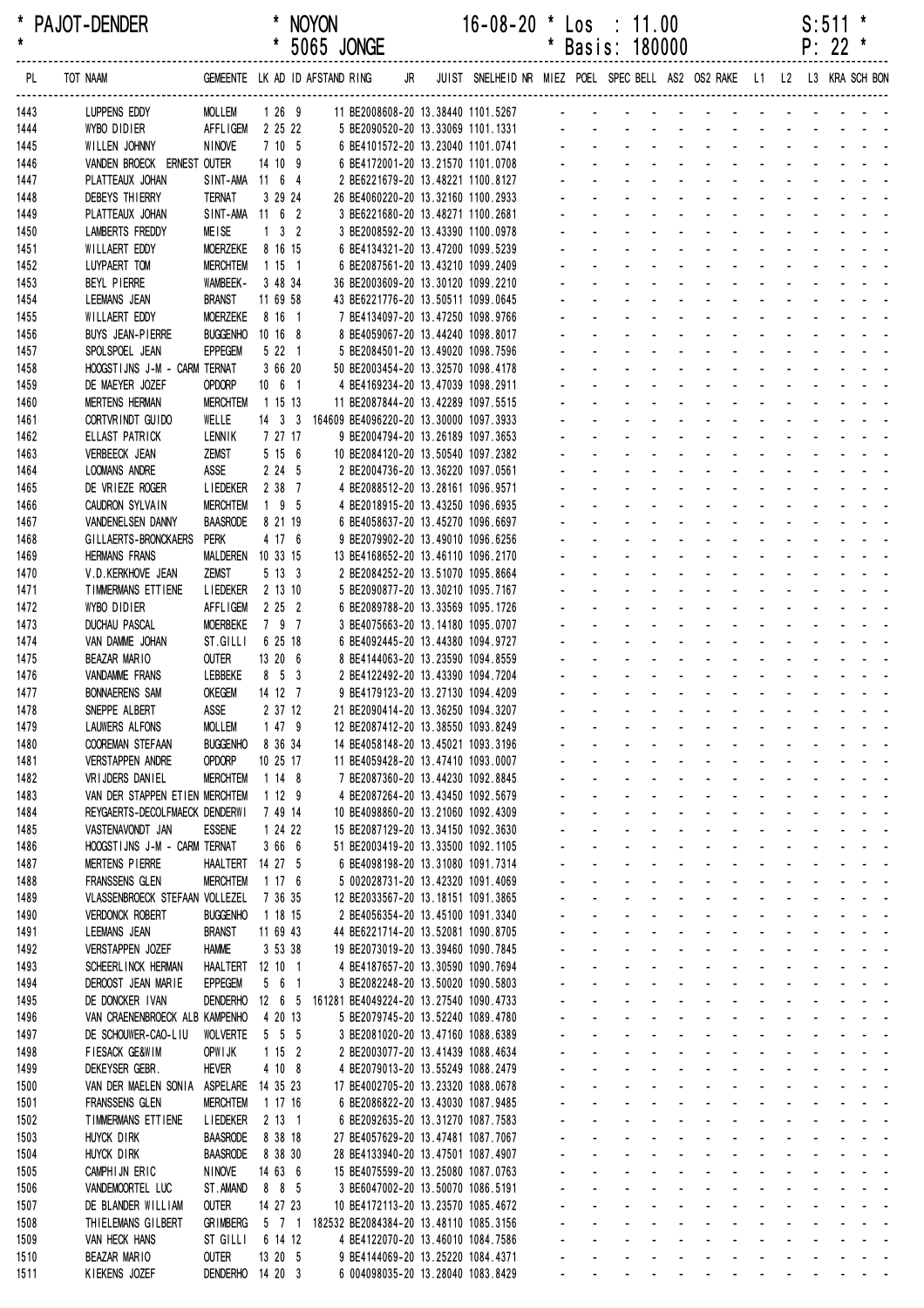| $\star$      | * PAJOT-DENDER                                        |                                      |                     | <b>NOYON</b><br>* 5065 JONGE                                                       |    | $16 - 08 - 20$                                                          |        |                             | * Los : 11.00<br>* Basis: 180000 |                   |  |  |  | S:511<br>$P: 23$ * |                                                                                                                                                                                                                                                                               |  |
|--------------|-------------------------------------------------------|--------------------------------------|---------------------|------------------------------------------------------------------------------------|----|-------------------------------------------------------------------------|--------|-----------------------------|----------------------------------|-------------------|--|--|--|--------------------|-------------------------------------------------------------------------------------------------------------------------------------------------------------------------------------------------------------------------------------------------------------------------------|--|
| . PL         | TOT NAAM                                              |                                      |                     | GEMEENTE LK AD ID AFSTAND RING                                                     | JR | JUIST SNELHEID NR MIEZ POEL SPEC BELL AS2 OS2 RAKE L1 L2 L3 KRA SCH BON |        |                             |                                  |                   |  |  |  |                    |                                                                                                                                                                                                                                                                               |  |
| 1512         | BAETEN - DE BOLLE                                     | DENDERHO 12 41 7                     |                     | 6 BE4188011-20 13.28482 1083.5577                                                  |    |                                                                         |        |                             |                                  |                   |  |  |  |                    | <u> 1990 - Johann Stoff, martin son besteht fan de Fryske keamste fan de Fryske keamste fan de Fryske keamste fan </u>                                                                                                                                                        |  |
| 1513         | HENDRICKX MARC                                        | AALST                                | 6 11 10             |                                                                                    |    |                                                                         |        |                             |                                  |                   |  |  |  |                    |                                                                                                                                                                                                                                                                               |  |
| 1514         | DEDOBBELEER WIM                                       | VOLLEZEL 7 24 20                     |                     |                                                                                    |    |                                                                         |        |                             |                                  |                   |  |  |  |                    | and the contract of the contract of the con-                                                                                                                                                                                                                                  |  |
| 1515         | WILLAERT EDDY                                         | <b>MOERZEKE</b>                      | 8 16 4              | 8 BE4134312-20 13.49580 1082.4887                                                  |    |                                                                         |        |                             |                                  |                   |  |  |  |                    | and the contract of the contract of the                                                                                                                                                                                                                                       |  |
| 1516<br>1517 | LEEMANS JEAN<br>BAETEN - DE BOLLE                     | <b>BRANST</b><br>DENDERHO 12 41 2    | 11 69 16            | 45 BE6221753-20 13.53281 1082.4858<br>7 BE4188004-20 13.28572 1082.4665            |    |                                                                         |        |                             |                                  |                   |  |  |  |                    |                                                                                                                                                                                                                                                                               |  |
| 1518         | VLASSENBROECK STEFAAN VOLLEZEL                        |                                      | 7 36 15             | 13 BE2034514-20 13.19241 1082.3830                                                 |    |                                                                         |        |                             |                                  |                   |  |  |  |                    |                                                                                                                                                                                                                                                                               |  |
| 1519         | VAN DER STAPPEN ETIEN MERCHTEM                        |                                      | 1127                | 5 BE2087259-20 13.45190 1082.2139                                                  |    |                                                                         |        |                             |                                  |                   |  |  |  |                    |                                                                                                                                                                                                                                                                               |  |
| 1520         | <b>HERMANS FRANS</b>                                  | MALDEREN 10 33 30                    |                     | 14 BE4168655-20 13.48210 1082.1087                                                 |    |                                                                         |        |                             |                                  |                   |  |  |  |                    | والمتعاط والمتعاط والمتعاط والمتالين                                                                                                                                                                                                                                          |  |
| 1521         | SNOECK JULIEN                                         | GOO1K                                | 7 15 4              | 7 BE2006527-20 13.24099 1081.3582                                                  |    |                                                                         |        |                             |                                  |                   |  |  |  |                    | and the second contract of the second second                                                                                                                                                                                                                                  |  |
| 1522         | DE VRIEZE ROGER                                       | <b>LIEDEKER</b>                      | 2 38 4              | 5 BE2088530-20 13.30261 1081.1580                                                  |    |                                                                         |        |                             |                                  |                   |  |  |  |                    | and the contract of the contract of the con-                                                                                                                                                                                                                                  |  |
| 1523         | <b>GAUCHEZ ROBERT</b>                                 | <b>BUGGENHO</b>                      | 1 31 15             | 10 BE4057926-20 13.47060 1080.6822                                                 |    |                                                                         |        |                             |                                  |                   |  |  |  |                    | والمتعاط والمتعاط والمتعاط والمتعاط والمتعاط                                                                                                                                                                                                                                  |  |
| 1524         | DE CLUS PAUL                                          | <b>OUTER</b>                         | 14 29 18            | 9 BE4172733-20 13.25460 1080.1029                                                  |    |                                                                         |        |                             |                                  |                   |  |  |  |                    | والمتعاط والمتعاط والمتعاط والمتعاط والمتعارف<br>and the contract of the contract of the                                                                                                                                                                                      |  |
| 1525<br>1526 | TIMMERMANS WINNY&DAVY POLLARE<br><b>BOEYKENS KRIS</b> | BUGGENHO 10 42 2                     | 7 9 3               | 6 BE2090123-20 13.24390 1079.5161<br>18 BE4056490-20 13.45580 1079.3613            |    |                                                                         |        |                             |                                  |                   |  |  |  |                    | and the contract of the contract of the con-                                                                                                                                                                                                                                  |  |
| 1527         | CORNEL IS PIERRE                                      | <b>MERCHTEM</b>                      | 1 15 11             | 4 BE2009256-20 13.44070 1079.1896                                                  |    |                                                                         |        |                             |                                  |                   |  |  |  |                    | and the contract of the contract of the                                                                                                                                                                                                                                       |  |
| 1528         | DEGROVE-LISON                                         | GALMAARD                             | 7 30 21             | 7 BE2034340-20 13.18159 1078.2555                                                  |    |                                                                         |        |                             |                                  |                   |  |  |  |                    | and the contract of the contract of the contract of                                                                                                                                                                                                                           |  |
| 1529         | CAMPHIJN ERIC                                         | <b>NINOVE</b>                        | 14 63 40            | 16 BE4075506-20 13.26210 1078.0389                                                 |    |                                                                         |        |                             |                                  |                   |  |  |  |                    |                                                                                                                                                                                                                                                                               |  |
| 1530         | VAN LAER STEFAAN                                      | <b>BORNEM</b>                        | 11 17 6             | 9 BE6222251-20 13.53551 1077.9600                                                  |    |                                                                         |        |                             |                                  |                   |  |  |  |                    |                                                                                                                                                                                                                                                                               |  |
| 1531         | <b>MERTENS PIERRE</b>                                 | HAALTERT 14 27 15                    |                     | 7 BE4098157-20 13.33080 1077.4728                                                  |    |                                                                         |        |                             |                                  |                   |  |  |  |                    |                                                                                                                                                                                                                                                                               |  |
| 1532         | WALCKIERS DANIEL                                      | GALMAARD                             | 7 14 8              | 9 BE2034850-20 13.17510 1077.3740                                                  |    |                                                                         |        |                             |                                  |                   |  |  |  |                    | and the state of the state of the state of                                                                                                                                                                                                                                    |  |
| 1533         | <b>MANNAERT ROBERT</b>                                | OPDORP                               | 10108               | 4 BE4168129-20 13.51189 1076.9985                                                  |    |                                                                         |        |                             |                                  |                   |  |  |  |                    | and the state of the state of the state of the                                                                                                                                                                                                                                |  |
| 1534         | DE WITTE BART                                         | DENDERLE 14 18 8                     |                     | 6 BE4178579-20 13.32419 1076.7963                                                  |    |                                                                         |        |                             |                                  |                   |  |  |  |                    | المتعاطف والمتعاط والمتعاط والمتعاط والمتعاطف<br>والمتعاط المتنقي والمتناول والمتناول والمتناول                                                                                                                                                                               |  |
| 1535<br>1536 | MASSART KOEN<br>LEEMANS JEAN                          | <b>MUIZEN</b><br><b>BRANST</b>       | 11 69 63            | 4 5 3 191694 BE6031470-20 13.58070 1076.2272<br>46 BE6221793-20 13.54291 1076.1785 |    |                                                                         |        |                             |                                  |                   |  |  |  |                    | والمتعاط والمتعاط والمتعاط والمتعاطي                                                                                                                                                                                                                                          |  |
| 1537         | VAN SINAEY WESLEY                                     | PARIKE                               | 13 19 12            | 5 BE4072956-20 13.16159 1075.9476                                                  |    |                                                                         |        |                             |                                  |                   |  |  |  |                    | فالمنافذ والمنافر والمنافر والمنافر والمنافر                                                                                                                                                                                                                                  |  |
| 1538         | VAN DEN BERGE TOM                                     | MEERBEKE                             | 7 19 4              | 9 BE4095461-20 13.25491 1075.7221                                                  |    |                                                                         |        |                             |                                  |                   |  |  |  |                    | and the state of the state of the state of                                                                                                                                                                                                                                    |  |
| 1539         | DE HERTOGH FRANS                                      | OPW I JK                             | 1156                | 10 BE2019190-20 13.44080 1075.3940                                                 |    |                                                                         |        |                             |                                  |                   |  |  |  |                    | and the state of the state of the state                                                                                                                                                                                                                                       |  |
| 1540         | <b>BEAZAR MARIO</b>                                   | <b>OUTER</b>                         | 13 20 18            | 10 BE4144009-20 13.26380 1075.0693                                                 |    |                                                                         |        |                             |                                  |                   |  |  |  |                    | and the contract of the contract of the contract of                                                                                                                                                                                                                           |  |
| 1541         | <b>VAN GERWEN MARCEL</b>                              | <b>BUGGENHO</b>                      | 1 32 24             | 10 BE2018974-20 13.46340 1075.0530                                                 |    |                                                                         |        |                             |                                  |                   |  |  |  |                    |                                                                                                                                                                                                                                                                               |  |
| 1542         | VANDERROOST-UL IN                                     | APPELTER 14 18 2                     |                     | 6 BE4183223-20 13.23520 1074.9815                                                  |    |                                                                         |        |                             |                                  |                   |  |  |  |                    | and the contract of the contract of the                                                                                                                                                                                                                                       |  |
| 1543         | <b>SCHAUKENS FREDDY</b>                               | ASSE<br><b>BUGGENHO</b>              | 1 17 15<br>1 32 15  | 12 BE2090969-20 13.39450 1074.9546                                                 |    |                                                                         |        |                             |                                  |                   |  |  |  |                    | and the second contract of the second second                                                                                                                                                                                                                                  |  |
| 1544<br>1545 | VAN GERWEN MARCEL<br>VAN LAECKEN ALOIS                | ASSE                                 | 1 21 13             | 11 BE4058829-20 13.46350 1074.9455<br>12 BE2028485-20 13.39449 1074.7718           |    |                                                                         | $\sim$ |                             |                                  |                   |  |  |  |                    | and the second contract of the second contract of                                                                                                                                                                                                                             |  |
| 1546         | 11.25 VAN DAMME JOZEF                                 | SINT-GIL                             | 6 23 2              | 10 BE4057406-20 13.46110 1074.3316 8                                               |    |                                                                         |        | 450 225                     | 075 075                          |                   |  |  |  |                    |                                                                                                                                                                                                                                                                               |  |
| 1547         | DE PAUW FILIP                                         | DENDEHOU 14 13 12                    |                     | 2 BE4097121-20 13.29440 1074.3232                                                  |    |                                                                         |        |                             |                                  |                   |  |  |  |                    | and a state of the state of the state                                                                                                                                                                                                                                         |  |
| 1548         | <b>GALMART ANDRE</b>                                  | <b>MERE</b>                          | 12 26 22            | 4 BE4187724-20 13.32420 1073.7525                                                  |    |                                                                         |        |                             |                                  |                   |  |  |  |                    | والمستحقق والمستنقش والمستنقص والمستنقص والمستنق                                                                                                                                                                                                                              |  |
| 1549         | THIERENS DANNY                                        | <b>MOERZEKE</b>                      | 8 42 18             | 22 BE4043037-20 13.52520 1073.6888                                                 |    |                                                                         |        |                             |                                  |                   |  |  |  |                    | <u>.</u>                                                                                                                                                                                                                                                                      |  |
| 1550         | PILLET PAUL                                           | <b>MEERBEKE</b>                      | 7152                | 7 BE4077035-20 13.25500 1073.0949                                                  |    |                                                                         |        |                             |                                  |                   |  |  |  |                    | للمستحدث والمستنقذ والمستحدث والمستحدث                                                                                                                                                                                                                                        |  |
| 1551         | THIENPONT HERVE & GLE DENDERWI                        |                                      | 7 36 28             | 17 BE4098976-20 13.22549 1072.0638                                                 |    |                                                                         |        |                             |                                  |                   |  |  |  |                    | and a state of the state of the state of                                                                                                                                                                                                                                      |  |
| 1552         | LEEMANS JEAN                                          | <b>BRANST</b><br><b>WAMBEEK</b>      | 11 69 24<br>3 31 11 | 47 BE6221725-20 13.55131 1071.6744<br>14 BE2115457-20 13.33181 1071.2734           |    |                                                                         | $\sim$ |                             | $\Delta \sim 100$                |                   |  |  |  |                    | فالمستحيل والمستحيل والمستحيل والمستحدث<br>a construction of the construction of the construction of the construction of the construction of the construction of the construction of the construction of the construction of the construction of the construction of the      |  |
| 1553<br>1554 | SEGERS AN<br><b>VERBEECK JEAN</b>                     | <b>ZEMST</b>                         | 5158                | 11 BE2084145-20 13.55030 1071.2254                                                 |    |                                                                         |        |                             |                                  |                   |  |  |  |                    | a construction of the construction of the construction of the construction of the construction of the construction of the construction of the construction of the construction of the construction of the construction of the                                                 |  |
| 1555         | <b>HAVERALS LARS</b>                                  | <b>LONDERZE</b>                      | 1108                | 184741 BE2135585-20 13.52330 1070.6520                                             |    |                                                                         |        |                             |                                  |                   |  |  |  |                    | a construction of the construction of the construction of the construction of the construction of the construction of the construction of the construction of the construction of the construction of the construction of the                                                 |  |
| 1556         | VANDERROOST-UL IN                                     | APPELTER                             | 14 18 5             | 7 BE4183601-20 13.24270 1070.6404                                                  |    |                                                                         |        |                             | $\Delta \sim 100$                |                   |  |  |  |                    | a construction of the construction of the construction of the construction of the construction of the construction of the construction of the construction of the construction of the construction of the construction of the                                                 |  |
| 1557         | VAN CRAENENBROECK ALB KAMPENHO                        |                                      | 4 20 10             | 6 BE2079749-20 13.55260 1070.6403                                                  |    |                                                                         |        | $\mathbf{L}^{\text{max}}$   |                                  |                   |  |  |  |                    | and a series of the series of the series of                                                                                                                                                                                                                                   |  |
| 1558         | <b>VERSTAPPEN JOZEF</b>                               | <b>HAMME</b>                         | 3 53 36             | 20 BE2073020-20 13.42500 1070.2416                                                 |    |                                                                         |        | $\Delta \sim 100$           | $\Delta \sim 100$                |                   |  |  |  |                    | فالمستحيل والمستحيل والمستحيل والمستحدث                                                                                                                                                                                                                                       |  |
| 1559         | AUGUSTIN VIZITIU                                      | KAPELLE-                             | 5 47 40             | 11 002083701-20 13.54370 1069.9265                                                 |    |                                                                         |        | $\sim$                      |                                  |                   |  |  |  |                    | والمستحيل والمستحيل والمستحيل والمستحدث والمستحدث                                                                                                                                                                                                                             |  |
| 1560         | VAN CAUWENBERGH-WYNS                                  | VILVOORD                             | 4 12 8              | 6 BE2078803-20 13.52470 1069.2814                                                  |    |                                                                         |        |                             |                                  |                   |  |  |  |                    | والمناور والمناور والمناور والمناور والمناور<br>a construction of the construction of the construction of the construction of the construction of the construction of the construction of the construction of the construction of the construction of the construction of the |  |
| 1561<br>1562 | <b>GAUCHEZ ROBERT</b><br><b>GEEROMS MARC</b>          | <b>BUGGENHO</b><br><b>MEISE</b>      | 1 31 19<br>162      | 11 BE4057989-20 13.48590 1068.6379<br>2 BE2009676-20 13.47130 1068.1352            |    |                                                                         |        |                             | $\Delta \sim 100$                |                   |  |  |  |                    | and a series of the series of the series                                                                                                                                                                                                                                      |  |
| 1563         | <b>MENSCHAERT-KIEKENS</b>                             | <b>STEENHUI</b>                      | 14 18 13            | 7 BE4172864-20 13.24020 1068.1069                                                  |    |                                                                         |        |                             |                                  |                   |  |  |  |                    | <u>.</u>                                                                                                                                                                                                                                                                      |  |
| 1564         | VAN GERWEN MARCEL                                     | <b>BUGGENHO</b>                      | 1328                | 12 BE4058846-20 13.47450 1067.4694                                                 |    |                                                                         | $\sim$ |                             |                                  | and a straight of |  |  |  |                    | and a straightful contract and a                                                                                                                                                                                                                                              |  |
| 1565         | PARDAENS GEBROEDERS                                   | DENDERHO                             | 12 14 12            | 6 BE4187524-20 13.31250 1067.3660                                                  |    |                                                                         |        |                             |                                  | and a straight of |  |  |  |                    | and a series of the contract and                                                                                                                                                                                                                                              |  |
| 1566         | DER I DDER-V.D. BRANDE                                | <b>LIEDEKER</b>                      | 2 66 65             | 5 BE4205060-20 13.32529 1066.8251                                                  |    |                                                                         |        |                             |                                  |                   |  |  |  |                    | والمناور والمناور والمناور والمناور والمناور                                                                                                                                                                                                                                  |  |
| 1567         | <b>VERSTAPPEN JOZEF</b>                               | <b>HAMME</b>                         | 3 53 16             | 21 BE2073040-20 13.43220 1066.7476                                                 |    |                                                                         |        |                             |                                  |                   |  |  |  |                    | a construction of the construction of the construction of the construction of the construction of the construction of the construction of the construction of the construction of the construction of the construction of the                                                 |  |
| 1568         | DEDOBBELEER WIM                                       | VOLLEZEL                             | 7 24 16             | 10 BE2035704-20 13.21179 1066.4528                                                 |    |                                                                         |        |                             | $\sim 100$                       |                   |  |  |  |                    | a construction of the construction of the construction of the construction of the construction of the construction of the construction of the construction of the construction of the construction of the construction of the                                                 |  |
| 1569         | DE JONGHE LEO                                         | <b>BORNEM</b>                        | 10 12 11            | 5 BE6226230-20 13.57490 1066.1205                                                  |    |                                                                         |        | $\omega_{\rm{max}}$         |                                  |                   |  |  |  |                    | a construction of the construction of the construction of the construction of the construction of the construction of the construction of the construction of the construction of the construction of the construction of the                                                 |  |
| 1570<br>1571 | THIERENS DANNY<br>VAN CAUWENBERG CHRIST IDEGEM        | MOERZEKE                             | 8 42 41<br>13 29 22 | 23 BE4043053-20 13.54150 1065.1650<br>12 BE4078110-20 13.22310 1065.0403           |    |                                                                         |        | $\Delta \sim 100$<br>$\sim$ | $\Delta \sim 100$                |                   |  |  |  |                    | فالمستحيل والمستحيل والمستحيل والمستحدث<br>والمناور والمناور والمناور والمناور والمناور                                                                                                                                                                                       |  |
| 1572         | VAN LOOCK-DELAET                                      | VILVOORD                             | 4 48 40             | 31 BE2079491-20 13.53210 1064.9149                                                 |    |                                                                         |        |                             |                                  |                   |  |  |  |                    | والمناوب والمناوب والمتناوب والمناوب والمناوب                                                                                                                                                                                                                                 |  |
| 1573         | VAN CAUWENBERG CHRIST IDEGEM                          |                                      | 13 29 2             | 13 BE4078097-20 13.22360 1064.4180                                                 |    |                                                                         |        |                             |                                  |                   |  |  |  |                    | a construction of the construction of the construction of the construction of the construction of the construction of the construction of the construction of the construction of the construction of the construction of the                                                 |  |
| 1574         | VAN HOEYMISSEN MICHEL STEENHUF                        |                                      | 1 9 5               | 2 BE2028715-20 13.50470 1064.3076                                                  |    |                                                                         |        |                             |                                  |                   |  |  |  |                    | and a series of the series of the series                                                                                                                                                                                                                                      |  |
| 1575         | V. MEGROOT-D. MULDER                                  | <b>BRANST</b>                        | 11 35 6             | 11 BE6222267-20 13.56191 1064.2796                                                 |    |                                                                         |        |                             |                                  |                   |  |  |  |                    | <u>.</u>                                                                                                                                                                                                                                                                      |  |
| 1576         | LORIES VEERLE                                         | <b>MERCHTEM</b>                      | 1 15 11             | 2 BE2132598-20 13.48250 1063.9624                                                  |    |                                                                         | $\sim$ |                             |                                  |                   |  |  |  |                    | والمناور والمناور والمناور والمناور والمناور                                                                                                                                                                                                                                  |  |
| 1577         | V.D.BOSSCHE RENE                                      | <b>AFFLIGEM</b>                      | $2\quad 5\quad 4$   | 169622 BE2089109-20 13.39270 1063.7943                                             |    |                                                                         |        | $\sim$                      |                                  |                   |  |  |  |                    | والمستحيل والمستحيل والمستحيل والمستحدث والمستحدث                                                                                                                                                                                                                             |  |
| 1578<br>1579 | DERIDDER-V.D. BRANDE<br>BUYS JEAN-PIERRE              | <b>LIEDEKER</b><br>BUGGENHO 10 16 11 | 2 66 23             | 6 BE4205094-20 13.33239 1063.2319<br>9 BE4059063-20 13.49540 1063.2313             |    |                                                                         |        |                             |                                  |                   |  |  |  |                    | and a series of the series of the series of<br>والمناور والمناور والمناور والمناور والمناور                                                                                                                                                                                   |  |
| 1580         | CLEEMPUT JEAN & FRANK BAASRODE 8 9 5                  |                                      |                     | 4 BE4058305-20 13.51050 1063.2245                                                  |    |                                                                         |        |                             |                                  |                   |  |  |  |                    | فالقائم والمنافر والمنافر والمراقب فالمراقب والمنافر                                                                                                                                                                                                                          |  |
|              |                                                       |                                      |                     |                                                                                    |    |                                                                         |        |                             |                                  |                   |  |  |  |                    |                                                                                                                                                                                                                                                                               |  |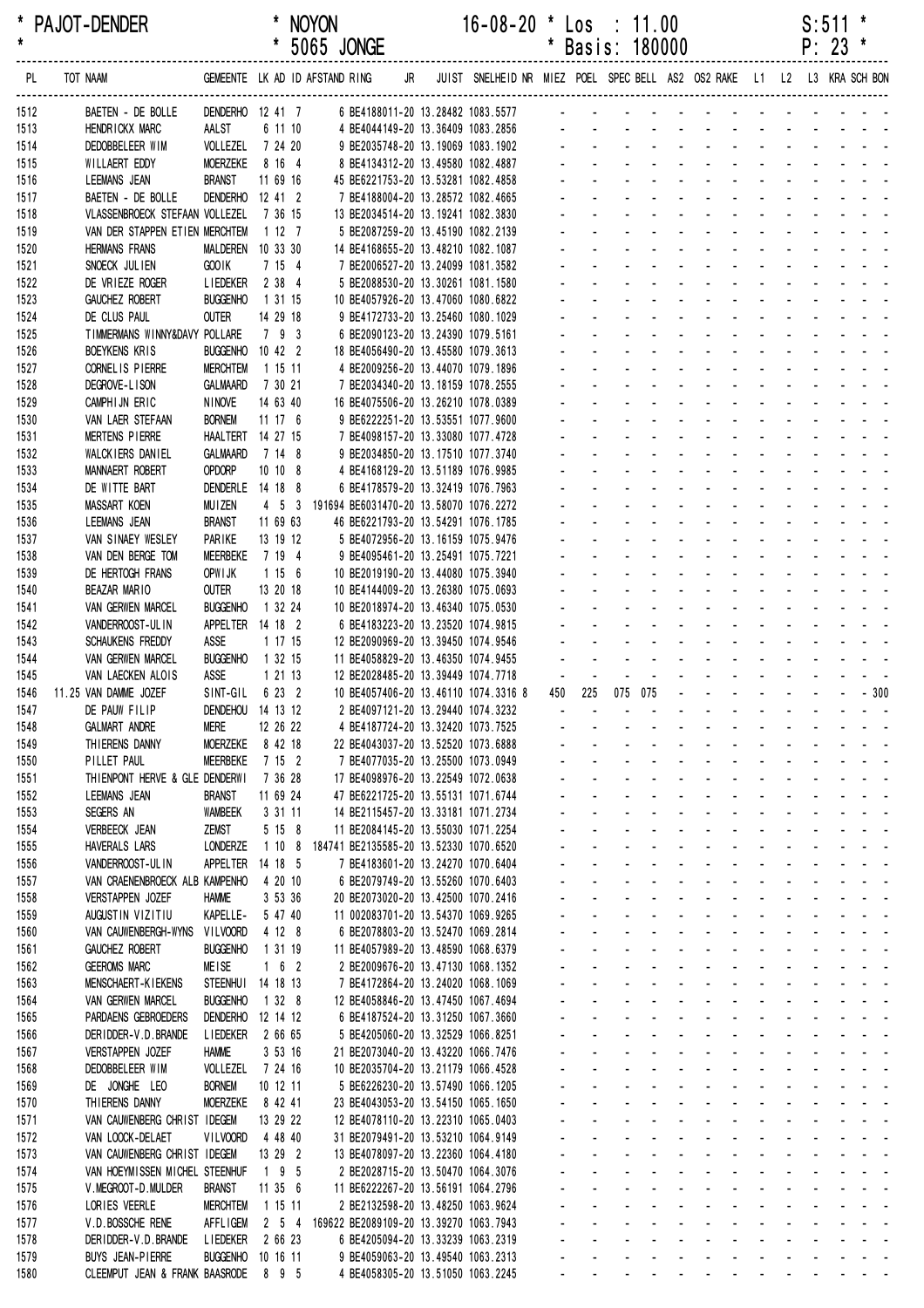\* PAJOT-DENDER \* NOYON 16-08-20 \* Los : 11.00 S:511 \* \* \* 5065 JONGE \* \* Basis: 180000 ------------------------------------------------------------------------------------------------------------------------------------------------------------------ PL TOT NAAM GEMEENTE LK AD ID AFSTAND RING JR JUIST SNELHEID NR MIEZ POEL SPEC BELL AS2 OS2 RAKE L1 L2 L3 KRA SCH BON ------------------------------------------------------------------------------------------------------------------------------------------------------------------ 1581 VERSTAPPEN JOZEF HAMME 3 53 29 22 BE2073035-20 13.43570 1062.9521 - - - - - - - - - - - - - 1582 DE WINNE JOZEF OUTER 2 29 27 8 BE4187867-20 13.28559 1062.8901 - - - - - - - - - - - - - 1583 EL GHAMARTI YAACOUB BAASRODE 10 2 1 182381 BE4168418-20 13.51359 1062.8367 1584 VANDERMINNEN ROLAND LONDERZE 1 34 23 8 BE2029047-20 13.55180 1062.6298 1585 SNEPPE ALBERT 4SSE 2 37 37 22 BE2090454-20 13.41070 1062.3978 1586 GAUCHEZ ROBERT BUGGENHO 1 31 7 12 BE4057939-20 13.50000 1062.2471 1587 BRAEM ROBERT OUTER 14 28 9 11 BE4172542-20 13.30100 1062.1332 1588 VAN DAMME JOHAN ST.GILLI 6 25 13 7 BE4092449-20 13.49440 1062.0719 1589 WILLEMS EMILE TERNAT 3 7 2 167077 BE2037242-20 13 37290 1060 9186 1590 DE CLUS PAUL 60UTER 14 29 1 10 BE4172732-20 13.28300 1060.2222 1591 BEYL PIERRE WAMBEEK- 3 48 17 37 BE2003621-20 13.35490 1059.5978 1592 V.D.BOSSCHE RENE AFFLIGEM 2 5 5 2 002089103-20 13.40080 1059.2548 1593 COSIJN ANDY DENDERWI 7 25 17 6 BE4077277-20 13.25430 1058.7464 1594 COSIJN ANDY DENDERWI 7 25 2 7 BE4077293-20 13.25460 1058.3833 1595 THIERENS DANNY MOERZEKE 8 42 42 24 BE4043002-20 13.55230 1058.2819 1596 ARNO AGNES GERAARDS 13 8 4 4 BE4216468-20 13.19230 1058.2470 1597 COUCKE - SAERENS MOLLEM 2 33 32 20 BE2091579-20 13.44180 1058.1315 1598 STAELENS GERRIT ESSENE 2 18 12 10 BE2090700-20 13.40290 1058.0974 1599 BOEYKENS KRIS BUGGENHO 10 42 38 19 BE4056462-20 13.49190 1058.0057 1600 HOK L & N MACHELEN 4 57 56 21 BE2135825-20 13.50469 1057.8302 1601 DE CLUS PAUL OUTER 14 29 4 11 BE4172745-20 13.28530 1057.4924 1602 LAUWERS ALFONS MOLLEM 1 47 11 13 BE2087453-20 13.44250 1057.2347 1603 GILLIS RIK NEIGEM 7 4 1 155942 BE2117301-20 13.27310 1057.1145 1604 PLATTEAU NIEL&MATS WAMBEEK 2 20 17 9 BE2037544-20 13.35190 1057.0598 1605 VAN CROMBRUGGE H EN B SMEEREBB 14 15 10 7 BE4006212-20 13.25060 1057.0572 1606 DE DONCKER JOERI MERE 12 21 20 10 BE4188219-20 13.34520 1056.9221 1607 BAETEN - DE BOLLE DENDERHO 12 41 23 8 BE4188050-20 13 32352 1056 6913 1608 VAN CUTSEM GEERT DENDERWI 7 8 5 2 BE4100533-20 13.24510 1056.3341 1609 CORTVRINDT GUIDO WELLE 14 3 1 2 BE4096212-20 13.35500 1056.3144 1610 SONCK BART NIFUWERK 12 8 4 4 BE4188083-20 13 38142 1056 2975 1611 DE WITTE BART DENDERLE 14 18 4 7 BE4178567-20 13.35399 1056.2747 1612 VAN CROMBRUGGE H EN B SMEEREBB 14 15 4 8 BE4006174-20 13.25130 1056.2080 1613 VASTENAVONDT JAN ESSENE 1 24 18 16 BE2087118-20 13.39410 1055.1947 - - - - - - - - - - - - - 1614 JANS DAVID PAMEL 7 33 31 12 BE2034622-20 13.31500 1055.0845 1615 TEUGELS JAN KAP.OD.B 5 7 3 4 BE2082683-20 13.57140 1054.5533 1616 RINGOET HENRI OUDEGEM 6 13 10 176031 BE4042976-20 13.46590 1054.1831 1617 AUGUSTIN VIZITIU KAPELLE- 5 47 20 12 BE2083765-20 13.57140 1054.1301 1618 COUCKE - SAERENS MOLLEM 2 33 4 21 BE2091565-20 13.44570 1053.9618 1619 DUCHAU PASCAL MOERBEKE 7 9 6 4 BE4075673-20 13.19340 1053.7473 1620 AUGUSTIN VIZITIU KAPELLE- 5 47 43 13 BE2083782-20 13.57210 1053.4367 1621 LORIES VEERLE MERCHTEM 1 15 13 3 BE2087879-20 13.50100 1053.0206 1622 VERLEYEN WILFRIED ST.GILLI 6 10 3 4 BE4056201-20 13.50500 1052.7746 - - - - - - - - - - - - - 1623 VERDONCK ROBERT BUGGENHO 1 18 8 3 BE4056338-20 13.51130 1052.7713 1624 VAN LOOCK-DELAET VILVOORD 4 48 6 32 BE2079500-20 13.55230 1052.5687 1625 DE WITTE BART DENDERLE 14 18 2 8 BE4178562-20 13.36129 1052.5558 1626 VERLEYEN WILFRIED ST.GILLI 6 10 1 5 BE4056214-20 13.50530 1052.4666 - - - - - - - - - - - - - 1627 VAN DER MAELEN SONIA ASPELARE 14 35 24 18 BE4002601-20 13.28260 1052.1491 1628 LEEMANS JEAN BRANST 11 69 42 48 BE6240035-20 13.58301 1051.9622 1629 V.BIESEN HERMAN ASSE 2 11 2 6 BE2062085-20 13.44290 1051.3770 1630 VAN DER STRAETEN JAN OPWIJK 1 44 27 14 BE2028871-20 13.48279 1051.1263 1631 BULTE PH & JEFF HEKELGEM 2 5 4 4 BE2088283-20 13.40279 1050.7712 1632 ARNO AGNES GERAARDS 13 8 2 5 BE4216590-20 13.20250 1050 4593 1633 VANDEN BROECK ERNEST OUTER 14 10 10 7 BE4172002-20 13.28480 1050.3831 - - - - - - - - - - - - - 1634 FIESACK GE&WIM OPWIJK 1 15 13 3 BE2003076-20 13 47419 1049 7361 1635 VAN DER STAPPEN ETIEN MERCHTEM 1 12 4 6 BE2087240-20 13 50320 1049 1087 1636 DE SMEDT ROM. LIEDEKER 2 12 3 5 BE2089957-20 13 35500 1049 0567 1637 DE WIN BENNY ZEMST 5 14 4 5 BE2082366-20 13.57070 1049.0148 1638 KERRE RUDY BERLARE 6 5 3 176513 BE4044130-20 13.48180 1048.7998 1639 NECHELPUT-CORNET KESTER 7 32 29 16 BE2113236-20 13 27199 1048 6748 1640 COPPENS CHRIS - VOORDE 14 13 6 2 BE4072590-20 13 27270 1048 5588 1641 AUGUSTIN VIZITIU KAPELLE- 5 47 37 14 BE2044000-20 13.58110 1048.5100 1642 LEEMANS JEAN BRANST 11 69 51 49 BE6221756-20 13.59111 1047.9504 1643 LEYS MARK VILVOORD 4 6 1 181870 BE2079115-20 13.53380 1047.4371 1644 DEDOBBELEER WIM VOLLEZEL 7 24 19 11 BE2035744-20 13.23579 1046.6989 1645 VANDAMME DANY BAASRODE 8 11 2 6 BE4122186-20 13.53290 1045.9276 - - - - - - - - - - - - - 1646 DE BISSCHOP MARLEEN ESSENE 3 6 2 4 BE2071010-20 13.39530 1045.7062 1647 VAN LOOCK-DELAET VILVOORD 4 48 4 33 BE2079473-20 13.56330 1045.6131 1648 DEDOBBELEER DIRK EN Z HERNE 7 52 18 11 BE2035235-20 13.20239 1044.8415 1649 VAN HECKE PHILIP WOLVERTE 1 28 15 12 BE2082655-20 13.53060 1044.6563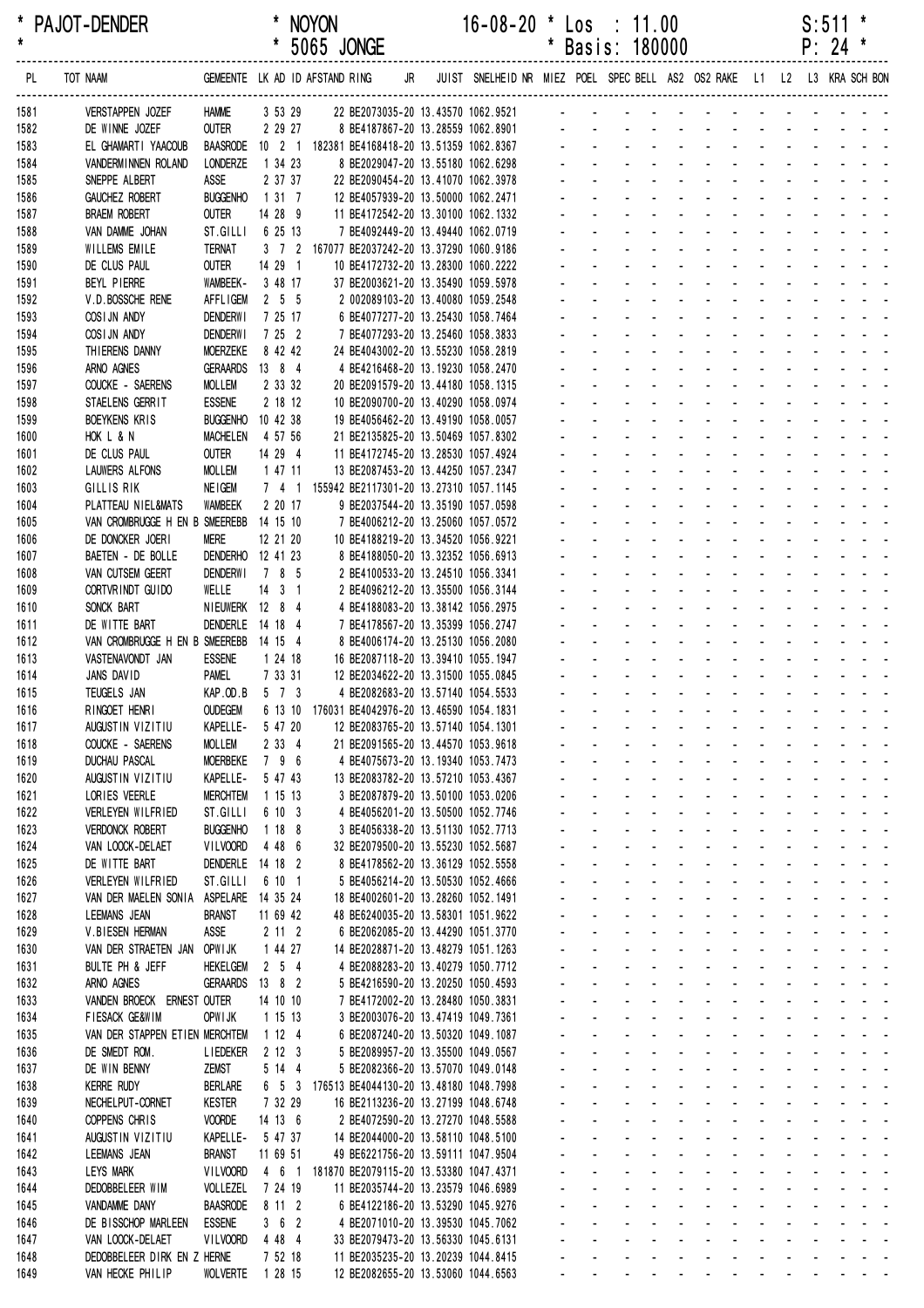| $\star$ | * PAJOT-DENDER                                                                                                                                                                                                                                                                          |                   |                      |       | * NOYON<br>* 5065 JONGE                |    | $16-08-20$ * Los : 11.00                                                | * Basis: 180000 |  |                                                                                                                                                                                                                               |  | S:511<br>$P: 25$ * |                                          |
|---------|-----------------------------------------------------------------------------------------------------------------------------------------------------------------------------------------------------------------------------------------------------------------------------------------|-------------------|----------------------|-------|----------------------------------------|----|-------------------------------------------------------------------------|-----------------|--|-------------------------------------------------------------------------------------------------------------------------------------------------------------------------------------------------------------------------------|--|--------------------|------------------------------------------|
| PL      | TOT NAAM                                                                                                                                                                                                                                                                                |                   |                      |       | GEMEENTE LK AD ID AFSTAND RING         | JR | JUIST SNELHEID NR MIEZ POEL SPEC BELL AS2 OS2 RAKE L1 L2 L3 KRA SCH BON |                 |  |                                                                                                                                                                                                                               |  |                    |                                          |
| 1650    | DE SCHOUWER-CAO-LIU                                                                                                                                                                                                                                                                     | <b>WOLVERTE</b>   | 5 5 4                |       | 4 BE2081066-20 13.54230 1044.2110      |    |                                                                         |                 |  |                                                                                                                                                                                                                               |  |                    |                                          |
| 1651    | <b>WYBO DIDIER</b>                                                                                                                                                                                                                                                                      | <b>AFFLIGEM</b>   | 2 25 7               |       | 7 BE2090570-20 13.41329 1043.6505      |    |                                                                         |                 |  |                                                                                                                                                                                                                               |  |                    |                                          |
| 1652    | SNEPPE ALBERT                                                                                                                                                                                                                                                                           | ASSE              | 2372                 |       | 23 BE2090450-20 13.44010 1043.6135     |    |                                                                         |                 |  |                                                                                                                                                                                                                               |  |                    |                                          |
| 1653    | VERLEYEN WILFRIED                                                                                                                                                                                                                                                                       | ST.GILLI          | 6 10 4               |       | 6 BE4056228-20 13.52200 1043.6112      |    |                                                                         |                 |  |                                                                                                                                                                                                                               |  |                    |                                          |
| 1654    | LAUWERS ALFONS                                                                                                                                                                                                                                                                          | <b>MOLLEM</b>     | 1 47 26              |       | 14 BE2087427-20 13.46350 1043.4837     |    |                                                                         |                 |  |                                                                                                                                                                                                                               |  |                    |                                          |
| 1655    | DE DONCKER JOERI                                                                                                                                                                                                                                                                        | MERE              | 12 21 21             |       | 11 BE4188227-20 13.37020 1042.3392     |    |                                                                         |                 |  |                                                                                                                                                                                                                               |  |                    |                                          |
| 1656    | VAN LOOCK-DELAET                                                                                                                                                                                                                                                                        | <b>VILVOORD</b>   | 4 48 48              |       | 34 BE2079455-20 13.57090 1042.0717     |    |                                                                         |                 |  |                                                                                                                                                                                                                               |  |                    |                                          |
| 1657    | V.D. KERKHOVE JEAN                                                                                                                                                                                                                                                                      | <b>ZEMST</b>      | 5 13 6               |       | 3 BE2084566-20 13.59590 1041.8798      |    |                                                                         |                 |  |                                                                                                                                                                                                                               |  |                    |                                          |
| 1658    | VANDEMOORTEL LUC                                                                                                                                                                                                                                                                        | ST. AMAND         | 8 8 7                |       | 4 BE6047011-20 13.57320 1041.1284      |    |                                                                         |                 |  |                                                                                                                                                                                                                               |  |                    |                                          |
| 1659    | <b>BOEYKENS KRIS</b>                                                                                                                                                                                                                                                                    | <b>BUGGENHO</b>   | 10 42 24             |       | 20 BE4056471-20 13.52080 1040.6933     |    |                                                                         |                 |  |                                                                                                                                                                                                                               |  |                    |                                          |
| 1660    | VAN DER STRAETEN JAN                                                                                                                                                                                                                                                                    | OPW I JK          | 1 44 18              |       | 15 BE2028912-20 13.50109 1040.5234     |    |                                                                         |                 |  |                                                                                                                                                                                                                               |  |                    |                                          |
| 1661    | <b>LOOMANS ANDRE</b>                                                                                                                                                                                                                                                                    | ASSE              | 2 24 22              |       | 3 BE2004754-20 13.45040 1039.2347      |    |                                                                         |                 |  |                                                                                                                                                                                                                               |  |                    |                                          |
| 1662    | JANS DAVID                                                                                                                                                                                                                                                                              | <b>PAMEL</b>      | 7 33 20              |       | 13 BE2034617-20 13.34100 1039.1157     |    |                                                                         |                 |  |                                                                                                                                                                                                                               |  |                    |                                          |
| 1663    | DEDOBBELEER WIM                                                                                                                                                                                                                                                                         | VOLLEZEL          | 7243                 |       | 12 BE2035708-20 13.25049 1038.6426     |    |                                                                         |                 |  |                                                                                                                                                                                                                               |  |                    |                                          |
| 1664    | DE DONCKER JOERI                                                                                                                                                                                                                                                                        | MERE              | 12 21 15             |       | 12 BE4188264-20 13.37370 1038.4815     |    |                                                                         |                 |  |                                                                                                                                                                                                                               |  |                    |                                          |
| 1665    | LAUWERS PATRICK                                                                                                                                                                                                                                                                         | <b>BEIGEM</b>     | 561                  |       | 3 BE2081875-20 13.54079 1038.4096      |    |                                                                         |                 |  |                                                                                                                                                                                                                               |  |                    |                                          |
| 1666    | ARNO AGNES                                                                                                                                                                                                                                                                              | <b>GERAARDS</b>   | $13 \quad 8 \quad 3$ |       | 6 BE4079149-20 13.22030 1038.3809      |    |                                                                         |                 |  |                                                                                                                                                                                                                               |  |                    |                                          |
| 1667    | DE WIN BENNY                                                                                                                                                                                                                                                                            | <b>ZEMST</b>      | 5 14 14              |       | 6 BE2082376-20 13.58560 1038.3644      |    |                                                                         |                 |  |                                                                                                                                                                                                                               |  |                    |                                          |
| 1668    | HOK IGOR VA                                                                                                                                                                                                                                                                             | WIEZE             | 6 26 22              |       | 10 BE4081611-20 13.49220 1038.0850     |    |                                                                         |                 |  |                                                                                                                                                                                                                               |  |                    |                                          |
| 1669    | VAN DER MAELEN SONIA                                                                                                                                                                                                                                                                    | ASPELARE 14 35 25 |                      |       | 19 BE4002519-20 13.30340 1037.2415     |    |                                                                         |                 |  |                                                                                                                                                                                                                               |  |                    |                                          |
| 1670    | V.D. KERKHOVE JEAN                                                                                                                                                                                                                                                                      | <b>ZEMST</b>      | 5 13 13              |       | 4 BE2084652-20 14.00500 1036.9825      |    |                                                                         |                 |  |                                                                                                                                                                                                                               |  |                    |                                          |
| 1671    | LUPPENS EDDY                                                                                                                                                                                                                                                                            | <b>MOLLEM</b>     | 1265                 |       | 12 BE2008689-20 13.48380 1036.8591     |    |                                                                         |                 |  |                                                                                                                                                                                                                               |  |                    |                                          |
| 1672    | LOCUS HUGO                                                                                                                                                                                                                                                                              | <b>BRUSSEL</b>    |                      | 4 2 1 | 176696 BE2130207-20 13.50320 1036.1376 |    |                                                                         |                 |  |                                                                                                                                                                                                                               |  |                    |                                          |
| 1673    | DE VRIEZE ROGER                                                                                                                                                                                                                                                                         | <b>LIEDEKER</b>   | 2 38 36              |       | 6 BE2134548-20 13.36591 1036.0480      |    |                                                                         |                 |  |                                                                                                                                                                                                                               |  |                    |                                          |
| 1674    | VAN DE VELDE FRANS                                                                                                                                                                                                                                                                      | <b>NEDERHAS</b>   | 14 12 4              |       | 2 BE4173411-20 13.33020 1035.9377      |    |                                                                         |                 |  |                                                                                                                                                                                                                               |  |                    |                                          |
| 1675    | <b>VERSTAPPEN ANDRE</b>                                                                                                                                                                                                                                                                 | <b>OPDORP</b>     | 10 25 23             |       | 12 BE4169019-20 13.57030 1035.1765     |    |                                                                         |                 |  |                                                                                                                                                                                                                               |  |                    |                                          |
| 1676    | <b>VERSTAPPEN ANDRE</b>                                                                                                                                                                                                                                                                 | <b>OPDORP</b>     | 10 25 21             |       | 13 BE4059433-20 13.57060 1034.8842     |    |                                                                         |                 |  |                                                                                                                                                                                                                               |  |                    |                                          |
| 1677    | <b>HEYMANS DANNY</b>                                                                                                                                                                                                                                                                    | NEDERHAS          | 14 27 9              |       | 4 BE4143730-20 13.33050 1034.7567      |    |                                                                         |                 |  |                                                                                                                                                                                                                               |  |                    |                                          |
| 1678    | DE CLUS PAUL                                                                                                                                                                                                                                                                            | <b>OUTER</b>      | 14 29 13             |       | 12 BE4172747-20 13.32120 1034.4481     |    |                                                                         |                 |  |                                                                                                                                                                                                                               |  |                    |                                          |
| 1679    | DE CLUS PAUL                                                                                                                                                                                                                                                                            | <b>OUTER</b>      | 14 29 10             |       | 13 BE4172742-20 13.32220 1033.3166     |    |                                                                         |                 |  |                                                                                                                                                                                                                               |  |                    |                                          |
| 1680    | <b>MERTENS HERMAN</b>                                                                                                                                                                                                                                                                   | <b>MERCHTEM</b>   | 1153                 |       | 12 BE2087776-20 13.52469 1032.1234     |    |                                                                         |                 |  |                                                                                                                                                                                                                               |  |                    |                                          |
| 1681    | VLASSENBROECK STEFAAN VOLLEZEL                                                                                                                                                                                                                                                          |                   | 7 36 34              |       | 14 BE2034513-20 13.26151 1031.6874     |    |                                                                         |                 |  |                                                                                                                                                                                                                               |  |                    |                                          |
| 1682    | LIEVENS JOHAN                                                                                                                                                                                                                                                                           | <b>BUGGENHO</b>   | 1104                 |       | 2 BE4059046-20 13.54569 1030.7329      |    |                                                                         |                 |  |                                                                                                                                                                                                                               |  |                    |                                          |
| 1683    | WILLEMS EMILE                                                                                                                                                                                                                                                                           | TERNAT            | $3 \quad 7 \quad 4$  |       | 2 002037244-20 13.42070 1030.5973      |    |                                                                         |                 |  |                                                                                                                                                                                                                               |  |                    |                                          |
| 1684    | VERLEYEN WILFRIED                                                                                                                                                                                                                                                                       | ST.GILLI          | 6 10 2               |       | 7 BE4056203-20 13.54310 1030.5549      |    |                                                                         |                 |  |                                                                                                                                                                                                                               |  |                    |                                          |
| 1685    | VEREECKEN ANTOINE                                                                                                                                                                                                                                                                       | <b>OUDEGEM</b>    | 6 24 23              |       | 4 BE4043578-20 13.52179 1029.1742      |    |                                                                         |                 |  |                                                                                                                                                                                                                               |  |                    |                                          |
| 1686    | VAN ASBROECK FRANKIE                                                                                                                                                                                                                                                                    | MALDEREN          | 1 20 19              |       | 10 BE4168974-20 13.57040 1029.1209     |    |                                                                         |                 |  |                                                                                                                                                                                                                               |  |                    |                                          |
| 1687    | COUCKE - SAERENS                                                                                                                                                                                                                                                                        | <b>MOLLEM</b>     | 2 33 25              |       | 22 BE2026994-20 13.49020 1028.5013     |    |                                                                         |                 |  |                                                                                                                                                                                                                               |  |                    |                                          |
| 1688    | PLATTEAU NIEL&MATS                                                                                                                                                                                                                                                                      | WAMBEEK           | 2 20 14              |       | 10 BE2116136-20 13.39390 1028.3683     |    |                                                                         |                 |  |                                                                                                                                                                                                                               |  |                    |                                          |
| 1689    | KEYMOLEN MARC                                                                                                                                                                                                                                                                           | GRIMBERG 5 19 19  |                      |       | 14 BE2082599-20 13.55420 1028.3324     |    |                                                                         |                 |  | a construction of the construction of the construction of the construction of the construction of the construction of the construction of the construction of the construction of the construction of the construction of the |  |                    |                                          |
|         |                                                                                                                                                                                                                                                                                         |                   |                      |       |                                        |    |                                                                         |                 |  |                                                                                                                                                                                                                               |  |                    |                                          |
|         | 24.00 NECHELPUT-CORNET                                                                                                                                                                                                                                                                  | Kester            | 7 32 2               |       | 21 BE2113251-20 14.45209 14.3904,8 8   |    |                                                                         |                 |  | - - - - -1200 1200 - - - - - -                                                                                                                                                                                                |  |                    |                                          |
|         | * 12.00 VAN DAMME JOZEF                                                                                                                                                                                                                                                                 | SINT-GIL 6 23 1   |                      |       | 14 BE4057410-20 15.04150 14.5334.8 8   |    |                                                                         | $   -$ 1200     |  |                                                                                                                                                                                                                               |  |                    | and the company of the second company of |
|         | Geld terug : MIEZEN 0.25 0.75 / MIEZEN 0.50 1.50 / MIEZEN 0.75 3.00 / POELEN 0.25 1.00 / POELEN 0.50 2.00 / SPECIALE 0.25 1.00 / BELLES 0.25 1.00 /<br>V.D.S.-COPPENS EDDY 0.25 / VAN DER STRAETEN JAN 2.46 / NECHELPUT-CORNET 3.69 / VAN DAMME JOZEF 1.23 / DE TROYER - BAEYENS 2.46 / |                   |                      |       |                                        |    |                                                                         |                 |  |                                                                                                                                                                                                                               |  |                    |                                          |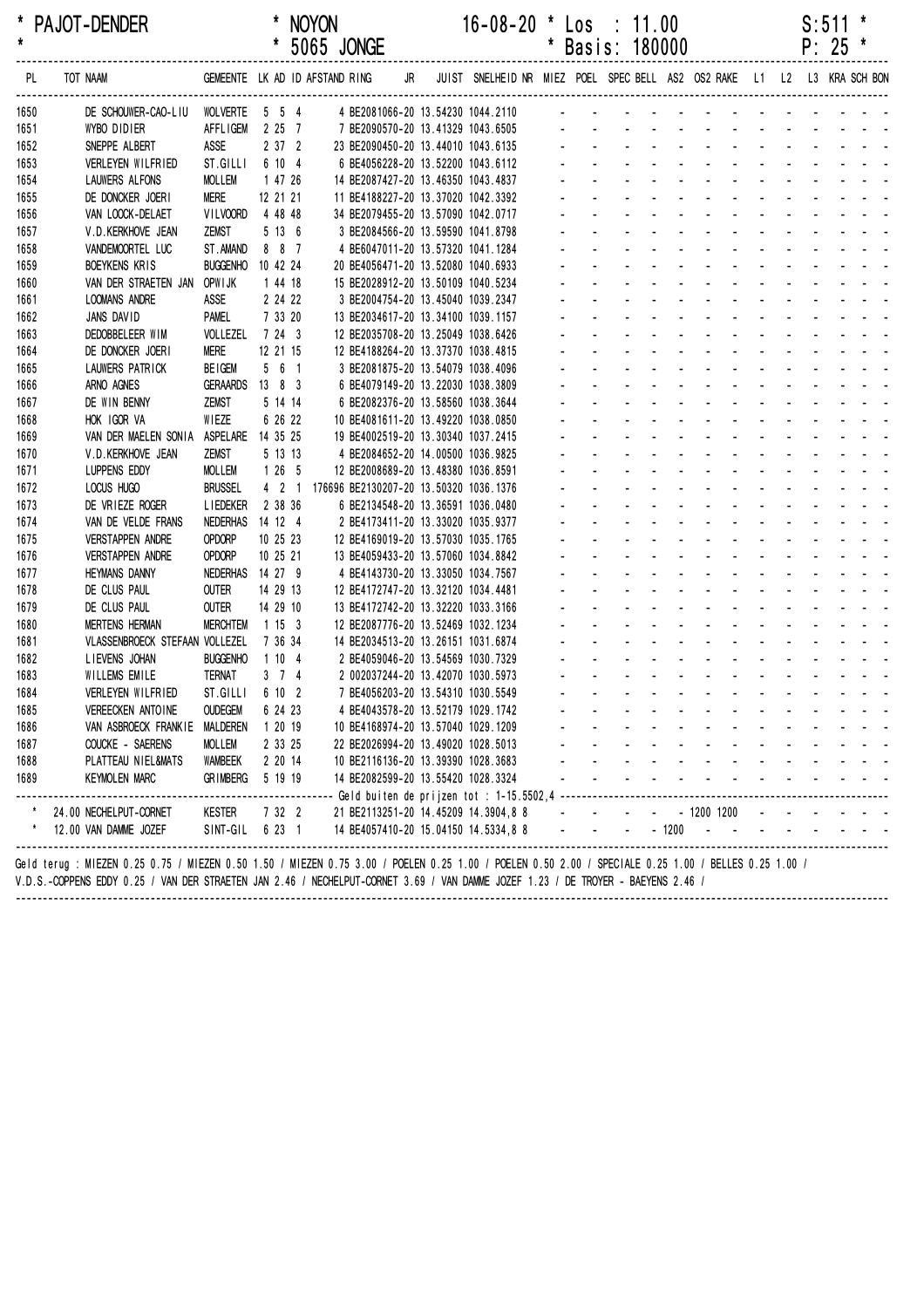| $\star$             |                                  |                            | * PAJOT-DENDER                                                                                                     |                                                               |                    |                         | <b>NOYON</b><br>* 721 OU+JA                                                                  |                                                                               |                                  |                                  |                             |                     | $16-08-20$ * Los : 11.00<br>* Basis: 180000        |                                                |                                         |                                                                                                               |                                            |                     | S:511              | P: 1                                                                             |                                            |
|---------------------|----------------------------------|----------------------------|--------------------------------------------------------------------------------------------------------------------|---------------------------------------------------------------|--------------------|-------------------------|----------------------------------------------------------------------------------------------|-------------------------------------------------------------------------------|----------------------------------|----------------------------------|-----------------------------|---------------------|----------------------------------------------------|------------------------------------------------|-----------------------------------------|---------------------------------------------------------------------------------------------------------------|--------------------------------------------|---------------------|--------------------|----------------------------------------------------------------------------------|--------------------------------------------|
|                     | $0.25$ 0.50 0.75                 |                            |                                                                                                                    | $1 \quad 2 \quad 3$                                           |                    |                         | $4\qquad 5$                                                                                  | 0.25 0.50 0.75 1.00 1.50 2.00 4.00 8.00 12.00 20.00                           |                                  |                                  |                             |                     |                                                    |                                                |                                         | KRA SCH BON                                                                                                   |                                            |                     |                    |                                                                                  |                                            |
|                     | 5<br>8                           | 0<br>8                     | $\mathbf{0}$<br>0 BELLES<br>$\pmb{0}$<br>8 AS2                                                                     | $\mathbf 0$<br>$\pmb{0}$<br>$\mathbf 0$<br>0                  |                    | $\mathbf 0$<br>0        | 0L1<br>0 <sub>l</sub> 2                                                                      | 8                                                                             | 8 <sup>1</sup><br>5 <sub>5</sub> | $5\overline{)}$<br>$5 \t 0$      | $\mathbf 0$<br>$\mathbf{0}$ | 0 POELEN            | $\begin{matrix} 0 & 0 & 0 & 0 \end{matrix}$        |                                                | $\mathbf 0$                             | 0 MIEZEN                                                                                                      | $\bm{0}$                                   | 0                   |                    | 9 DIVERS                                                                         |                                            |
|                     | $\overline{7}$<br>$\overline{7}$ | $7^{\circ}$<br>$7^{\circ}$ | 7 OS2<br>0<br>7 RAKEND * (C)2020w Data Technology Deerlijk * 130 Deelnemers * KLACHTEN IN HET LOKAAL TOT DONDERDAG | $\pmb{0}$<br>$\mathbf{0}$                                     |                    | $\mathbf{0}$            | 0 <sub>l</sub>                                                                               |                                                                               | 5 <sub>5</sub>                   | $\overline{0}$<br>$\overline{0}$ | $\mathbf 0$                 | 0 SPECIA            |                                                    |                                                |                                         |                                                                                                               |                                            |                     |                    |                                                                                  |                                            |
| PL                  |                                  |                            | TOT NAAM                                                                                                           | GEMEENTE LK AD ID AFSTAND RING                                |                    |                         |                                                                                              |                                                                               |                                  |                                  |                             |                     |                                                    |                                                |                                         | JR JUIST SNELHEID NR MIEZ POEL SPEC BELL AS2 OS2 RAKE L1 L2 L3 KRA SCH BON                                    |                                            |                     |                    |                                                                                  |                                            |
| 1                   |                                  |                            | DERIDDER-V.D.BRANDE                                                                                                | <b>LIEDEKER</b>                                               |                    |                         | 2 44 16 163098 BE4224252-18 12.55209 1413.9606                                               |                                                                               |                                  |                                  |                             |                     |                                                    |                                                |                                         |                                                                                                               |                                            |                     |                    |                                                                                  |                                            |
| $\overline{2}$<br>3 |                                  |                            | DERIDDER-V.D. BRANDE<br>DERIDDER-V.D. BRANDE                                                                       | <b>LIEDEKER</b><br>L I EDEKER                                 |                    | 2 44 29<br>$2442$       |                                                                                              | 2 BE4224125-18 12.56009 1405.8355<br>3 BE4224256-18 12.56049 1405.0281        |                                  |                                  |                             |                     |                                                    |                                                |                                         |                                                                                                               |                                            |                     |                    |                                                                                  |                                            |
|                     |                                  |                            | BEYL PIERRE                                                                                                        | WAMBEEK-                                                      |                    |                         | 3 8 2 165103 BE2030490-18 12.57390 1403.3404                                                 |                                                                               |                                  |                                  |                             |                     |                                                    |                                                |                                         |                                                                                                               |                                            |                     |                    |                                                                                  |                                            |
| 5                   |                                  |                            | NECHELPUT-CORNET                                                                                                   | <b>KESTER</b>                                                 |                    |                         | 7 10 7 154503 BE2101120-19 12.50078 1402.9147                                                |                                                                               |                                  |                                  |                             |                     |                                                    |                                                |                                         |                                                                                                               |                                            |                     |                    |                                                                                  |                                            |
| 6<br>$\overline{1}$ |                                  |                            | NECHELPUT-CORNET<br>DERIDDER-V.D. BRANDE                                                                           | <b>KESTER</b><br>LIEDEKER 2 44 6                              |                    | 7109                    |                                                                                              | 2 BE2101198-19 12.50098 1402.4902<br>4 BE4224215-18 12.56479 1396.4069        |                                  |                                  |                             |                     |                                                    |                                                |                                         |                                                                                                               |                                            |                     |                    |                                                                                  |                                            |
| 8                   |                                  |                            | JANSSENS DANNY                                                                                                     | NINOVE                                                        |                    |                         | 7 5 1 157342 BE4051000-17 12.52411 1396.2994                                                 |                                                                               |                                  |                                  |                             |                     |                                                    |                                                |                                         |                                                                                                               |                                            |                     |                    |                                                                                  |                                            |
| 9                   |                                  |                            | BEYL PIERRE                                                                                                        | WAMBEEK-                                                      |                    | 386                     |                                                                                              | 2 BE2015059-19 12.58170 1395.8264                                             |                                  |                                  |                             |                     |                                                    |                                                |                                         |                                                                                                               |                                            |                     |                    |                                                                                  |                                            |
| 10<br>11            |                                  |                            | THIENPONT HERVE & GLE DENDERWI<br>PLATTEAU A & T                                                                   | ST.KAT L                                                      |                    |                         | 7 1 1 153214 BE4131883-18 12.50129 1390.1375<br>3 5 4 165817 BE2026700-18 12.59200 1389.5279 |                                                                               |                                  |                                  |                             |                     |                                                    |                                                |                                         |                                                                                                               |                                            |                     |                    |                                                                                  |                                            |
| 12                  |                                  |                            | HAUTERS THEO & FILIP DENDERWI                                                                                      |                                                               |                    | 7 3 1                   |                                                                                              | 153295 BE4132790-18 12.50250 1388.3321                                        |                                  |                                  |                             |                     |                                                    |                                                |                                         |                                                                                                               |                                            |                     |                    |                                                                                  |                                            |
| 13                  |                                  |                            | VAN STEENBERGE WILLY MOERBEKE                                                                                      |                                                               |                    |                         | 7 8 3 147087 BE4222602-16 12.46041 1386.7193                                                 |                                                                               |                                  |                                  |                             |                     |                                                    |                                                |                                         |                                                                                                               |                                            |                     |                    |                                                                                  |                                            |
| 14<br>15            |                                  |                            | DERIDDER-V.D. BRANDE<br>VAN STEENBERGE WILLY MOERBEKE                                                              | <b>LIEDEKER</b>                                               | 7 8 7              | 2 44 8                  |                                                                                              | 5 BE4224624-18 12.57369 1386.7109<br>2 BE4176905-19 12.46061 1386.2836        |                                  |                                  |                             |                     |                                                    |                                                |                                         |                                                                                                               |                                            |                     |                    |                                                                                  |                                            |
| 16                  |                                  |                            | VAN CAUWENBERG CHRIST IDEGEM                                                                                       |                                                               |                    |                         | 13 23 8 151786 BE4013916-19 12.49320 1385.7517                                               |                                                                               |                                  |                                  |                             |                     |                                                    |                                                |                                         |                                                                                                               |                                            |                     |                    |                                                                                  |                                            |
| 17                  |                                  |                            | DERIDDER-V.D.BRANDE                                                                                                | <b>LIEDEKER</b>                                               |                    | 2 44 23                 |                                                                                              | 6 BE4213160-19 12.57489 1384.3568                                             |                                  |                                  |                             |                     |                                                    |                                                |                                         |                                                                                                               |                                            |                     |                    |                                                                                  |                                            |
| 18                  |                                  |                            | DER I DDER-V.D. BRANDE                                                                                             | <b>LIEDEKER</b>                                               |                    | 2 44 31                 |                                                                                              | 7 BE4224146-18 12.57499 1384.1610                                             |                                  |                                  |                             |                     |                                                    |                                                |                                         |                                                                                                               |                                            |                     |                    |                                                                                  |                                            |
| 19<br>20            |                                  |                            | NECHELPUT-CORNET<br>DER I DDER-V.D. BRANDE                                                                         | <b>KESTER</b><br><b>LIEDEKER</b>                              |                    | 7104<br>2 44 22         |                                                                                              | 3 BE2101118-19 12.51498 1381.5881<br>8 BE4213083-19 12.58079 1380.6459        |                                  |                                  |                             |                     |                                                    |                                                |                                         |                                                                                                               |                                            |                     |                    |                                                                                  |                                            |
| 21                  |                                  |                            | DER I DDER-V.D. BRANDE                                                                                             | <b>LIEDEKER</b>                                               |                    | 2444                    |                                                                                              | 9 BE4224071-18 12.58089 1380.4511                                             |                                  |                                  |                             |                     |                                                    |                                                |                                         |                                                                                                               |                                            |                     |                    |                                                                                  |                                            |
| 22                  |                                  |                            | WILLEN JOHNNY                                                                                                      | NINOVE                                                        |                    |                         | 7 7 7 157527 BE2050600-19 12.54160 1378.5910                                                 |                                                                               |                                  |                                  |                             |                     |                                                    |                                                |                                         |                                                                                                               |                                            |                     |                    |                                                                                  |                                            |
| 23                  |                                  |                            | MOERENHOUT DIRK                                                                                                    | <b>HUMBEEK</b>                                                |                    | 5 12 1                  |                                                                                              | 183795 BE2099232-18 13.13249 1377.6187                                        |                                  |                                  |                             |                     |                                                    |                                                |                                         |                                                                                                               |                                            |                     |                    |                                                                                  |                                            |
| 24<br>25            |                                  |                            | NECHELPUT-CORNET<br>DERIDDER-V.D. BRANDE                                                                           | <b>KESTER</b><br><b>LIEDEKER</b>                              |                    | 7106<br>2 44 37         |                                                                                              | 4 BE2101138-19 12.52108 1377.2776<br>10 BE4224158-18 12.58349 1375.4065       |                                  |                                  |                             |                     |                                                    |                                                |                                         |                                                                                                               |                                            |                     |                    |                                                                                  |                                            |
| 26                  |                                  |                            | VAN STEENBERGE WILLY                                                                                               | <b>MOERBEKE</b>                                               | 7 8 2              |                         |                                                                                              | 3 BE4044746-17 12.47181 1370.7802                                             |                                  |                                  |                             |                     | $\sim$                                             |                                                |                                         | $\Delta \sim 10^4$                                                                                            |                                            |                     |                    |                                                                                  |                                            |
| 27                  |                                  |                            | 7.25 V.D.S.-COPPENS EDDY                                                                                           | <b>MOORSEL</b>                                                |                    |                         | 2 6 1 171805 BE4124472-17 13.05220 1370.4201 4                                               |                                                                               |                                  |                                  |                             | 225                 |                                                    |                                                |                                         |                                                                                                               |                                            |                     |                    |                                                                                  | $-500$                                     |
| 28<br>29            |                                  |                            | POTVIN-DECOSTER<br>DERIDDER-V.D.BRANDE LIEDEKER                                                                    | <b>GALMAARD</b>                                               |                    | 2 44 9                  | 7 6 1 147738 BE4216259-16 12.48040 1367.1006                                                 | 11 BE4224177-18 12.59209 1366.5712                                            |                                  |                                  |                             |                     |                                                    |                                                |                                         |                                                                                                               |                                            |                     |                    |                                                                                  |                                            |
| 30                  |                                  |                            | DERIDDER-V.D. BRANDE                                                                                               | <b>LIEDEKER</b>                                               |                    | 2 44 26                 |                                                                                              | 12 BE4224176-18 12.59229 1366.1897                                            |                                  |                                  |                             |                     |                                                    |                                                |                                         | and a series of the series of the series of                                                                   |                                            |                     |                    |                                                                                  |                                            |
| 31                  |                                  |                            | DE KLERCK YVES.LOTAR APPELTER 14 4 1 154646 BE4154027-19 12.53120 1366.1307                                        |                                                               |                    |                         |                                                                                              |                                                                               |                                  |                                  |                             |                     |                                                    |                                                |                                         | and a straight and a straight                                                                                 |                                            |                     |                    | an na man an a                                                                   |                                            |
| 32                  |                                  |                            | PLATTEAU A & T                                                                                                     | ST.KATL 3 5 1                                                 |                    |                         |                                                                                              | 2 BE2026678-18 13.01230 1366.0607                                             |                                  |                                  |                             |                     |                                                    | $\omega_{\rm{max}}$                            | $\mathbf{L}^{\text{max}}$               | and a straightful and state                                                                                   |                                            |                     |                    |                                                                                  |                                            |
| 33<br>34            |                                  |                            | DERIDDER-V.D. BRANDE<br>ORINX JEAN-PAUL                                                                            | <b>LIEDEKER</b><br>TERALFEN                                   | 2 44 15            |                         | 2 6 6 166397 BE2006934-18 13.02000 1363.9098                                                 | 13 BE4224249-18 12.59259 1365.6177                                            |                                  |                                  |                             |                     | $\sim$                                             |                                                | $\mathcal{L}_{\rm{max}}$                | and a straight and<br>and a straight and                                                                      |                                            |                     |                    |                                                                                  |                                            |
| 35                  |                                  |                            | DE SWAEF GERT                                                                                                      | <b>HOFSTADE</b>                                               |                    |                         | 6 4 3 172211 BE4054051-19 13.06223 1362.7343                                                 |                                                                               |                                  |                                  |                             |                     |                                                    |                                                |                                         | and the company                                                                                               |                                            |                     |                    | <b>Service Control</b>                                                           |                                            |
| 36                  |                                  |                            | VAN LOOCK-DELAET                                                                                                   | VILVOORD                                                      |                    |                         | 4 5 1 184603 BE2041173-19 13.15311 1362.1995                                                 |                                                                               |                                  |                                  |                             |                     | $\mathbf{r}$                                       |                                                | $\Delta \sim 100$                       | and a straight and a straight                                                                                 |                                            |                     |                    | and a strain and a                                                               |                                            |
| 37<br>38            |                                  |                            | <b>BEAZAR MARIO</b><br>VAN DER MAELEN SONIA ASPELARE 14 15 9 156174 BE4033494-19 12.54470 1360.5982                | OUTER                                                         |                    |                         | 13 6 3 157641 BE4130304-18 12.55510 1360.7337                                                |                                                                               |                                  |                                  |                             |                     | ÷.<br>$\mathbf{L}^{\text{max}}$                    | $\omega_{\rm{max}}$                            | $\Delta \sim 10^4$<br>$\Delta \sim 100$ | and a straight and a straight<br>and a straight                                                               | $\Delta \sim 100$<br>$\Delta \sim 10^{-1}$ |                     |                    | and a straight and<br>الداريد الداريد                                            |                                            |
| 39                  |                                  |                            | DERIDDER-V.D. BRANDE                                                                                               | <b>LIEDEKER</b>                                               |                    | 2 44 20                 |                                                                                              | 14 BE4213157-19 12.59529 1360.4916                                            |                                  |                                  |                             |                     | $\mathbf{r}$                                       |                                                | $\sim 100$                              | and the company of the                                                                                        |                                            |                     |                    | and the state of the state of the                                                |                                            |
| 40                  |                                  |                            | PILLET PAUL                                                                                                        | <b>MEERBEKE</b>                                               |                    | 7 8 6                   |                                                                                              | 156493 BE4178792-19 12.55070 1359.4296                                        |                                  |                                  |                             |                     |                                                    |                                                |                                         | and a straight and a                                                                                          |                                            |                     |                    | and the state of the                                                             |                                            |
| 41                  |                                  |                            | DERIDDER-V.D. BRANDE                                                                                               | <b>LIEDEKER</b>                                               |                    | 2, 44, 3                |                                                                                              | 15 BE4224069-18 13.00029 1358.6028                                            |                                  |                                  |                             |                     |                                                    |                                                |                                         | and the company                                                                                               |                                            |                     |                    | $\mathbf{u} = \mathbf{u} + \mathbf{u} + \mathbf{u}$ .                            |                                            |
| 42<br>43            |                                  |                            | <b>LEYS MARK</b><br>DERIDDER-V.D. BRANDE                                                                           | VILVOORD<br><b>LIEDEKER</b>                                   |                    | 2 44 5                  | 4 4 1 181870 BE2026470-16 13.14060 1356.2267                                                 | 16 BE4224111-18 13.00219 1355.0285                                            |                                  |                                  |                             |                     | $\mathbf{r}$<br>÷.<br>$\Delta \sim 100$            |                                                | $\Delta \sim 100$<br>$\Delta \sim 10^4$ | and a straight and a straight<br>and a straight and a straight                                                |                                            |                     |                    | and a straight and a<br>and the state of the state of                            |                                            |
| 44                  |                                  |                            | DERIDDER-V.D. BRANDE                                                                                               | <b>LIEDEKER</b>                                               |                    | 2 44 32                 |                                                                                              | 17 BE4213014-19 13.00269 1354.0910                                            |                                  |                                  |                             |                     | $\omega_{\rm{max}}$                                | $\Delta \sim 100$                              |                                         | and a straight and start                                                                                      | $\Delta \sim 10^4$                         | $\omega_{\rm{max}}$ |                    | $\mathcal{L}^{\mathcal{A}}$ . The set of $\mathcal{A}$ is a set of $\mathcal{A}$ |                                            |
| 45                  |                                  |                            | HUYCK DIRK                                                                                                         | <b>BAASRODE</b>                                               |                    |                         | 8 12 8 182519 BE4114050-19 13.14551 1352.8110                                                |                                                                               |                                  |                                  |                             |                     | $\mathbf{z} = \mathbf{z}$                          | $\Delta \sim 100$                              |                                         | and a straightful and state                                                                                   |                                            |                     |                    |                                                                                  |                                            |
| 46                  |                                  |                            | BULTE PH & JEFF                                                                                                    | <b>HEKELGEM</b>                                               |                    |                         | 2 7 7 168612 BE2055983-19 13.04489 1350.8953                                                 |                                                                               |                                  |                                  |                             |                     |                                                    |                                                |                                         | and a straight and a<br>and a straightful and a straight                                                      |                                            |                     |                    | and the state of the<br>and a strain and a                                       |                                            |
| 47<br>48            |                                  |                            | VAN CAUWENBERG CHRIST IDEGEM<br>VAN CAUWENBERG CHRIST IDEGEM                                                       |                                                               | 13 23 6<br>13 23 7 |                         |                                                                                              | 2 BE4013934-19 12.52230 1350.6095<br>3 BE4013910-19 12.52400 1347.2130        |                                  |                                  |                             |                     |                                                    | $\Delta \sim 100$                              |                                         | and a state of the state of the state of                                                                      |                                            |                     |                    |                                                                                  |                                            |
| 49                  |                                  |                            | <b>BAEYENS REINHARD</b>                                                                                            | <b>NINOVE</b>                                                 |                    |                         | 2 13 1 161225 BE2004982-18 12.59420 1346.9089                                                |                                                                               |                                  |                                  |                             | $\mathbf{r}$        | ÷.                                                 |                                                |                                         | and a state of the state of the state of the state of the state of the state of the state of the state of the |                                            |                     |                    |                                                                                  |                                            |
| 50                  |                                  |                            | COSIJN ANDY                                                                                                        | <b>DENDERWI</b>                                               |                    |                         | 7 5 3 154277 BE4013248-19 12.54340 1346.6133                                                 |                                                                               |                                  |                                  |                             | $\blacksquare$      | $\omega$                                           | $\omega$                                       |                                         | and a straight and a straight                                                                                 |                                            |                     | and a state        |                                                                                  | $\Delta \phi = \Delta \phi = -\Delta \phi$ |
| 51<br>52            |                                  |                            | 12.25 ROTTIERS ROGER<br>BEYL PIERRE                                                                                | <b>PSA</b><br>WAMBEEK-                                        |                    | $11 \t 4 \t 1$<br>3 8 1 |                                                                                              | 185888 BE6154506-19 13.18040 1346.3641 8<br>3 BE2030469-18 13.02380 1346.3142 |                                  |                                  |                             | 450<br>$\mathbf{r}$ | 225<br>$\blacksquare$                              |                                                | 075 075<br>$\mathbf{r}$                 | the contract of the con-                                                                                      | $\sim$                                     |                     | <b>All Service</b> | بالمستنقذ والمستنقذ                                                              | $- - 400$                                  |
| 53                  |                                  |                            | VAN LOOCK-DELAET                                                                                                   | VILVOORD                                                      |                    | $4\quad 5\quad 5$       |                                                                                              | 2 BE2131301-18 13.17101 1345.8135                                             |                                  |                                  |                             |                     |                                                    |                                                |                                         | and a straight and a straight                                                                                 |                                            |                     |                    | and the state of the state of                                                    |                                            |
| 54                  |                                  |                            | ORINX JEAN-PAUL                                                                                                    | <b>TERALFEN</b>                                               |                    | $2\quad 6\quad 2$       |                                                                                              | 2 BE2056020-19 13.03400 1345.5283                                             |                                  |                                  |                             |                     |                                                    | $\Delta \sim 100$                              | $\Delta \sim 100$                       | and a straight and a straight                                                                                 |                                            |                     |                    | and a strain and a                                                               |                                            |
| 55                  |                                  |                            | VAN DER MAELEN SONIA ASPELARE 14 15 13                                                                             |                                                               |                    |                         |                                                                                              | 2 BE4033269-19 12.56060 1345.1680                                             |                                  |                                  |                             |                     | $\mathcal{L}^{\mathcal{A}}$<br>$\omega_{\rm{max}}$ |                                                | $\Delta \sim 10^4$                      | and a straight and a straight                                                                                 |                                            |                     |                    | and the state of the state of                                                    |                                            |
| 56<br>57            |                                  |                            | VAN CRAENENBROECK ALB KAMPENHO<br>DE SWAEF GERT                                                                    | <b>HOFSTADE</b>                                               | 6 4 4              |                         | 4 8 8 187826 BE2131178-18 13.19400 1344.8162                                                 | 2 BE4054015-19 13.08123 1343.2471                                             |                                  |                                  |                             |                     | $\omega_{\rm{max}}$<br>$\mathbf{z} = \mathbf{z}$   | $\Delta \sim 100$<br>$\Delta \sim 100$         |                                         | and a straight and a straight<br>and a straight and                                                           | $\Delta \sim 10^{-11}$                     |                     |                    | and a straight and a                                                             |                                            |
| 58                  |                                  |                            | VAN CAUWENBERG CHRIST IDEGEM                                                                                       |                                                               | 13 23 1            |                         |                                                                                              | 4 BE4203610-16 12.53000 1343.2389                                             |                                  |                                  |                             |                     |                                                    |                                                |                                         | and a straight and a                                                                                          |                                            |                     |                    | and the state of the                                                             |                                            |
| 59                  |                                  |                            | <b>VERLEYSEN DANNY</b>                                                                                             | EREMBODE 12 2 1 165916 BE3062945-19 13.03320 1343.0869        |                    |                         |                                                                                              |                                                                               |                                  |                                  |                             |                     |                                                    | $\Delta \sim 100$                              |                                         | and a straight and straight                                                                                   |                                            |                     |                    | and a state of the state of the state of                                         |                                            |
| 60<br>61            |                                  |                            | V.D. AERSCHOT GERARD<br>DE SCHAMPHELEER SABRI STEENHUI 14 5 5 154681 BE4034714-19 12.55110 1342.9113               | HOFSTADE 4 7 1 191210 BE2149127-13 13.22220 1343.0812         |                    |                         |                                                                                              |                                                                               |                                  |                                  |                             |                     | $\Delta \sim 100$<br>$\Delta \sim 100$             | $\mathbf{L}^{\text{max}}$<br>$\Delta \sim 100$ | $\Delta \sim 100$                       | <u>.</u><br>and the state of the state of the state of                                                        |                                            |                     |                    |                                                                                  |                                            |
| 62                  |                                  |                            | VANDERROOST-ULIN                                                                                                   | APPELTER  14  4  2  154654  BE4146788-19  12.55110  1342.6769 |                    |                         |                                                                                              |                                                                               |                                  |                                  |                             |                     | $\omega_{\rm{max}}$                                |                                                |                                         | and a series of the contract of the series of                                                                 |                                            |                     |                    |                                                                                  |                                            |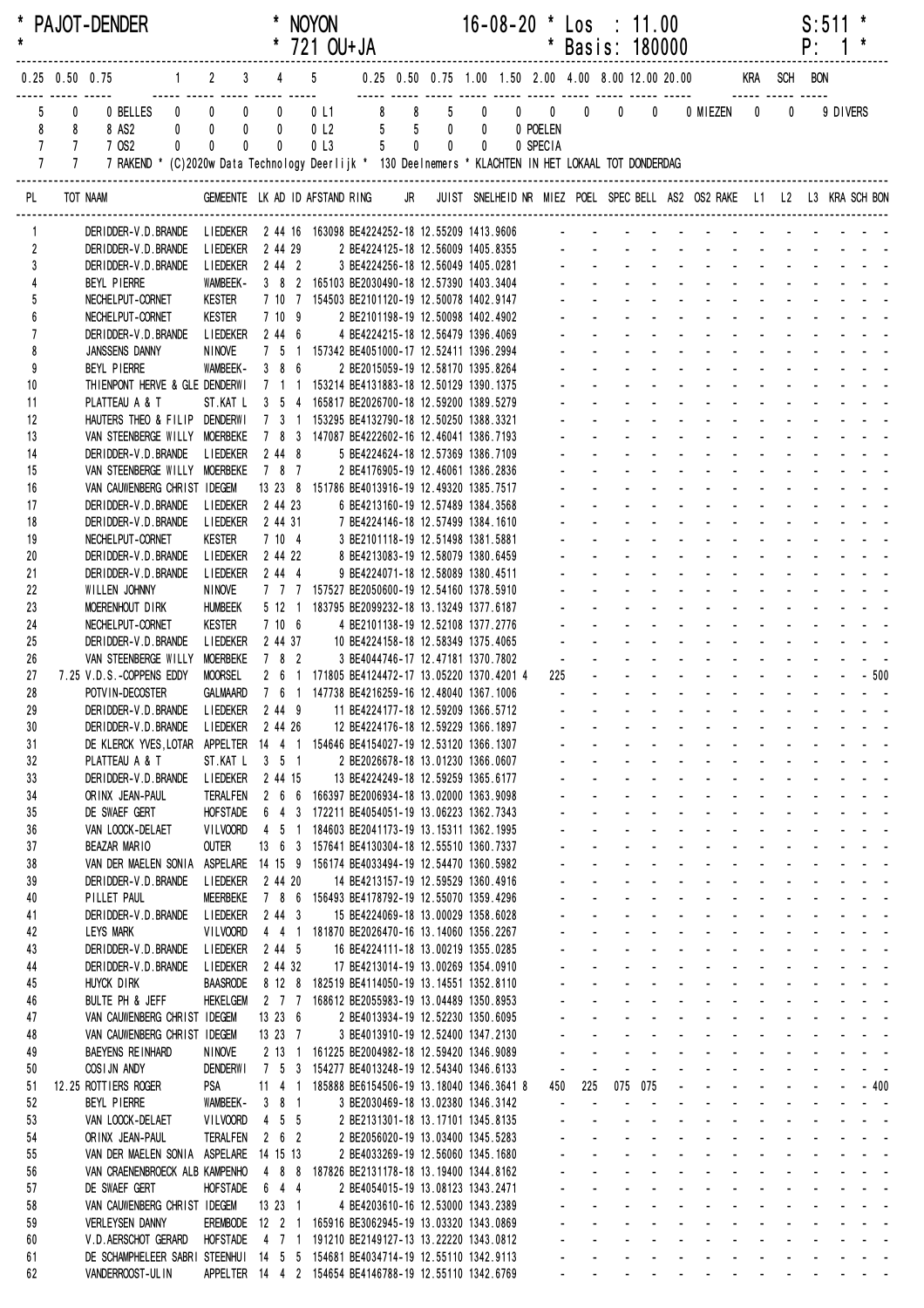| $\star$ |            | PAJOT-DENDER                                                                                                          |                                    |         |                     | * NOYON | * 721 OU+JA                                                                                                                                                              |  | $16-08-20$ * Los : 11.00 |                                            | * Basis: 180000                               |                   |                                             |                     |                                                                                                                                                                                                                                |                    |                   |  | S:511<br>$P: 2$ * | $\ast$                                             |  |
|---------|------------|-----------------------------------------------------------------------------------------------------------------------|------------------------------------|---------|---------------------|---------|--------------------------------------------------------------------------------------------------------------------------------------------------------------------------|--|--------------------------|--------------------------------------------|-----------------------------------------------|-------------------|---------------------------------------------|---------------------|--------------------------------------------------------------------------------------------------------------------------------------------------------------------------------------------------------------------------------|--------------------|-------------------|--|-------------------|----------------------------------------------------|--|
|         | PL         | GEMEENTE LK AD ID AFSTAND RING JR JUIST SNELHEID NR MIEZ POEL SPEC BELL AS2 OS2 RAKE L1 L2 L3 KRA SCH BON<br>TOT NAAM |                                    |         |                     |         |                                                                                                                                                                          |  |                          |                                            |                                               |                   |                                             |                     |                                                                                                                                                                                                                                |                    |                   |  |                   |                                                    |  |
|         | 63         | V.D.MOORTEL OCTAAF LONDERZE 1 1 1 187186 BE2057435-16 13.19270 1342.3162 - - - - - - - - - - - - - - - - -            |                                    |         |                     |         |                                                                                                                                                                          |  |                          |                                            |                                               |                   |                                             |                     |                                                                                                                                                                                                                                |                    |                   |  |                   |                                                    |  |
|         | 64<br>65   | DE CONINCK ALAIN/NICO BERG<br>VAN STEENBERGE WILLY MOERBEKE 7 8 4                                                     |                                    |         |                     |         |                                                                                                                                                                          |  |                          |                                            |                                               |                   |                                             |                     |                                                                                                                                                                                                                                |                    |                   |  |                   |                                                    |  |
|         | 66         | DERIDDER-V.D.BRANDE LIEDEKER 2 44 39                                                                                  |                                    |         |                     |         | 4   4   2   185480   BE2021553-17   13.18190   1340.9808<br>7   8   4   4   BE4044756-17   12.49421   1340.7909<br>2   44   39   18   BE4224185-18   13.01399  1340.5499 |  |                          |                                            |                                               |                   |                                             |                     |                                                                                                                                                                                                                                |                    |                   |  |                   |                                                    |  |
|         | 67         | PLATTEAU A & T                                                                                                        | ST.KAT L 3 5 2                     |         |                     |         | 3 BE2006293-17 13.03430 1340.2964                                                                                                                                        |  |                          | $\Delta \sim 10^4$                         |                                               |                   |                                             |                     |                                                                                                                                                                                                                                |                    |                   |  |                   | and a straight and a                               |  |
|         | 68         | <b>KEYMOLEN MARC</b>                                                                                                  | <b>GRIMBERG</b>                    |         |                     |         | 5 11 8 180678 BE2089609-19 13.14510 1339.8443                                                                                                                            |  |                          |                                            |                                               |                   |                                             |                     |                                                                                                                                                                                                                                |                    |                   |  |                   | and a straight and a                               |  |
|         | 69         | DE SCHAMPHELEER SABRI STEENHUI 14 5 1                                                                                 |                                    |         |                     |         | 2 BE4034726-19 12.55340 1338.4569                                                                                                                                        |  |                          |                                            |                                               |                   |                                             |                     |                                                                                                                                                                                                                                |                    |                   |  |                   | and the state of the state of the state of the     |  |
|         | 70         | DE BISSCHOP K & L                                                                                                     | <b>ESSENE</b>                      |         |                     |         | 2 4 3 167500 BE2008408-19 13.05100 1338.2157                                                                                                                             |  |                          |                                            |                                               |                   |                                             |                     |                                                                                                                                                                                                                                |                    |                   |  |                   |                                                    |  |
|         | 71         | PILLET PAUL                                                                                                           | MEERBEKE                           | 785     |                     |         | 2 BE4178780-19 12.56570 1338.1189                                                                                                                                        |  |                          |                                            | والمناور والمناور والمناور والمناور والمناور  |                   |                                             |                     |                                                                                                                                                                                                                                |                    |                   |  |                   |                                                    |  |
|         | 72         | HOK L & N                                                                                                             |                                    |         |                     |         | MACHELEN  4  2  2  180658 NL1122609-19  13.15009  1338.0587                                                                                                              |  |                          | $\omega_{\rm{max}}$                        |                                               |                   |                                             |                     | <u>.</u><br>design and the state of the state of the                                                                                                                                                                           |                    |                   |  |                   |                                                    |  |
|         | 73<br>74   | DE BISSCHOP K & L<br>HUTSEBAUT ROMAIN                                                                                 | <b>ESSENE</b><br><b>IDEGEM</b>     |         | $2 \quad 4 \quad 2$ |         | 2 BE2008371-19 13.05120 1337.8594<br>13 8 6 151540 BE4177404-19 12.53190 1337.3143                                                                                       |  |                          |                                            |                                               |                   |                                             |                     |                                                                                                                                                                                                                                |                    |                   |  |                   | and a straight and a                               |  |
|         | 75         | <b>LEEMANS JEAN</b>                                                                                                   | <b>BRANST</b>                      |         |                     |         | 11 14 12 187777 BE6154015-19 13.20471 1333.7856                                                                                                                          |  |                          |                                            |                                               |                   |                                             |                     |                                                                                                                                                                                                                                |                    |                   |  |                   | and a strain and a strain and                      |  |
|         | 76         | JANSSENS DANNY                                                                                                        | <b>NINOVE</b>                      |         | 7 5 3               |         | 2 BE4073091-19 12.57591 1333.5763                                                                                                                                        |  |                          |                                            |                                               |                   |                                             |                     |                                                                                                                                                                                                                                |                    |                   |  |                   | and the state of the state of the                  |  |
|         | 77         | LENAERTS PAUL                                                                                                         | <b>PUURS</b>                       |         |                     |         | 11 4 4 190463 BE6173910-19 13.23070 1330.8233                                                                                                                            |  |                          |                                            |                                               |                   |                                             |                     | and a state of the state of the state                                                                                                                                                                                          |                    |                   |  |                   |                                                    |  |
|         | 78         | DE BRUYCKER ETIENNE NEDERHAS 12 21 1 157791 BE4135190-18 12.58340 1330.8209                                           |                                    |         |                     |         |                                                                                                                                                                          |  |                          |                                            |                                               |                   |                                             |                     | de la provincia de la provincia de                                                                                                                                                                                             |                    |                   |  |                   |                                                    |  |
|         | 79         | DERIDDER-V.D.BRANDE LIEDEKER                                                                                          |                                    | 2 44 38 |                     |         | 19 BE4224138-18 13.02379 1329.9827                                                                                                                                       |  |                          |                                            |                                               |                   |                                             |                     | design and a state of the state of the state of the state of the state of the state of the state of the state of the state of the state of the state of the state of the state of the state of the state of the state of the s |                    |                   |  |                   |                                                    |  |
|         | 80         | VAN DE WALLE JEAN-CLA ZARLARDI 13 6 3 144798 BE4158274-19 12.48550 1329.4384                                          |                                    |         |                     |         |                                                                                                                                                                          |  |                          |                                            |                                               |                   |                                             |                     | and a straight                                                                                                                                                                                                                 |                    |                   |  |                   | and a straight and a                               |  |
|         | 81         | DE CONINCK ALAIN/NICO BERG                                                                                            |                                    |         |                     | $4$ 4 4 | 2 BE2025039-19 13.19360 1328.6533                                                                                                                                        |  |                          |                                            |                                               |                   |                                             |                     | and a series of the series of the series of                                                                                                                                                                                    |                    |                   |  |                   |                                                    |  |
|         | 82         | PLATTEAU A & T                                                                                                        |                                    |         |                     |         | ST.KAT L 3 5 5 4 BE2010396-15 13.04490 1328.4844                                                                                                                         |  |                          |                                            | and a construction of the construction of     |                   |                                             |                     | design and a state of the state of the                                                                                                                                                                                         |                    |                   |  |                   |                                                    |  |
|         | 83<br>84   | HOK L & N<br>HUYCK DIRK                                                                                               | BAASRODE 8 12 2                    |         |                     |         | MACHELEN 4 2 1 2 BE4166799-18 13.16089 1326.9204<br>2 BE4136086-17 13.17341 1326.7516                                                                                    |  |                          |                                            |                                               |                   |                                             |                     | <u>.</u>                                                                                                                                                                                                                       |                    |                   |  |                   |                                                    |  |
|         | 85         | <b>KEYMOLEN MARC</b>                                                                                                  | <b>GRIMBERG</b>                    |         | $5 \; 11 \; 1$      |         | 2 BE2124289-18 13.16120 1326.5639                                                                                                                                        |  |                          |                                            | and a series and a series and a series        |                   |                                             |                     |                                                                                                                                                                                                                                |                    |                   |  |                   |                                                    |  |
|         | 86         | <b>OKERMAN JENS</b>                                                                                                   |                                    |         |                     |         | SINT-ANT 14 8 8 157535 BE4153517-19 12.58470 1326.2382                                                                                                                   |  |                          |                                            |                                               |                   |                                             |                     | and a state of the state of the state of                                                                                                                                                                                       |                    |                   |  |                   |                                                    |  |
|         | 87         | BERT CONST.& ZOON                                                                                                     | <b>OUDEGEM</b>                     |         |                     |         | 6 4 2 177069 BE4000381-18 13.13350 1325.5321                                                                                                                             |  |                          |                                            |                                               |                   |                                             |                     |                                                                                                                                                                                                                                |                    |                   |  |                   | and a straight and a straight                      |  |
|         | 88         | VAN LOOCK-DELAET                                                                                                      | VILVOORD                           |         | $4\;\;5\;\;3$       |         | 3 BE2041160-19 13.19231 1324.4108                                                                                                                                        |  |                          |                                            |                                               |                   |                                             |                     | and a state of the state of the state                                                                                                                                                                                          |                    |                   |  |                   |                                                    |  |
|         | 89         | <b>MASSART KOEN</b>                                                                                                   | <b>MUIZEN</b>                      |         |                     |         | 4 3 3 191694 BE6072864-18 13.24530 1323.0921                                                                                                                             |  |                          |                                            |                                               |                   |                                             |                     | and a state of the state of the state                                                                                                                                                                                          |                    |                   |  |                   |                                                    |  |
|         | 90         | <b>LEEMANS JEAN</b>                                                                                                   | <b>BRANST</b>                      |         | 11 14 9             |         | 2 BE6154043-19 13.22001 1322.3577                                                                                                                                        |  |                          |                                            |                                               |                   |                                             |                     | de la participat de la participat de                                                                                                                                                                                           |                    |                   |  |                   |                                                    |  |
|         | 91         | <b>VANDENELSEN DANNY</b>                                                                                              | <b>BAASRODE</b>                    |         |                     |         | 8 17 9 181444 BE4171147-18 13.17160 1321.8358                                                                                                                            |  |                          |                                            |                                               |                   |                                             |                     | design and a state of the state of the state of the state of the state of the state of the state of the state of the state of the state of the state of the state of the state of the state of the state of the state of the s |                    |                   |  |                   |                                                    |  |
|         | 92<br>93   | HUYCK DIRK<br>VAN WEZEMAEL ACHIEL                                                                                     | BAASRODE 8 12 12<br>OPW I JK       |         |                     |         | 3 BE4114072-19 13.18161 1320.0347<br>1 4 2 176869 BE2068683-18 13.14030 1319.4256                                                                                        |  |                          |                                            |                                               |                   |                                             |                     | and a state of the state of the state of<br>design and a state of the state of the                                                                                                                                             |                    |                   |  |                   |                                                    |  |
|         | 94         | HUYCK DIRK                                                                                                            | <b>BAASRODE</b>                    | 8 12 5  |                     |         | 4 BE4019820-18 13.18211 1319.2396                                                                                                                                        |  |                          |                                            |                                               |                   |                                             |                     | and a series of the contract of the series of                                                                                                                                                                                  |                    |                   |  |                   |                                                    |  |
|         | 95         | DE BRUYCKER ETIENNE                                                                                                   | NEDERHAS 12 21 19                  |         |                     |         | 2 BE4135882-18 12.59400 1318.5877                                                                                                                                        |  |                          |                                            | and a series of the contract of the series of |                   |                                             |                     |                                                                                                                                                                                                                                |                    |                   |  |                   |                                                    |  |
|         | 96         | <b>OKERMAN JENS</b>                                                                                                   | SINT-ANT 14 8 5                    |         |                     |         | 2 BE4164760-17 12.59290 1318.4684                                                                                                                                        |  |                          |                                            | and a straightful and a straight and a        |                   |                                             |                     |                                                                                                                                                                                                                                |                    |                   |  |                   |                                                    |  |
|         | 97         | VANDENELSEN DANNY                                                                                                     | BAASRODE 8 17 3                    |         |                     |         | 2 BE4171141-18 13.17380 1318.3144                                                                                                                                        |  |                          |                                            | <u>.</u>                                      |                   |                                             |                     |                                                                                                                                                                                                                                |                    |                   |  |                   |                                                    |  |
|         | 98         | VAN MALDEREN LUC                                                                                                      | <b>BERLARE</b>                     |         |                     |         | 6   6   1   175381 BE4014670-18   13.13028   1318.1916                                                                                                                   |  |                          |                                            |                                               |                   |                                             |                     |                                                                                                                                                                                                                                |                    |                   |  |                   |                                                    |  |
|         | 99         | DERIDDER-V.D. BRANDE                                                                                                  | LIEDEKER 2 44 7                    |         |                     |         | 20 BE4224221-18 13.03499 1317.0944                                                                                                                                       |  |                          |                                            |                                               |                   |                                             |                     |                                                                                                                                                                                                                                |                    |                   |  |                   |                                                    |  |
|         | 100        | <b>KEYMOLEN MARC</b>                                                                                                  | <b>GRIMBERG</b>                    |         | 5116                |         | 3 BE2137589-16 13.17180 1315.9359                                                                                                                                        |  |                          |                                            |                                               |                   |                                             |                     |                                                                                                                                                                                                                                |                    |                   |  |                   |                                                    |  |
|         | 101        | BEYL PIERRE                                                                                                           | WAMBEEK-                           |         | $387$               |         | 4 BE2015013-19 13.05290 1315.7365                                                                                                                                        |  |                          | $\omega_{\rm{max}}$                        | $\Delta \sim 100$<br>$\Delta \sim 100$        |                   |                                             |                     | and a state of the state of the state of<br>design and a state of the state of the                                                                                                                                             |                    |                   |  |                   |                                                    |  |
|         | 102<br>103 | DERIDDER-V.D.BRANDE<br>DEDOBBELEER DIRK EN Z HERNE                                                                    | l i edeker                         |         | 2 44 18             |         | 21 BE4224141-18 13.04019 1314.9706<br>7 3 3 146694 BE2068931-19 12.51379 1314.0895                                                                                       |  |                          | $\omega_{\rm{max}}$                        | $\Delta \sim 100$                             |                   |                                             |                     | <u>.</u>                                                                                                                                                                                                                       |                    |                   |  |                   |                                                    |  |
|         | 104        | VAN CAUWENBERG CHRIST IDEGEM                                                                                          |                                    |         | 13 23 12            |         | 5 BE4013952-19 12.55330 1313.5958                                                                                                                                        |  |                          | $\omega_{\rm{max}}$                        | $\Delta \sim 100$                             |                   |                                             |                     | and a state of the state of the state of the state of the state of the state of the state of the state of the                                                                                                                  |                    |                   |  |                   |                                                    |  |
|         | 105        | SEGERS AN                                                                                                             | <b>WAMBEEK</b>                     |         | 361                 |         | 164228 BE2100751-17 13.05061 1312.7563                                                                                                                                   |  |                          | $\omega_{\rm{max}}$                        | $\Delta \sim 100$                             |                   |                                             |                     | and a straight and a straight                                                                                                                                                                                                  |                    |                   |  |                   | and a straight and a straight                      |  |
|         | 106        | <b>LAMBERTS FREDDY</b>                                                                                                | <b>MEISE</b>                       |         | $1 \t1 \t1$         |         | 180031 BE2073252-18 13.17120 1312.1793                                                                                                                                   |  |                          |                                            |                                               |                   |                                             |                     | and a straightful and a straight and                                                                                                                                                                                           |                    |                   |  |                   |                                                    |  |
|         | 107        | <b>KEYMOLEN MARC</b>                                                                                                  | <b>GRIMBERG</b>                    |         | 5 11 5              |         | 4 BE2124274-18 13.17430 1311.9545                                                                                                                                        |  |                          | $\omega_{\rm{max}}$                        | $\Delta \sim 100$                             |                   |                                             |                     | and a state of the state of the state of the state of the state of the state of the state of the state of the                                                                                                                  |                    |                   |  |                   |                                                    |  |
|         | 108        | VAN CAUWENBERG CHRIST IDEGEM                                                                                          |                                    |         | 13 23 10            |         | 6 BE4013919-19 12.55420 1311.8928                                                                                                                                        |  |                          | $\omega_{\rm{max}}$                        | $\Delta \sim 100$                             |                   |                                             |                     | and a series and a series and                                                                                                                                                                                                  |                    |                   |  |                   |                                                    |  |
|         | 109        | V.D. BERGH DANNY                                                                                                      | <b>IDEGEM</b>                      |         |                     |         | 13 1 1 151889 BE4132177-18 12.55570 1309.9526                                                                                                                            |  |                          | $\Delta \sim 100$                          | $\Delta \sim 100$                             |                   |                                             |                     | and a state of the state of the state of the state of the state of the state of the state of the state of the                                                                                                                  |                    |                   |  |                   |                                                    |  |
| 110     |            | VAN STEENBERGE WILLY MOERBEKE                                                                                         |                                    |         | 7 8 6               |         | 5 BE4176934-19 12.52181 1309.7490                                                                                                                                        |  |                          | $\omega_{\rm{max}}$<br>$\omega_{\rm{max}}$ | $\Delta \sim 100$                             |                   |                                             |                     | and a series of the series of the series of                                                                                                                                                                                    |                    |                   |  |                   |                                                    |  |
| 111     | 112        | <b>HEREMANS ALBERT</b><br>WILLEN JOHNNY                                                                               | <b>MELDERT</b><br><b>NINOVE</b>    |         | 7 7 1               |         | 2 6 3 170022 BE4025775-19 13.09540 1308.8684<br>2 BE4116939-15 13.00220 1308.7261                                                                                        |  |                          |                                            | $\Delta \sim 100$<br>$\omega_{\rm{max}}$      |                   |                                             |                     | المنابعة والمستنقذ والمستنقذ والمستنقذ والمستنقذ والمستنقذ<br>فالمستحيل والمستحيل والمستحدث والمستحدث                                                                                                                          |                    |                   |  |                   |                                                    |  |
| 113     |            | LENAERTS PAUL                                                                                                         | <b>PUURS</b>                       |         | 11 4 3              |         | 2 BE6173948-19 13.25320 1308.7242                                                                                                                                        |  |                          | $\omega_{\rm{max}}$                        | $\Delta \sim 10^4$                            |                   |                                             |                     | and a state of the state of the state of                                                                                                                                                                                       |                    |                   |  |                   |                                                    |  |
| 114     |            | DERIDDER-V.D. BRANDE                                                                                                  | <b>LIEDEKER</b>                    |         | 2 44 10             |         | 22 BE4224231-18 13.04389 1308.4651                                                                                                                                       |  |                          | $\omega_{\rm{max}}$                        | $\Delta \sim 100$                             |                   |                                             |                     | and a state of the state of the state of the state of the state of the state of the state of the state of the                                                                                                                  |                    |                   |  |                   |                                                    |  |
|         | 115        | DE BISSCHOP K & L                                                                                                     | <b>ESSENE</b>                      |         | $2 \quad 4 \quad 4$ |         | 3 BE2008441-19 13.08010 1308.4234                                                                                                                                        |  |                          | $\omega_{\rm{max}}$                        | $\Delta \sim 100$                             |                   |                                             |                     | and a state of the state of the state of the state of the state of the state of the state of the state of the                                                                                                                  |                    |                   |  |                   |                                                    |  |
| 116     |            | <b>WAUTERS ANDRE</b>                                                                                                  | GOO IK                             |         |                     |         | 7 3 1 155428 BE2291648-14 12.59110 1304.1085                                                                                                                             |  |                          | $\omega_{\rm{max}}$                        | $\Delta \sim 100$                             |                   |                                             |                     | and a state of the state of the state of                                                                                                                                                                                       |                    |                   |  |                   |                                                    |  |
| 117     |            | V.D.S.-COPPENS EDDY                                                                                                   | <b>MOORSEL</b>                     |         | $2\quad 6\quad 4$   |         | 2 BE4021398-18 13.11470 1303.6929                                                                                                                                        |  |                          | $\blacksquare$                             | $\omega$                                      |                   | and a state                                 |                     | المنابذ المنابذ المنابذ المنابذ المنابذ                                                                                                                                                                                        |                    |                   |  |                   |                                                    |  |
|         | 118        | HUYCK DIRK                                                                                                            | <b>BAASRODE</b>                    |         | 8 12 11             |         | 5 BE4114014-19 13.20041 1303.0711                                                                                                                                        |  |                          | $\overline{\phantom{a}}$                   | $\blacksquare$                                | $\blacksquare$    | $\blacksquare$                              | $\omega_{\rm{max}}$ |                                                                                                                                                                                                                                |                    |                   |  |                   | and a straight and a                               |  |
| 119     |            | 17.50 DE SWAEF GERT                                                                                                   | <b>HOFSTADE</b>                    |         | $6 \quad 4 \quad 1$ |         | 3 BE4195721-16 13.12113 1302.7700 8                                                                                                                                      |  |                          | $300*$                                     | $150*$                                        |                   | $050*050*$                                  |                     | $-1200$                                                                                                                                                                                                                        | $\sim 10^{-1}$     |                   |  |                   | and a strain and a                                 |  |
| 120     |            | REYNAERT GERMAIN                                                                                                      |                                    |         |                     |         | SMEEREBB 14 7 3 152763 BE4154883-19 12.57160 1302.6976                                                                                                                   |  |                          | $\mathbf{r}$<br>$\omega$ .                 | $\sim$<br>$\sim$                              |                   |                                             | $\sim$ 10 $\pm$     | $\mathbf{r}$<br>$\omega_{\rm{max}}=0.1$                                                                                                                                                                                        |                    |                   |  |                   | an na man na man a<br>and a strain and a           |  |
| 122     | 121        | DE KLERCK YVES, LOTAR<br>DE KLERCK YVES, LOTAR                                                                        | APPELTER 14 4 2<br>APPELTER 14 4 3 |         |                     |         | 2 BE4154081-19 12.58430 1302.6478<br>3 BE4154124-19 12.58460 1302.0994                                                                                                   |  |                          | $\omega_{\rm{max}}$                        | $\Delta \sim 100$                             |                   |                                             |                     | and a straight and start                                                                                                                                                                                                       |                    |                   |  |                   | and a straight and a straight                      |  |
|         | 123        | MANNAERT ROBERT                                                                                                       | <b>OPDORP</b>                      |         |                     |         | 10 6 1 184506 BE4129027-17 13.21449 1301.6449                                                                                                                            |  |                          | $\omega_{\rm{max}}$                        | $\Delta \sim 100$                             |                   |                                             |                     | and a straightful and state                                                                                                                                                                                                    |                    | $\Delta \sim 100$ |  |                   |                                                    |  |
|         | 124        | BAETEN - DE BOLLE                                                                                                     | <b>DENDERHO</b>                    |         |                     |         | 12 7 7 161237 BE2008550-18 13.03552 1301.1378                                                                                                                            |  |                          | $\omega_{\rm{max}}$                        | $\Delta \sim 100$                             |                   | and a straight                              |                     |                                                                                                                                                                                                                                |                    |                   |  |                   | and a straight and a                               |  |
|         | 125        | SNOECK JULIEN                                                                                                         | GOO IK                             |         |                     |         | 7 10 2 155894 BE2011429-17 12.59489 1301.1226                                                                                                                            |  |                          |                                            | $\mathcal{L}^{\text{max}}$                    | $\Delta \sim 100$ |                                             | $\Delta \sim 100$   | $\mathcal{L}_{\mathcal{A}}$                                                                                                                                                                                                    |                    |                   |  |                   | and a strain and a                                 |  |
|         | 126        | <b>BAEYENS REINHARD</b>                                                                                               | <b>NINOVE</b>                      |         | $2 \t13 \t5$        |         | 2 BE2004965-18 13.03550 1301.0760                                                                                                                                        |  |                          | a.                                         | $\Delta \sim 100$                             |                   | $\Delta \phi = \Delta \phi = 0.01$          |                     | and a state                                                                                                                                                                                                                    | $\Delta \sim 100$  |                   |  |                   | and a strain and a strain                          |  |
|         | 127        | PILLET PAUL                                                                                                           | <b>MEERBEKE</b>                    |         | 7 8 4               |         | 3 BE4178785-19 13.00190 1300.6760                                                                                                                                        |  |                          | $\omega_{\rm{max}}$                        | $\Delta \sim 100$                             |                   | and a state                                 |                     | $\Delta \phi = \Delta \phi = 0.01$                                                                                                                                                                                             | $\Delta \sim 10^4$ |                   |  |                   | and a strain and a                                 |  |
| 128     |            | DER I DDER-V.D. BRANDE                                                                                                | <b>LIEDEKER</b>                    |         | 2 44 13             |         | 23 BE4224181-18 13.05259 1300.2937                                                                                                                                       |  |                          | $\omega_{\rm{max}}$                        | $\mathcal{L}^{\text{max}}$                    |                   | and a state                                 | $\Delta \sim 100$   | $\omega_{\rm{max}}$<br>$\Delta \sim 10^4$                                                                                                                                                                                      | $\Delta \sim 100$  |                   |  |                   | and a strain and a                                 |  |
| 129     | 130        | VAN MALDEREN LUC<br><b>GOCHET JEAN</b>                                                                                | <b>BERLARE</b>                     |         | 6 6 2               |         | 2 BE4014662-18 13.15008 1298.9902<br>S.K.L-TE 3 3 3 166024 BE2008851-19 13.07560 1297.7384                                                                               |  |                          | $\omega_{\rm{max}}$                        | $\mathcal{L}^{\text{max}}$                    |                   | $\omega_{\rm{max}}$ and $\omega_{\rm{max}}$ | $\omega_{\rm{max}}$ |                                                                                                                                                                                                                                | $\Delta \sim 100$  |                   |  |                   | and a straight and a<br>فالقارب والقاربة والمحاربة |  |
|         | 131        | DE SCHAMPHELEER SABRI STEENHUI 14 5 4                                                                                 |                                    |         |                     |         | 3 BE4034744-19 12.59120 1297.6594                                                                                                                                        |  |                          |                                            |                                               |                   |                                             |                     | and a series of the contract of the                                                                                                                                                                                            |                    |                   |  |                   |                                                    |  |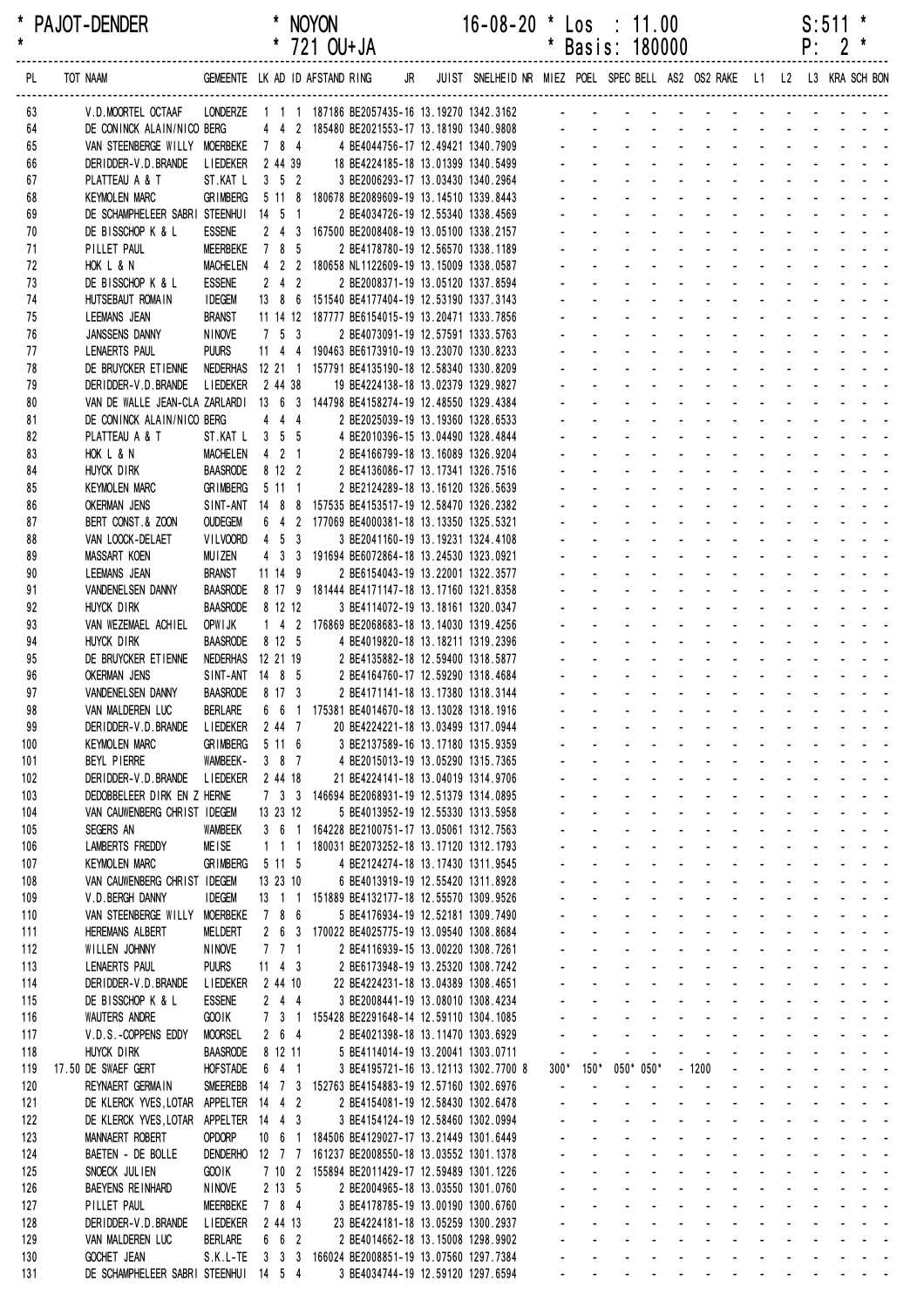| *<br>$\star$ |    | <b>PAJOT-DENDER</b>                                                                                                 |                                     |                    |                     | * NOYON<br>* 721 OU+JA                                        |  | $16-08-20$ * Los : 11.00                                                |                                            | * Basis: 180000                                |  |                                                                                                                                                                                                                                |             |            |                 | $S:511$ *<br>$P: 3*$               |                                                                               |  |
|--------------|----|---------------------------------------------------------------------------------------------------------------------|-------------------------------------|--------------------|---------------------|---------------------------------------------------------------|--|-------------------------------------------------------------------------|--------------------------------------------|------------------------------------------------|--|--------------------------------------------------------------------------------------------------------------------------------------------------------------------------------------------------------------------------------|-------------|------------|-----------------|------------------------------------|-------------------------------------------------------------------------------|--|
|              | PL |                                                                                                                     |                                     |                    |                     |                                                               |  |                                                                         |                                            |                                                |  |                                                                                                                                                                                                                                |             |            |                 |                                    |                                                                               |  |
| 132          |    | VAN DER TAELEN PAUL SINT-ANT 12 18 2 158357 BE4229223-18 13.02021 1297.6359                                         |                                     |                    |                     |                                                               |  |                                                                         |                                            |                                                |  |                                                                                                                                                                                                                                |             |            |                 |                                    |                                                                               |  |
| 133          |    | DE CONINCK ALAIN/NICO BERG                                                                                          |                                     |                    | $4\quad 4\quad 3$   |                                                               |  | 3 BE2025064-19 13.23010 1296.9118                                       |                                            |                                                |  |                                                                                                                                                                                                                                |             |            |                 |                                    |                                                                               |  |
| 134<br>135   |    | <b>HEREMANS ALBERT</b><br>LEEMANS JEAN                                                                              | MELDERT<br>BRANST                   | 11 14 6            |                     | $2\quad 6\quad 2$                                             |  | 2 BE4020242-18 13.11150 1295.4057<br>3 BE6250165-18 13.24591 1295.1478  |                                            |                                                |  |                                                                                                                                                                                                                                |             |            |                 |                                    |                                                                               |  |
| 136          |    | VANDERROOST-ULIN                                                                                                    | APPELTER 14 4 3                     |                    |                     |                                                               |  | 2 BE4119565-15 12.59280 1294.5368                                       |                                            |                                                |  | design and a state of the state of the state of the state of the state of the state of the state of the state of the state of the state of the state of the state of the state of the state of the state of the state of the s |             |            |                 |                                    |                                                                               |  |
| 137          |    | VAN DE WALLE JEAN-CLA ZARLARDI 13 6 5                                                                               |                                     |                    |                     |                                                               |  | 2 BE4158291-19 12.51580 1293.2242                                       |                                            |                                                |  | .                                                                                                                                                                                                                              |             |            |                 |                                    |                                                                               |  |
| 138          |    | LUYPAERT PETRUS                                                                                                     | <b>MERCHTEM</b>                     |                    |                     | 1 2 2 179553 BE2133548-18 13.18540 1292.6782                  |  |                                                                         |                                            |                                                |  | and a straight and a straight                                                                                                                                                                                                  |             |            |                 |                                    | and a straight and a straight                                                 |  |
| 139          |    | PILLET PAUL<br>SEGERS AN                                                                                            | <b>MEERBEKE</b><br>WAMBEEK          | 7 8 1              | 366                 |                                                               |  | 4 BE4178776-19 13.01050 1292.4405<br>2 BE2100729-17 13.07041 1292.4385  |                                            |                                                |  |                                                                                                                                                                                                                                |             |            |                 |                                    |                                                                               |  |
| 140<br>141   |    | DE BISSCHOP K & L                                                                                                   | <b>ESSENE</b>                       |                    | $2 \quad 4 \quad 1$ |                                                               |  | 4 BE2008411-19 13.09370 1292.2721                                       |                                            |                                                |  |                                                                                                                                                                                                                                |             |            |                 |                                    |                                                                               |  |
| 142          |    | BEYL PIERRE                                                                                                         | WAMBEEK-                            | 3 8 5              |                     |                                                               |  | 5 BE2015110-19 13.07460 1292.2228                                       |                                            |                                                |  | design and contract and contract of                                                                                                                                                                                            |             |            |                 |                                    |                                                                               |  |
| 143          |    | DE BRUYCKER ETIENNE                                                                                                 | NEDERHAS 12 21 8                    |                    |                     |                                                               |  | 3 BE4047110-17 13.02130 1291.0760                                       |                                            |                                                |  |                                                                                                                                                                                                                                |             |            |                 | and a strain and                   |                                                                               |  |
| 144          |    | SNOECK JULIEN                                                                                                       | GOO IK                              |                    | 7101                |                                                               |  | 2 BE2011409-17 13.00479 1290.5311                                       |                                            |                                                |  |                                                                                                                                                                                                                                |             |            |                 | and a state                        | and a straight and a                                                          |  |
| 145<br>146   |    | DE BRUYCKER ETIENNE<br>EVERAERT JONAS                                                                               | NEDERHAS 12 21 3<br><b>BAASRODE</b> |                    | 885                 | 182566 BE4013259-18 13.21400 1288.7012                        |  | 4 BE4047054-17 13.02200 1289.8447                                       |                                            |                                                |  |                                                                                                                                                                                                                                |             |            |                 |                                    |                                                                               |  |
| 147          |    | HEREMANS ALBERT                                                                                                     | MELDERT                             |                    | $2\quad 6\quad 5$   |                                                               |  | 3 BE4025789-19 13.11560 1288.6963                                       |                                            |                                                |  |                                                                                                                                                                                                                                |             |            |                 |                                    |                                                                               |  |
| 148          |    | POTVIN-DECOSTER                                                                                                     | GALMAARD                            | 7 6 6              |                     |                                                               |  | 2 BE2063160-18 12.54390 1288.6001                                       |                                            |                                                |  | and a straight and a straight                                                                                                                                                                                                  |             |            |                 |                                    | $\mathbf{r} = \mathbf{r} + \mathbf{r} + \mathbf{r} + \mathbf{r} + \mathbf{r}$ |  |
| 149          |    | VAN CAUWENBERG CHRIST IDEGEM                                                                                        |                                     | 13 23 2            |                     |                                                               |  | 7 BE4033766-17 12.57480 1288.5059                                       |                                            |                                                |  |                                                                                                                                                                                                                                |             |            |                 |                                    |                                                                               |  |
| 150<br>151   |    | DERIDDER-V.D. BRANDE<br>VAN DER MAELEN SONIA ASPELARE 14 15 5                                                       | LIEDEKER 2 44 30                    |                    |                     |                                                               |  | 24 BE4224133-18 13.06479 1286.2787<br>3 BE4033296-19 13.01250 1286.2649 |                                            |                                                |  |                                                                                                                                                                                                                                |             |            |                 |                                    |                                                                               |  |
| 152          |    | VAN MALDEREN LUC                                                                                                    | <b>BERLARE</b>                      |                    | 6 6 6               |                                                               |  | 3 BE4092136-19 13.16228 1285.9730                                       |                                            |                                                |  |                                                                                                                                                                                                                                |             |            |                 |                                    |                                                                               |  |
| 153          |    | VAN CAUWENBERG CHRIST IDEGEM                                                                                        |                                     | 13 23 3            |                     |                                                               |  | 8 BE4203698-16 12.58030 1285.7772                                       |                                            |                                                |  |                                                                                                                                                                                                                                |             |            |                 |                                    |                                                                               |  |
| 154          |    | DERIDDER-V.D. BRANDE                                                                                                | l i edeker                          | 2 44 11            |                     |                                                               |  | 25 BE4224117-18 13.06519 1285.6028                                      |                                            |                                                |  | design and a state of the state of the state of the state of the state of the state of the state of the state of the state of the state of the state of the state of the state of the state of the state of the state of the s |             |            |                 |                                    |                                                                               |  |
| 155<br>156   |    | VAN DER MAELEN SONIA ASPELARE 14 15 12<br>SNOECK JULIEN                                                             | <b>GOOIK</b>                        |                    | 7107                |                                                               |  | 4 BE4033247-19 13.01300 1285.3827<br>3 BE2011758-19 13.01199 1284.8583  |                                            |                                                |  |                                                                                                                                                                                                                                |             |            | and a state and | and a state                        |                                                                               |  |
| 157          |    | BEYL PIERRE                                                                                                         | WAMBEEK-                            | 3 8 8              |                     |                                                               |  | 6 BE2015026-19 13.08330 1284.3485                                       |                                            |                                                |  |                                                                                                                                                                                                                                |             |            |                 | $\Delta \phi = \Delta \phi = 0.01$ |                                                                               |  |
| 158          |    | LEYS MARK                                                                                                           | <b>VILVOORD</b>                     |                    | $4$ $4$ $2$         |                                                               |  | 2 BE2130344-18 13.21390 1283.9393                                       |                                            |                                                |  |                                                                                                                                                                                                                                |             |            |                 |                                    |                                                                               |  |
| 159          |    | WYBO DIDIER                                                                                                         | AFFLIGEM                            |                    | $2\quad 6\quad 3$   | 168600 BE2132411-19 13.11199 1283.7726                        |  |                                                                         |                                            |                                                |  | and a strain and a strain and a                                                                                                                                                                                                |             |            |                 |                                    |                                                                               |  |
| 160<br>161   |    | WILLEN JOHNNY<br>REYNAERT GERMAIN                                                                                   | NINOVE<br>SMEEREBB 14 7 2           |                    | $7$ $7$ $4$         |                                                               |  | 3 BE2050599-19 13.02450 1283.3157<br>2 BE4215741-19 12.59030 1283.1835  |                                            |                                                |  | $\Delta \phi = \Delta \phi$ and $\Delta \phi = 0$                                                                                                                                                                              | $\sim$      |            |                 |                                    | $\mathbf{r} = \mathbf{r} + \mathbf{r} + \mathbf{r} + \mathbf{r} + \mathbf{r}$ |  |
| 161          |    | REYNAERT GERMAIN                                                                                                    | SMEEREBB 14 7 4                     |                    |                     |                                                               |  | 3 BE4215757-19 12.59030 1283.1835                                       |                                            |                                                |  |                                                                                                                                                                                                                                | and a state | $\sim 100$ |                 | and a straight                     |                                                                               |  |
| 163          |    | VAN MALDEREN LUC                                                                                                    | <b>BERLARE</b>                      |                    | 6 6 5               |                                                               |  | 4 BE4092135-19 13.16528 1281.2756                                       |                                            |                                                |  | and a straight                                                                                                                                                                                                                 |             | $\sim 100$ |                 |                                    |                                                                               |  |
| 164          |    | EL GHAMARTI YAACOUB                                                                                                 |                                     |                    |                     | BAASRODE 10 4 1 182381 BE6175639-18 13.22220 1281.0653        |  |                                                                         |                                            |                                                |  | and a series of the series of the series                                                                                                                                                                                       |             |            |                 |                                    |                                                                               |  |
| 165<br>166   |    | VAN DE WALLE JEAN-CLA ZARLARDI 13 6 2<br>VAN CAUWENBERGH-WYNS VILVOORD 4 6 5 184754 BE2130746-18 13.24160 1280.6423 |                                     |                    |                     |                                                               |  | 3 BE4117270-18 12.53040 1280.6427                                       |                                            |                                                |  | design and a state of the state of the                                                                                                                                                                                         |             |            |                 |                                    | and a straight and a                                                          |  |
| 167          |    | VAN HAUWERMEIREN LEON VILVOORD 4 6 1 182136 BE2130304-18 13.22190 1279.7939                                         |                                     |                    |                     |                                                               |  |                                                                         |                                            |                                                |  |                                                                                                                                                                                                                                |             |            |                 |                                    |                                                                               |  |
| 168          |    | VAN CAUWENBERG CHRIST IDEGEM                                                                                        |                                     | 13 23 19           |                     |                                                               |  | 9 BE4013911-19 12.58430 1278.5568                                       |                                            |                                                |  | a construction of the contract of the contract of the contract of the contract of the contract of the contract of the contract of the contract of the contract of the contract of the contract of the contract of the contract |             |            |                 |                                    |                                                                               |  |
| 169          |    | VAN DER MAELEN SONIA ASPELARE 14 15 7                                                                               |                                     |                    |                     |                                                               |  | 5 BE4033381-19 13.02100 1278.3683                                       |                                            |                                                |  | and a series of the series of the series of                                                                                                                                                                                    |             |            |                 |                                    |                                                                               |  |
| 170<br>171   |    | <b>LEEMANS JEAN</b><br>DERIDDER-V.D.BRANDE                                                                          | <b>BRANST</b><br><b>LIEDEKER</b>    | 11 14 4<br>2 44 19 |                     |                                                               |  | 4 BE6244121-18 13.26581 1277.6698<br>26 BE4213044-19 13.07419 1277.2132 |                                            |                                                |  | والمناور والمناور والمناور والوالو الواليون<br>المنافذ والمستنقل والمستنقل والمستنقل والمستنقل والمستنقل                                                                                                                       |             |            |                 |                                    |                                                                               |  |
| 172          |    | HUYCK DIRK                                                                                                          | <b>BAASRODE</b>                     | 8 12 9             |                     |                                                               |  | 6 BE4114010-19 13.22571 1276.7882                                       | $\omega_{\rm{max}}$                        | $\Delta \sim 100$                              |  | design and a state of the state of the                                                                                                                                                                                         |             |            |                 |                                    |                                                                               |  |
| 173          |    | LEEMANS JEAN                                                                                                        | <b>BRANST</b>                       | 11143              |                     |                                                               |  | 5 BE6250169-18 13.27101 1275.9335                                       | $\omega_{\rm{max}}$                        | $\mathcal{L}^{\text{max}}$                     |  | design and a state of the state of the state of the state of the state of the state of the state of the state of the state of the state of the state of the state of the state of the state of the state of the state of the s |             |            |                 |                                    |                                                                               |  |
| 174          |    | HUYCK DIRK                                                                                                          | <b>BAASRODE</b>                     | 8 12 7             |                     |                                                               |  | 7 BE4114054-19 13.23051 1275.5984                                       | and a state                                |                                                |  | and a state of the state of the state of                                                                                                                                                                                       |             |            |                 |                                    |                                                                               |  |
| 175<br>176   |    | WILLEN JOHNNY<br>DE WINNE JOZEF                                                                                     | <b>NINOVE</b><br>OUTER              |                    | $7$ $7$ $2$<br>2119 | 158298 BE4225226-19 13.04259 1272.1681                        |  | 4 BE4050878-17 13.03310 1275.3502                                       | $\omega_{\rm{max}}$<br>$\omega_{\rm{max}}$ | $\Delta \sim 100$<br>$\mathbf{a} = \mathbf{a}$ |  | and a series of the series of the series of<br>فالمنافذ والمستنقذ والمستنقذ والمستنقذ والمستنقذ                                                                                                                                |             |            |                 |                                    |                                                                               |  |
| 177          |    | MOERENHOUT DIRK                                                                                                     | <b>HUMBEEK</b>                      |                    | 5 12 4              |                                                               |  | 2 BE2099238-18 13.24309 1271.8057                                       | $\omega_{\rm{max}}$                        | $\Delta \sim 100$                              |  | and a series of the contract of the                                                                                                                                                                                            |             |            |                 |                                    |                                                                               |  |
| 178          |    | <b>LEEMANS JEAN</b>                                                                                                 | <b>BRANST</b>                       | 11 14 7            |                     |                                                               |  | 6 BE6154036-19 13.27401 1271.6132                                       | $\Delta \sim 10^{-1}$                      | $\Delta \sim 100$                              |  | design and a state of the state of the state of the state of the state of the state of the state of the state of the state of the state of the state of the state of the state of the state of the state of the state of the s |             |            |                 |                                    |                                                                               |  |
| 179          |    | DER I DDER-V.D. BRANDE                                                                                              | <b>LIEDEKER</b>                     |                    | 2 44 41             |                                                               |  | 27 BE4224227-18 13.08209 1270.7450                                      |                                            |                                                |  | and a series of the contract of the series of                                                                                                                                                                                  |             |            |                 |                                    |                                                                               |  |
| 180<br>181   |    | <b>KEYMOLEN MARC</b><br>VAN CAUWENBERG CHRIST IDEGEM                                                                | <b>GRIMBERG</b>                     | 13 23 22           | 5 11 2              |                                                               |  | 5 BE2124299-18 13.22120 1270.5907<br>10 BE4013909-19 12.59290 1270.3529 |                                            |                                                |  | and a series of the series of the series of<br>and the contract of the contract of the contract of the                                                                                                                         |             |            |                 |                                    |                                                                               |  |
| 182          |    | MANNAERT ROBERT                                                                                                     | <b>OPDORP</b>                       |                    | $10 \t 6 \t 4$      |                                                               |  | 2 BE4166138-19 13.25159 1270.1339                                       |                                            |                                                |  | فالقاط القارف القارف القارف القارف القاربية                                                                                                                                                                                    |             |            |                 |                                    |                                                                               |  |
| 183          |    | VAN DEN BROECK J&L                                                                                                  |                                     |                    |                     | HELDERGE  12  1  1  160303 BE4070778-19  13.06181  1269.2073  |  |                                                                         |                                            |                                                |  | والمتعاون والمتعاون والمتعاون والمتعاون والمتعاونة                                                                                                                                                                             |             |            |                 |                                    |                                                                               |  |
| 184          |    | <b>HEREMANS ALBERT</b>                                                                                              | <b>MELDERT</b>                      |                    | $2\quad 6\quad 4$   |                                                               |  | 4 BE4025797-19 13.13580 1269.1366                                       |                                            |                                                |  | and a series of the contract of the series of<br>and a series of the contract of the series of                                                                                                                                 |             |            |                 |                                    |                                                                               |  |
| 185<br>186   |    | <b>HERMANS FRANS</b><br>VAN CAUWENBERGH-WYNS                                                                        | VILVOORD                            |                    | $4\quad 6\quad 4$   | MALDEREN  10  2  2  182173  BE4167029-19  13.23350  1268.7615 |  | 2 BE2042294-19 13.25390 1268.4792                                       |                                            |                                                |  | and a series and a series and a series of                                                                                                                                                                                      |             |            |                 |                                    |                                                                               |  |
| 187          |    | SPOLSPOEL JEAN                                                                                                      | <b>EPPEGEM</b>                      |                    |                     | 5 4 3 185727 BE2116443-16 13.26290 1267.9053                  |  |                                                                         | and a state                                |                                                |  | and a state of the state of the state of                                                                                                                                                                                       |             |            |                 |                                    |                                                                               |  |
| 188          |    | BERT CONST.& ZOON                                                                                                   | <b>OUDEGEM</b>                      |                    | 6 4 4               |                                                               |  | 2 BE4121351-17 13.19410 1267.6459                                       | $\omega_{\rm{max}}$                        |                                                |  | and a series of the contract of the series of                                                                                                                                                                                  |             |            |                 |                                    |                                                                               |  |
| 189          |    | BEAZAR MARIO                                                                                                        | OUTER                               | 1361               |                     |                                                               |  | 2 BE4198036-16 13.04290 1266.3623                                       |                                            |                                                |  | and a series of the contract of the series of<br><u>.</u>                                                                                                                                                                      |             |            |                 |                                    |                                                                               |  |
| 190<br>191   |    | VAN DER MAELEN SONIA ASPELARE 14 15 3<br>VAN DER MAELEN SONIA ASPELARE 14 15 1                                      |                                     |                    |                     |                                                               |  | 6 BE4065051-18 13.03220 1265.9335<br>7 BE4027712-17 13.03250 1265.4207  |                                            |                                                |  | and a series of the contract of the series of                                                                                                                                                                                  |             |            |                 |                                    |                                                                               |  |
| 192          |    | LUYPAERT TOM                                                                                                        | <b>MERCHTEM</b>                     |                    |                     | 1 4 2 179561 BE2115081-19 13.21570 1264.9595                  |  |                                                                         |                                            |                                                |  | and a series of the series of the series of                                                                                                                                                                                    |             |            |                 |                                    |                                                                               |  |
| 193          |    | SPOLSPOEL JEAN                                                                                                      | <b>EPPEGEM</b>                      |                    | $5\quad 4\quad 2$   |                                                               |  | 2 BE2045469-19 13.26500 1264.8831                                       |                                            |                                                |  | and the contract of the contract of the contract of the                                                                                                                                                                        |             |            |                 |                                    |                                                                               |  |
| 194          |    | DERIDDER-V.D.BRANDE<br>VAN DE WALLE JEAN-CLA ZARLARDI 13 6 4                                                        | LIEDEKER 2 44 17                    |                    |                     |                                                               |  | 28 BE4231054-17 13.09039 1263.6888<br>4 BE4117275-18 12.54370 1263.3241 |                                            |                                                |  | والمتعاط المتناول والمتناول والمتناول والمتناول<br>والمتعاون والمتعاون والمتعاون والمتعاون والمتعاونة                                                                                                                          |             |            |                 |                                    |                                                                               |  |
| 195<br>196   |    | MOUSSIM YOUNESS                                                                                                     | VILVOORD                            |                    |                     | 4 10 4 181934 BE2150003-17 13.24010 1263.2843                 |  |                                                                         |                                            |                                                |  | and a series of the contract of the series of                                                                                                                                                                                  |             |            |                 |                                    |                                                                               |  |
| 197          |    | VAN STEENBERGE WILLY MOERBEKE                                                                                       |                                     | 7 8 8              |                     |                                                               |  | 6 BE4176953-19 12.56301 1262.5313                                       |                                            |                                                |  |                                                                                                                                                                                                                                |             |            |                 |                                    |                                                                               |  |
| 198          |    | DE KNIJF HERMAN                                                                                                     | <b>WICHELEN</b>                     |                    |                     | 6 8 2 173398 BE4004923-18 13.17300 1261.0764                  |  |                                                                         |                                            |                                                |  | and a series of the series of the series of                                                                                                                                                                                    |             |            |                 |                                    |                                                                               |  |
| 199<br>200   |    | VAN DER TAELEN PAUL<br>SNOECK JULIEN                                                                                | SINT-ANT 12 18 9<br>GOOIK 7 10 5    |                    |                     |                                                               |  | 2 BE4229213-18 13.05401 1260.1186<br>4 BE2027684-18 13.03429 1260.1059  |                                            |                                                |  | فالمنافذ والمنافر والمنافر والمنافر والمنافر والمنافر<br>and the contract of the contract of the contract of                                                                                                                   |             |            |                 |                                    |                                                                               |  |